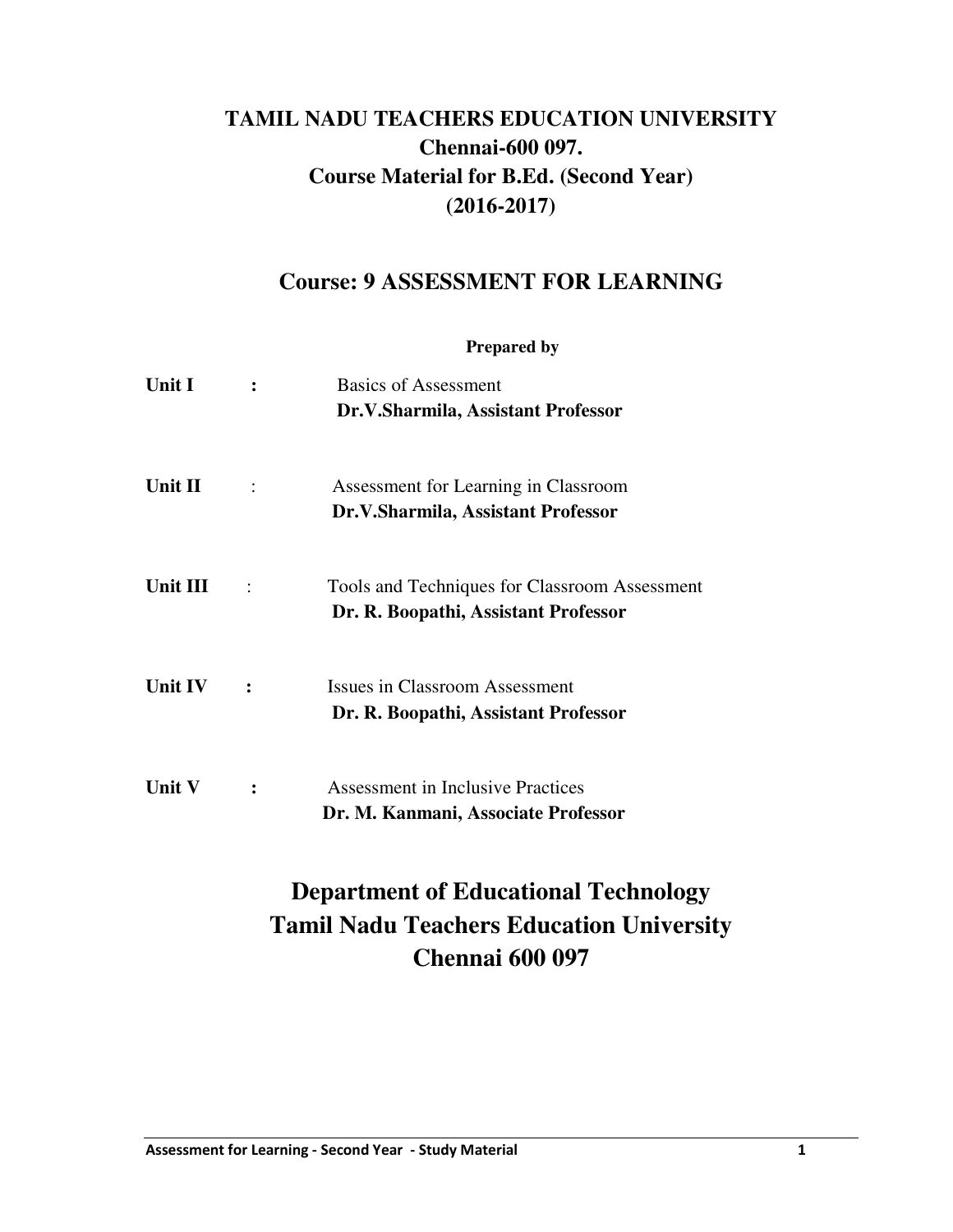## **COURSE- 9: ASSESSMENT FOR LEARNING**

## **UNIT -1 BASICS OF ASSESSMENT**

#### **COURSE OBJECTIVES**

- To describe the meaning and role of assessment
- To know the principles of assessment practices
- To understand the assessment practices in various approaches of teaching
- To Differentiate different types of assessment
- To understand how to prepare report for assessment findings

## **WHAT IS MEASUREMENT?**

Suppose there is a basket full of fruits. Let us count the fruits. There are 22 apples, 12 oranges, 16 papayas, 4 pine apples and 8 mangoes. In all there are 62 fruits in the basket. This counting is called enumeration.

 Now, if someone asks "what is the total weight of the basket?" When the basket is weighed, we find that that is 5.8 kg. This weighting answers the question "How much". So when we are trying to answer the question "How much" i.e. how much height, how much time, how much area, how much volume, how much pressure, how much water, how much electricity etc., we are dealing with measurement. Measurement answers the question "how much". In education, student's progress is measured in terms of marks or grades, teacher's effectiveness as improvement and modification of the behaviour of his students etc.

 In every measurement, three things are involved, Firstly a set of objects i.e. the thing, object or person to be measured, secondly a set of numbers and thirdly a rule or rules for the assignment of a number to each object.

Measurement may be defined as the assignment of one of a set of numbers to each of a set of persons or objects according to certain established rules.

## **DEFINITION**

Measurement refers to the process of assigning numerals to events, objects etc. according to certain rules (Tyler, 1963).

 Measurement consists of rules for assigning numbers to objects in such a way as to represent quantities of attributes (Nunnally, 1970).

 Measurement of any kind is matter of determining how much or how little, how great or how small, how much more than or how much less than (Micheels& Karnes, 1950).

 Measurement may be defined as the assignment of one of a set of numbers to each of a set of persons or objects according to established rules.(Lindeman and Merenda, 1979).

 Measurement is the assigning of numbers to things according to rules (Glass and Stanley, 1970).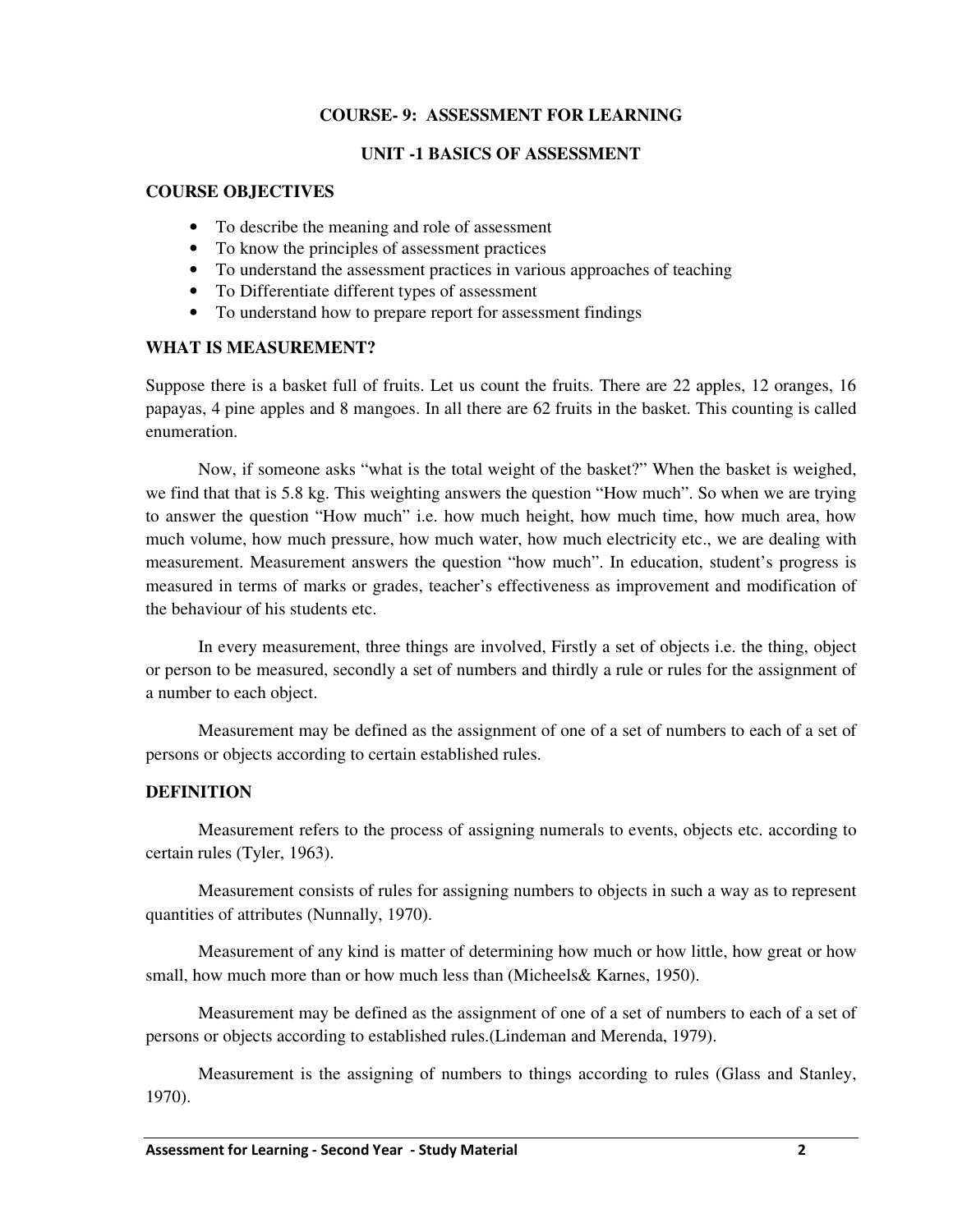## **ASSESSMENT**

#### **MEANING**

Assessment plays a number of roles in the life of a student, some of which they may be more aware of than others. It's widely accepted that students' learning patterns, educational focus, and allocation of time will be directly influenced by assessment.

Educational assessment is the process of documenting, usually in measurable terms, knowledge, skills, attitudes and beliefs. Assessment can focus on the individual learner, the learning community (class, workshop or other organized group of learners), the institution, or the educational system as a whole (also known as granularity).

#### **DEFINITION**

Assessment does more than allocate a grade or degree classification to students – it plays an important role in focusing their attention and, as Sainsbury & Walker (2007) observe, actually drives their learning.

Gibbs (2003) states that assessment has 6 main functions:

1. Capturing student time and attention

2. Generating appropriate student learning activity

- 3. providing timely feedback which students pay attention to
- 4. Helping students to internalise the discipline's standards and notions of equality

 5. Generating marks or grades which distinguish between students or enable pass/fail decisions to be made

6. Providing evidence for other outside the course to enable them to judge the appropriateness of standards on the course. That may be relied on for making decisions.

According to Evangeline Harris Stefankis (2002), "The word assess comes from the Latin assidere, which means **to set beside**. Literally then, **To assess** means **to sit beside the learner**".

According to Fenton (1996), "Assessment is the collection of relevant information

 Assessment for Learning focuses on the opportunities to develop students' ability to evaluate themselves, to make judgements about their own performance and improve upon it. It makes use of authentic assessment methods and offers lots of opportunities for students to develop their skills through formative assessment using summative assessment sparingly.

#### **EVALUATION**

#### **MEANING**

Evaluation = measurement + judgment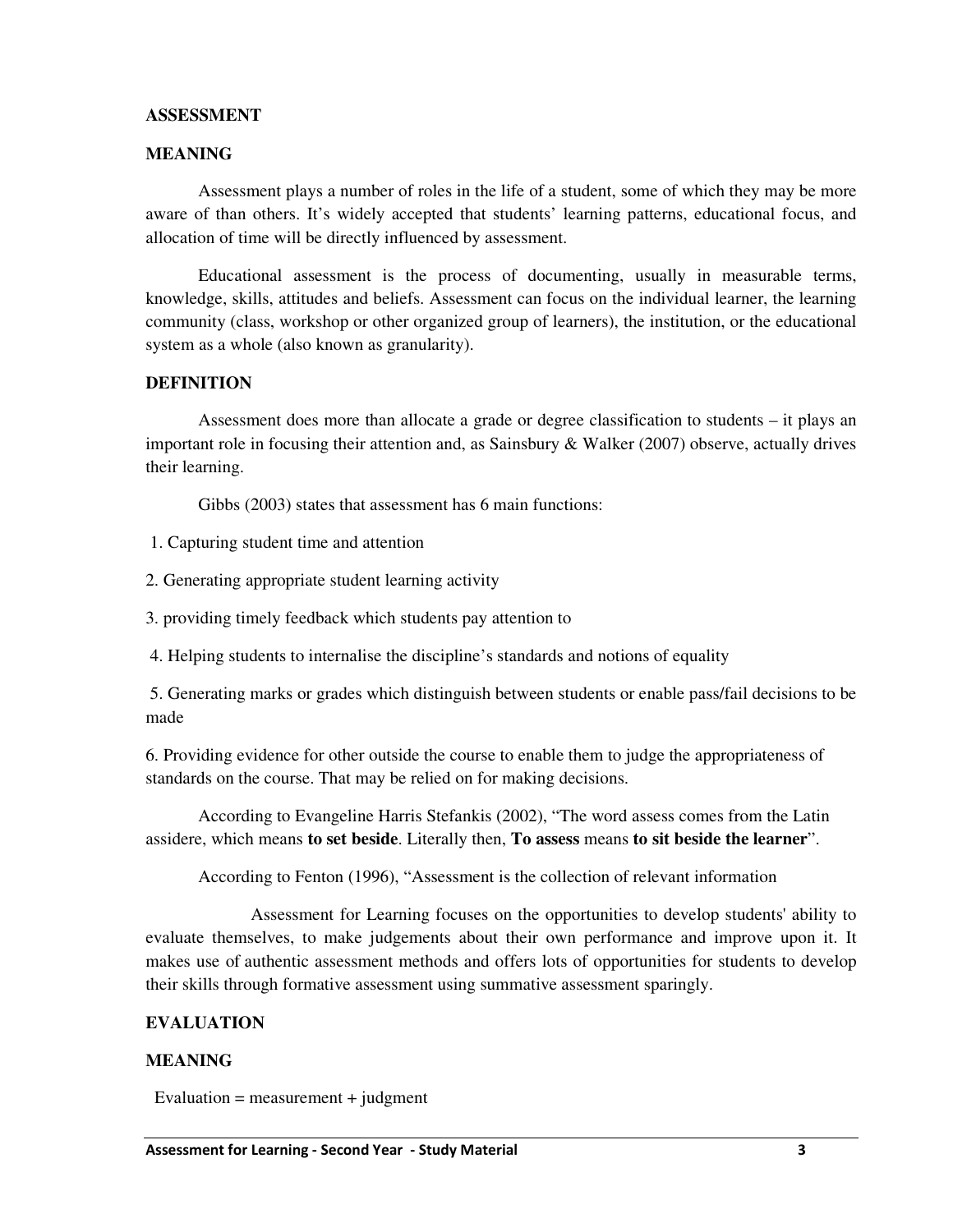It refers to the value or judgement (the quality or worth) we attach to the magnitude or quantity of the achievement of the student. It answers the question "what value that how much is". It is thus qualitative. Measurement tells "how much" and evaluation tells "what value or worth that how much is". Measurement tells quantity, and evaluation refers to quality.

 In education, we never measure or evaluate people i.e. students or teachers. We measure or evaluate characteristics or properties of people, their scholastic potential, knowledge of algebra, honesty, perseverance, ability to teach and so forth.

## **DEFINITION**

To evaluate something is to appraise its quality, a determination of its worth (Popham,1988).

Evaluation is meant appraisal or assessment with respect to some standard (Singh).

Evaluation is a process wherein the parts, processesor outcomes of a programme are examined to see whether they are satisfactory, particularly with the reference to the programme, stated objectives, our own expectations, our own standards of excellence (Tuckman, 1975).

Evaluation is the process of delineating, obtaining and providing useful information for judging decision alternative (Stufflebeam).

Evaluation in education is a process by which we form judgment about the value of the educational status or achievement of students (Hill and Dressel).

## **ROLE OF ASSESSMENT IN LEARNING**

Assessment plays a major role in how students learn, their motivation to learn, and how teachers teach.

Assessment is used for various purposes.

**Assessment** *for* **learning:** where assessment helps teachers gain insight into what students understand in order to plan and guide instruction, and provide helpful feedback to students.

**Assessment** *as* **learning:** where students develop an awareness of how they learn and use that awareness to adjust and advance their learning, taking an increased responsibility for their learning.

**Assessment** *of* **learning**: where assessment informs students, teachers and parents, as well as the broader educational community, of achievement at a certain point in time in order to celebrate success, plan interventions and support continued progress.

Assessment must be planned with its purpose in mind. Assessment *for*, *as* and *of* learning all have a role to play in supporting and improving student learning, and must be appropriately balanced. The most important part of assessment is the interpretation and use of the information that is gleaned for its intended purpose.

Assessment is embedded in the learning process. It is tightly interconnected with curriculum and instruction. As teachers and students work towards the achievement of curriculum outcomes,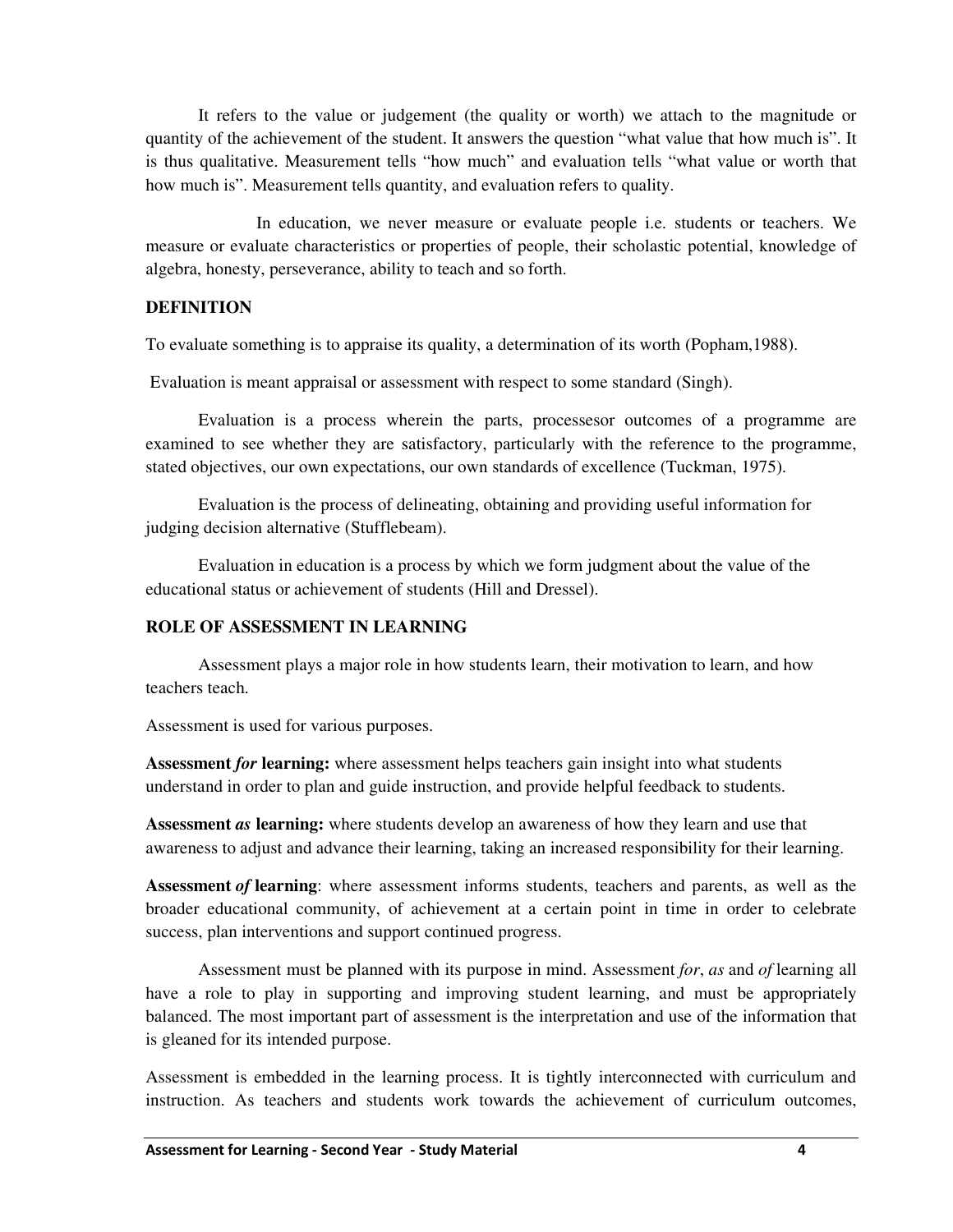assessment plays a constant role in informing instruction, guiding the student's next steps, and checking progress and achievement. Teachers use many different processes and strategies for classroom assessment, and adapt them to suit the assessment purpose and needs of individual students.

#### **FORMATIVE AND SUMMATIVE ASSESSMENT**

Formative assessments are commonly said to be for learning because educators use the results to modify and improve teaching techniques during an instructional period, while summative assessments are said to be of learning because they evaluate academic achievement at the conclusion of an instructional period. Or as assessment expert Paul Black put it, "When the cook tastes the soup, that's formative assessment, when the customer tastes the soup, that's summative assessment."

#### **DEFINING FORMATIVE AND SUMMATIVE ASSESSMENTS**

The terms "formative" and "summative" do not have to be difficult, yet the definitions have become confusing in the past few years. This is especially true for formative assessment. In a balanced assessment system, both summative and formative assessments are an integral part of information gathering. Depend too much on one or the other and the reality of student achievement in your classroom becomes unclear.

**Summative Assessments** are given periodically to determine at a particular point in time what students know and do not know. Many associate summative assessments only with standardized tests such as state assessments, but they are also used at and are an important part of district and classroom programs. Summative assessment at the district/classroom level is an accountability measure that is generally used as part of the grading process. The list is long, but here are some examples of summative assessments:

- State assessments
- District benchmark or interim assessments
- End-of-unit or chapter tests
- End-of-term or semester exams
- Scores that are used for accountability for schools and students (report card grades).

The key is to think of summative assessment as a means to gauge, at a particular point in time, student learning relative to content standards. Although the information that is gleaned from this type of assessment is important, it can only help in evaluating certain aspects of the learning process. Because they are spread out and occur *after* instruction every few weeks, months, or once a year, summative assessments are tools to help evaluate the effectiveness of programs, school improvement goals, alignment of curriculum, or student placement in specific programs. Summative assessments happen too far down the learning path to provide information at the classroom level and to make instructional adjustments and interventions *during* the learning process. It takes formative assessment to accomplish this.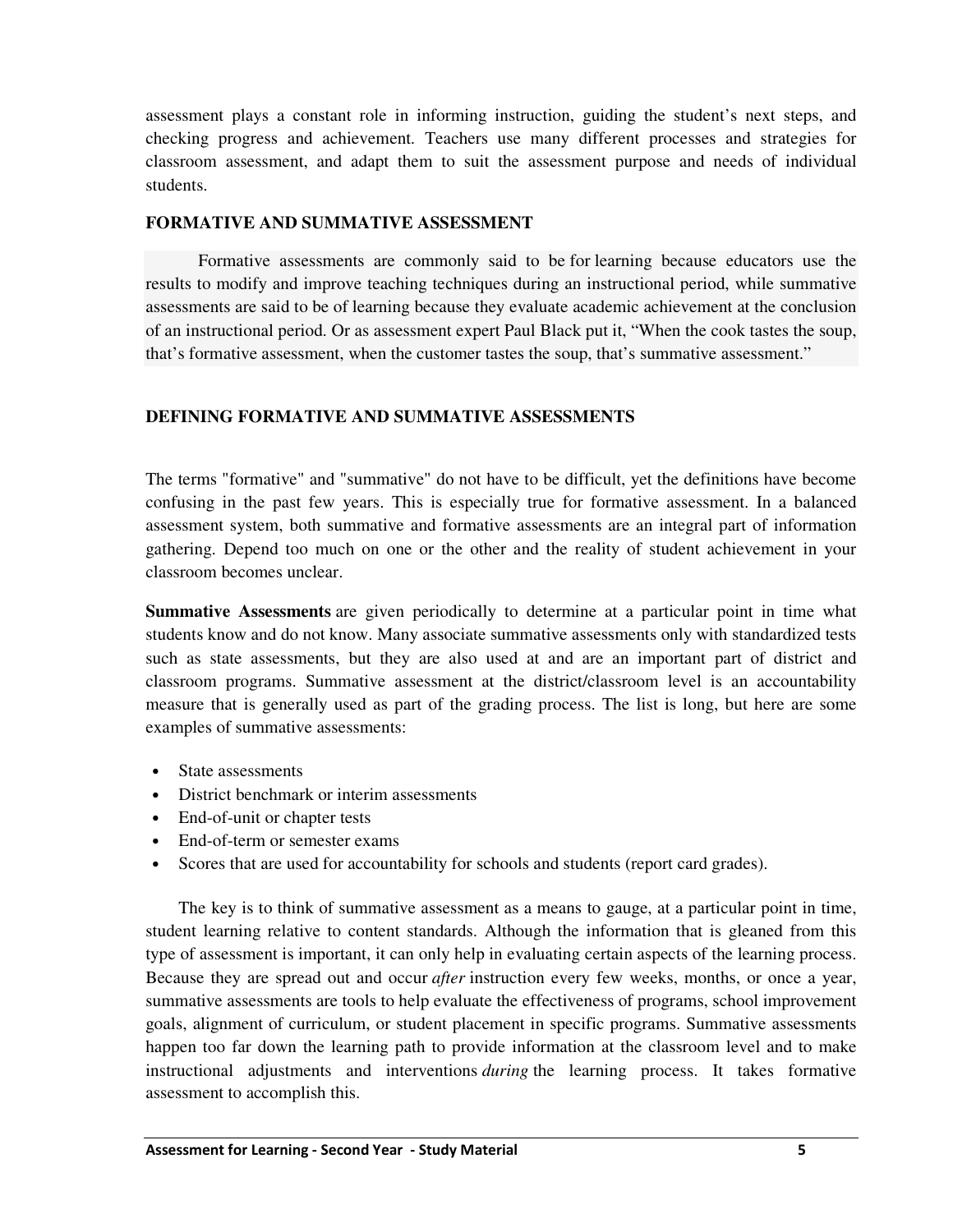**Formative Assessment** is part of the instructional process. When incorporated into classroom practice, it provides the information needed to adjust teaching and learning while they are happening. In this sense, formative assessment informs both teachers and students about student understanding at a point when timely adjustments can be made. These adjustments help to ensure student's achieve, targeted standards-based learning goals within a set time frame. Although formative assessment strategies appear in a variety of formats, there are some distinct ways to distinguish them from summative assessments.

One distinction is to think of formative assessment as "practice." We do not hold students accountable in "grade book fashion" for skills and concepts they have just been introduced to or are learning. We must allow for practice. Formative assessment helps teachers determine next steps during the learning process as the instruction approaches the summative assessment of student learning. A good analogy for this is the road test that is required to receive a driver's license. What if, before getting your driver's license, you received a grade every time you sat behind the wheel to practice driving? What if your final grade for the driving test was the average of all of the grades you received while practicing? Because of the initial low grades you received during the process of learning to drive, your final grade would not accurately reflect your ability to drive a car. In the beginning of learning to drive, how confident or motivated to learn would you feel? Would any of the grades you received provide you with guidance on what you needed to do next to improve your driving skills? Your final driving test, or summative assessment, would be the accountability measure that establishes whether or not you have the driving skills necessary for a driver's license not a reflection of all the driving practice that leads to it. The same holds true for classroom instruction, learning, and assessment.

Another distinction that underpins formative assessment is student involvement. If students are not involved in the assessment process, formative assessment is not practiced or implemented to its full effectiveness. Students need to be involved both as assessors of their own learning and as resources to other students. There are numerous strategies teachers can implement to engage students. In fact, research shows that the involvement in and ownership of their work increases students' motivation to learn. This does not mean the absence of teacher involvement. To the contrary, teachers are critical in identifying learning goals, setting clear criteria for success, and designing assessment tasks that provide evidence of student learning.

One of the key components of engaging students in the assessment of their own learning is providing them with descriptive feedback as they learn. In fact, research shows descriptive feedback to be the most significant instructional strategy to move students forward in their learning. Descriptive feedback provides students with an understanding of what they are doing well, links to classroom learning, and gives specific input on how to reach the next step in the learning progression. In other words, descriptive feedback is not a grade, a sticker, or "good job!" A significant body of research indicates that such limited feedback does not lead to improved student learning.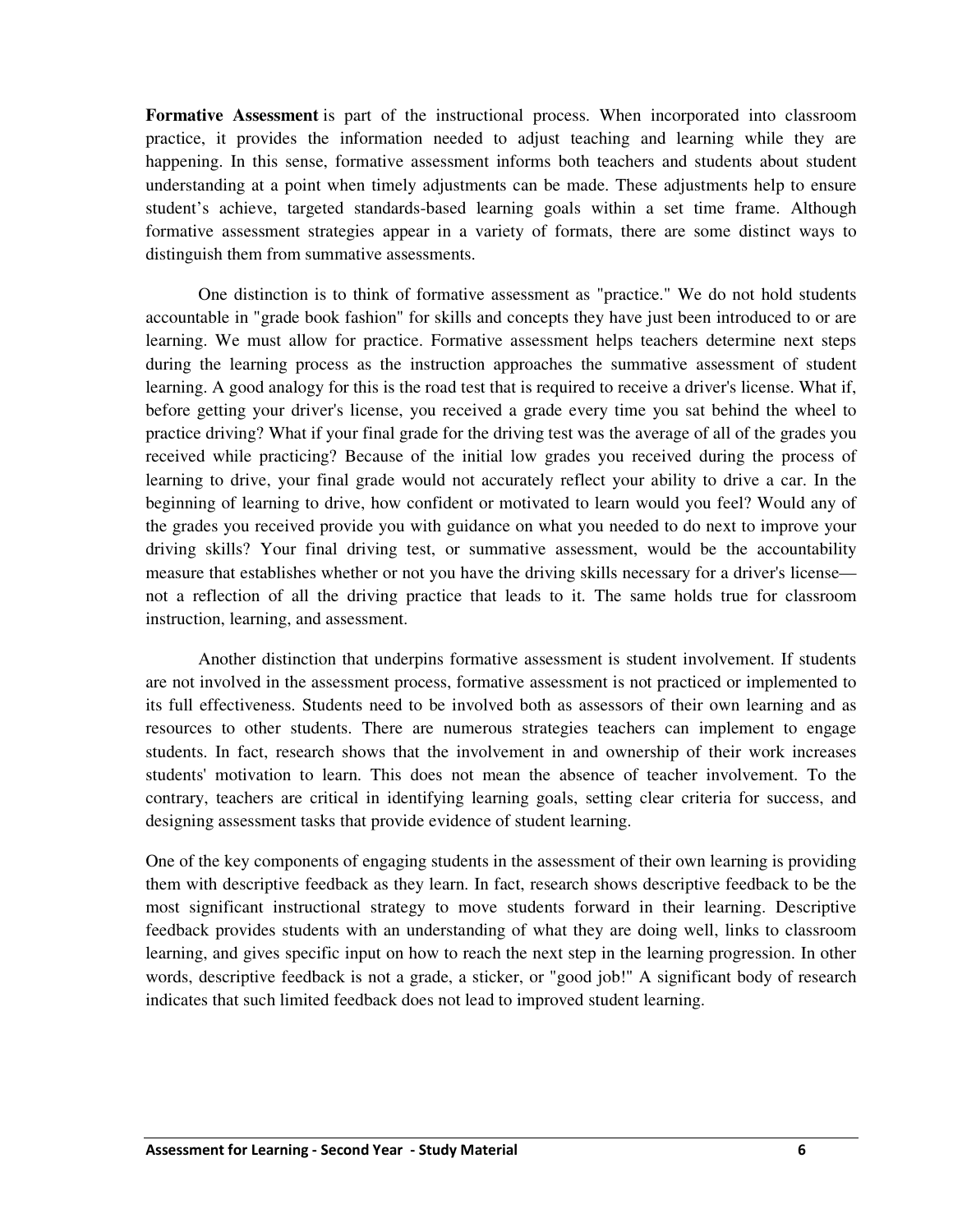## **PURPOSES OF ASSESSMENT**

#### **Assessment drives instruction**

A pre-test or needs assessment informs instructors what students know and do not know at the outset, setting the direction of a course. If done well, the information garnered will highlight the gap between existing knowledge and a desired outcome. Accomplished instructors find out what students already know, and use the prior knowledge as a stepping off place to develop new understanding. The same is true for data obtained through assessment done during instruction. By checking in with students throughout instruction, outstanding instructors constantly revise and refine their teaching to meet the diverse needs of students.

## **Assessment drives learning**

What and how students learn depends to a major extent on how they think they will be assessed. Assessment practices must send the right signals to students about what to study, how to study, and the relative time to spend on concepts and skills in a course. Accomplished faculty communicate clearly what students need to know and be able to do, both through a clearly articulated syllabus, and by choosing assessments carefully in order to direct student energies. High expectations for learning result in students who rise to the occasion.

## **Assessment informs students of their progress**

Effective assessment provides students with a sense of what they know and don't know about a subject. If done well, the feedback provided to students will indicate to them how to improve their performance. Assessments must clearly match the content, the nature of thinking, and the skills taught in a class. Through feedback from instructors, students become aware of their strengths and challenges with respect to course learning outcomes. Assessment done well should not be a surprise to students.

## **Assessment informs teaching practice**

 Reflection on student accomplishments offers instructors insights on the effectiveness of their teaching strategies. By systematically gathering, analyzing, and interpreting evidence we can determine how well student learning matches our outcomes / expectations for a lesson, unit or course. The knowledge from feedback indicates to the instructor how to improve instruction, where to strengthen teaching, and what areas are well understood and therefore may be cut back in future courses.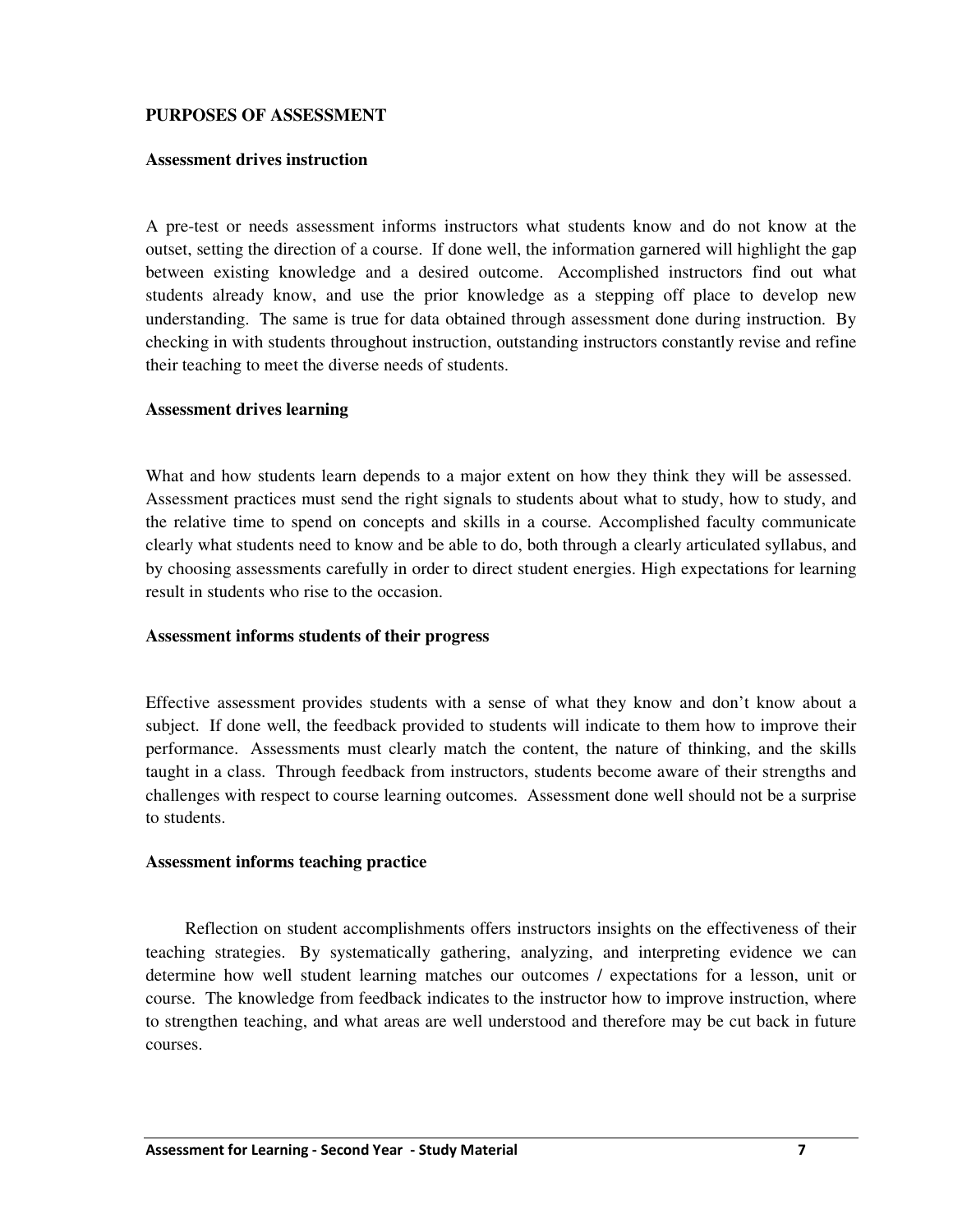## **Role of grading in assessment**

Grades should be a reflection of what a student has learned as defined in the student learning outcomes. They should be based on direct evidence of student learning as measured on tests, papers, projects, and presentations, etc. Grades often fail to tell us clearly about "large learning" such as critical thinking skills, problem solving abilities, communication skills (oral, written and listening), social skills, and emotional management skills.

## **When student learning outcomes are not met**

Accomplished faculty focus on the data coming out of the assessments they complete before, during and at the end of a course, and determine the degree to which student learning outcomes are or are not met. If students are off course early on, a redirecting, reteaching of a topic, referral to student learning centers, or review sessions by the instructor may remediate the problem. Through careful analysis it is possible to determine the challenges and weaknesses of instruction in order to support student learning better. Some topics or concepts are notoriously difficult, and there may be a better approach to use. Perhaps a model, simulation, experiment, example or illustration will clarify the concept for students. Perhaps spending a bit more time, or going over a topic in another way will make a difference. If the problem is noticed late in the course, an instructor may plan to make any instructional changes for the next time the course is taught, but it is helpful to make a note of the changes needed at the time so that the realization is not lost.

Assessments are used for a wide variety of purposes in schools and education systems:

- **High-stakes assessments** are typically standardized tests used for the purposes of accountability—i.e., any attempt by federal, state, or local government agencies to ensure that students are enrolled in effective schools and being taught by effective teachers. In general, "high stakes" means that important decisions about students, teachers, schools, or districts are based on the scores students achieve on a high-stakes test, and either punishments (sanctions, penalties, reduced funding, negative publicity, not being promoted to the next grade, not being allowed to graduate) or accolades (awards, public celebration, positive publicity, bonuses, grade promotion, diplomas) result from those scores.
- **Pre-assessments** are administered before students begin a lesson, unit, course, or academic program. Students are not necessarily expected to know most, or even any, of the material evaluated by pre-assessments—they are generally used to (1) establish a baseline against which educators measure learning progress over the duration of a program, course, or instructional period, or (2) determine general academic readiness for a course, program, grade level, or new academic program that student may be transferring into.
- **Formative assessments** are in-process evaluations of student learning that are typically administered multiple times during a unit, course, or academic program. The general purpose of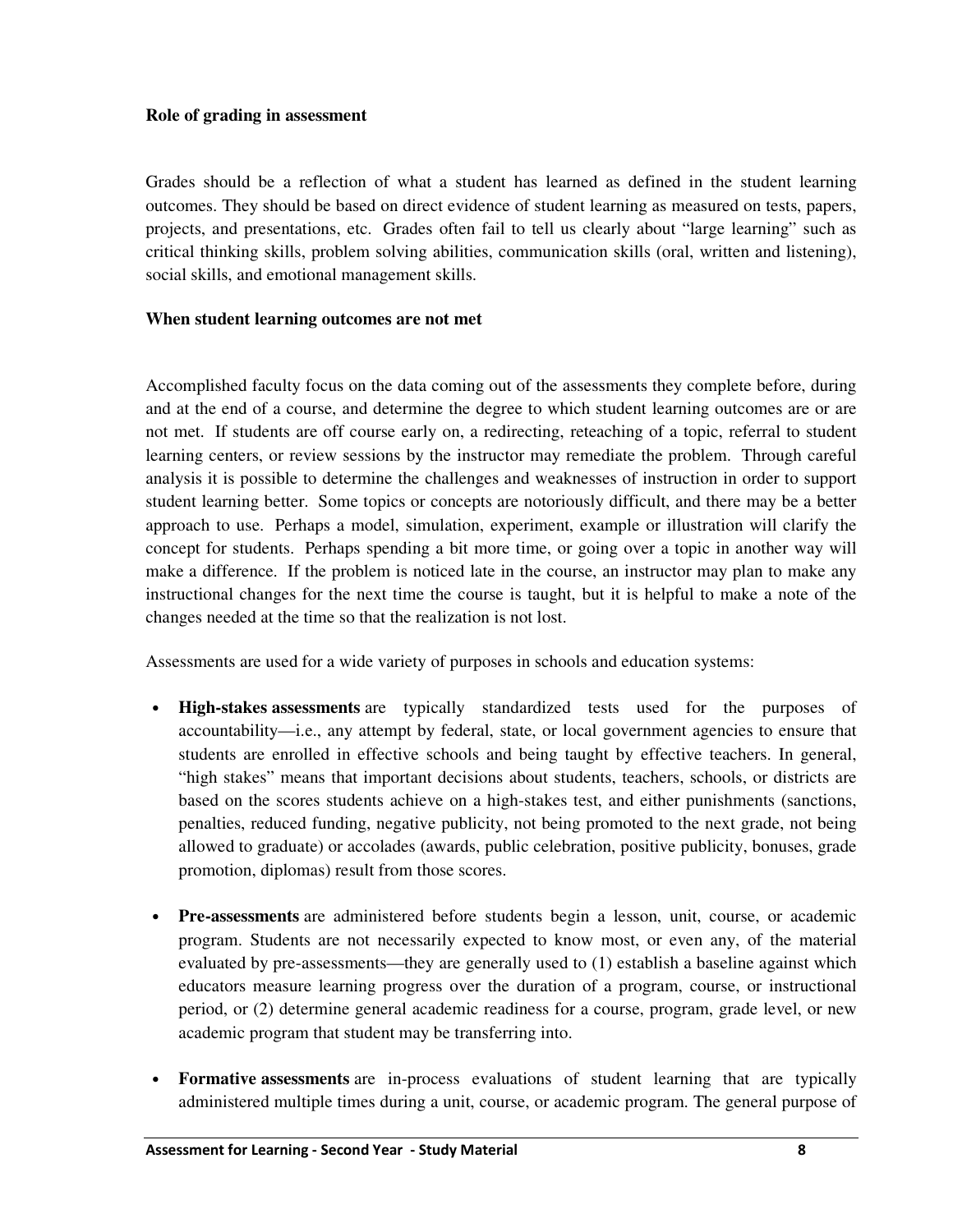formative assessment is to give educators in-process feedback about what students are learning or not learning so that instructional approaches, teaching materials, and academic support can be modified accordingly. Formative assessments are usually not scored or graded, and they may take a variety of forms, from more formal quizzes and assignments to informal questioning techniques and in-class discussions with students.

• **Summative assessments** are used to evaluate student learning at the conclusion of a specific instructional period—typically at the end of a unit, course, semester, program, or school year. Summative assessments are typically scored and graded tests, assignments, or projects that are used to determine whether students have learned what they were expected to learn during the defined instructional period.

# **PRINCIPLES OF ASSESSMENT**

 **1**. Assessment should be valid Validity ensures that assessment tasks and associated criteria effectively measure student attainment of the intended learning outcomes at the appropriate level.

 **2**. Assessment should be reliable and consistent There is a need for assessment to be reliable and this requires clear and consistent processes for the setting, marking, grading and moderation of assignments.

**3**. Information about assessment should be explicit, accessible and transparent Clear, accurate, consistent and timely information on assessment tasks and procedures should be made available to students, staff and other external assessors or examiners.

 **4.** Assessment should be inclusive and equitable As far as is possible without compromising academic standards, inclusive and equitable assessment should ensure that tasks and procedures do not disadvantage any group or individual.

 **5**. Assessment should be an integral part of programme design and should relate directly to the programme aims and learning outcomes Assessment tasks should primarily reflect the nature of the discipline or subject but should also ensure that students have the opportunity to develop a range of generic skills and capabilities.

 **6**. The amount of assessed work should be manageable.The scheduling of assignments and the amount of assessed work required should provide a reliable and valid profile of achievement without overloading staff or students.

 **7.** Formative and summative assessment should be included in each programme Formative and summative assessment should be incorporated into programmes to ensure that the purposes of assessment are adequately addressed. Many programmes may also wish to include diagnostic assessment.

 **8**. Timely feedback that promotes learning and facilitates improvement should be an integral part of the assessment process Students are entitled to feedback on submitted formative assessment tasks, and on summative tasks, where appropriate. The nature, extent and timing of feedback for each assessment task should be made clear to students in advance.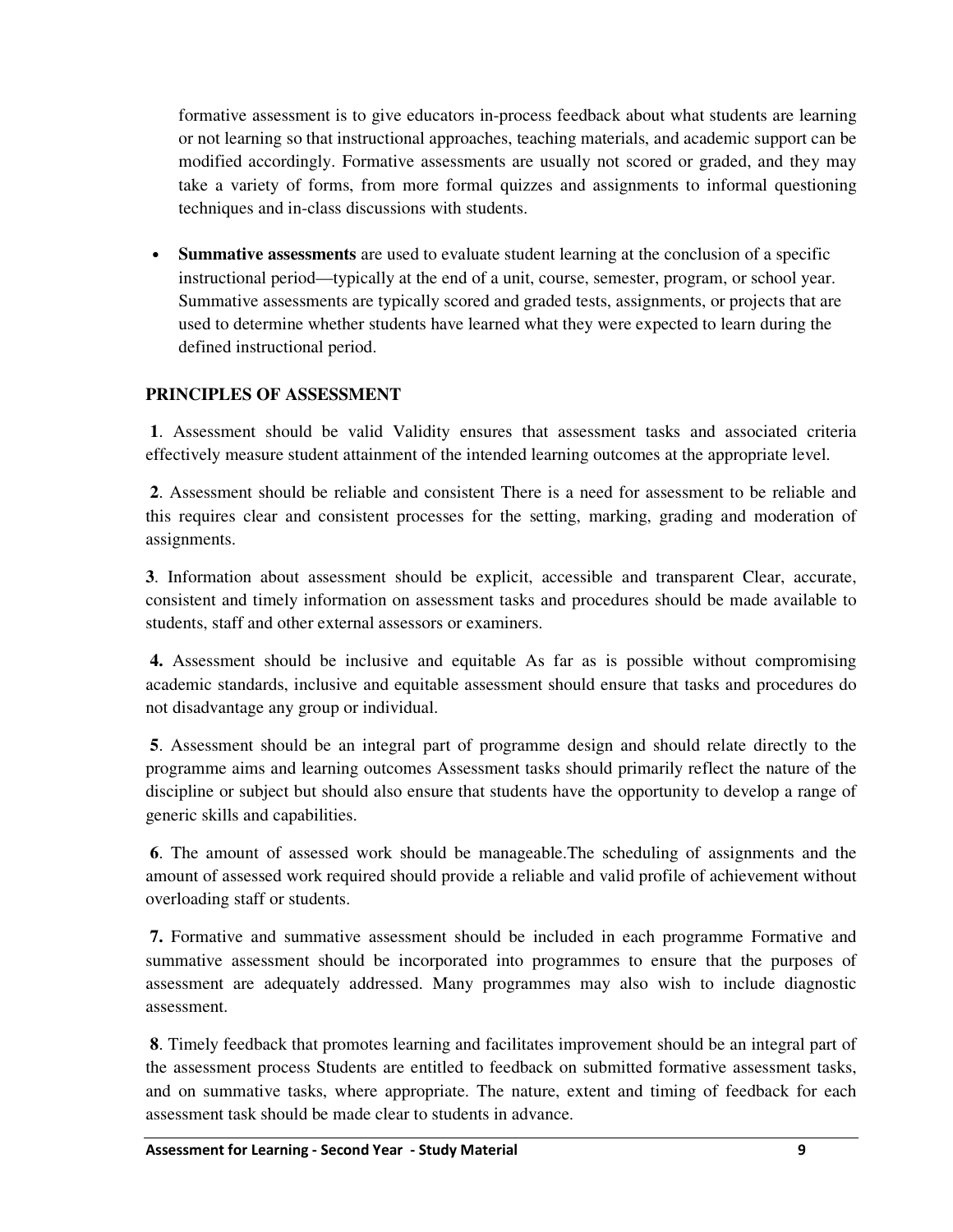**9**. Staff development policy and strategy should include assessment All those involved in the assessment of students must be competent to undertake their roles and responsibilities.

## **PRINCIPLES OF GOOD PRACTICE FOR ASSESSING STUDENT LEARNING**

## 1. **The assessment of student learning begins with educational values.**

 Assessment is not an end in itself but a vehicle for educational improvement. Its effective practice, then, begins with and enacts a vision of the kinds of learning we most value for students and strive to help them achieve. Educational values should drive not only what we choose to assess but also how we do so. Where questions about educational mission and values are skipped over, assessment threatens to be an exercise in measuring what's easy, rather than a process of improving what we really care about.

## 2. **Assessment is most effective when it reflects an understanding of learning as multidimensional, integrated, and revealed in performance over time.**

 Learning is a complex process. It entails not only what students know but what they can do with what they know; it involves not only knowledge and abilities but values, attitudes, and habits of mind that affect both academic success and performance beyond the classroom. Assessment should reflect these understandings by employing a diverse array of methods including those that call for actual performance, using them over time so as to reveal change, growth, and increasing degrees of integration. Such an approach aims for a more complete and accurate picture of learning, and therefore firmer bases for improving our students' educational experience.

# 3. **Assessment works best when the programs it seeks to improve have clear, explicitly stated purposes.**

Assessment is a goal-oriented process. It entails comparing educational performance with educational purposes and expectations-these derived from the institution's mission, from faculty intentions in program and course design, and from knowledge of students' own goals. Where program purposes lack specificity or agreement, assessment as a process pushes a campus toward clarity about where to aim and what standards to apply; assessment also prompts attention to where and how program goals will be taught and learned. Clear, shared, implementable goals are the cornerstone for assessment that is focused and useful.

# 4. **Assessment requires attention to outcomes but also and equally to the experiences that lead to those outcomes.**

 Information about outcomes is of high importance; where students "end up" matters greatly. But to improve outcomes, we need to know about student experience along the way-about the curricula, teaching, and kind of student effort that lead to particular outcomes. Assessment can help understand which students learn best under what conditions; with such knowledge comes the capacity to improve the whole of their learning.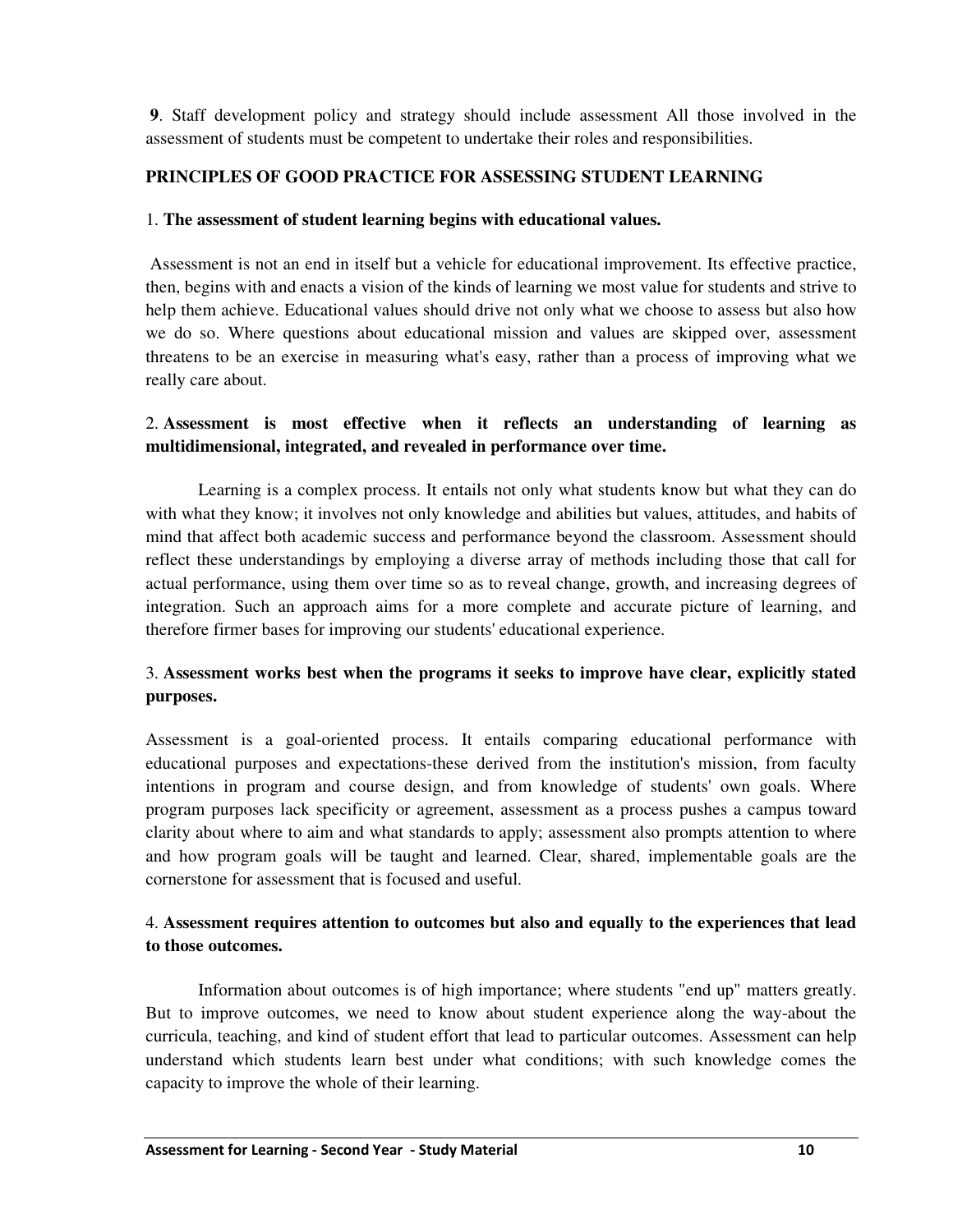## 5. **Assessment works best when it is ongoing, not episodic.**

Assessment is a process whose power is cumulative. Though isolated, "one-shot" assessment can be better than none, improvement is best fostered when assessment entails a linked series of activities undertaken over time. This may mean tracking the progress of individual students, or of cohorts of students; it may mean collecting the same examples of student performance or using the same instrument semester after semester. The point is to monitor progress toward intended goals in a spirit of continuous improvement. Along the way, the assessment process itself should be evaluated and refined in light of emerging insights.

# 6. **Assessment fosters wider improvement when representatives from across the educational community are involved.**

Student learning is a campus-wide responsibility, and assessment is a way of enacting that responsibility. Thus, while assessment efforts may start small, the aim over time is to involve people from across the educational community. Faculty play an especially important role, but assessment's questions can't be fully addressed without participation by student-affairs educators, librarians, administrators, and students. Assessment may also involve individuals from beyond the campus (alumni/ae, trustees, employers) whose experience can enrich the sense of appropriate aims and standards for learning. Thus, understood, assessment is not a task for small groups of experts but a collaborative activity; its aim is wider, better-informed attention to student learning by all parties with a stake in its improvement.

# 7. **Assessment makes a difference when it begins with issues of use and illuminates questions that people really care about.**

Assessment recognizes the value of information in the process of improvement. But to be useful, information must be connected to issues or questions that people really care about. This implies assessment approaches that produce evidence that relevant parties will find credible, suggestive, and applicable to decisions that need to be made. It means thinking in advance about how the information will be used, and by whom. The point of assessment is not to gather data and return "results"; it is a process that starts with the questions of decision-makers, that involves them in the gathering and interpreting of data, and that informs and helps guide continuous improvement.

# 8. **Assessment is most likely to lead to improvement when it is part of a larger set of conditions that promote change.**

 Assessment alone changes little. Its greatest contribution comes on campuses where the quality of teaching and learning is visibly valued and worked at. On such campuses, the push to improve educational performance is a visible and primary goal of leadership; improving the quality of undergraduate education is central to the institution's planning, budgeting, and personnel decisions. On such campuses, information about learning outcomes is seen as an integral part of decision making, and avidly sought.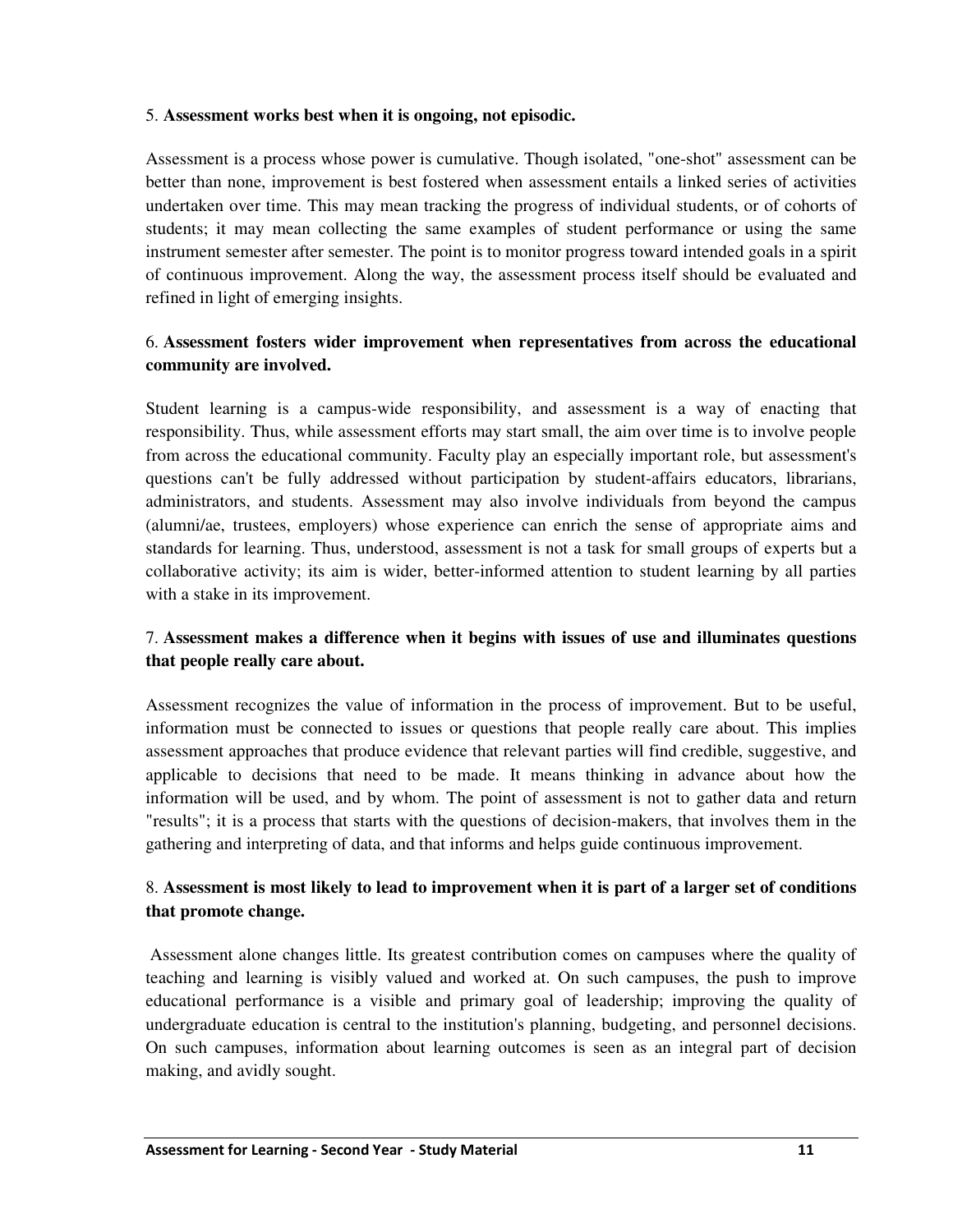9. **Through assessment, educators meet responsibilities to students and to the public.** There is compelling public stake in education. As educators, we have a responsibility to the publics that support or depend on us to provide information about the ways in which our students meet goals and expectations. But that responsibility goes beyond the reporting of such information; our deeper obligation-to ourselves, our students, and society-is to improve. Those to whom educators are accountable have a corresponding obligation to support such attempts at improvement.

## **PRINCIPLES RELATED TO SELECTION OF METHODS FOR ASSESSMENT**

There is a wealth of assessment methods used in higher education to assess students' achievements, but how to choose?

The primary goal is to choose a method which most effectively assesses the objectives of the unit of study. In addition, choice of assessment methods should be aligned with the overall aims of the program, and may include the development of disciplinary skills (such as critical evaluation or problem solving) and support the development of vocational competencies (such as particular communication or team skills.)

Hence, when choosing assessment items, it is useful to have one eye on the immediate task of assessing student learning in a particular unit of study, and another eye on the broader aims of the program and the qualities of the graduating student. Ideally this is something you do with your academic colleagues so there is a planned assessment strategy across a program.

When considering assessment methods, it is particularly useful to think first about what qualities or abilities you are seeking to engender in the learners. Nightingale et al (1996) provide eight broad categories of learning outcomes which are listed below. Within each category some suitable methods are suggested.

**1. Thinking critically and making judgements** 

(Developing arguments, reflecting, evaluating, assessing, judging)

- Essay
- Report
- Journal
- Letter of Advice to .... (about policy, public health matters .....)
- Present a case for an interest group
- Prepare a committee briefing paper for a specific meeting
- Book review (or article) for a particular journal
- Write a newspaper article for a foreign newspaper
- Comment on an article's theoretical perspective

## **2. Solving problems and developing plans**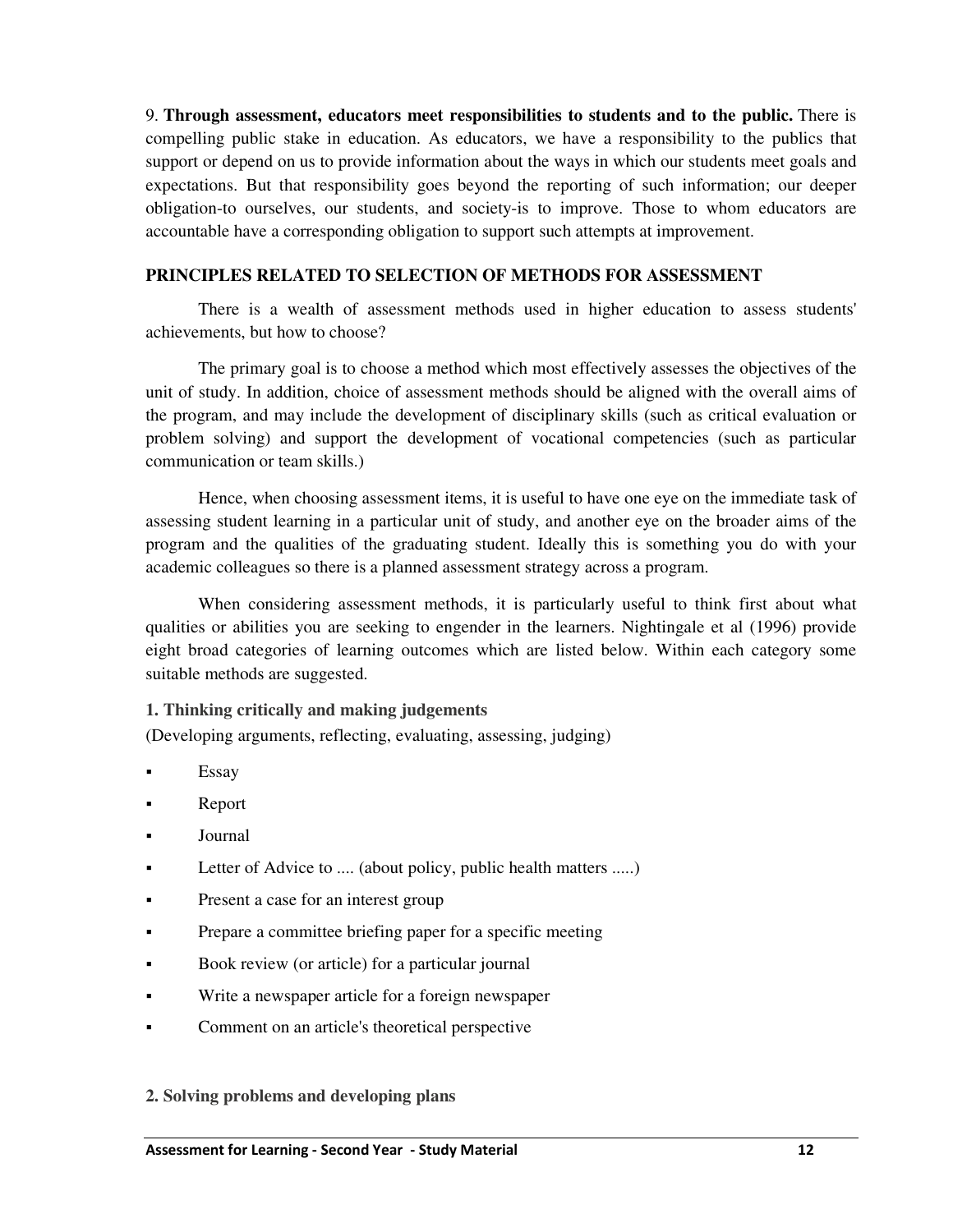(Identifying problems, posing problems, defining problems, analysing data, reviewing, designing experiments, planning, applying information)

- **Problem scenario**
- Group Work
- Work-based problem
- Prepare a committee of enquiry report
- **Draft a research bid to a realistic brief**
- Analyse a case
- Conference paper (or notes for a conference paper plus annotated bibliography)

## **3. Performing procedures and demonstrating techniques**

(Computation, taking readings, using equipment, following laboratory procedures, following protocols, carrying out instructions)

- Demonstration
- Role Play
- Make a video (write script and produce/make a video)
- Produce a poster
- Lab report
- Prepare an illustrated manual on using the equipment, for a particular audience
- Observation of real or simulated professional practice

## **4. Managing and developing oneself**

(Working co-operatively, working independently, learning independently, being self-directed, managing time, managing tasks, organising)

- Journal
- Portfolio
- **Learning Contract**
- Group work

## **5. Accessing and managing information**

(Researching, investigating, interpreting, organising information, reviewing and paraphrasing information, collecting data, searching and managing information sources, observing and interpreting)

Annotated bibliography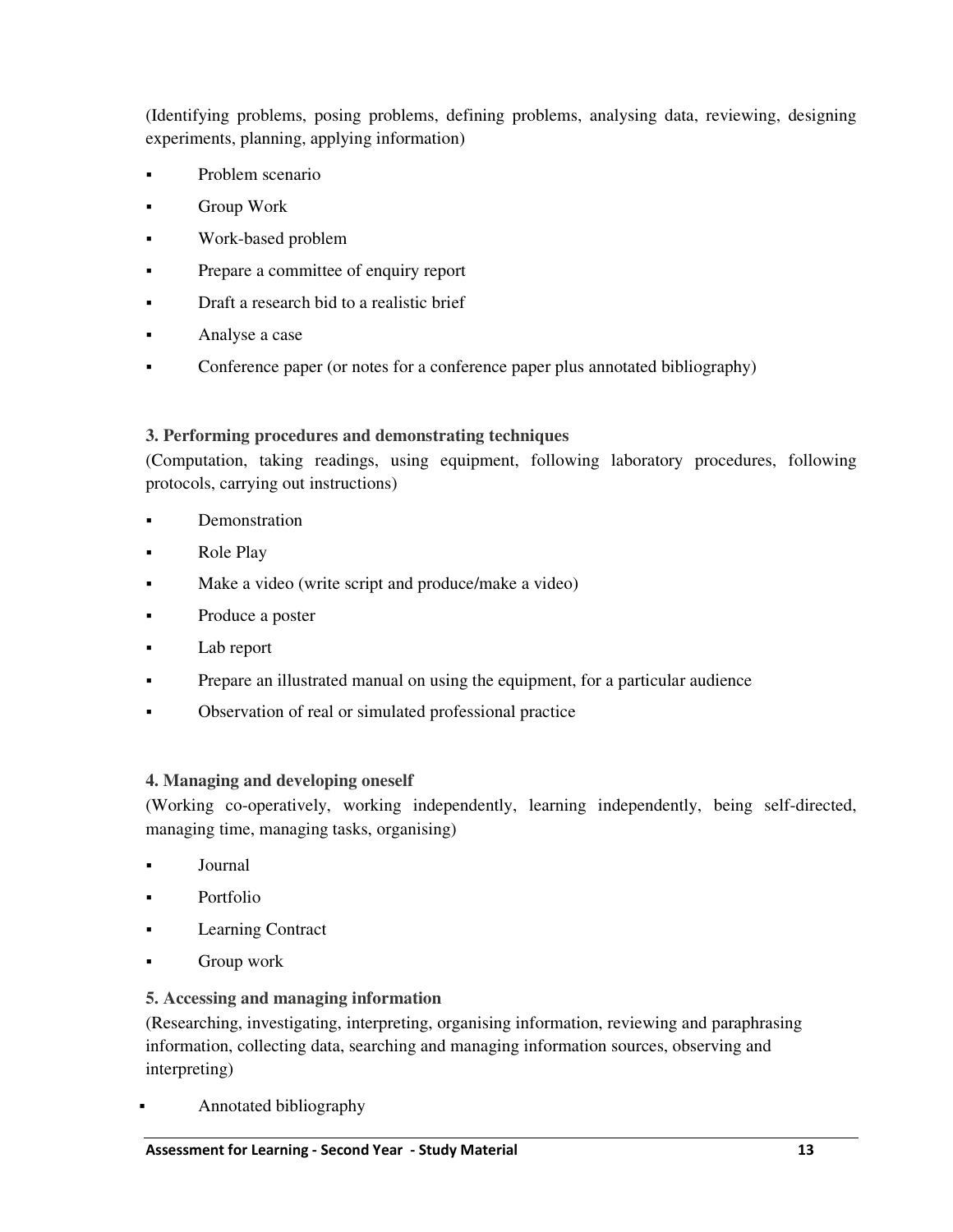- **Project**
- **Dissertation**
- **Applied task**
- Applied problem

## **6. Demonstrating knowledge and understanding**

(Recalling, describing, reporting, recounting, recognising, identifying, relating & interrelating)

- **Written examination**
- **•** Oral examination
- **Essay**
- Report
- Comment on the accuracy of a set of records
- **Devise an encyclopaedia entry**
- Produce an  $A Z$  of ...
- **Write an answer to a client's question**

 Short answer questions: True/False/ Multiple Choice Questions (paper-based or computeraided-assessment)

## **7. Designing, creating, performing**

(Imagining, visualising, designing, producing, creating, innovating, performing)

- Portfolio
- **Performance**
- **Presentation**
- Hypothetical
- Projects

## **8. Communicating**

**(One and two-way communication; communication within a group, verbal, written and nonverbal communication, arguing, describing, advocating, interviewing, negotiating, presenting; using specific written forms)** 

- Written presentation (essay, report, reflective paper etc.)
- Oral presentation
- Group work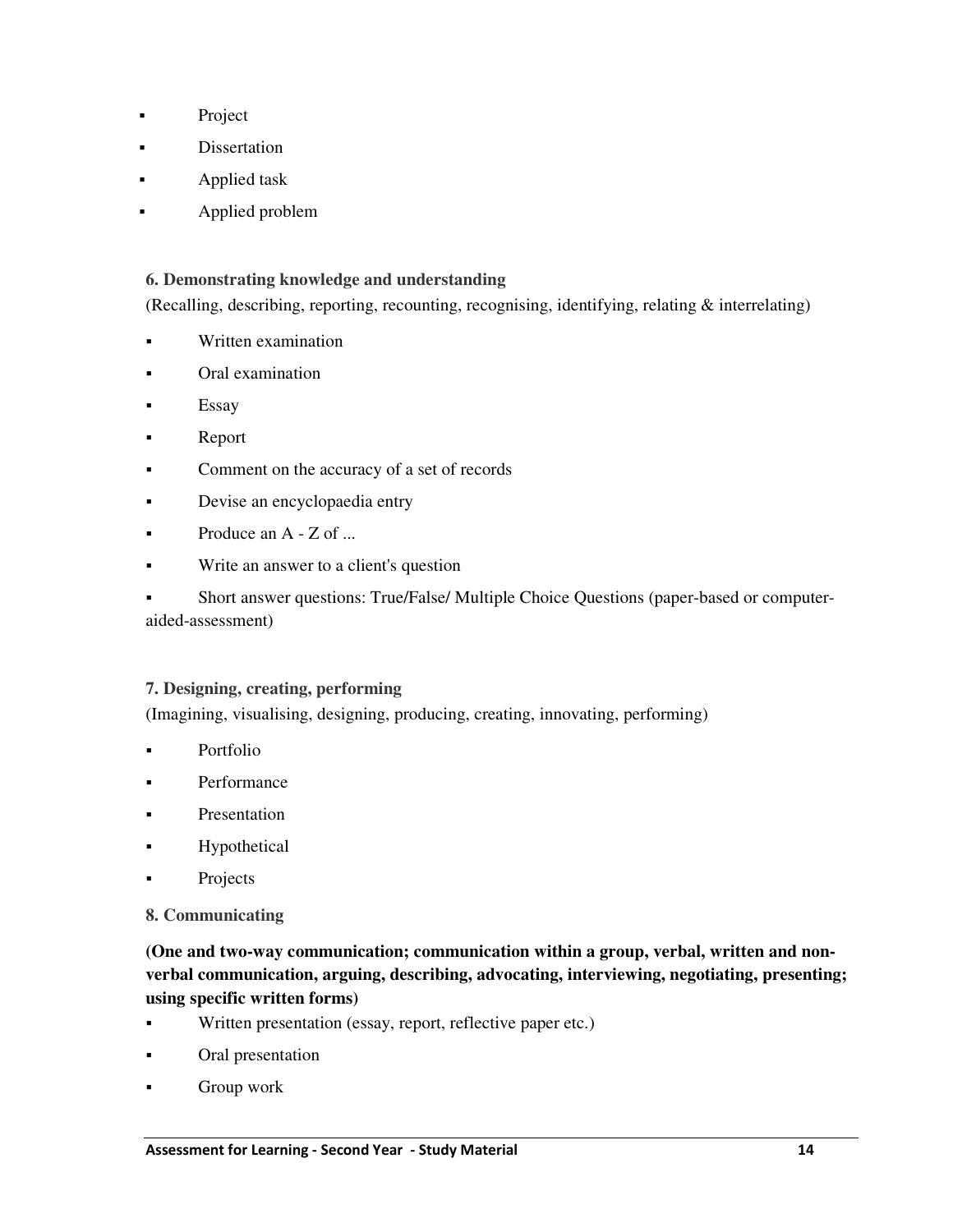- Discussion/debate/role play
- Participate in a 'Court of Enquiry'
- **Presentation to camera**
- Observation of real or simulated professional practice.
- .

## **COLLECTION OF ASSESSMENT INFORMATION**

The process of collecting, examining and using information about what students know and can do is the basis of effective teaching and learning.

The relationship between assessment, teaching and learning is dynamic and interactive. The act of gathering, analysing and using assessment information is integral to the teaching and learning process – without worthwhile assessment information teachers can only be certain that they have taught. They cannot be certain that their students have learned what they set out to teach, or that the teaching is relevant to the students' learning needs and interests.

When teachers have rich information about what their students know, can do and need to do next, they are able to involve students as active participants in their learning and assessment of their own learning. They are also in a position to consult parents and the school's communities about students' progress.

#### **Assessment processes**

Assessment information is collected to determine students' achievement and their learning needs. It provides a basis for the analysis of progress and achievement of students over time and assists the diagnosis of individual learning needs.

## **The collection of assessment information**

Assessment includes information gathered from a wide range of sources and at different points in time. These sources can include:

• knowledge gained from parents about their child;

 $\bullet$ teachers $\Box$  knowledge drawn from their day -to-day interactions with students;

•results from teacher-designed classroom and school-wide tests;

•assessment at school entry or transition points;

•results from national standardised assessment tools such as PATs (Progressive Achievement Tests), as TTLE (assessment tools for teaching and learning) or the national exemplars;

•examination results; and

•national qualification results such as those from NCEA (National Certificates of Educational Achievement).

## **JUDGING AND SCORING OF STUDENT PERFORMANCE**

 A rubric is a multi-purpose scoring guide for assessing student products and performances. This tool works in a number of different ways to advance student learning, and has great potential in particular for non-traditional, first generation, and minority students. In addition, rubrics improve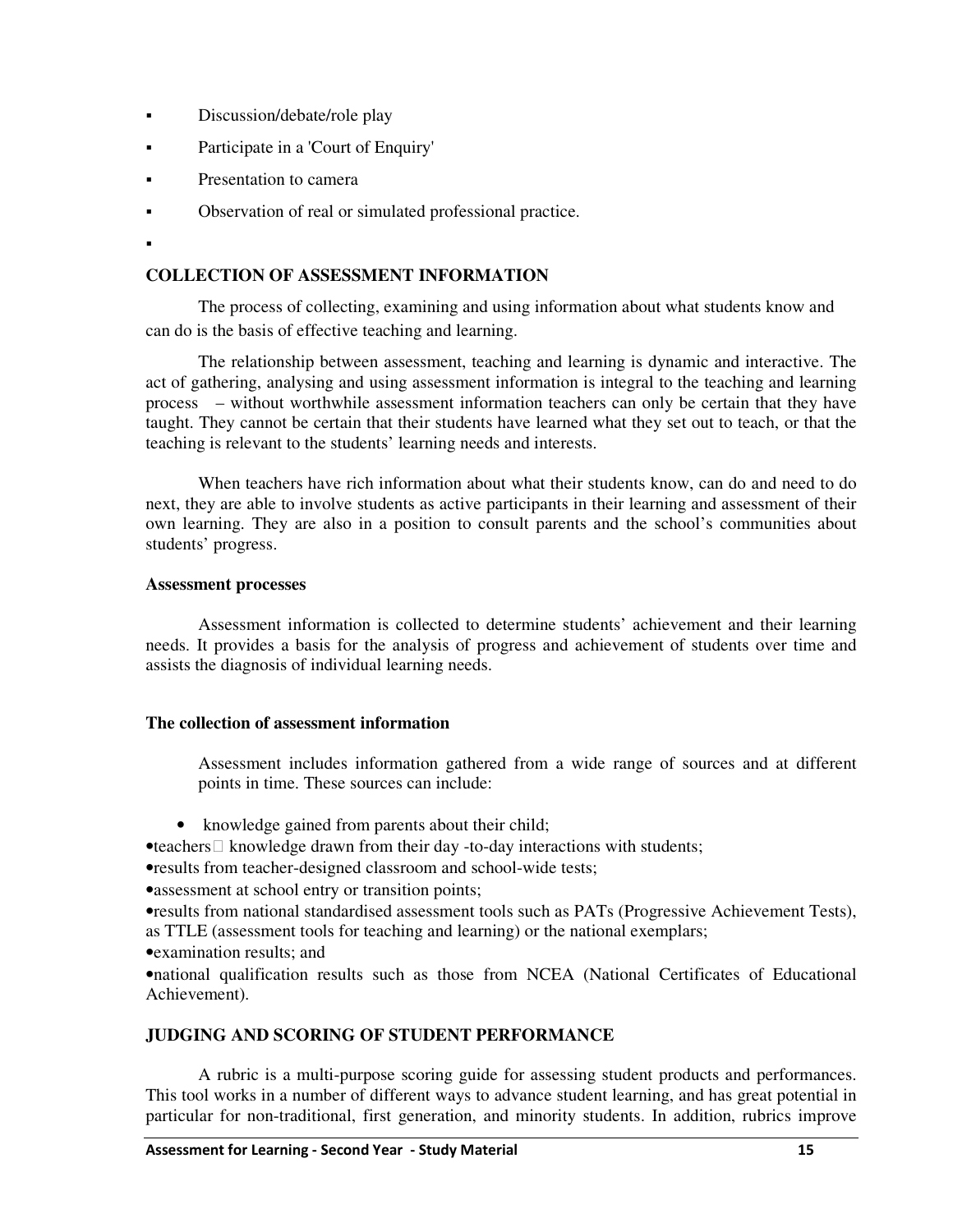teaching, contribute to sound assessment, and are an important source of information for program improvement.

Various grading and reporting methods are used to: (1) communicate the achievement status of students to their parents and other interested parties; (2) provide information to students for selfevaluation; (3) select, identify, or group students for certain educational paths or programs; (4) provide incentives for students to learn; and (5) document students' performance to evaluate the effectiveness of instructional programs. Unfortunately, many schools try to use a single method of grading and reporting to achieve all of these purposes and end up achieving none of them very well.

Letter grades, for example, offer parents and others a brief description of students' achievement and the adequacy of their performance. But using letter grades requires the abstraction of a great deal of information into a single symbol. In addition, the cut-offs between grades are always arbitrary and difficult to justify. Letter grades also lack the richness of other, more detailed reporting methods such as narratives or standards-based reports.

 Grading is a process of professional judgment–and the more detailed and analytic the grading process, the more likely it is that subjectivity will influence results. This is why, for example, holistic scoring procedures tend to have greater reliability than analytic procedures. However, being subjective does not mean that grades lack credibility or are indefensible. Because teachers know their students, understand various dimensions of students' work, and have clear notions of the progress made, their subjective perceptions can yield very accurate descriptions of what students have learned.

## **SUMMARIZATION AND INTERPRETATION OF RESULTS**

## **Methods of interpreting the results**

## **1. Norm-referenced Interpretation**

It describes student's performance or progress in relation to others of the same peer group, age or ability. It may involve ranking or scaling a pupil to help with streaming classes. Itmay look at cross-school achievements to compare achievement in particular groups, subjects and years with local and national levels of attainment.

## **Examples:**

1.Diya's score in the periodical exams is below the mean.

2. Ram ranked 5th in the unit test in Physics.

3. Sheela's percentile rank in the Math achievement test is 88.

## **2. Criterion-referenced Interpretation**

It describes about the student performance according to a specified domain or clearly defined learning tasks e.g. divide three-digit whole numbers correctly and accurately, multiply binomial terms correctly. It is concerned with national examination and other assessment bodies. It is used in the assessment of vocational and academic qualifications. Results are given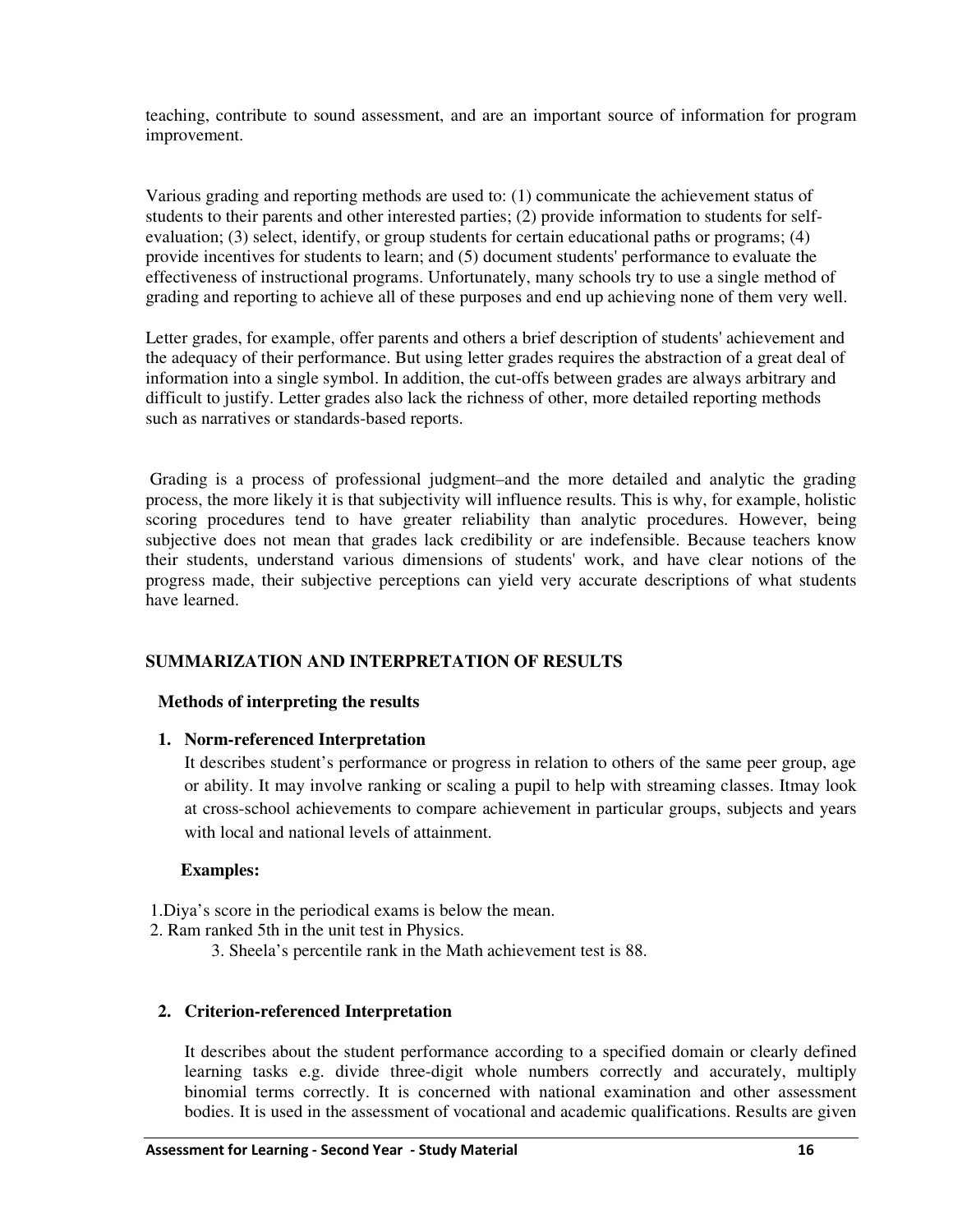on a pass/fail, competent/not competent basis. Results are conclusive and usually open to review.

## Examples:

- 1. Helen can construct a pie graph with 75% accuracy
- 2. Heera scored 7 out of 10 in the spelling test
- 3. Riya can encode an article with no more than 5 errors in spelling

## **REPORTING OF ASSESSMENT FINDINGS**

Assessment is an ongoing and integral part of the teaching and learning process. Through this process schools are able to provide easy-to-understand reports to parents about individual student learning outcomes.

The type of assessment and report varies at different times during a student's school life. Formal reporting to parents will occur at least once every semester. Parents are encouraged to discuss their children's progress and needs with teachers at any time.

## **Purposes of Assessment Reports**

Historical Record

Support for planning and decision

Making for improvements

Public relations

Information dissemination

Document your contributions to the learning environment

To see how your efforts mattered

## **OVERVIEW OF GOOD PRACTICE IN COLLECTING AND USING ASSESSMENT INFORMATION**

'Assessment in education is the process of gathering, interpreting, recording and using information about students' responses to an educational task'. The assessment of student achievement (i.e. examining and using information about what students know and can do) is

the basis of effective teaching and learning. Unless teachers are knowledgeable about their students' achievements and interests, they cannot be confident. Their teaching is supporting students to achieve their potential. 'Overall the purpose of assessment is to improve standards, not merely to measure them.'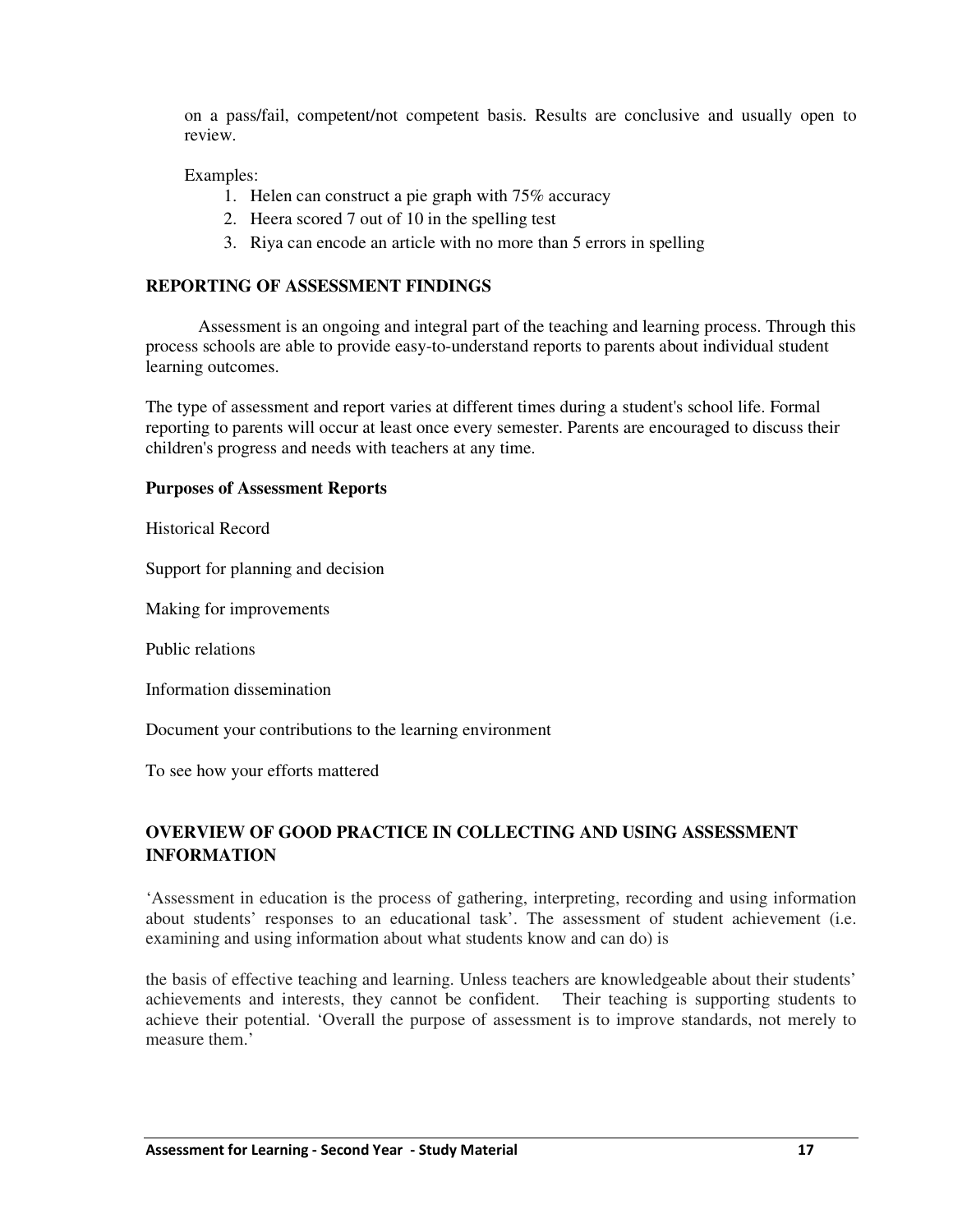Effective assessment systems help schools to monitor students' progress and achievement, and enable them to design effective programmes. It is not a case of schools assessing more, but of using assessment information in a more planned and thoughtful manner.

Schools that demonstrated good practice:

- made certain that teachers had a shared understanding about the purpose of assessment;
- expected teachers to be knowledgeable about their students' achievements and interests;
- made certain that school managers, teachers and students were aware of the rationale for the decisions being made about assessment;
- gave teachers the opportunity for professional development in assessment;
- encouraged their teachers to use data effectively to improve their teaching;
- expected assessment information to be drawn from a wide range of sources: day-to-day interactions with students; analysis of students' work and from more formally designed and administered assessment tasks;
- made sure teachers were able to analyse both numeric and narrative assessment information and interpret the results so they were understood by all potential users of the information;
- encouraged teachers to use formative assessment strategies that ensured the purpose of activities was understood, and that students received effective and useful feedback;
- identified groups of students who needed extra assistance and what specific assistance was needed; monitored the students' progress; and gathered comprehensive school-wide data on their achievements;
- identified trends and patterns in students' achievements and compared the achievements of groups of students within the school;
- established clear expectations for achievement and assessment, including making collation and reporting easier so comparisons could be made to agreed achievement targets;
- promoted the philosophy that student learning drove assessment practices, not credit acquisition;
- established clear lines of communication and easily accessed support between school and home; and
- provided students and their parents with booklets and held information evenings to explain the NQF(National Quality Framework) requirements and assessment procedures, including appeals and opportunities for reassessment.

## **QUESTIONS FOR DISCUSSION AND REFLECTION**

- 1. Define evaluation
- 2. What is the role of assessment in learning?
- 3. What is summative assessment?
- 4. What are the principles of assessment practices?
- 5. How will you prepare a report for assessment findings?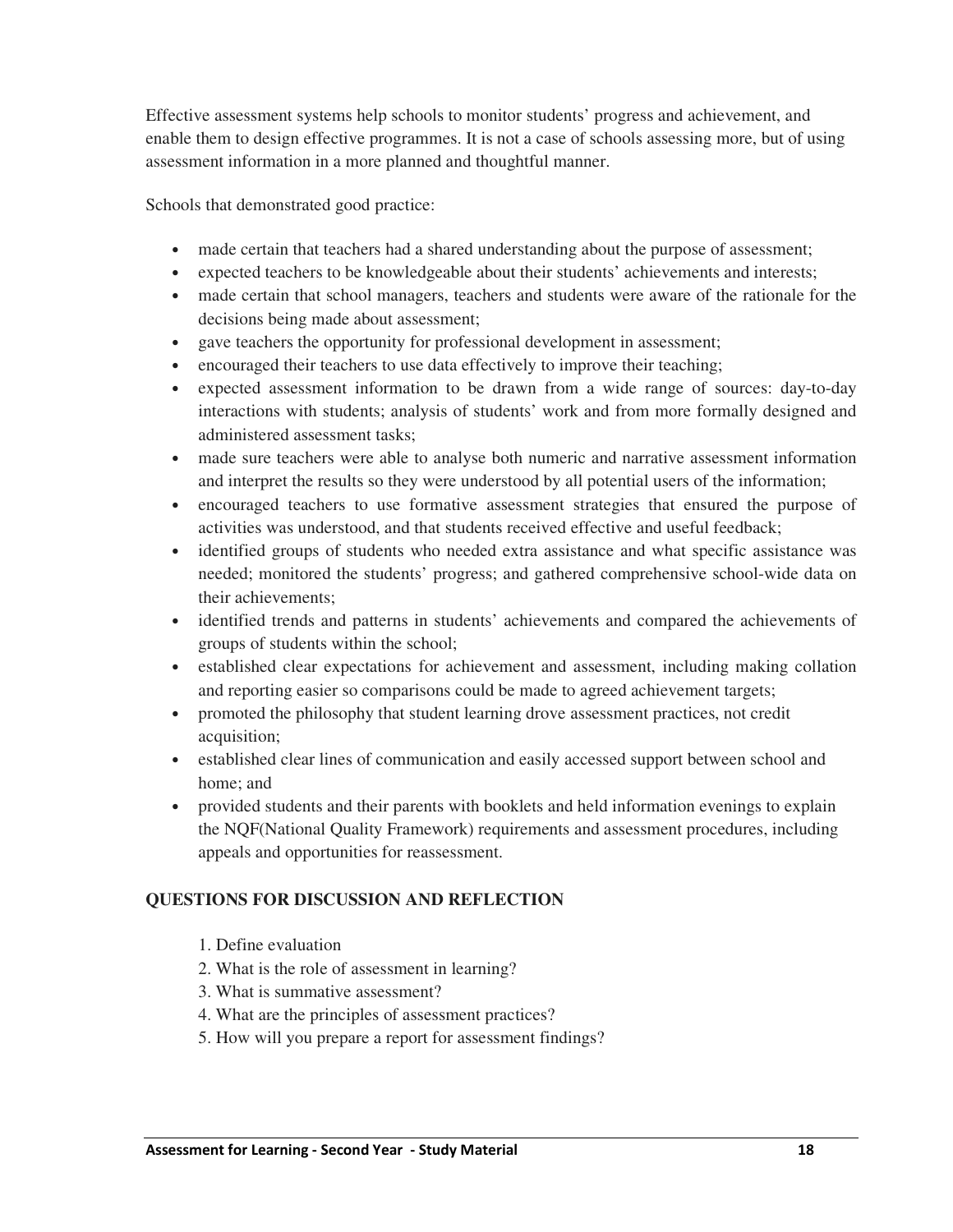## **REFERENCES**

Amarjit Singh (2007), 'Classroom Management'Kanishka publishers, Distributors, New Delhi. John Gardner, 'On the Relationship between Assessment for Formative and Summative Purposes'

Bhatia,K.K.(1985), 'Measurement and Evaluation in Education, Prakash Brothers, Ludhiana.

www.assessmentforlearning.edu.au/research\_background/bibliography

www.edb.gov.hk/en/curriculum/assessment/assessment-for-learning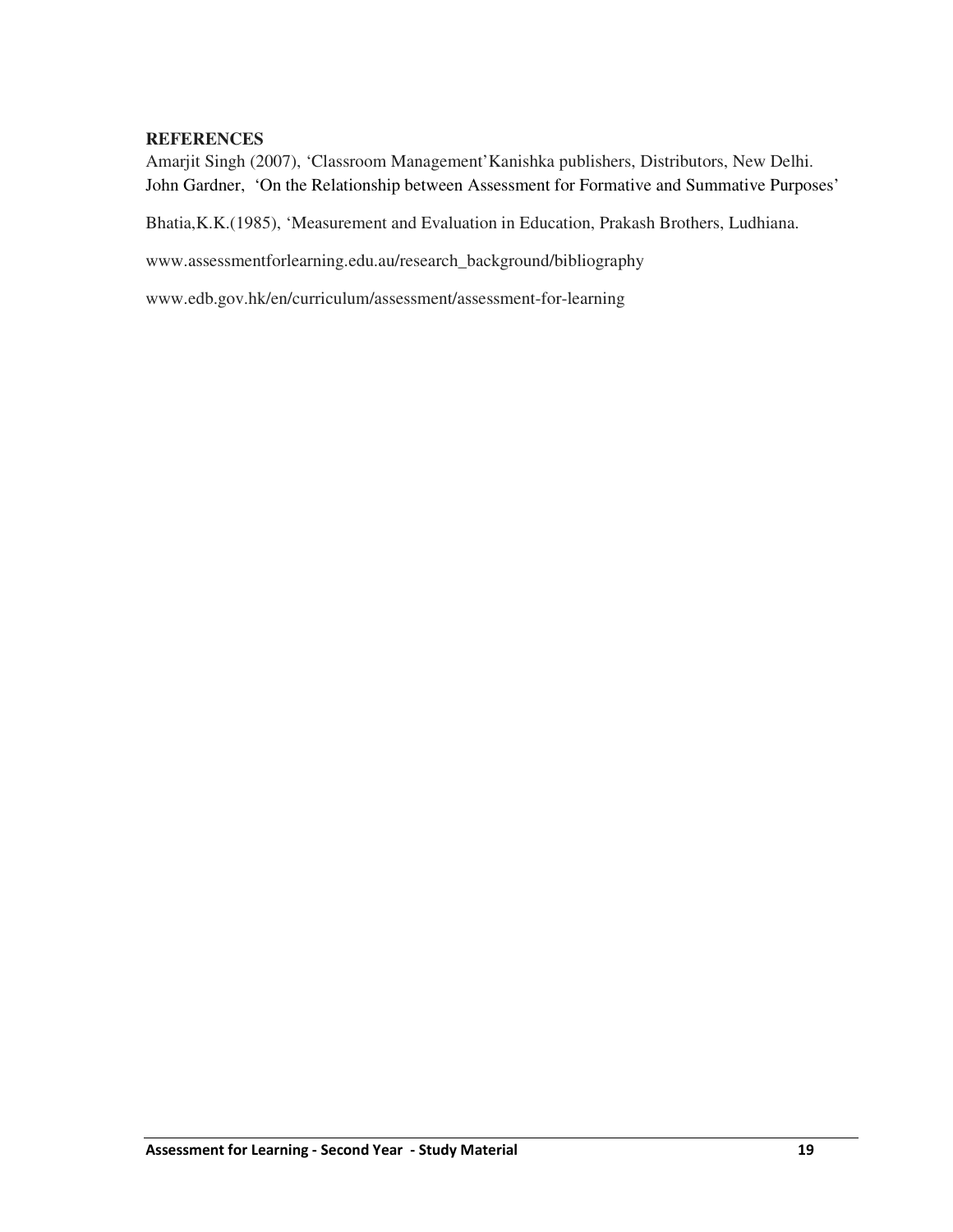## **UNIT-2 : ASSESSMENT FOR LEARNING IN CLASSROOM**

## **COURSE OBJECTIVES**

- To know the principles of assessment practices
- To understand the types of assessment
- To describe about grading
- To understand the constructivist approach in assessment
- To point out the formative use of summative tests

## **ASSESSMENT IN CONSTRUCTIVIST APPROACH**

Three constructs emerge from the literature regarding constructivism and have implications for the learning environment. They are (1) learning is an active process, (2) the learner has prior knowledge, and (3) the learner takes responsibility for their own learning (Yager, 1991; Cobb et al 1992, Magoon, 1977; Hewson&Hewson, 1988).

These ideas can be operationalized by the following statements:

1. Assessments are in a meaningful context that is relevant or has emerging relevance to students (Brooks & Brooks, 1993).

2. The process of learning does not shut down during assessment (Brooks & Brooks, 1993).

3. Assessments are tailored to specific modules and teaching situations (Zahorik, 1995).

4. Assessments include higher order thinking skills, i.e., application, evaluation, analysis, synthesis (Burry-Stock, 1995; Yager, 1991).

5. Assessments include application of knowledge and comprehension (Zahorik, 1995).

6. A range of techniques is used in assessments (Burry-Stock, 1995; Zahorik, 1995).

7. Assessments focus on the big pictures on concepts and on issues and their accompanying facts and evidence (Zahorik, 1995).

8. Assessment includes inquiry (Brooks & Brooks, 1993; Yager, 1991).

9. Students go beyond initial information levels (knowledge and comprehension) through elaboration doing in-depth analysis of big ideas, issues and concepts (Brooks & Brooks, 1993).

10. Students solve problems in which they extend and re-conceptualize (accommodation) knowledge in new contexts (Brooks & Brooks, 1993; Osborne &Wittrock, 1983; Zahorik, 1995).

11. Students generalize (synthesis) experiences from earlier concrete experiences to understand abstract theories and applications (Brooks & Brooks, 1993; Osborne &Wittrock, 1983; Zahorik, 1995).

12. Students exhibit knowledge through application (Yager, 1991).

13. Students interact with each other in all circumstances including during assessments (Zahorik, 1995).

Assessment can be used to build understanding through reflection and iteration. There is great promise for deeper understanding and appreciation of the creative, generative process we call learning when a student is aware of scholastic expectations and understands how to effectively review and critique his or her own work. This process has three steps: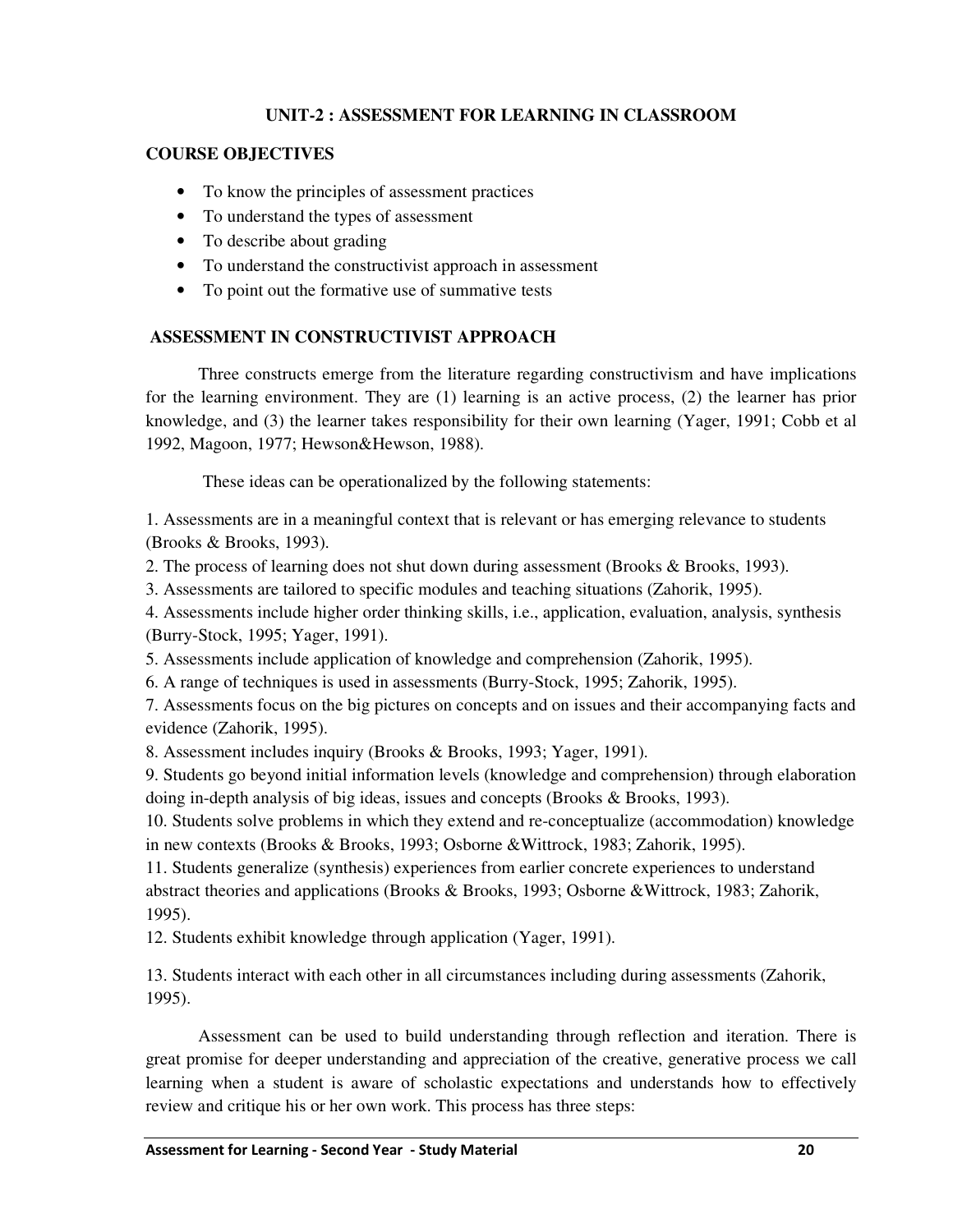1. The teacher must help students understand from the outset the criteria by which their work will be judged.

2. Students must document their work process for the duration of the project or unit.

3. Through performance and feedback, students come to understand the complex nature of judging and improving upon one´s work.

## **Assessment and constructivist classroom**

Constructivism is basically a theory - based on observation and scientific study - about how people learn. It says that people construct their own understanding and knowledge of the world, through experiencing things and reflecting on those experiences. When we encounter something new, we have to reconcile it with our previous ideas and experience, maybe changing what we believe, or maybe discarding the new information as irrelevant. In any case, we are active creators of our own knowledge. To do this, we must ask questions, explore, and assess what we know.

In the classroom, the constructivist view of learning can point towards a number of different teaching practices. In the most general sense, it usually means encouraging students to use active techniques (experiments, real-world problem solving) to create more knowledge and then to reflect on and talk about what they are doing and how their understanding is changing. Constructivist teachers encourage students to constantly assess how the activity is helping them gain understanding. By questioning themselves and their strategies, students in the constructivist classroom ideally become "expert learners." This gives them ever-broadening tools to keep learning. With a wellplanned classroom environment, the students learn how to learn.

Constructivism transforms the student from a passive recipient of information to an active participant in the learning process. Guided by the teacher, students construct their knowledge actively rather than just mechanically ingesting knowledge from the teacher or the textbook.In the constructivist classroom, the focus tends to shift from the teacher to the students. The classroom is no longer a place where the teacher ("expert") pours knowledge into passive students, who wait like empty vessels to be filled. In the constructivist model, the students are urged to be actively involved in their own process of learning. The teacher functions more as a facilitator who coaches, mediates, prompts, and helps students develop and assess their understanding, and thereby their learning. One of the teacher's biggest jobs becomes asking good questions.

As is the case with many of the current/popular paradigms, you're probably already using the constructivist approach to some degree. Constructivist teachers pose questions and problems, then guide students to help them find their own answers. They use many techniques in the teaching process. For example, they may:

- prompt students to formulate their own questions (inquiry),
- allow multiple interpretations and expressions of learning (multiple intelligences),
- encourage group work and the use of peers as resources (collaborative learning).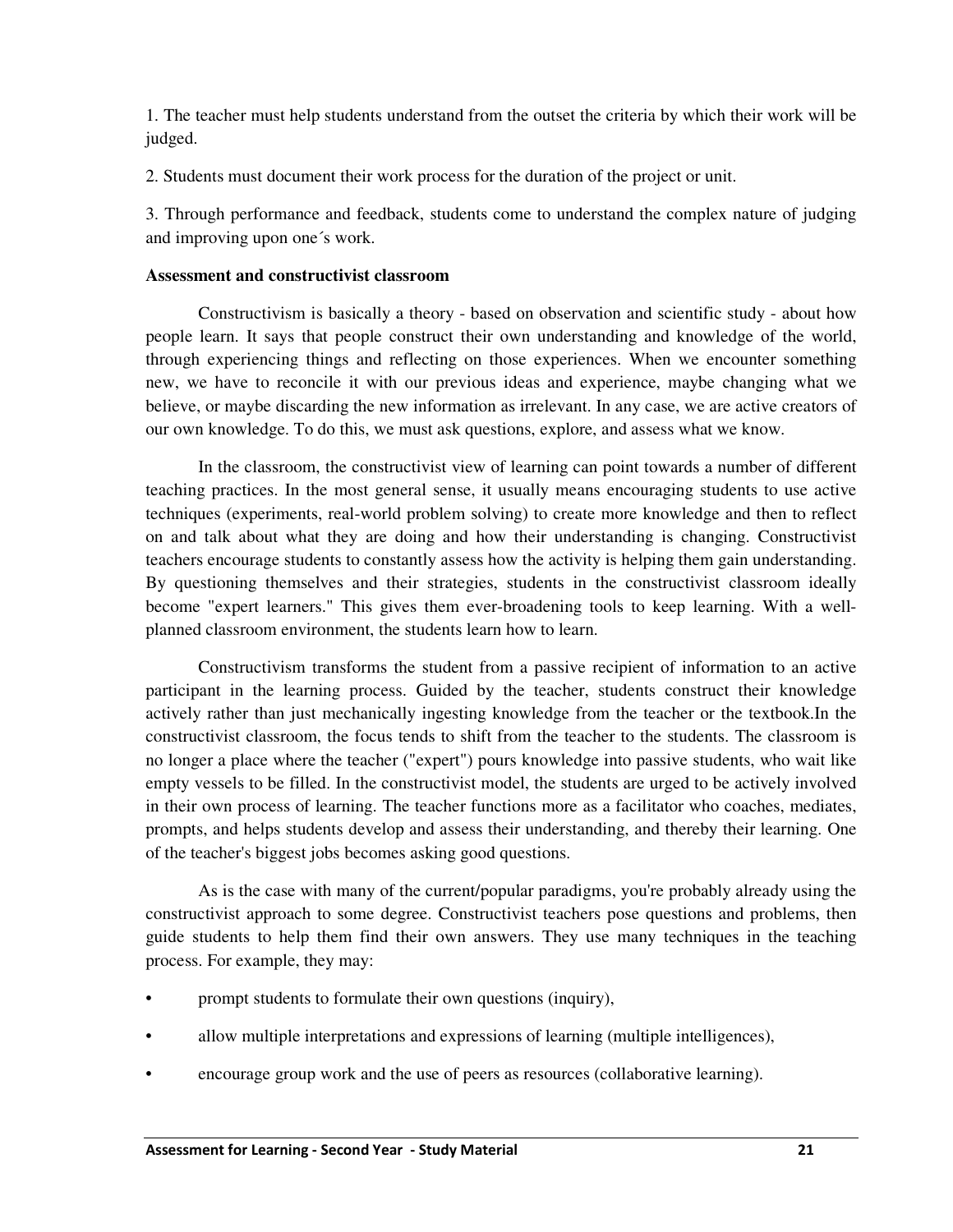#### **Characteristics of assessment**

In the context of constructivist approach, assessments need to gauge the progress of students in achieving the three major learning outcomes of constructivist approach: conceptual understanding in science, abilities to perform scientific inquiry, and understandings about inquiry.

All learners come to a learning tasks with some relevant knowledge, feelings and skills. Meaningful learning occurs when the learners seeks to relate new concepts and propositions to relevant existing concept and propositions in her/his cognitive structure (Mintzes, Novak, Wandersee, 2000).

Constructivist approach to assessment is a formative rather than a summative. Its purpose is to improve the quality of student learning, not to provide evidence for evaluating or grading students. Assessment has to respond to the particular needs and characteristics of the teachers, students and science content. Assessment is context-specific: what works well in one class will not necessarily work in another.

Assessment is on-going process. Teachers get feedback from students of their learning. Teachers then complete the loop by providing students with feedback on the results of the assessment and suggestions for improving learning.

## **CONTINUOUS AND COMPREHENSIVE EVALUATION (CCE)**

C–Continuous C–Comprehensive E–Evaluation

Continuous stands for assessment of a student throughout the year, not just at the end of a term. It may be done formally or in an informal way using different techniques of evaluation . Comprehensive takes care of assessment of all round development of a child's personality. A child will be assessed not only in terms of his knowledge about a subject but his participation in other activities also. Broadly, we assess a child's growth in two areas – Scholastic and Co-scholastic. The term Scholastic refers to those aspects , which are related to intellect or the brain. It is related to the assessment of learners in curricular subjects. It includes assignments, projects, practical etc.

Continuous and Comprehensive Evaluation (CCE) refers to a system of school-based evaluation of students that covers all aspects of students' development. It is a developmental process of assessment which emphasizes on two fold objectives. These objectives are continuity in evaluation and assessment of broad based learning and behaviourial outcomes on the other.

In this scheme the term `continuous' is meant to emphasise that evaluation of identified aspects of students' `growth and development' is a continuous process rather than an event, built into the total teaching-learning process and spread over the entire span of academic session. It means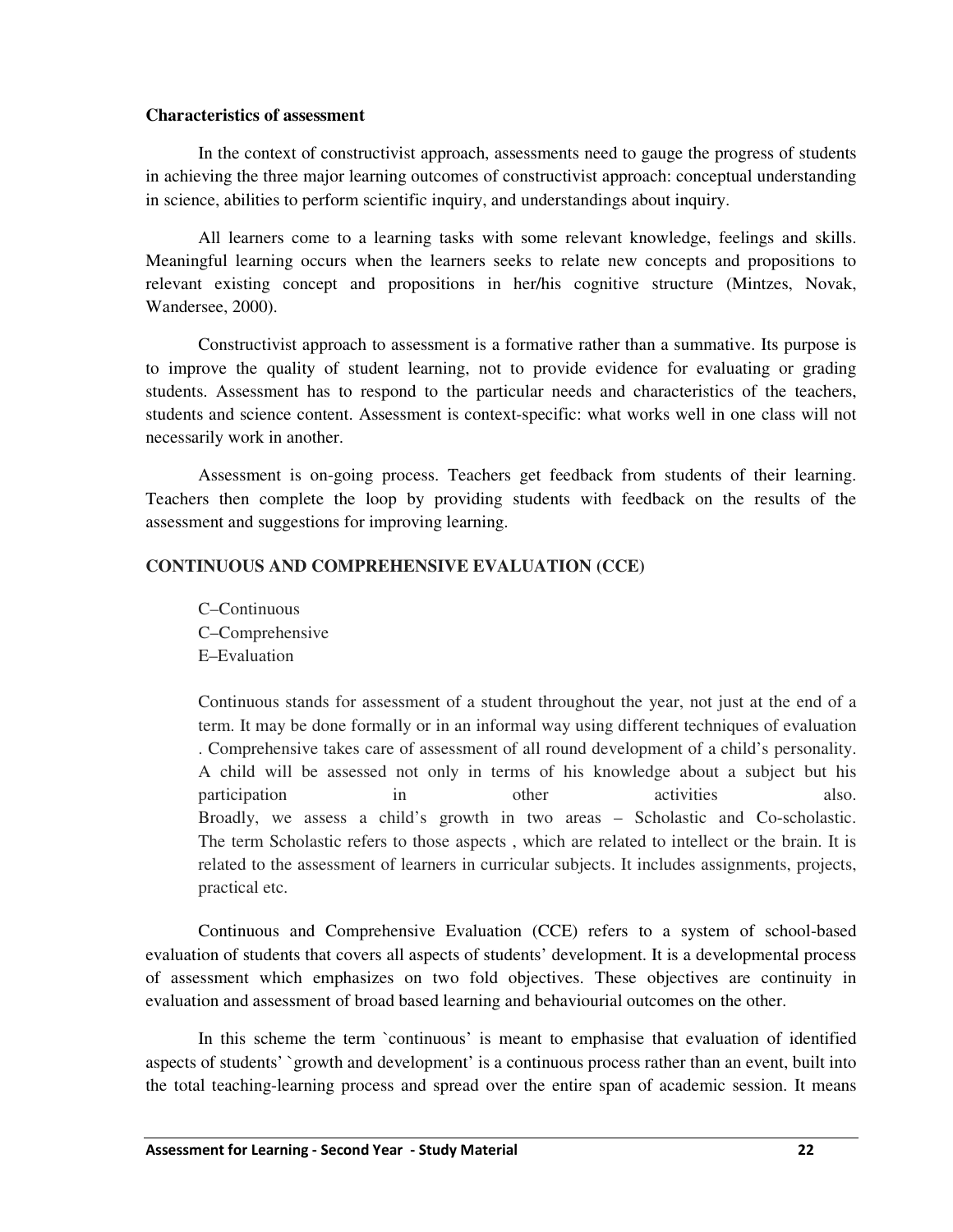regularity of assessment, frequency of unit testing, diagnosis of learning gaps, use of corrective measures, retesting and for their self -evaluation.

The second term `comprehensive' means that the scheme attempts to cover both the scholastic and the co-scholastic aspects of students' growth and development

#### **Need of continuous comprehensive evaluation**

Continuous and Comprehensive Evaluation is intended to provide a holistic profile of the learner through assessment of both scholastic and non-scholastic aspects of education spread over the total span of instructional time in schools.

It helps to identify those positive attributes of the learner which are not usually assessed during the examinations conducted by the Board

As it is spread over a period of two years in class IX and X it provides several opportunities for the school to identify the latent talents of the learners in different contexts.

This document is supportive to the statement of marks issued by the Board after the examinations conducted by it.

#### **Essential aspects of continuous comprehensive evaluation**

1. To provide a holistic profile of the learner through assessment of both scholastic and nonscholastic aspects of education

2. To identify the latent talents of the learners in different contexts.

- 3. To identify strategies for raising Student Achievement
- 4. To plan a Comprehensive Evaluation Program to Improving Schools
- 5. To suggest suitable tools and techniques for achieving continuous comprehensive evaluation.
- 6. Use Evaluation for Continuous School Improvement
- 7. Using evaluation as a tool for continuous improvement of the school and the students.
- 8. To suggest ways of strategies of sensitizing school administrators.

## **PROJECTS**

 Project is a method of building a comprehensive unit around an activity which may be carried on in the school or outside.

A project is a whole hearted purposeful activity proceeding in a social environment.

□ Use of Projects for assessment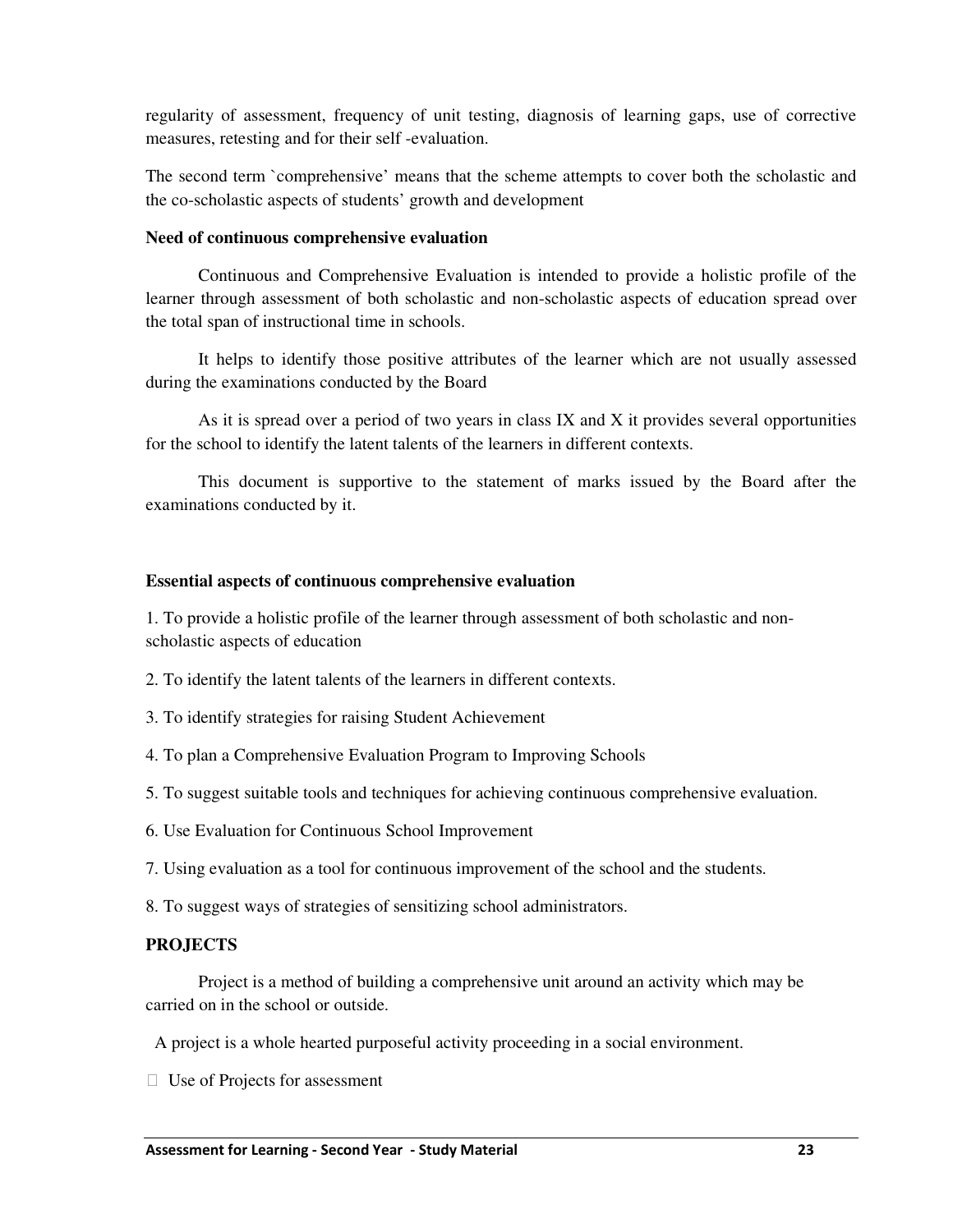- Assessment of:
- □ Clear Planning and framework
- $\Box$  Critical thinking and Reasoning
- □ Execution
- $\Box$  Creativity
- Assessment of understanding level of concept
- Assessing how students visualizing real objects and decision making
- Students' ability of engaging and building new knowledge.
- Assessing how student is cooperating with other students.
- Assessment of self-confidence and self-discipline
- Daily progress
- Assessment of teamwork
- Accuracy of report writing

## **SEMINARS**

What is a Seminar?

A seminar may be defined as a gathering of people for the purpose of discussing a stated topic. Such gatherings are usually interactive sessions where the participants engage in discussions about the delineated topic. The sessions are usually headed or led by one or two presenters who serve to steer the discussion along the desired path.

## **Purpose of a seminar**

A seminar may have several purposes or just one purpose. For instance, a seminar may be for the purpose of education, such as a lecture, where the participants engage in the discussion of an academic subject for the aim of gaining a better insight into the subject. Other forms of educational seminars might be held to impart some skills or knowledge to the participants. Examples of such seminars include personal finance, web marketing, real estate, investing or other types of seminars where the participants gain knowledge or tips about the topic of discussion.

## **ASSIGNMENTS**

 Assignment refers to tasks assigned to students by their teachers to be completed outside of class. Common homework assignments may include a quantity or period of reading to be performed,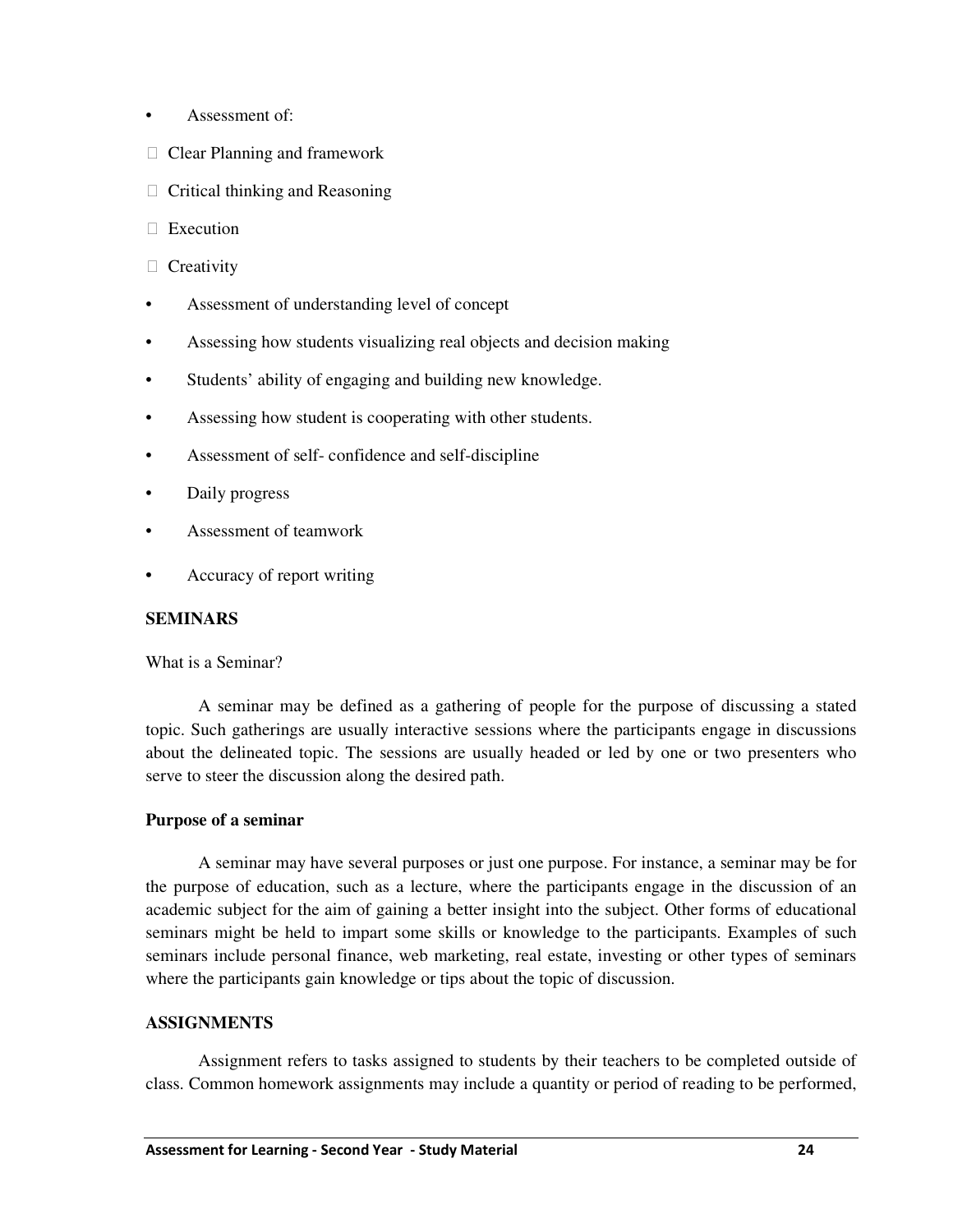writing or typing to be completed, problems to be solved, a school project to be built or other skills to be practiced.

Assignment as Assessment Device

- $\Box$  Concept understanding
- $\Box$  Content organization
- Content presentation
- $\Box$  Analytic ability
- $\Box$  Synthesis of material
- $\Box$  Formulation of ideas
- $\Box$  Use of arguments
- □ Content accuracy
- $\Box$  Content quality (originality)
- $\Box$  Clear conclusion
- $\Box$  Overall clarity
- Grammar and Spelling
- $\Box$  Footnotes and Bibliography

## **PORTFOLIOS**

Portfolios are purposeful, organized, systematic collections of student work that tell the story of a student's efforts, progress, and achievement in specific areas. The student participates in the selection of portfolio content, the development of guidelines for selection, and the definition of criteria for judging merit. Portfolio assessment is a joint process for instructor and student.

Portfolio assessment emphasizes evaluation of students' progress, processes, and performance over time. There are two basic types of portfolios:

- A process portfolio serves the purpose of classroom-level assessment on the part of both the instructor and the student. It most often reflects formative assessment, although it may be assigned a grade at the end of the semester or academic year. It may also include summative types of assignments that were awarded grades.
- A product portfolio is more summative in nature. It is intended for a major evaluation of some sort and is often accompanied by an oral presentation of its contents. For example, it may be used as a evaluation tool for graduation from a program or for the purpose of seeking employment.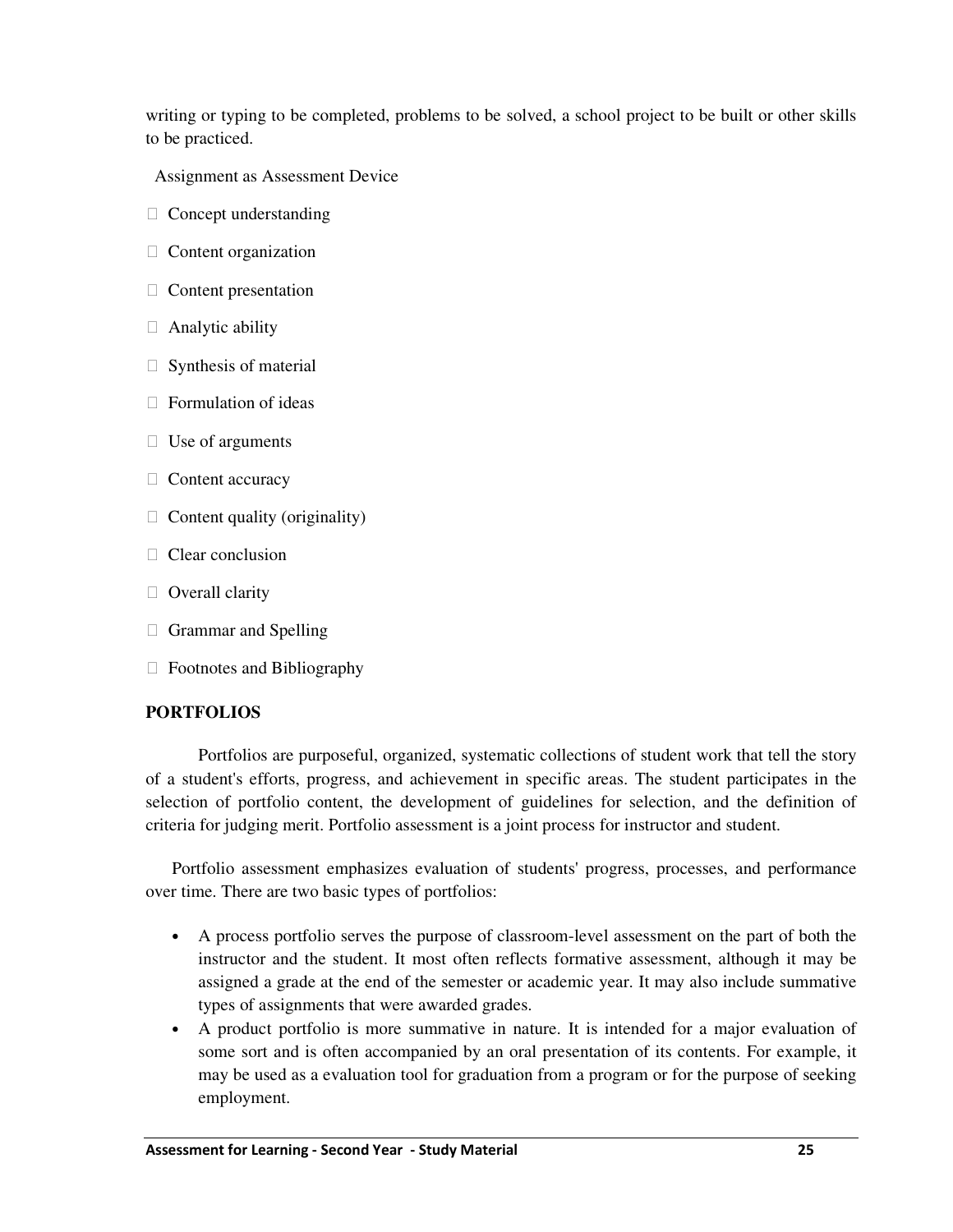In both types of portfolios, emphasis is placed on including a variety of tasks that elicit spontaneous as well as planned language performance for a variety of purposes and audiences, using rubrics to assess performance, and demonstrating reflection about learning, including goal setting and self and peer assessment.

## **Portfolio characteristics:**

- Represent an emphasis on language use and cultural understanding
- Represent a collaborative approach to assessment
- Represent a student's range of performance in reading, writing, speaking, and listening as well as cultural understanding
- Emphasize what students can do rather than what they cannot do
- Represent a student's progress over time
- Engage students in establishing on-going learning goals and assessing their progress towards those goals
- Measure each student's achievement while allowing for individual differences between students in a class
- Address improvement, effort, and achievement
- Allow for assessment of process and product
- Link teaching and assessment to learning.

## **GRADING**

Grading in education is the process of applying standardized measurements of varying levels of achievement in a course. Another way the grade point average (GPA) can be determined is through extra-curricular activities. Grades can be assigned as letters (generally A through F), as a range (for example 1 to 6), as a percentage of a total number of questions answered correctly, or as a number out of a possible total (for example out of 20 or 100).

In some countries, all grades from all current classes are averaged to create a Grade Point Average (GPA) for the marking period. The GPA is calculated by taking the number of grade points a student earned in a given period of time of middle school through high school.<sup>[1]</sup> GPAs are also calculated for undergraduate and graduate students in most universities. The GPA can be used by potential employers or educational institutions to assess and compare applicants. A *cumulative grade point average* is a calculation of the average of all of a student's total earned points divided by the possible amount of points. This grading system calculates for all of his or her complete education career.

## **Evaluation and Grading System**

**Grades and the Basis for Assessment''**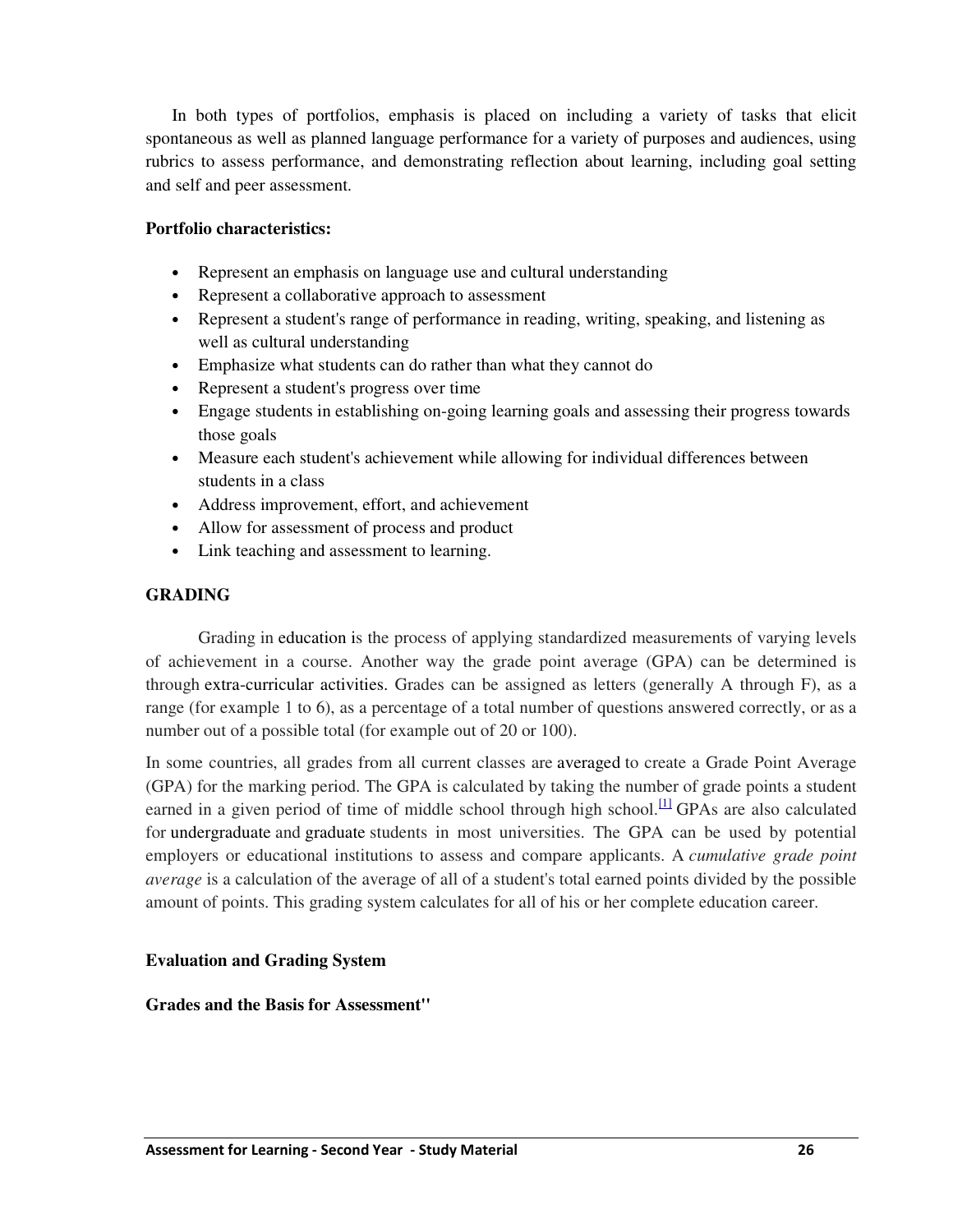## **Letter Grades and Grading Standards**



**"A" indicates Exceptional Performance:** comprehensive in-depth knowledge of the principles and materials treated in the course, fluency in communicating that knowledge and independence in applying material and principles.

**"B" indicates Good Performance:** thorough understanding of the breadth of materials and principles treated in the course and ability to apply and communicate that understanding effectively.

**"C" indicates Satisfactory Performance:** basic understanding of the breadth of principles and materials treated in the course and an ability to apply and communicate that understanding competently.

**"D" indicates Minimally Competent Performance:** adequate understanding of most principles and materials treated in the course, but significant weakness in some areas and in the ability to apply and communicate that understanding.

**"F" indicates Failure:** inadequate or fragmentary knowledge of the principles and materials treated in the course or failure to complete the work required in the course.

## **"I" indicates Incomplete.**

**"W" indicates Withdrawal with permission.**

## **Aegrotat Standing**

Aegrotat standing (credit granted with incomplete course work) will be considered only in exceptional circumstances (usually only in cases of very serious illness) and if term work has been of high quality.

# **Determination of Final Grades**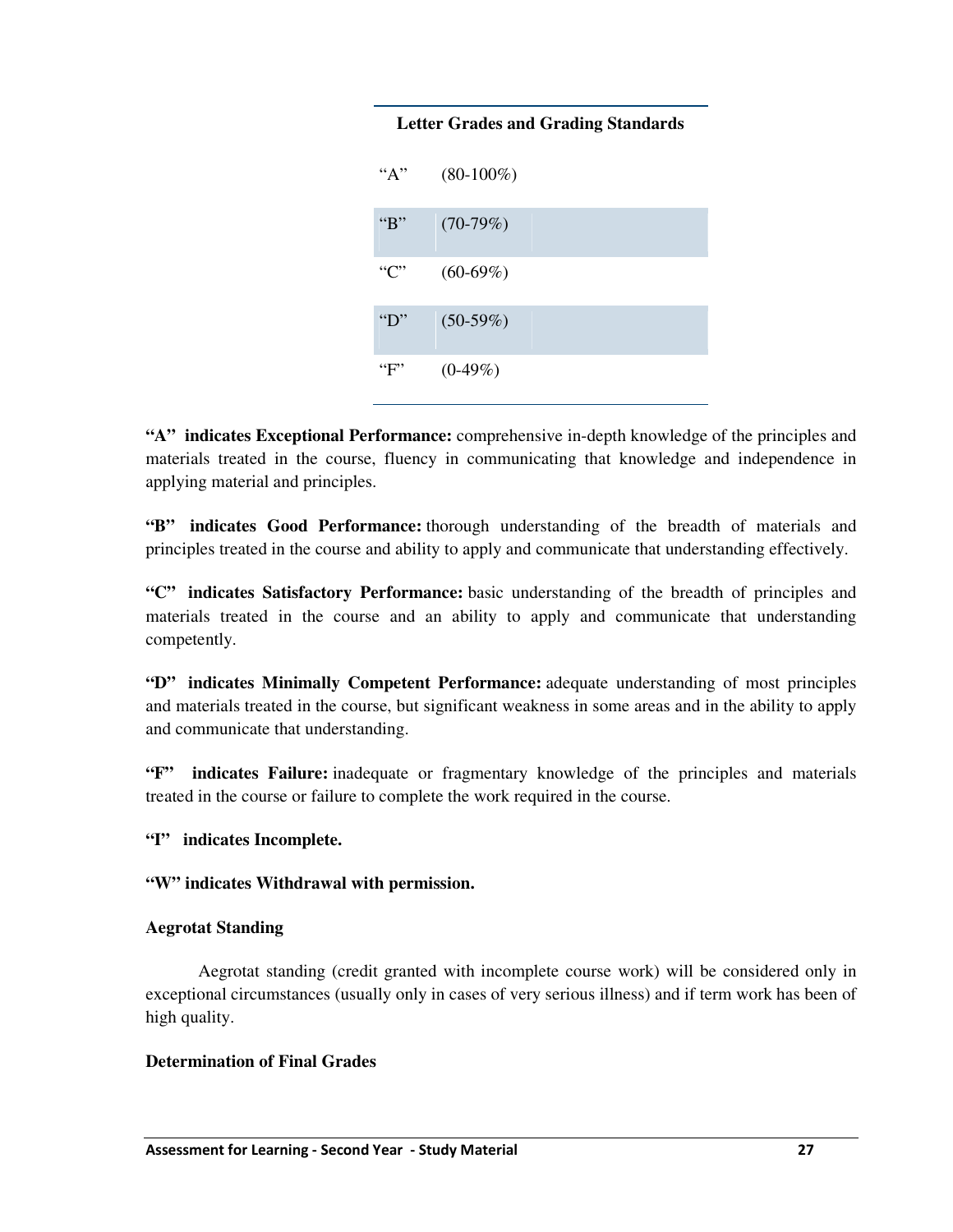- a. A student's grade in each course will be based upon the year's work and the final examination (if required);
- b. The instructor will discuss with the class the basis for assessment specifying the relative weight of each examination, test, in-class activity and written assignment;
- c. The instructor will also specify which assignments must be completed in order to receive a grade in the course; penalties for late assignments should be clearly stated in each course;
- d. The method of determining final grades is to be discussed with students within the time frame Senate has approved for late course registration;
- e. The instructor must inform students of their standing prior to the date for honourable withdrawal from the course. If no written term work has been evaluated by that date, the information shall be given in the form of a written statement of the student's standing;
- f. The instructor is required to return to students all written work, other than final examinations, which has been submitted for evaluation purposes. Students may discuss with their instructor the work presented, the comments made, and the grade assigned;
- g. Final evaluation submissions are not returned to students but are kept on file by the Office of the Registrar for six months after the publication of Grade Reports;
- h. For each course, faculty will enter their final grades into the Student Information System (SIS) within seven (7) days of the date a final exam was written for an on-campus course, and within fourteen (14) days of the date the final exam was written for alternative delivery courses. For courses where no final exam was scheduled, final grades must be submitted within seven (7) days of the last day of classes in the term. Once the Dean has approved the marks submission, grades will be available for viewing on the SIS. The Dean's signature of approval indicates that the marks submission is consistent with existing practices and policies of the Faculty. Revisions to any previously assigned grade are submitted in writing for the approval of the Dean, together with the reasons for such revisions. Grades are not official until they have been approved by the Dean and released by the Office of the Registrar;
- i. The final marks issued by the University are the only ones accepted as binding.

## **Incomplete Grades**

In exceptional circumstances, a student may request consideration for an Incomplete grade (I). Such request must be submitted, through the Instructor to the Dean, together with the reasons for the request.

Any student assigned an Incomplete grade must normally complete all course requirements within 30 days after the end of the examination period or the last day of the course if there is no final examination for that course. If after that period the course is not completed, a grade of zero will be assigned to those components not completed.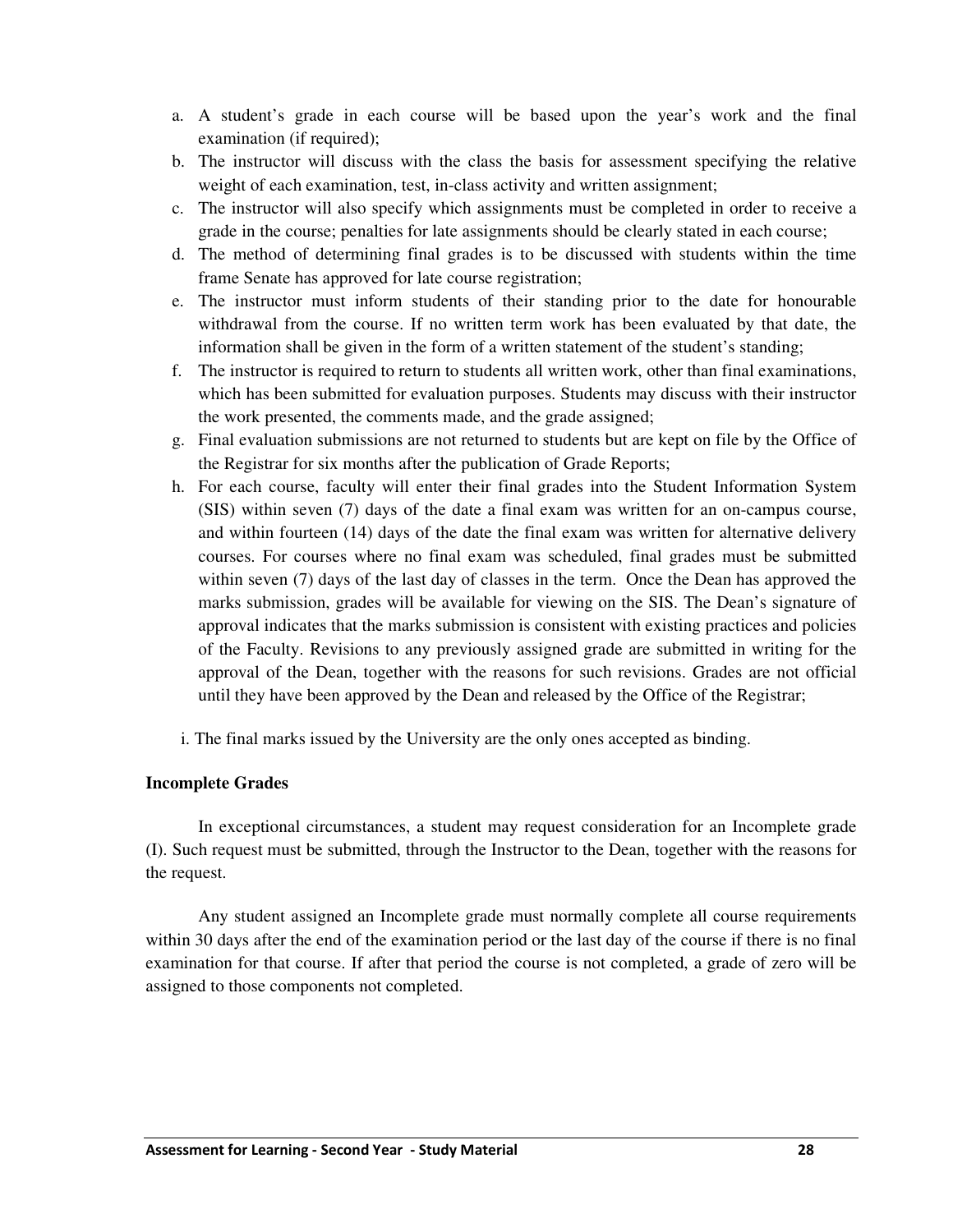## **TYPES OF ASSESSMENT**

#### **PERFORMANCE BASED ASSESSMENT OR ALTERNATIVE ASSESSMENT**

Performance-based assessment is similar to summative assessment, as it focuses on achievement. It is often aligned with the standards-based education reform and outcomes-based education movement. Though ideally they are significantly different from a traditional multiple choice test, they are most commonly associated with standards-based assessmentwhich use free-form responses to standard questions scored by human scorers on a standards-based scale, meeting, falling below or exceeding a performance standard rather than being ranked on a curve. A well-defined task is identified and students are asked to create, produce or do something, often in settings that involve real-world application of knowledge and skills. Proficiency is demonstrated by providing an extended response. Performance formats are further differentiated into products and performances. The performance may result in a product, such as a painting, portfolio, paper or exhibition, or it may consist of a performance, such as a speech, athletic skill, musical recital or reading.

Alternative assessment, often called authentic, comprehensive, or performance assessment, is usually designed by the teacher to gauge students' understanding of material. Examples of these measurements are open-ended questions, written compositions, oral presentations, projects, experiments, and portfolios of student work. Alternative assessments are designed so that the content of the assessment matches the content of the instruction.

Effective assessments give students feedback on how well they understand the information and on what they need to improve, while helping teachers better design instruction. Assessment becomes even more relevant when students become involved in their own assessment. Students taking an active role in developing the scoring criteria, self-evaluation, and goal setting, more readily accept that the assessment is adequately measuring their learning.

Authentic assessment can include many of the following:

- Observation
- Essays
- Interviews
- Performance tasks
- Exhibitions and demonstrations
- Portfolios
- Journals
- Teacher-created tests
- Rubrics
- Self- and peer-evaluation

## **EVIDENCE BASED ASSESSMENT**

**Evidence**-**based assessment** (EBA) refers to the use of research and theory to guide the selection of constructs to be used for a specific **assessment** purpose and to inform the methods and measures used in the **assessment** process.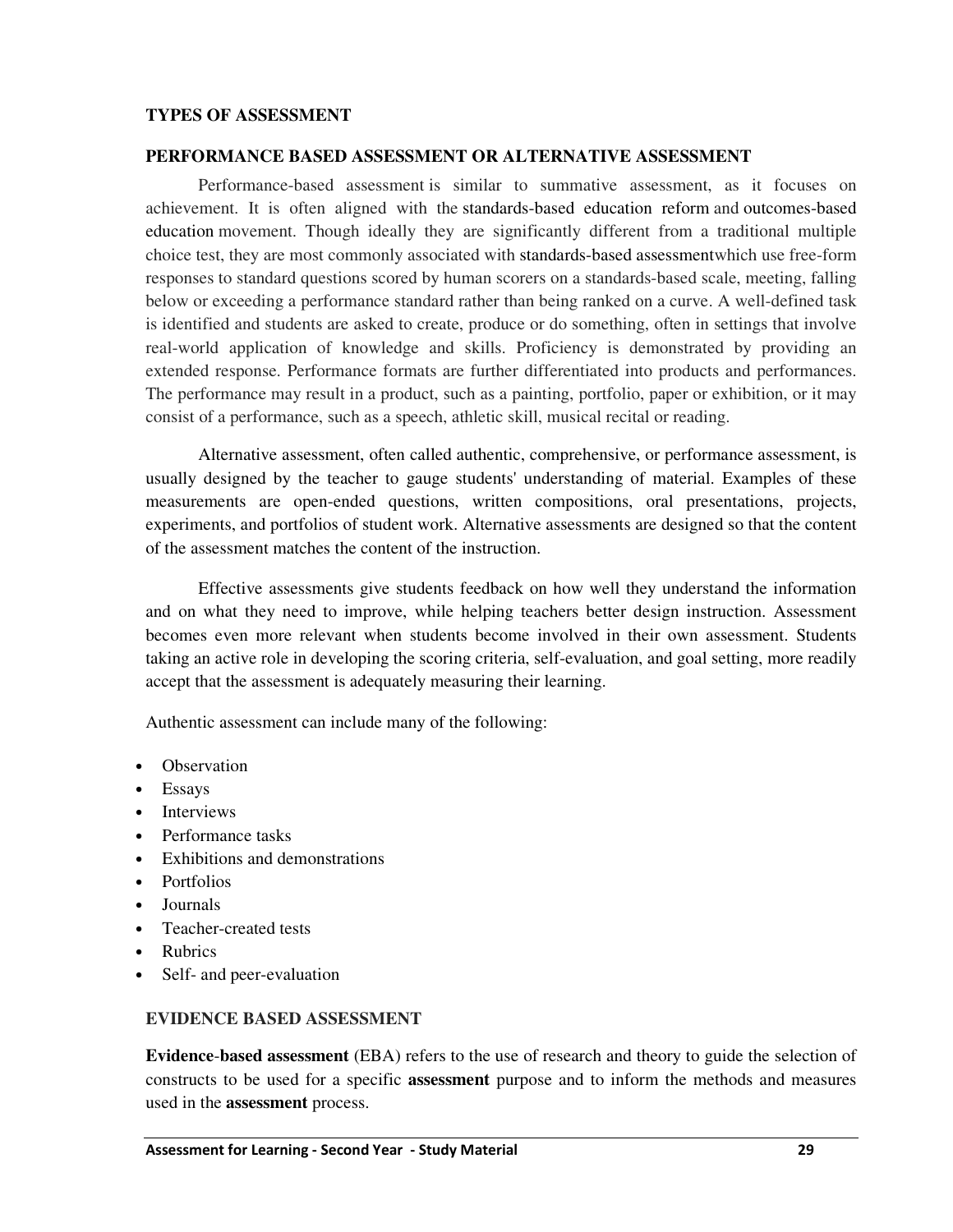#### **EXAMINATION BASED ASSESSMENT**

A **test** or **examination** (informally, **exam**) is an assessment intended to measure a testtaker's knowledge, skill, aptitude, physical fitness, or classification in many other topics . A test may be administered verbally, on paper, on a computer, or in a confined area that requires a test taker to physically perform a set of skills. Tests vary in style, rigor and requirements. For example, in a closed book test, a test taker is often required to rely upon memory to respond to specific items whereas in an open book test, a test taker may use one or more supplementary tools such as a reference book or calculator when responding to an item. A test may be administered formally or informally. An example of an informal test would be a reading test administered by a parent to a child. An example of a formal test would be a final examination administered by a teacher in a classroom or an I.Q. test administered by a psychologist in a clinic. Formal testing often results in a grade or a test score. A test score may be interpreted with regards to a norm or criterion, or occasionally both. The norm may be established independently, or by statistical analysis of a large number of participants.

## **Types of tests**

#### **Written tests**

Written tests are tests that are administered on paper or on a computer. A test taker who takes a written test could respond to specific items by writing or typing within a given space of the test or on a separate form or document.

In some tests knowledge of many constants or technical terms is required to effectively answer questions, like Chemistry or Biology.

A test developer's choice of which style or format to use when developing a written test is usually arbitrary given that there is no single invariant standard for testing. Be that as it may, certain test styles and format have become more widely used than others. Below is a list of those formats of test items that are widely used by educators and test developers to construct paper or computer-based tests. As a result, these tests may consist of only one type of test item format (e.g., multiple choice test, essay test) or may have a combination of different test item formats (e.g., a test that has multiple choice and essay items).

#### **Multiple choice**

In a test that has items formatted as multiple choice questions, a student would be given a number of set answers for each question, and the candidate must choose which answer or group of answers is correct. There are two families of multiple choice questions. The first family is known as the True/False question and it requires a test taker to choose all answers that are appropriate. The second family is known as One-Best-Answer question and it requires a test taker to answer only one from a list of answers.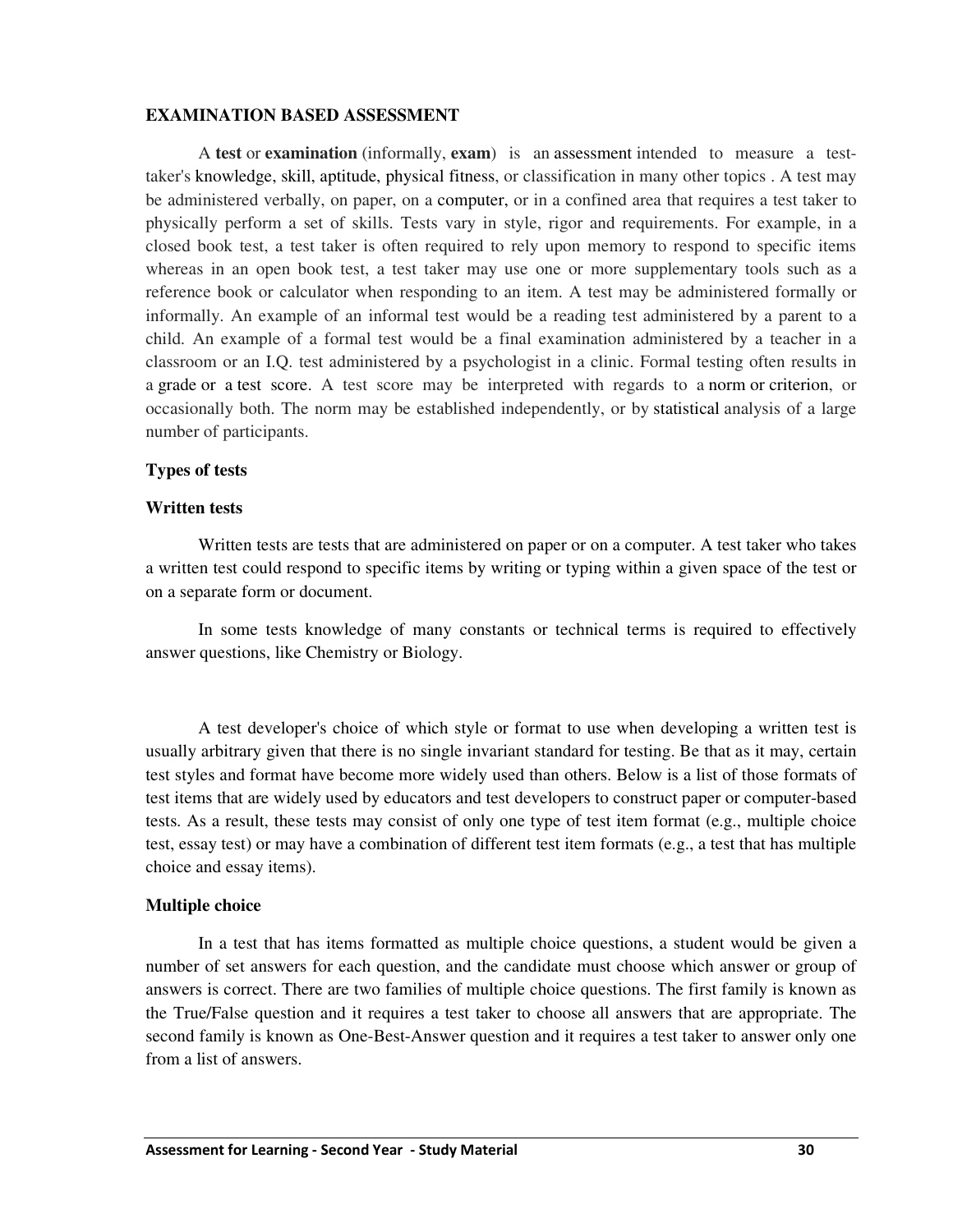There are several reasons to using multiple choice questions in tests. In terms of administration, multiple choice questions usually requires less time for test takers to answer, are easy to score and grade, provide greater coverage of material, allows for a wide range of difficulty, and can easily diagnose a test taker's difficulty with certain concepts. As an educational tool, multiple choice items test many levels of learning as well as a test taker's ability to integrate information, and it provides feedback to the test taker about why distractors were wrong and why correct answers were right. Nevertheless, there are difficulties associated with the use of multiple choice questions. In administrative terms, multiple choice items that are effective usually take a great time to construct. As an educational tool, multiple choice items do not allow test takers to demonstrate knowledge beyond the choices provided and may even encourage guessing or approximation due to the presence of at least one correct answer.

#### **Alternative response**

True/False questions present candidates with a binary choice - a statement is either true or false. This method presents problems, as depending on the number of questions, a significant number of candidates could get 100% just by guesswork, and should on average get 50%.

## **Matching type**

A matching item is an item that provides a defined term and requires a test taker to match identifying characteristics to the correct term.

#### **Completion type**

A fill-in-the-blank item provides a test taker with identifying characteristics and requires the test taker to recall the correct term. There are two types of fill-in-the-blank tests. The easier version provides a word bank of possible words that will fill in the blanks. For some exams all words in the wordbank are used exactly once. If a teacher wanted to create a test of medium difficulty, they would provide a test with a word bank, but some words may be used more than once and others not at all. The hardest variety of such a test is a fill-in-the-blank test in which no word bank is provided at all. This generally requires a higher level of understanding and memory than a multiple choice test. Because of this, fill-in-the-blank tests[with no word bank] are often feared by students.

#### **Essay**

Items such as short answer or essay typically require a test taker to write a response to fulfill the requirements of the item. In administrative terms, essay items take less time to construct. As an assessment tool, essay items can test complex learning objectives as well as processes used to answer the question. The items can also provide a more realistic and generalizable task for test. Finally, these items make it difficult for test takers to guess the correct answers and require test takers to demonstrate their writing skills as well as correct spelling and grammar.

The difficulties with essay items are primarily administrative. For one, these items take more time for test takers to answer. When these questions are answered, the answers themselves are usually poorly written because test takers may not have time to organize and proofread their answers. In turn, it takes more time to score or grade these items. When these items are being scored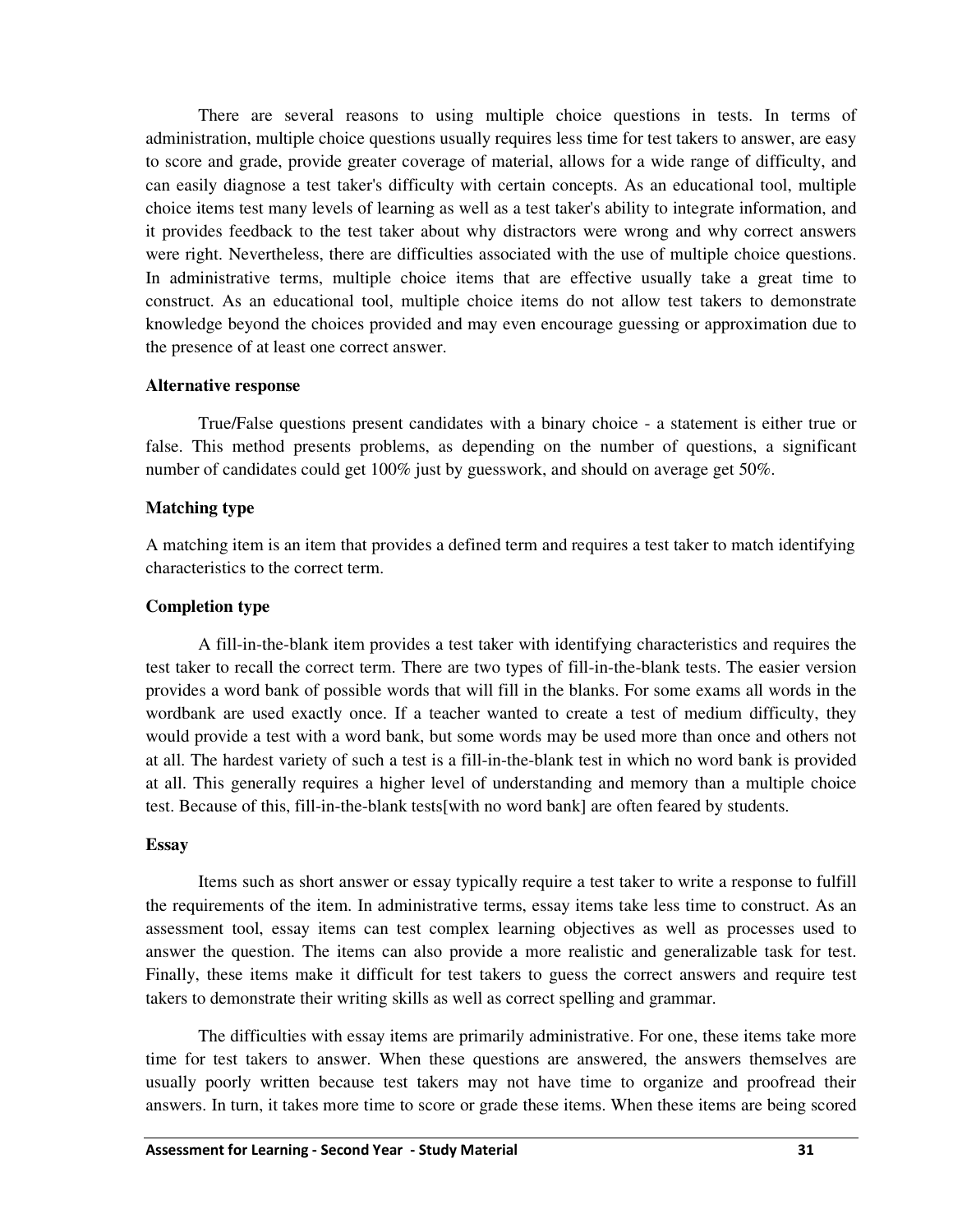or graded, the grading process itself becomes subjective as non-test related information may influence the process. Thus, considerable effort is required to minimize the subjectivity of the grading process. Finally, as an assessment tool, essay questions may potentially be unreliable in assessing the entire content of a subject matter.

## **FEEDBACK THROUGH MARKING**

#### **Feedback**

 Feedback is the central function of formative assessment. It typically involves a focus on the detailed content of what is being learnt, rather than simply a test score or other measurement of how far a student is falling short of the expected standard. Nicol and Macfarlane- Dick, synthesising from the literature, list seven principles of good feedback practice:

- 1. It clarifies what good performance is (goals,criteria, expected standards);
- 2. It facilitates the development of self-assessment in learning;
- 3. It provides high quality information to students about their learning;
- 4. It encourages teacher and peer dialogue around learning;
- 5. It encourages positive motivational beliefs and self-esteem;
- 6. It provides opportunities to close the gap between current and desired performance;
- 7. It provides information to Teachers that can be used to help shape teaching.

Internal assessment is set and marked by the school (i.e. teachers). Students get the mark and feedback regarding the assessment. External assessment is set by the governing body, and is marked by non-biased personnel. Some external assessments give much more limited feedback in their marking.

## **PEER AND SELF ASSESSMENT**

#### **Peer Assessment**

One of the ways in which students internalize the characteristics of quality work is by evaluating the work of their peers. However, if they are to offer helpful feedback, students must have a clear understanding of what they are to look for in their peers' work. The instructor must explain expectations clearly to them before they begin.

One way to make sure students understand this type of evaluation is to give students a practice session with it. The instructor provides a sample writing or speaking assignment. As a group, students determine what should be assessed and how criteria for successful completion of the communication task should be defined. Then the instructor gives students a sample completed assignment. Students assess this using the criteria they have developed, and determine how to convey feedback clearly to the fictitious student.

Students can also benefit from using rubrics or checklists to guide their assessments. At first these can be provided by the instructor; once the students have more experience, they can develop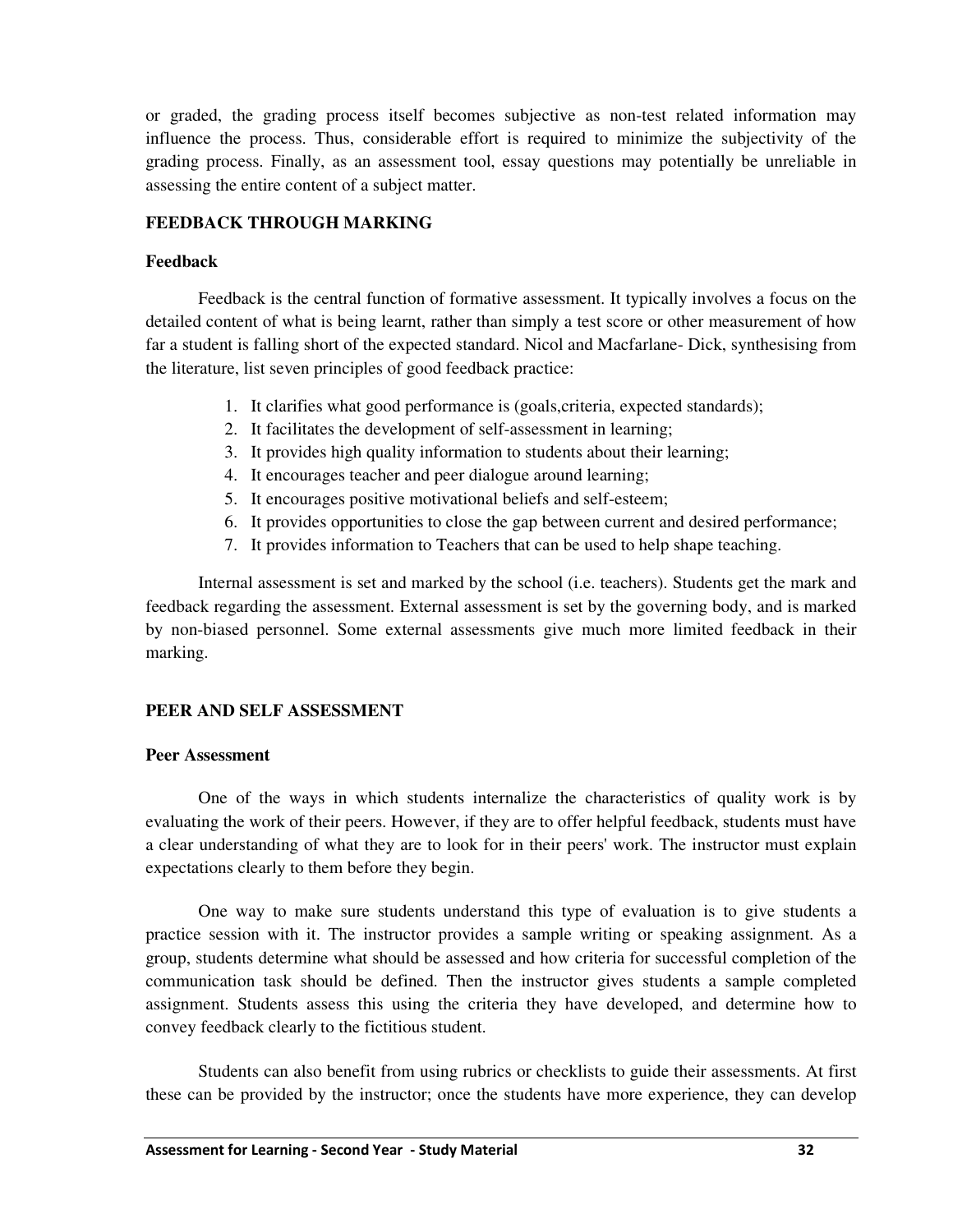them themselves. An example of a peer editing checklist for a writing assignment is given in the popup window. Notice that the checklist asks the peer evaluator to comment primarily on the content and organization of the essay. It helps the peer evaluator focus on these areas by asking questions about specific points, such as the presence of examples to support the ideas discussed.

For peer evaluation to work effectively, the learning environment in the classroom must be supportive. Students must feel comfortable and trust one another in order to provide honest and constructive feedback. Instructors who use group work and peer assessment frequently can help students develop trust by forming them into small groups early in the semester and having them work in the same groups throughout the term. This allows them to become more comfortable with each other and leads to better peer feedback.

## **SELF ASSESSMENT**

Students can become better language learners when they engage in deliberate thought about what they are learning and how they are learning it. In this kind of reflection, students step back from the learning process to think about their language learning strategies and their progress as language learners. Such self- assessment encourages students to become independent learners and can increase their motivation.

The successful use of student self- assessment depends on three key elements:

- Goal setting
- Guided practice with assessment tools
- Portfolios

## **Goal setting**

Goal setting is essential because students can evaluate their progress more clearly when they have targets against which to measure their performance. In addition, students' motivation to learn increases when they have self-defined, and therefore relevant, learning goals.

One way to begin the process of introducing students to self-assessment is to create studentteacher contracts. Contracts are written agreements between students and instructors, which commonly involve determining the number and type of assignments that are required for particular grades. For example, a student may agree to work toward the grade of "B" by completing a specific number of assignments at a level of quality described by the instructor. Contracts can serve as a good way of helping students to begin to consider establishing goals for themselves as language learners.

## **Guided practice with assessment tools**

Students do not learn to monitor or assess their learning on their own; they need to be taught strategies for self -monitoring and self- assessment. Techniques for teaching students these strategies are parallel to those used for teaching learning strategies. The instructor models the technique (use of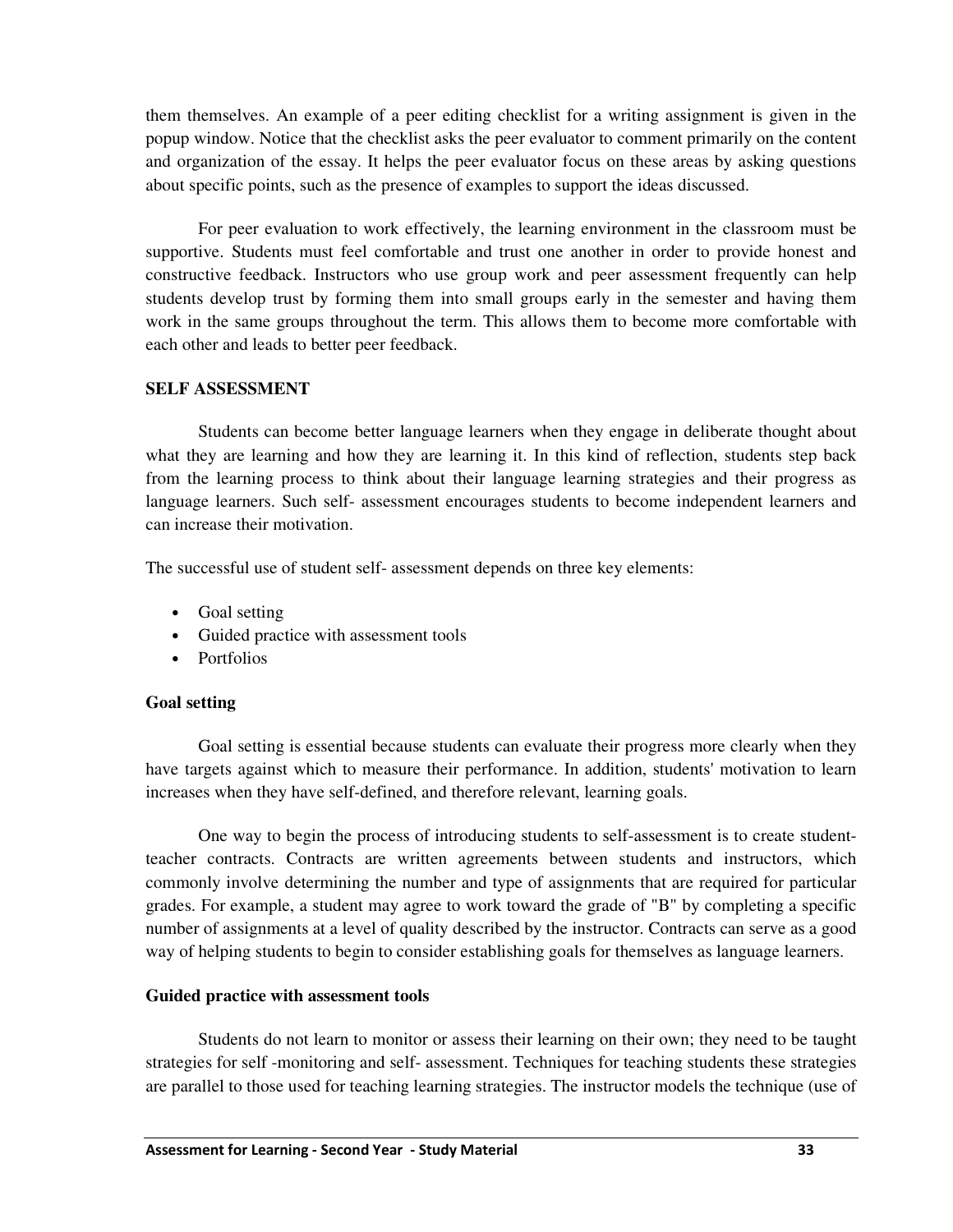a checklist or rubric, for example); students then try the technique themselves; finally, students discuss whether and how well the technique worked and what to do differently next time.

In addition to checklists and rubrics for specific communication tasks, students can also use broader self-assessment tools to reflect on topics they have studied, skills they have learned, their study habits, and their sense of their overall strengths and weaknesses. An example of such a tool appears in the popup window.

Students can share their self-assessments with a peer or in a small group, with instructions that they compare their impressions with other criteria such as test scores, teacher evaluations, and peers' opinions. This kind of practice helps students to be aware of their learning. It also informs the teacher about students' thoughts on their progress, and gives the teacher feedback about course content and instruction.

## **FORMATIVE USE OF SUMMATIVE ASSESSMENT**

Both formative assessment (assessment *for* learning) and summative assessment have vital roles to play in the education of students, and although on the surface they may not seem to have much in common, there are identified ways they can work together to improve student learning.

Making formative use of summative assessment means using information derived from summative assessment to improve future student performance. For the teacher it involves:

- providing a range of assessment tasks and opportunities to make certain that a range of student learning styles are catered for
- teaching students to prepare more efficiently for summative assessment by making use of knowledge about themselves as learners
- making use of the results of summative assessment so that learning is emphasised. For the student it involves:
- developing the ability to identify 'where I am now' and 'where I need to be'… and to prepare for summative assessment accordingly
- recognising that summative assessment experiences are an opportunity for further learning and a chance to improve future achievement.

## **QUESTIONS FOR DISCUSSION AND REFLECTION**

- 1. What is continuous and comprehensive evaluation?
- 2. Define portfolio
- 3. What is peer assessment?
- 4. What is project?
- 5. What is formative use of summative tests?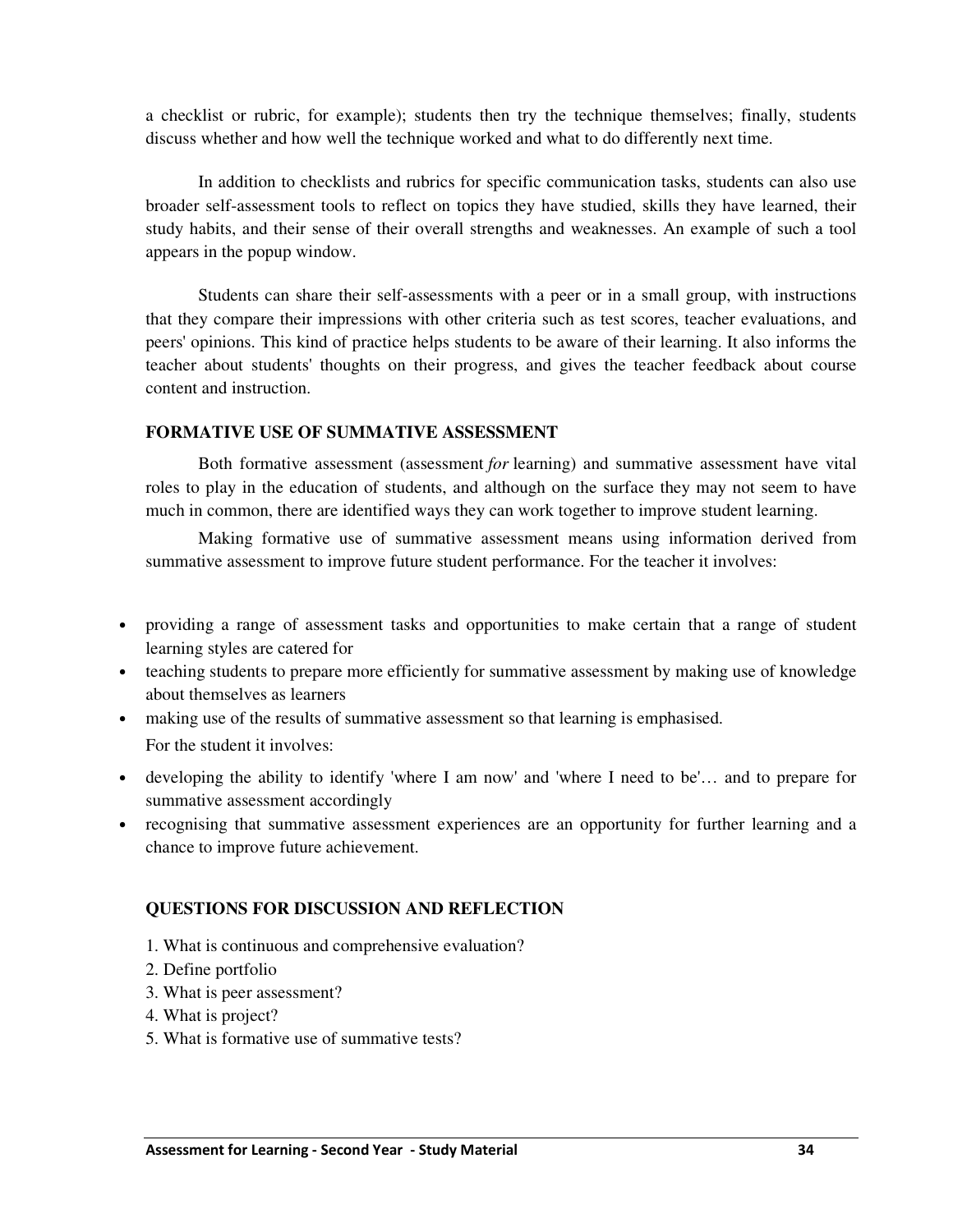# **REFERENCES**

Amarjit Singh (2007), 'Classroom Management' Kanishka publishers, Distributors, New Delhi. John Gardner, 'On the Relationship between Assessment for Formative and Summative Purposes'

Bhatia,K.K.(1985), 'Measurement and Evaluation in Education, Prakash Brothers, Ludhiana. www.assessmentforlearning.edu.au/research\_background/bibliography www.etfo.ca/Resources/ForTeachers/Documents/Assessment%20for%20Learning www.edb.gov.hk/en/curriculum.../assessment/...assessment/assesment-for-learning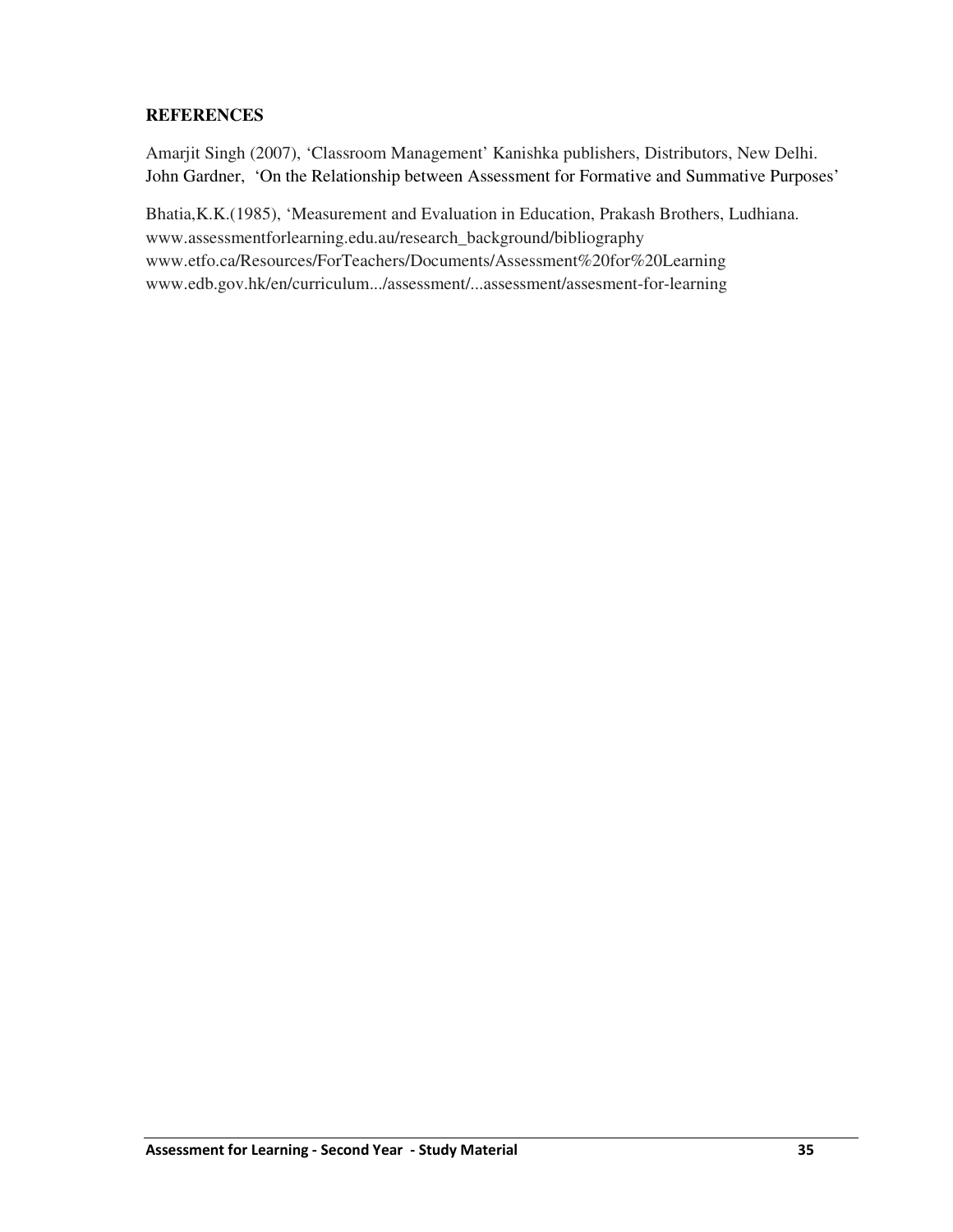#### **UNIT - 3: TOOLS AND TECHNIQUES FOR CLASSROOM ASSESSMENT**

#### **OBJECTIVES:**

- To understand the importance of teacher observations
- To know the impact of affective domain in learning
- To know the characteristics of Attitude Scales
- To develop skills on Checklists, Rating Scales and Rubrics
- To understand the principals of constructing test items

#### **OBSERVATION**

Teacher observation is capable of providing substantial information on student demonstration of learning outcomes at all levels of education.

Teacher observation can be characterised as two types: incidental and planned.

*Incidental observation* occurs during the ongoing (deliberate) activities of teaching and learning and the interactions between teacher and students. In other words, an unplanned opportunity emerges, in the context of classroom activities, where the teacher observes some aspect of individual student learning. Whether incidental observation can be used as a basis for formal assessment and reporting may depend on the records that are kept.

*Planned observation*involves deliberate planning of an opportunity for the teacher to observe specific learning outcomes. This planned opportunity may occur in the context of regular classroom activities or may occur through the setting of an assessment task (such as a practical or performance activity).

#### **Arguments for Valuing Teacher Observation:**

Teacher observation is an important but underutilised assessment technique. It is sometimes argued that teachers are unable to make appropriate and dependable assessment judgments from observations of students in natural settings.

An important argument in support of teacher observation is that teachers have access to a rich and diverse range of evidence on student learning outcomes from observations of their students; and that the capability of teachers to collect and interpret this range of evidence should be respected.

Otherwise, a rich source of evidence on student learning outcomes is being ignored. In any case, the issue is not whether teacher observations should be used since they are necessarily used informally during teaching — but how teacher judgments can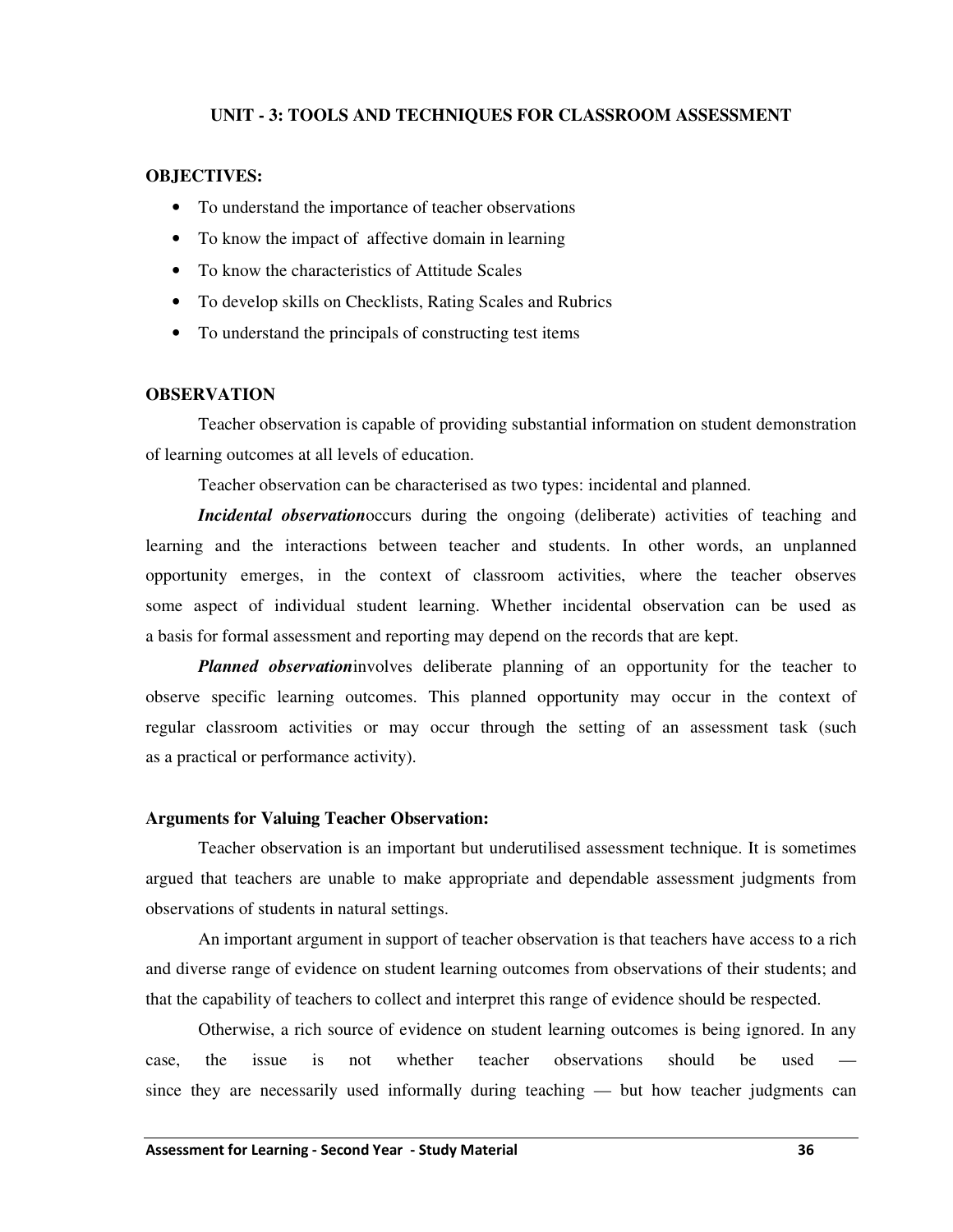be strengthened and improved so that they can be used for formal purposes, especially for reporting and certification

#### **Collection and Recording of Evidence:**

 All assessment requires the collection and recording of evidence of student learning. For the implementation of Council syllabuses, it has been recommended that the evidence focus on the demonstration of learning outcomes. Evidence is documentation that records, illustrates or confirms student demonstrations of learning outcomes.

Accountability and verification are key factors in assuring the quality of assessments.

 **Accountability** (justification) means being able to explain and defend assessment judgments to students, their parent(s) and other teachers.

 **Verification** (confirmation) means being able to revisit the foundations for assessment judgments being able to check their completeness, relevance and veracity.

Teacher observations are primarily directed at the observation of events, performances and activities. In some cases, an artefact may be produced as a consequence of the event, performance or activity. In other cases, no artefact is produced and the event, performance or process itself is the sole focus of attention. An artefact is something constructed by the student, for example, a worksheet, a piece of writing, a design, a painting, a composition, a webpage — in other words, a product of some kind. Teacher observation is not primarily concerned with the artefact itself but with the way in which the artefact was produced, that is, with the process.

#### **Planning For Teacher Observation:**

 Teacher observations cannot be useful without planning. Different types of evidence require different types of planning.

An essential requirement for all types of evidence is anticipating the kinds of learning outcomes that may be demonstrated. This is particularly important where observation is incidental and where judgments (rather than descriptions) are recorded. Council syllabuses provide a framework of learning outcomes that serve as the perceptual reference points for recognising the characteristics of student performance.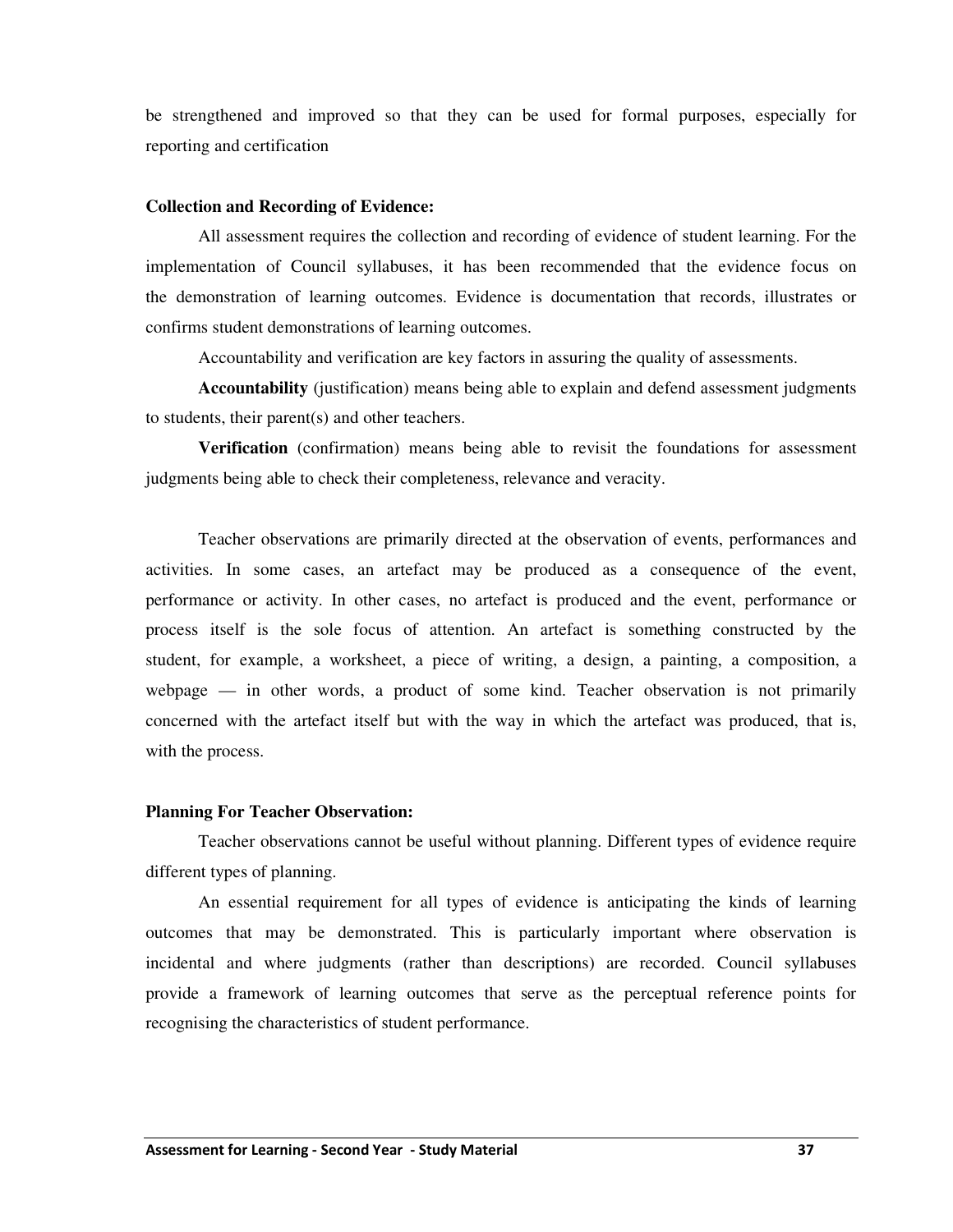The framework of learning outcomes makes available to the teacher concepts and language for recognising and describing what a student knows and can do. Learning the structure, language and concepts of the framework therefore is a key aspect of planning for teacher observation, as it is too for teaching.

#### **Factors Affecting Validity of Teacher Observations and What to Do About Them:**

 Teacher observations will be valid to the extent that the evidence is appropriately recorded and interpreted, that is, whether: the recorded evidence accurately represents the observed student performance and the interpretation (judgment) of this evidence is justifiable.

#### **SELF-ASSESSMENT**

Self-assessment could mean that students simply check off answers on a multiple-choice test and grade themselves, but it involves much more than that. Self-assessment is more accurately defined as a process by which students 1) monitor and evaluate the quality of their thinking and behaviour when learning and 2) identify strategies that improve their understanding and skills. That is, self-assessment occurs when students judge their own work to improve performance as they identify discrepancies between current and desired performance. This aspect of self assessment aligns closely with standards based education, which provides clear targets and criteria that can facilitate student self-assessment.

#### **The Self-Assessment Process:**

Self-monitoring, a skill necessary for effective self-assessment, involves focused attention to some aspect of behaviour or thinking. Self-monitoring students pay deliberate attention to what they are doing, often in relation to external standards. Thus, self monitoring concerns awareness of thinking and progress as it occurs, and as such, it identifies part of what students do when they selfassess.

#### **Implications for Practice:**

For classroom teachers, student self-assessment develops an awareness of which metacognitive strategies to use and when to use them. Teachers and students learn these skills when they establish clear learning goals and articulate evaluative criteria that enable students to assess their own work. Those practices engage students as they actively participate in the learning process and become more connected and committed to the learning outcomes. Student self-assessment also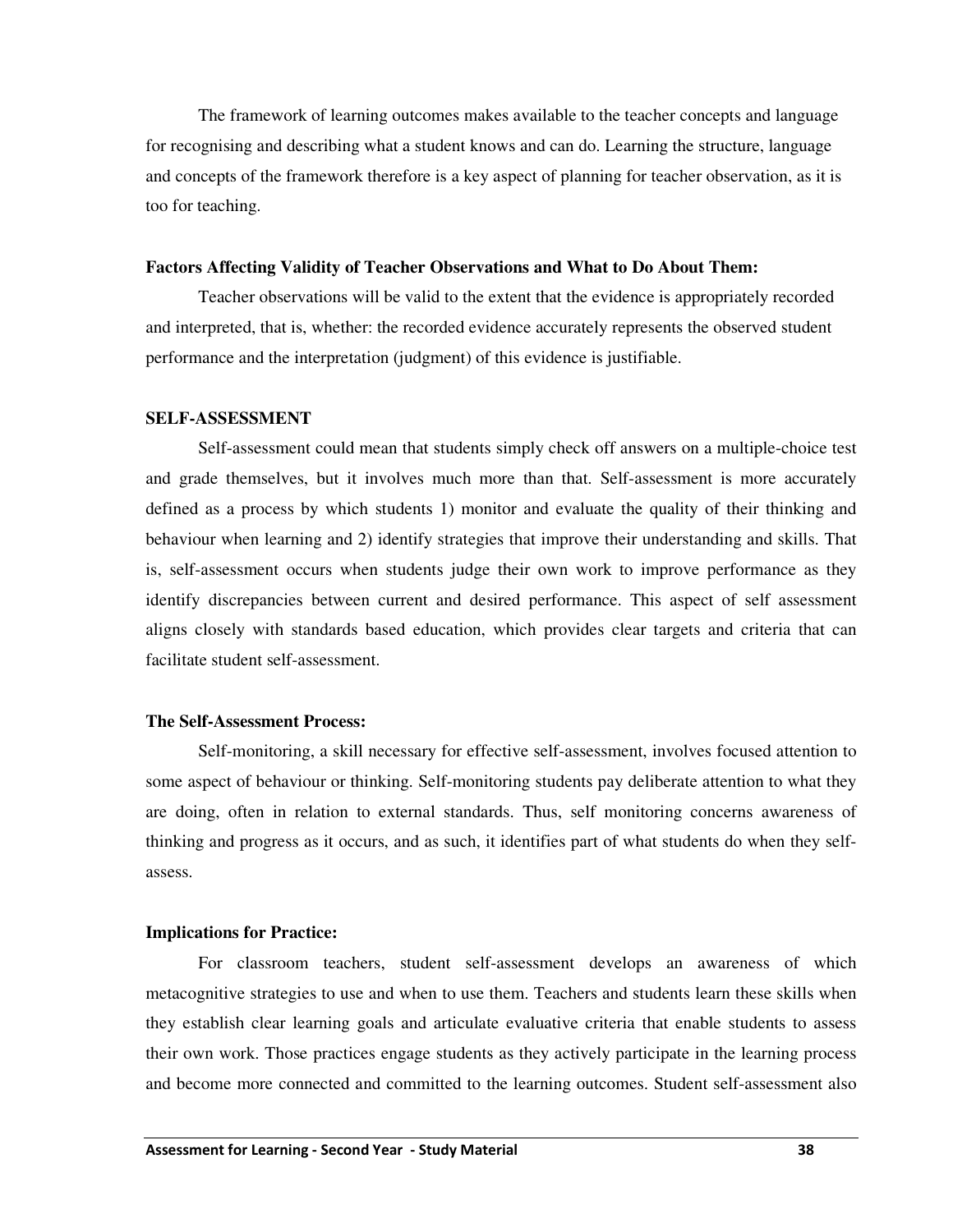mandates that teachers learn to pass the evaluative responsibilities to their students by scaffolding and modeling goal setting, evaluation, strategy adjustment, and reflection.

#### **ANECEDOTAL RECORDS**

Anecdotal records are systematically kept notes of specific observations of student behaviors, skills, and attitudes in the classroom. Anecdotal records provide cumulative information regarding progress, skills acquired, and directions for further instruction. Anecdotal notes are often written as the result of ongoing observations during the lessons but may also be written in response to a product or performance the student has completed. Systematic collection of anecdotal records on a particular student provides excellent information for evaluation of learning patterns and consistency of student progress. Well-kept anecdotal records provide a valuable, practical, and specific reference about a student.

Anecdotal notes are used to record specific observations of individual student behaviours, skills and attitudes as they relate to the outcomes in the program of studies. Such notes provide cumulative information on student learning and direction for further instruction. Anecdotal notes are often written as the result of ongoing observations during the lessons but may also be written in response to a product or performance the student has completed. They are brief, objective and focused on specific outcomes. Notes taken during or immediately following an activity are generally the most accurate. Anecdotal notes for a particular student can be periodically shared with that student or be shared at the student's request. They can also be shared with students and parents at parent–teacher–student conferences.

The purpose of anecdotal notes is to:

- 1. provide information regarding a student's development over a period of time
- 2. provide ongoing records about individual instructional needs
- 3. capture observations of significant behaviours that might otherwise be lost
- 4. provideongoing documentation of learning that may be shared with students, parents and teachers.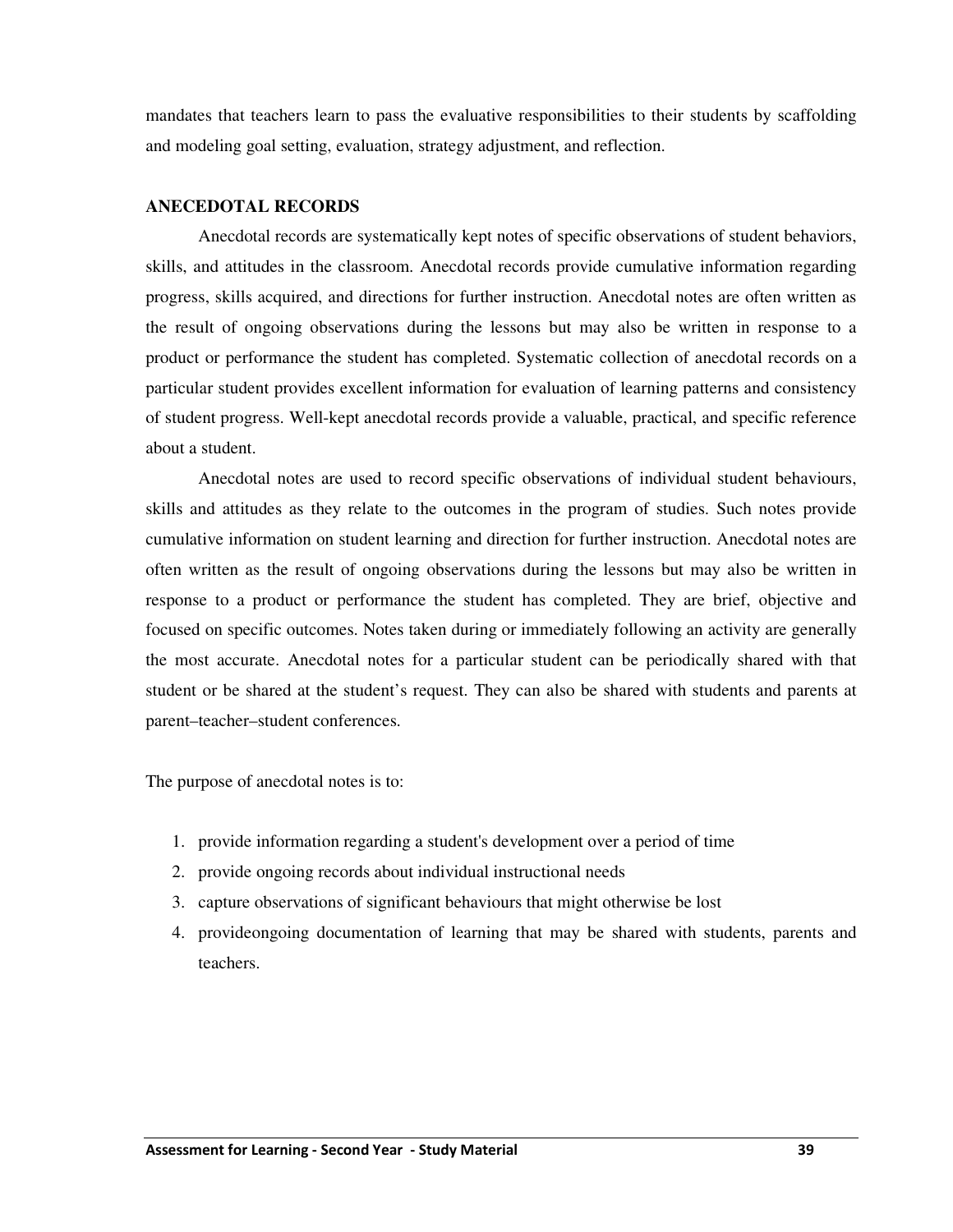#### **CHECKLISTS, RATING SCALES AND RUBRICS**

Checklists, rating scales and rubrics are tools that state specific criteria and allow teachers and students to gather information and to make judgements about what students know and can do in relation to the outcomes. They offer systematic ways of collecting data about specific behaviours, knowledge and skills.

The quality of information acquired through the use of checklists, rating scales and rubrics is highly dependent on the quality of the descriptors chosen for assessment. Their benefit is also dependent on students' direct involvement in the assessment and understanding of the feedback provided.

The purpose of checklists, rating scales and rubrics is to:

- provide tools for systematic recording of observations
- provide tools for self assessment
- provide samples of criteria for students prior to collecting and evaluating data on their work
- record the development of specific skills, strategies, attitudes and behaviours necessary for
- demonstrating learning
- clarify students' instructional needs by presenting a record of current accomplishments.

## **Developing Checklists, Rating Scales and Rubrics**

- Use checklists, rating scales and rubrics in relation to outcomes and standards.
- Use simple formats that can be understood by students and that will communicate information about student learning to parents.
- Ensure that the characteristics and descriptors listed are clear, specific and observable.
- Encourage students to assist with constructing appropriate criteria. For example, what are the descriptors that demonstrate levels of performance in problem solving?
- Ensure that checklists, rating scales and rubrics are dated to track progress over time.
- Leave space to record anecdotal notes or comments.
- Use generic templates that become familiar to students and to which various descriptors can be added quickly, depending on the outcome(s) being assessed.
- Provide guidance to students to use and create their own checklists, rating scales and rubrics for self-assessment purposes and as guidelines for goal setting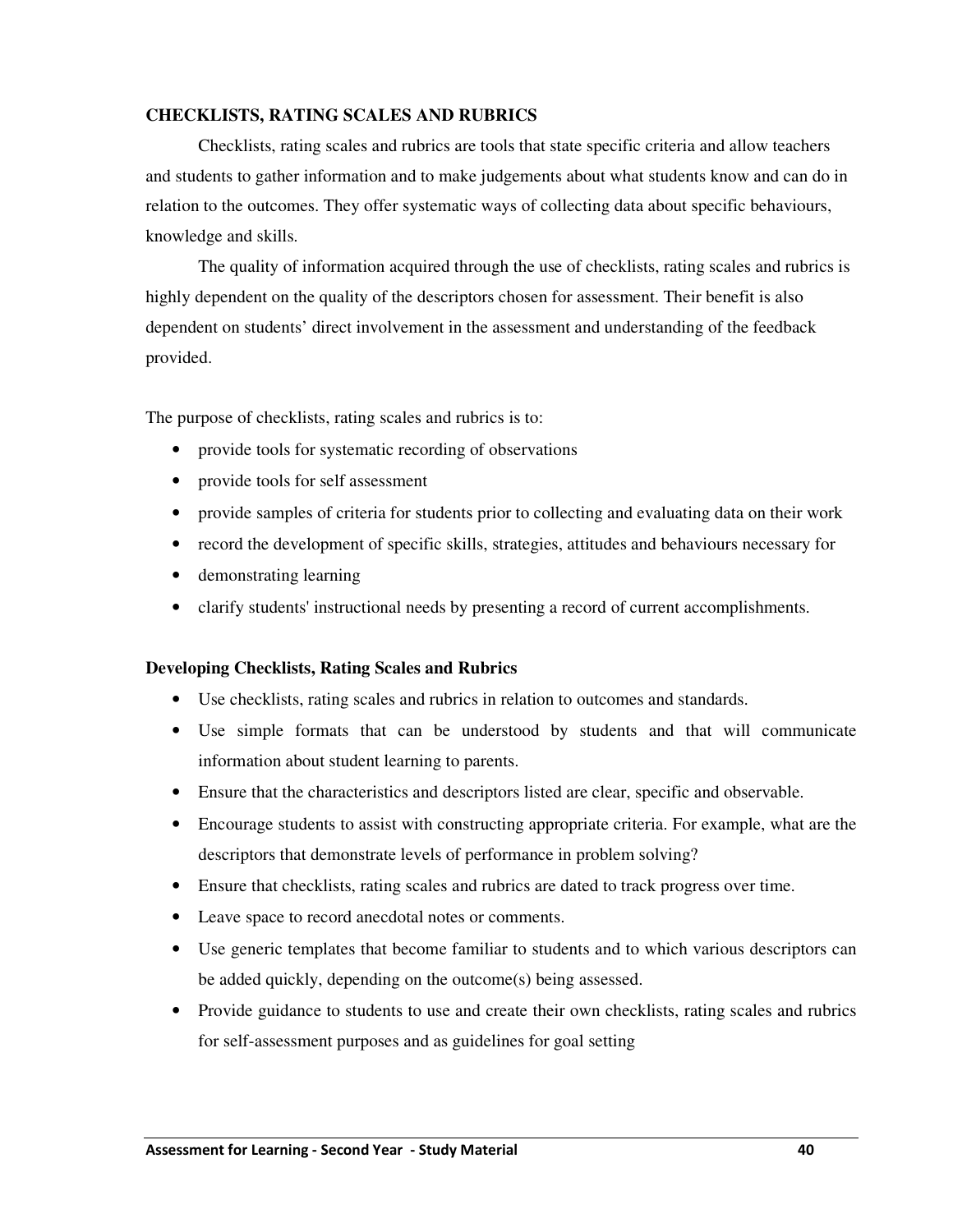Checklists usually offer a yes/no format in relation to student demonstration of specific criteria. This is similar to a light switch; the light is either on or off. They may be used to record observations of an individual, a group or a whole class.

Rating Scales allow teachers to indicate the degree or frequency of the behaviours, skills and strategies displayed by the learner. To continue the light switch analogy, a rating scale is like a dimmer switch that provides for a range of performance levels. Rating scales state the criteria and provide three or four response selections to describe the quality or frequency of student work.

Teachers can use rating scales to record observations and students can use them as self assessment tools. Teaching students to use descriptive words, such as always, usually, sometimes and never helps them pinpoint specific strengths and needs. Rating scales also give students information for setting goals and improving performance. In a rating scale, the descriptive word is more important than the related number. The more precise and descriptive the words for each scale point, the more reliable the tool.

Effective rating scales use descriptors with clearly understood measures, such as frequency. Scales that rely on subjective descriptors of quality, such as fair, good or excellent, are less effective because the single adjective does not contain enough information on what criteria are indicated at each of these points on the scale.

Rubrics use a set of criteria to evaluate a student's performance. They consist of a fixed measurement scale and detailed description of the characteristics for each level of performance. These descriptions focus on the quality of the product or performance and not the quantity; e.g., not number of paragraphs, examples to support an idea, spelling errors. Rubrics are commonly used to evaluate student performance with the intention of including the result in a grade for reporting purposes. Rubrics can increase the consistency and reliability of scoring.

#### **Developing Rubrics and Scoring Criteria**

Rubrics are increasingly recognized as a way to both effectively assess student learning and communicate expectations directly, clearly and concisely to students. The inclusion of rubrics in a teaching resource provides opportunities to consider what demonstrations of learning look like, and to describe stages in the development and growth of knowledge, understandings and skills. To be most effective, rubrics should allow students to see the progression of mastery in the development of understandings and skills.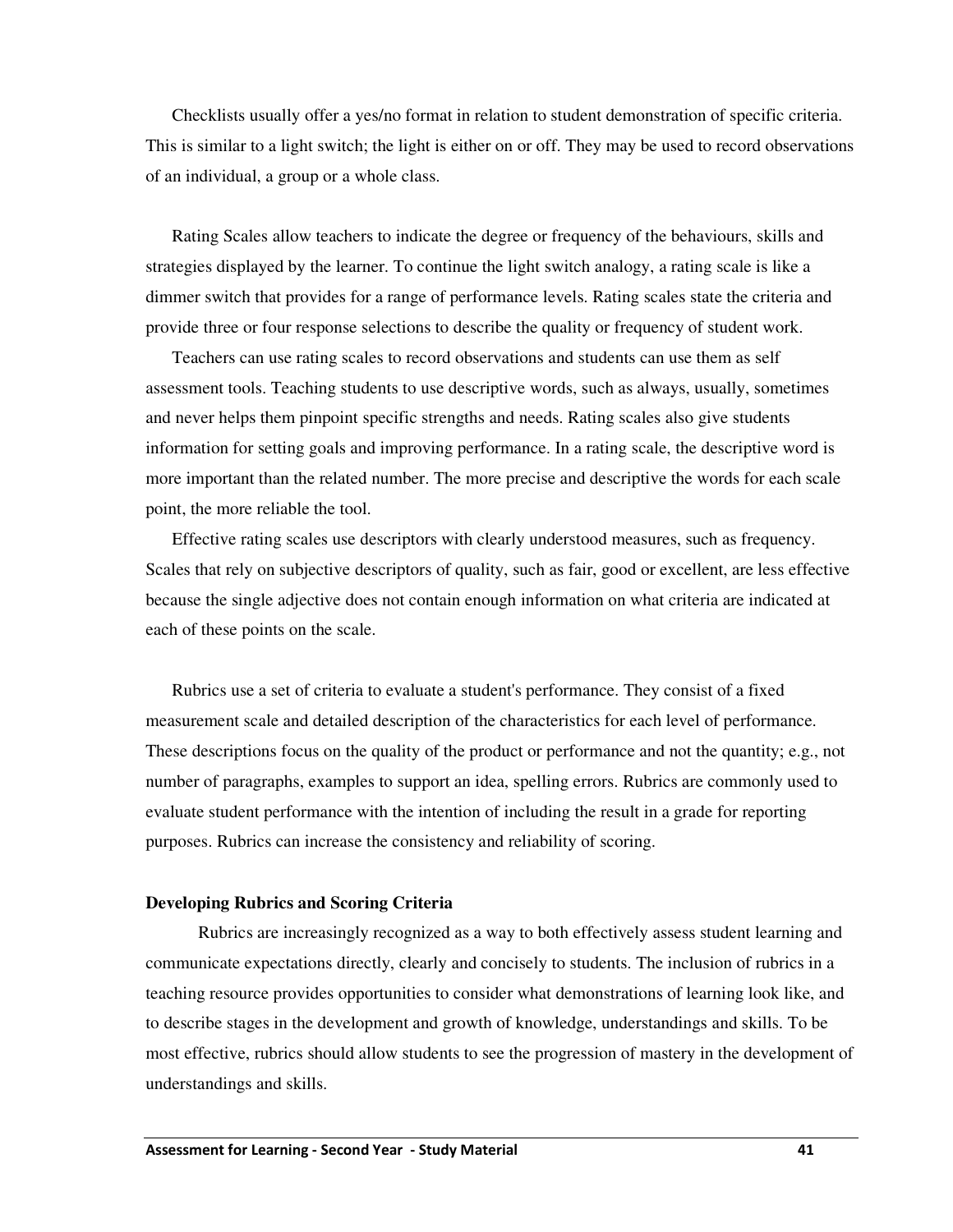Rubrics should be constructed with input from students whenever possible. A good start is to define what quality work looks like based on the learning outcomes. Exemplars of achievement need to be used to demonstrate to students what an excellent or acceptable performance is. This provides a collection of quality work for students to use as reference points. Once the standard is established, it is easy to define what exemplary levels and less-than-satisfactory levels of performance look like. The best rubrics have three to five descriptive levels to allow for discrimination in the evaluation of the product or task. Rubrics may be used for summative purposes to gauge marks by assigning a score to each of the various levels.

#### **ASSESSMENT TOOLS FOR AFFECTIVE DOMAIN**

The affective domain is a part of a system that was published in 1965 for identifying understanding and addressing how people learn. This describes learning objectives that emphasize a feeling tone, an emotion, or a degree of acceptance or rejection. It is far more difficult domain to objectively analyze and assess since affective objectives vary from simple attention to selected phenomena to complex but internally consistent qualities of character and conscience. Nevertheless, much of the educative process needs to deal with assessment and measurement of students' abilities in this domain.

### **ATTITUDE SCALES**

An attitude scale is a special type of questionnaire designed to produce scores indicating the intensity and direction (for or against) of a person's feelings about an object or event.Attitude scales are often used in attitude change experiments.One group of people is asked to fill out the scale twice, once before some event, such as reading a persuasive argument, and again afterward. A control group fills out the scale twice without reading the argument. The control group is used to measure exposure or practice effects. The change in the scores of the experimental group relative to the control group, whether their attitudes have become more or less favorable, indicates the effects of the argument.

#### **Some Important Characteristics of Attitude Scales**

- A questionnaire is prepared; by the items in the questionnaire assess the attitude of an individual towards a matter, thing, an object or system and score is allotted for each item.
- The individual is asked to express his response towards an object or system, on the basis of his responses, he is assigned a score which indicates the position.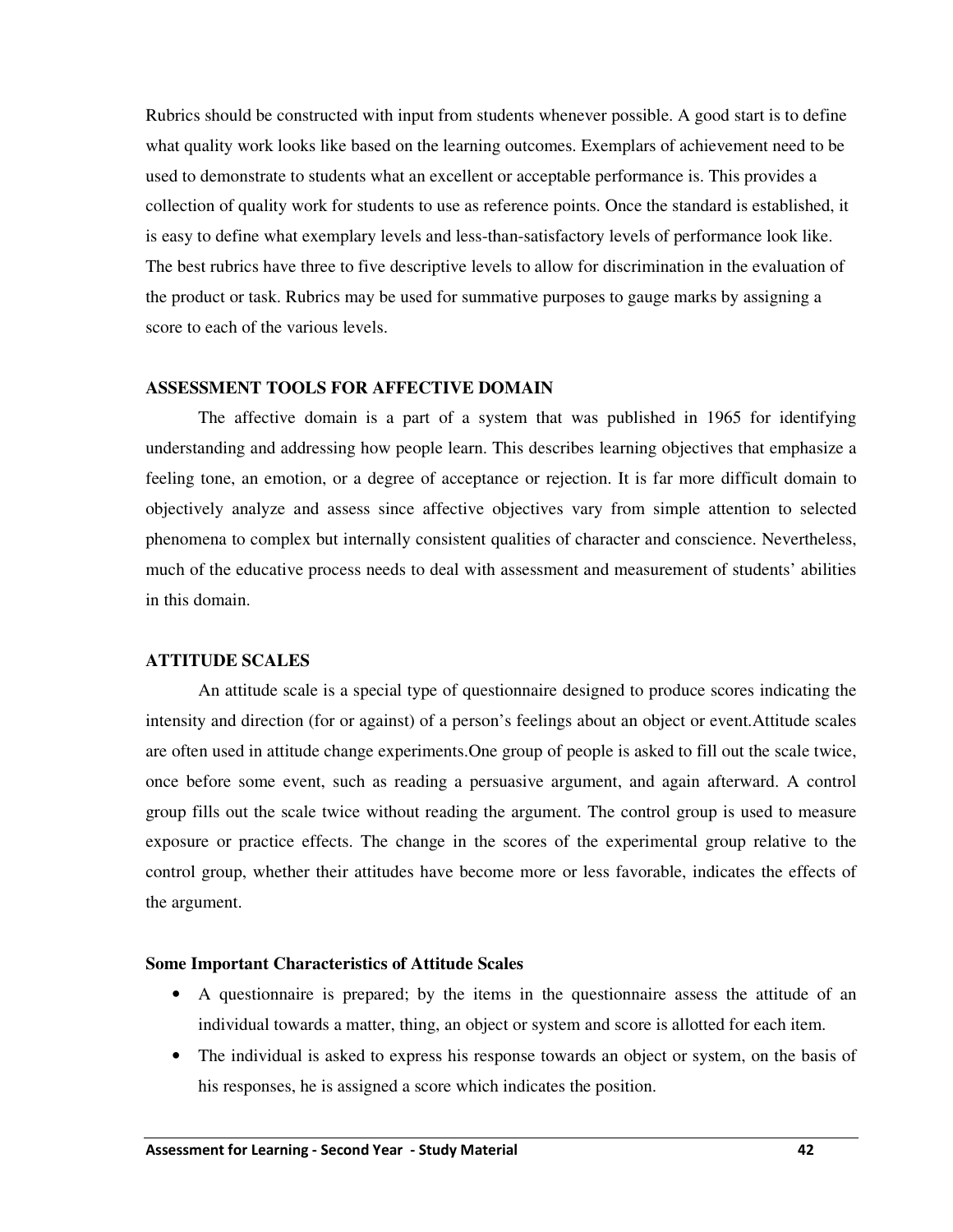- Some relevant and indirect statements can also be used to reveal the attitude.
- The scale also specifies the crucial shades of opinions.
- Most of the scales used are ordinal in nature, though there is attempt to treat the resulting data as intervally scaled.
- The simplest possible type of such scale has the respondent classifying the object/issue/product/himself into one among two dichotomous categories.
- The attitude measurement scales can be categorised into those which are unidimensional in nature and those which are multidimensional. The different type of single dimensional attitude measurement scales which are available are graphical and numerical scales, summated scales, paired comparisons, equal-appearing intervals.

## **MOTIVATION SCALES**

The Motivation Assessment Scale (MAS) is a rating scale that assesses functions of problem behavior in individuals with developmental disabilities through informant responses. It includes 16 questions and is comprised of four subscales that each represents a possible function of the behavior: attention, escape, sensory, and tangible. Each question has six response options  $(0 = never, 1 =$ almost never,  $2 =$  seldom,  $3 =$  half the time,  $4 =$  usually,  $5 =$  almost always, and  $6 =$  always). Scores are calculated by summing the item ratings within a particular subscale/function and calculating the mean rating for that subscale. High scores for one or more of the subscales suggest that those functions may be maintaining the individual's problem behaviour although the authors of the instrument do not specify what constitutes a high score.

## **PRINCIPLES OF TEST ITEMS CONSTRUCTION**

## **Planning for the test:**

- Outline subject matter content to be considered as the basis for the test.
- identify learning outcomes to be measured by the test.
- Prepare table of specifications.
- Choose appropriate type(s) of test items for evaluation of learning outcomes as
- summarized in the table of specifications.

#### **Preparing the test:**

- Write test items according to rules of construction for the type(s) chosen.
- Select the items to be included in the test according to table of specifications.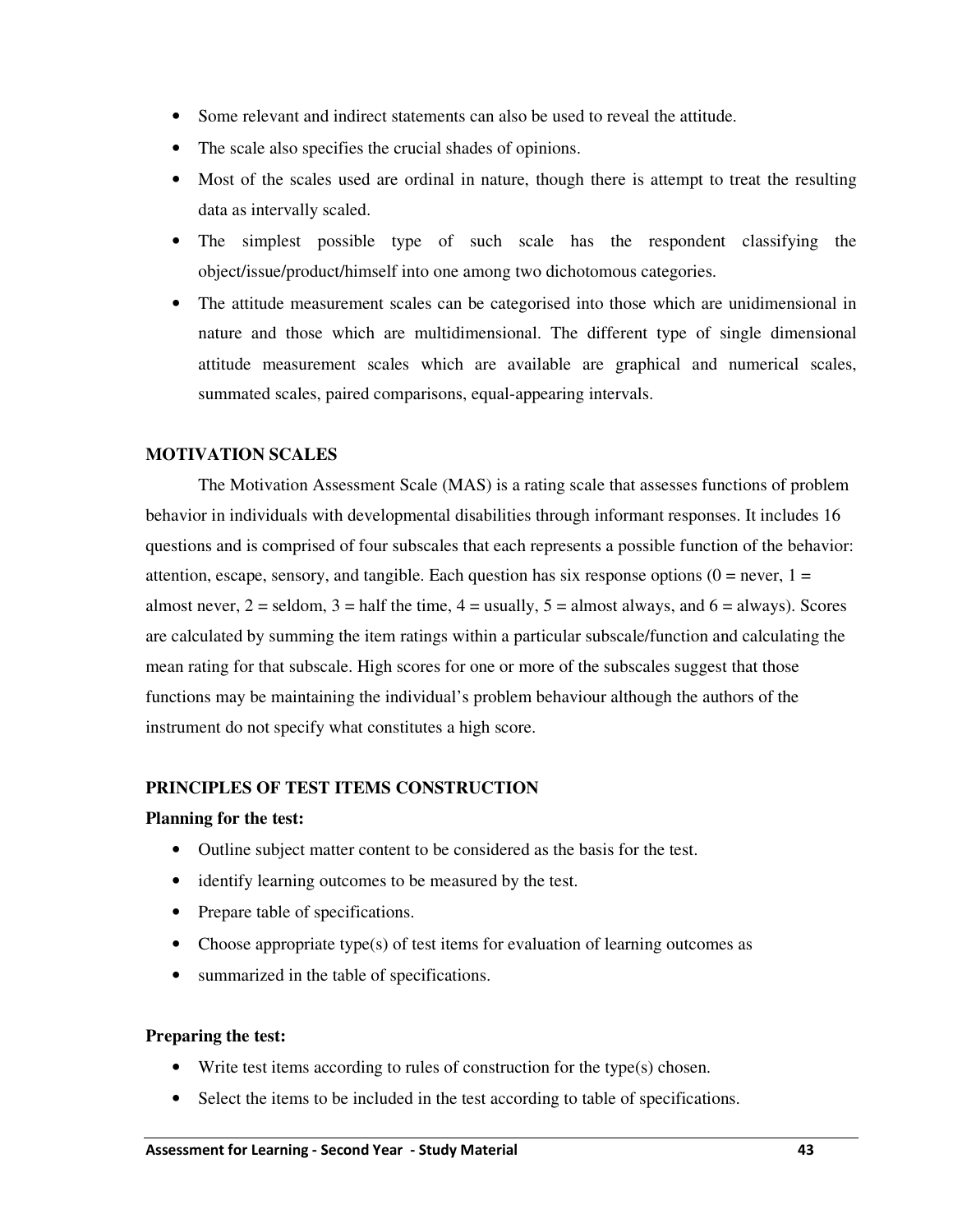- Review and edit items according to guidelines.
- Arrange items: decide on a) grouping of items, b) sequence of items within groups, c) sequence of groupings.
- Prepare directions for the test; if necessary, prepare directions for individual items (e.g.,
- matching type) or for sections (e.g., negative form of onebest response type).
- Decide on method of scoring.

### **Analyzing and revising the test:**

- Perform test analysis to determine difficulty, discrimination and reliability.
- Retain, edit as necessary, or discard items on basis of analysis outcomes.
- Revise the test as a whole if necessary.

## **QUESTIONS FOR DISUCSSION AND REFLECTION**

- 1. Explain the importance of teacher observations.
- 2. Give a brief note on anecdotal record.
- 3. Describe the characteristics of Attitude Scales.
- 4. Explain Rubrics with suitable examples.
- 5. List out the principals of constructing test items.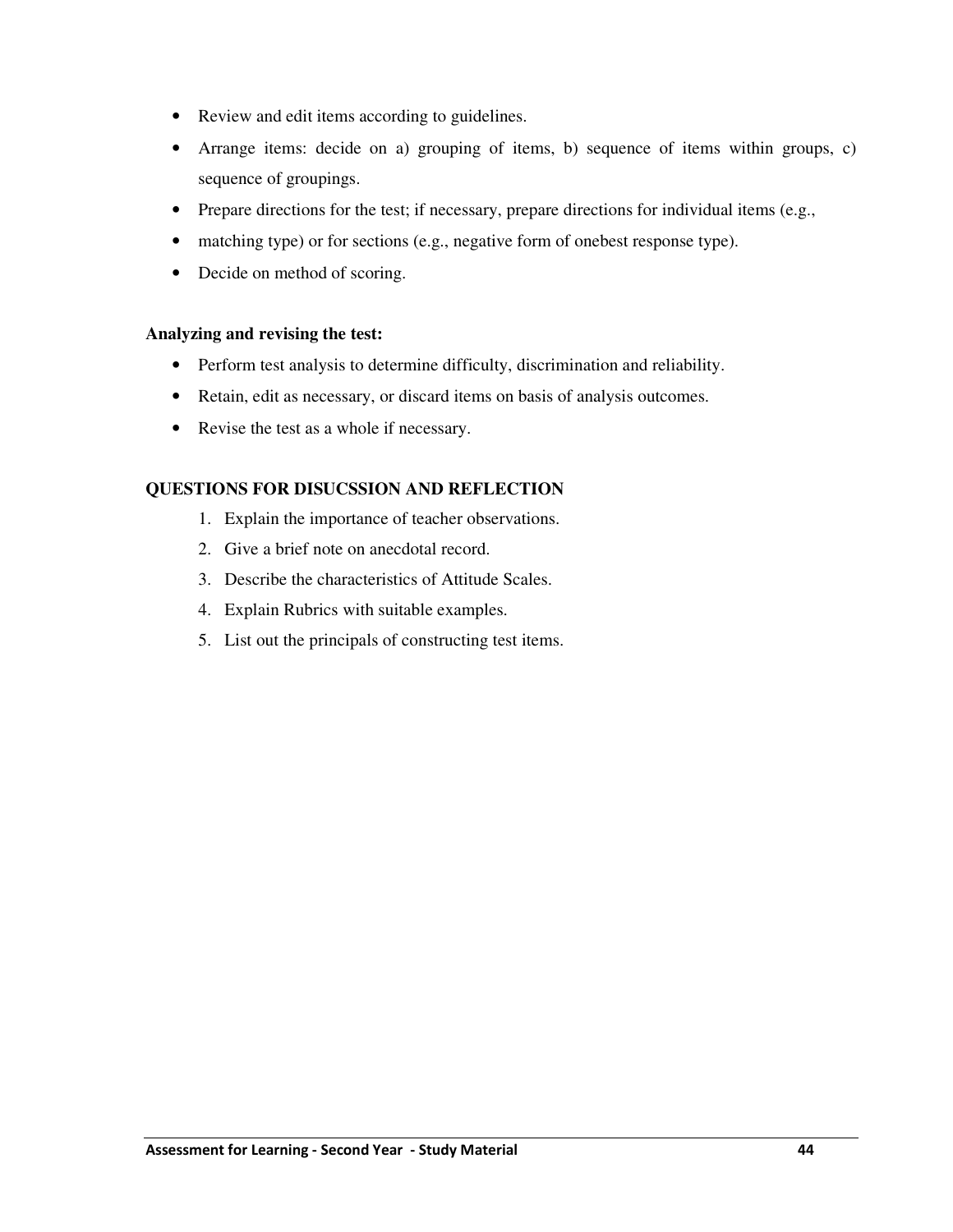#### **UNIT - 4: ISSUES IN CALSSROOM ASSESSMENT**

#### **Objectives**

- To understand the major issues and commercialization of assessment
- To under about the poor test quality
- To know the reforms in assessment
- To know about open book and online examinations
- To know examination reforms reports

# **MAJOR ISSUES AND COMMERCIALIZATION OF ASSESSMENT POOR TEST QUALITY**

#### **Validity**

Validity is arguably the most important criteria for the quality of a test. The term validity refers to whether or not the test measures what it claims to measure. On a test with high validity the items will be closely linked to the test's intended focus. For many certification and licensure tests this means that the items will be highly related to a specific job or occupation. If a test has poor validity then it does not measure the job-related content and competencies it ought to. When this is the case, there is no justification for using the test results for their intended purpose. There are several ways to estimate the validity of a test including content validity, concurrent validity, and predictive validity. The face validity of a test is sometimes also mentioned.

#### **Reliability**

Reliability is one of the most important elements of test quality. It has to do with the consistency, or reproducibility, or an examinee's performance on the test. For example, if you were to administer a test with high reliability to an examinee on two occasions, you would be very likely to reach the same conclusions about the examinee's performance both times. A test with poor reliability, on the other hand, might result in very different scores for the examinee across the two test administrations. If a test yields inconsistent scores, it may be unethical to take any substantive actions on the basis of the test. There are several methods for computing test reliability including test-retest reliability, parallel forms reliability, decision consistency, internal consistency, and interrater reliability. For many criterion-referenced tests decision consistency is often an appropriate choice.

#### **Fairness**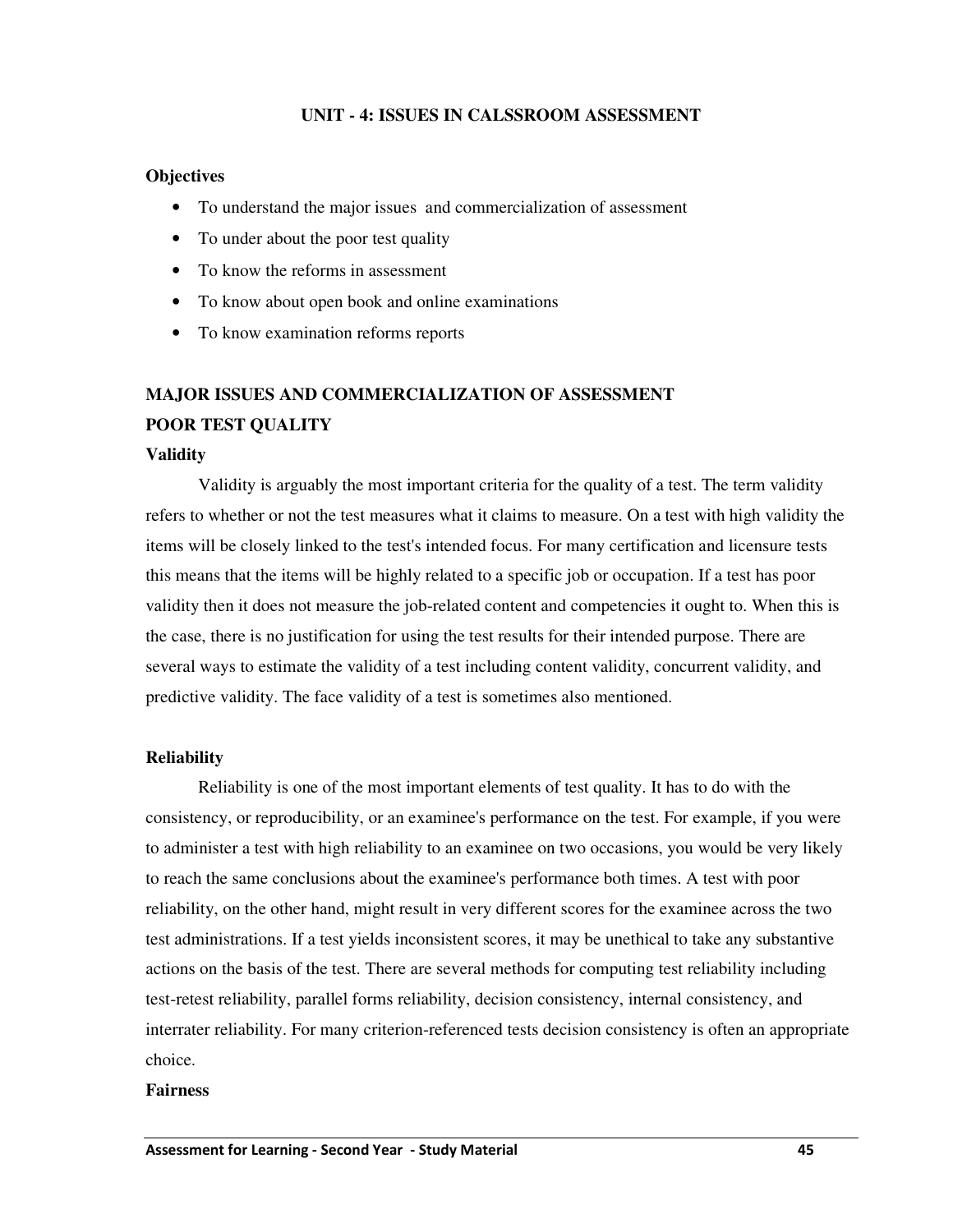The fairness of an exam refers to its freedom from any kind of bias. The exam should be appropriate for all qualified examinees irrespective of race, religion, gender, or age. The test should not disadvantage any examinee, or group of examinees, on any basis other than the examinee's lack of the knowledge and skills the test is intended to measure. Item writers should address the goal of fairness as they undertake the task of writing items. In addition, the items should also be reviewed for potential fairness problems during the item review phase. Any items that are identified as displaying potential bias or lack of fairness should then be revised or dropped from further consideration.

#### **Legal Defensibility**

For an exam program to have legal defensibility there must be evidence as to the test's quality that would stand up in a court challenge. You will need to be able to provide evidence that sound, professionally recommended guidelines were followed throughout the design, development, and maintenance of the exam program. Professional guidelines for testing are offered by the American Psychological Association (APA), American Educational Research Association (AERA), and the National Council on Measurement in Education (NCME). Studies should also be conducted to investigate and confirm that the test has reasonable degrees of validity, reliability, and fairness. Among the most important elements that courts look for are a well-conducted job analysis and strong content validity (that is, the items need to have a high degree of "job relatedness"). Finally, good documentation of the design, development, and analysis of the exam program should be collected and maintained.

#### **OPEN BOOK AND ONLINE EXAMINATION**

#### **Open Book System Advantages and Disadvantages Advantages:**

Students are not required to engage in parroting of concepts, if they understand the concept they would answer correctly. This will remove tension of examination which has become integral part of normal education system. Those students who are intelligent but don't like to put in extra hard work in memorizing the concepts, facts and other data would enjoy this system. It is highly likely that more and more students would continue their education as the passing percentage would go up.

#### **Disadvantage:**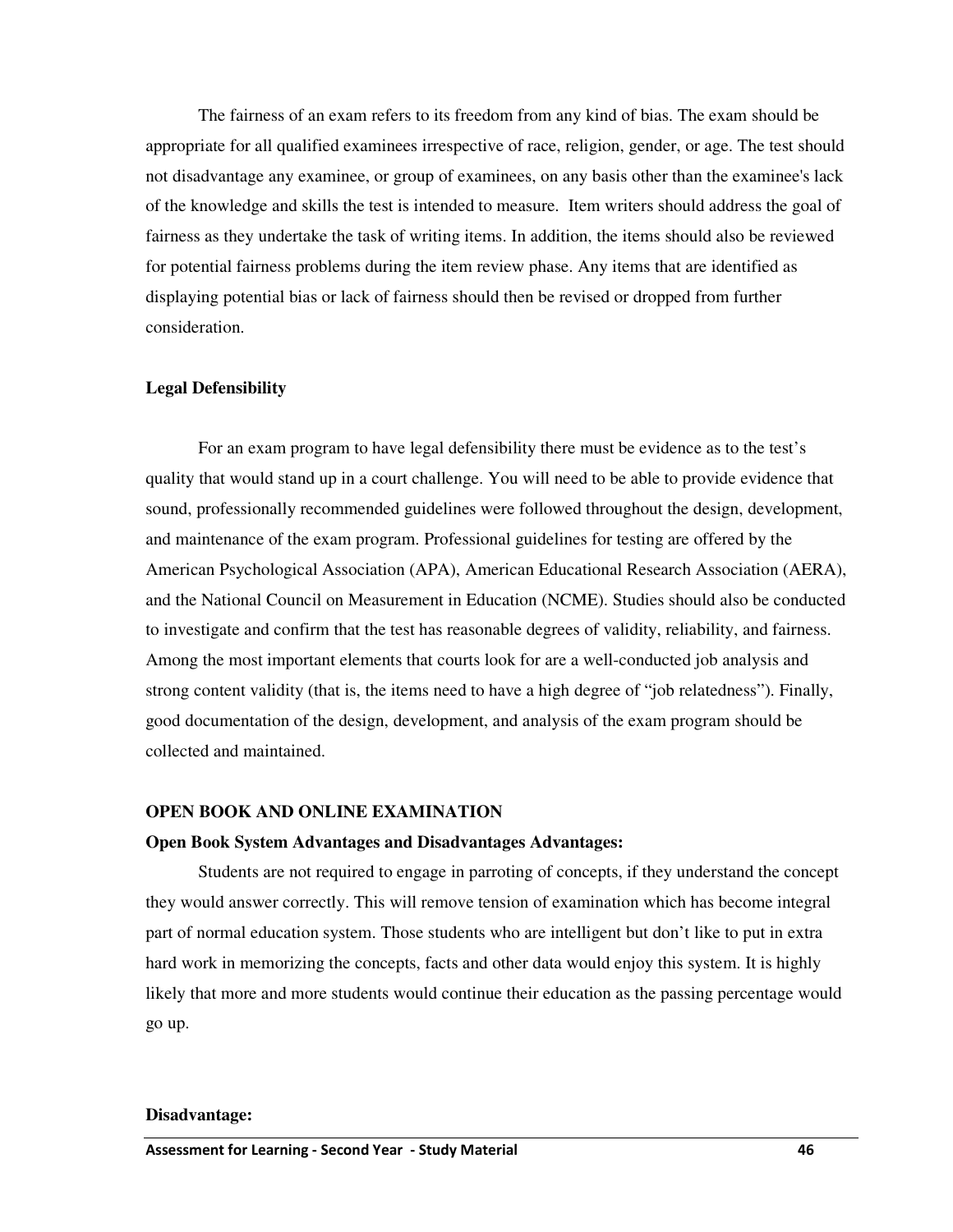The students would stop studying and simply copy from the open book provided at the examination hall. It would be really tough to control the secret discussions between students who would cheat their way to success. The number of pass outs would increase and the students who pass out the exam of 12th board through open book would demand similar type of arrangement in higher studies and later on even in jobs they would demand the provision of open book. Simply imagine a surgeon who turns the pages of the book while performing surgery on his patients. Board examinations would lose their importance and no one would like to assess the ability and competence of an individual on the basis of marks or grade of the CBSE board.

### **ADVANTAGES AND DISADVANTAGES OF ONLINE TESTING**

#### **Advantages**

- Although creating online tests is labor-intensive, once a test is developed in Blackboard, it is relatively easy to transfer it and repeat it in other Blackboard courses.
- Blackboard allows for a high degree of customization in the feedback students get in response to each answer that they submit. As an instructor, you could leverage this tool as another way to engage with students about course content.
- Online tests are asynchronous and can be accessed on a variety of devices. If students buy the Blackboard mobile app, they can even take a test from their smartphone. The flexibility offered by online testing can be a great solution for learners with busy schedules or when unexpected class cancellations occur.
- While it is hard to prevent cheating, Blackboard tests do offer many settings for instructors to randomize questions, impose test taking time limits, and restrict attempts. However, make sure to explain all the settings to students before they begin taking the test.
- Testing in an online environment can be a lot more interactive than traditional paper and pen tests. Instructors can embed multimedia in test questions to provide more engaging assessments. For example, students may be asked to identify a particular area of an image by directly clicking on it instead of having to answer in written form.
- In all likelihood, students are already using online tools as study aids for their courses. Instructors can better serve students by providing them with custom made study aids like online practice tests, rather than entrusting students to rely on outside resources that may not be valid sources of information.
- For objective question types like multiple-choice, Blackboard will automatically grade student responses, saving time for the instructor and providing more immediate feedback to students.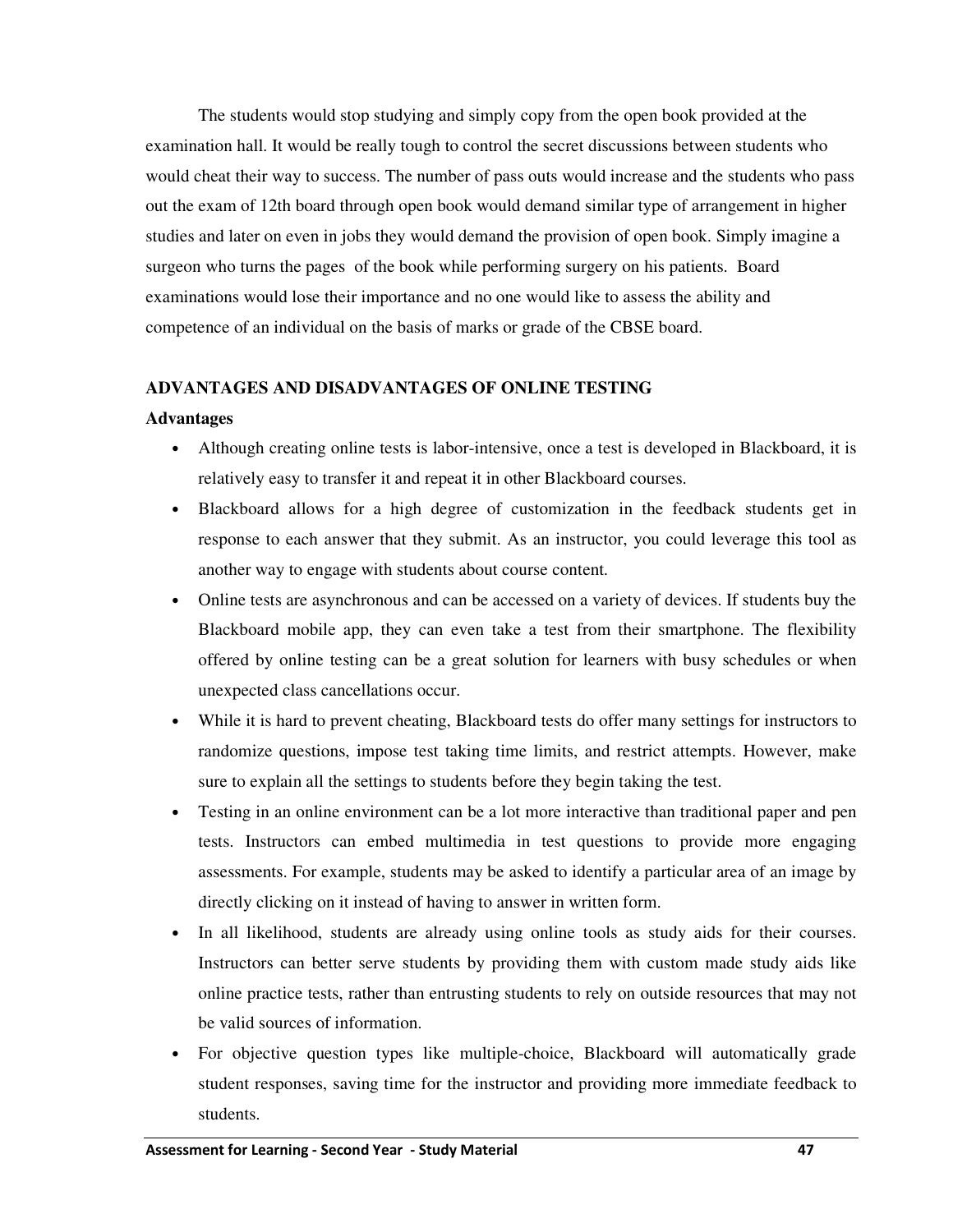• Online tests can be more accessible to students with disabilities who have assistive technologies built into their computers than hand written tests are.

### **Disadvantages**

- Unlike collaborative, project-based online assessments, multiple choice or essay tests online can feel even more impersonal than they do in the classroom which may contribute to an online student's sense of isolation.
- While it is tempting to use the multiple choice quizzes provided by the textbook publisher, these types of assessments lack creativity and may not be suitable to the specific needs of your learners.
- Creating online tests in Blackboard can be very tedious and time-consuming. It is not as easy as simply uploading the Microsoft Word version of your test. Instead, instructors have to copy and paste each question's text and each individual answer's text into Blackboard, mark the correct answers, and customize feedback and setting options.
- Some students will not be accustomed to taking quizzes and tests online, and they may need some hand-holding early in the semester before they feel comfortable with the technology.
- Cheating on an online test is as simple as opening up another window and searching Google or asking a classmate for the correct answers. Furthermore, cheating on online multiple choice tests is near impossible for the instructor to prevent or catch.
- Though the technology that makes online tests possible is a great thing, it can also cause problems. If you do online testing, have a back-up plan for students who have technical difficulties and be ready to field some frantic emails from students who have poor internet connections or faulty computers.

## **EXAMINATION REFORMS IN INDIA**

 "If we are to suggest one single reform in University Education, it should be that of examinations."-Radha Krishnan Commission, 1948. Problem of examination is the most taxing problem of education. The unfortunate consequences of the present system of examinations are before our eyes. If we can solve it satisfactorily, there will be a great relief to the students and the very face of education will be different.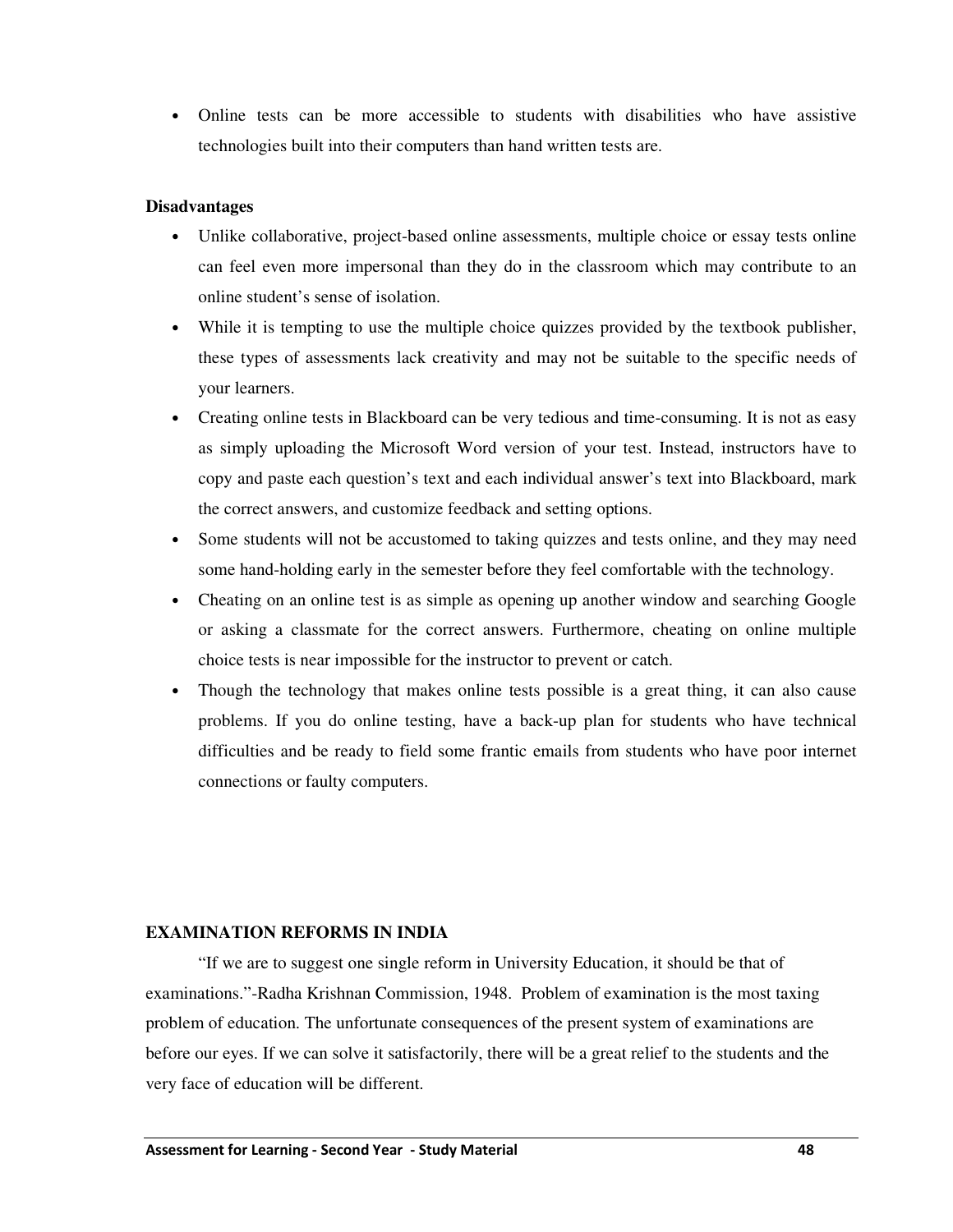In order to reform the examination system in our country, the Mudaliar Commission laid stress on the use of objective type tests and internal assessment. Kothari commission too repeated these reforms. This Commission boldly suggested that the certificate of the student should bear his complete performance but there should be no remark to the effect that he has passed or failed in the whole examination. This is very good suggestion and can be easily implemented.

 As the first practical step in changing the present pattern of examinations, the All India Council for Secondary Education was set up by the Central Ministry of Education in October 1995. It gave top priority consideration to resolve the problem of examination system. The well-known International Commission on Education sponsored by UNESCO in 1992, gave their valuable comments and suggestions for reforming the system of examination.

 The National Policy on Education, 1986 emphasized on continuous and comprehensive evaluation and the introduction of semester system from the secondary stage.

The National Policy on Education, 1986 recommended a new approach to examinations in the following words:

1. "Assessment of performance is an integral part of any process of learning and teaching. As part of sound educational strategy, examinations should be employed to bring about qualitative improvement in education.

2. The objective will be to recast the examination system so as to ensure a method of assessment that is a valid and reliable measure of student development and a powerful instrument for Improving teaching and learning; in functional terms, this would mean:

(i) The elimination of excessive element of chance and subjectivity;

(ii) The de-emphasis of memorization;

(iii) Continuous and comprehensive evaluation that incorporates both scholastic and non-scholastic aspects of education, spread over the total span of instructional time.

(iv) Effective use of the evaluation process by teachers, students and parents

(v) Improvement in the conduct of examination;

(vi) The introduction of concomitant changes in instructional materials and methodology;

(vii) Instruction of the Semester system from the secondary stage in a phased manner, and

(viii) The use of grades in place of marks.

3. The above goals are relevant both for external examinations and evaluations within educational institutions. Evaluation at the institutional level will be streamlined and the predominance of external examinations reduced. A National Examination Reform Framework would be prepared to serve as a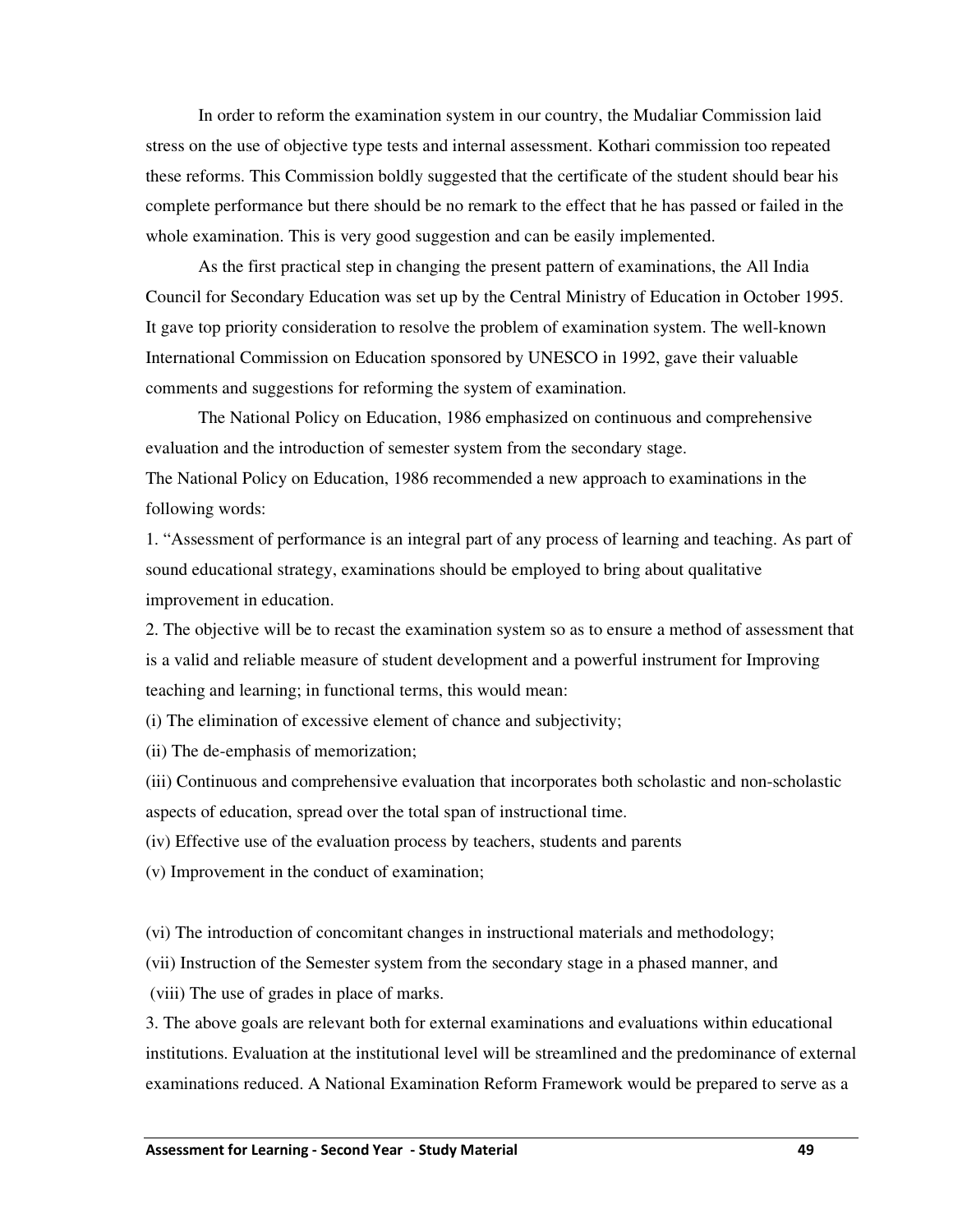set of guidelines to the examining bodies which would have the freedom to innovate and adapt the framework to suit the specific situations."

The Programme of Action (POA) suggested several specific short- term and long-term measures for carrying out examination reform at the school level as well as at the university level. It also suggested that, "to formulate a national examination reform work the Department of Education would, inter-alia, constitute an inter institutional Committee with representations from UGC, NCERT, AICTE and state level organisations including Board of Secondary Education. " the POA has also made some strategies for implementation

### **(A) ELEMENTARY STAGE:**

1. The Minimum levels of Learning (MLLs) in language Tongue), Mathematics and Environmental Studies for classes 1 to V have been developed by MHRD at the national level. Similar exercise to develop these in the remaining area and classes of elementary curriculum will be carried out. 2. Since no detention policy is envisaged at the primary stage, the main function of evaluation will be diagnostic in nature so as to provide remedial help to the pupils.

3. The concerned agency in each state will prepare a flexible scheme of Continuous Comprehensive Evaluation (CCE) at the elementary stage, so as to make the evaluation process an integral part of teaching and learning at this stage.

## **(B) SECONDARY STAGE:**

1. Each State Board will lay down expected levels of attainments at classes IX to XII and prescribe appropriate courses, of studies to accomplish these levels in terms of knowledge and / or comprehension, communication skills, understanding, application, analysis, synthesis, judgements etc.

2. In each state, the concerned agency will prepare a flexible scheme of continuous comprehensive Examination for the secondary/ senior secondary stage to suit a variety of specific situations obtaining in different regions and types of schools. Certain models have been developed by NCERT and other agencies which could be looked into for guidance.

## **(C) HIGHER EDUCATION STAGE:**

1. Selection tests for admissions to all professional and technical courses will be conducted on an all-India basis.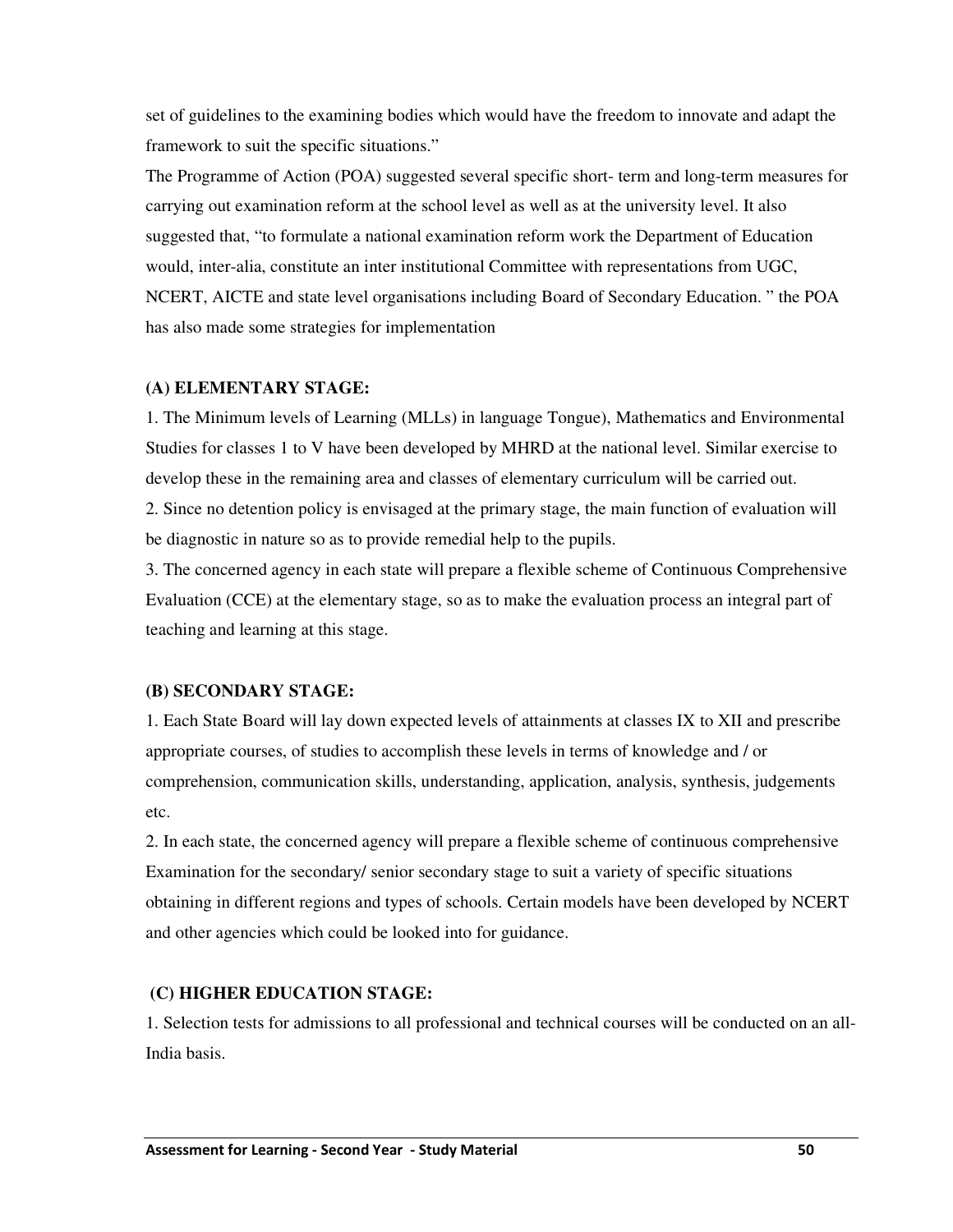2. Each University will prepare broad guidelines for grading to be followed by individual colleges/ institutions and departments under its jurisdiction. Orientation programmes may be organised to familiarize the teachers with the grading system.

3. The movement towards entrance tests for admission to institutions of higher education will be encouraged and promoted by UGC and State Government. The services of the National Evaluation Organisation (NEO) should be utilized by the university system for developing, designing and administering entrance tests for admission.

Besides the above strategies for different stages, the POA (1986) has also envisaged the following strategies which are common for all stages:

1. The emphasis will be laid on testing of expected levels of achievement of a variety of learning objectives in order to ensure due importance to higher abilities of understanding, application, analysis, synthesis, judgement and parallel parameters and not only to memory.

2. The Semester system introduced at the secondary stage and onwards should provide for flexibility in the combination of courses and accumulation of credits to enable the pupils to proceed at their own pace resulting in upward and horizontal mobility of the students across the country.

3. Appropriate courses in examination reform will be developed by Indira Gandhi National Open University through distance education mode in collaboration with NCERT for large scale training of different kinds and levels of personal.

4. An Examination Reform Centre will be established at the UGC for coordination, documentation and dissemination of information one examination reforms in higher education. Similarly, NCERT would perform this function at school stage.

5. Some laws will be introduced in the legislation regarding various malpractices connected with examinations. Such laws will make provision to prescribe the nature and type of punishment for various offences under the law.

6. A strong and coordinated effort should be made by the Centre and State Government regarding the monitoring and evaluation of the reforms in examinations and evaluation. Following up on NPE, 1986, NCERT conducted a National Seminar on Examination Reforms and issued certain guidelines to the States, principally covering the subjects of scaling and grading, continuous comprehensive internal evaluation, setting up of balanced question papers etc.

 Examination reforms having been recommended consistently by various Committees and Commissions over the years, steps for the same have been taken differently in different states. Regarding examination reforms, the National Policy on Education Review Committee (NPERC) under the chairmanship of AcharyaRamamurty in 1990, exhaustively reviewed the observations and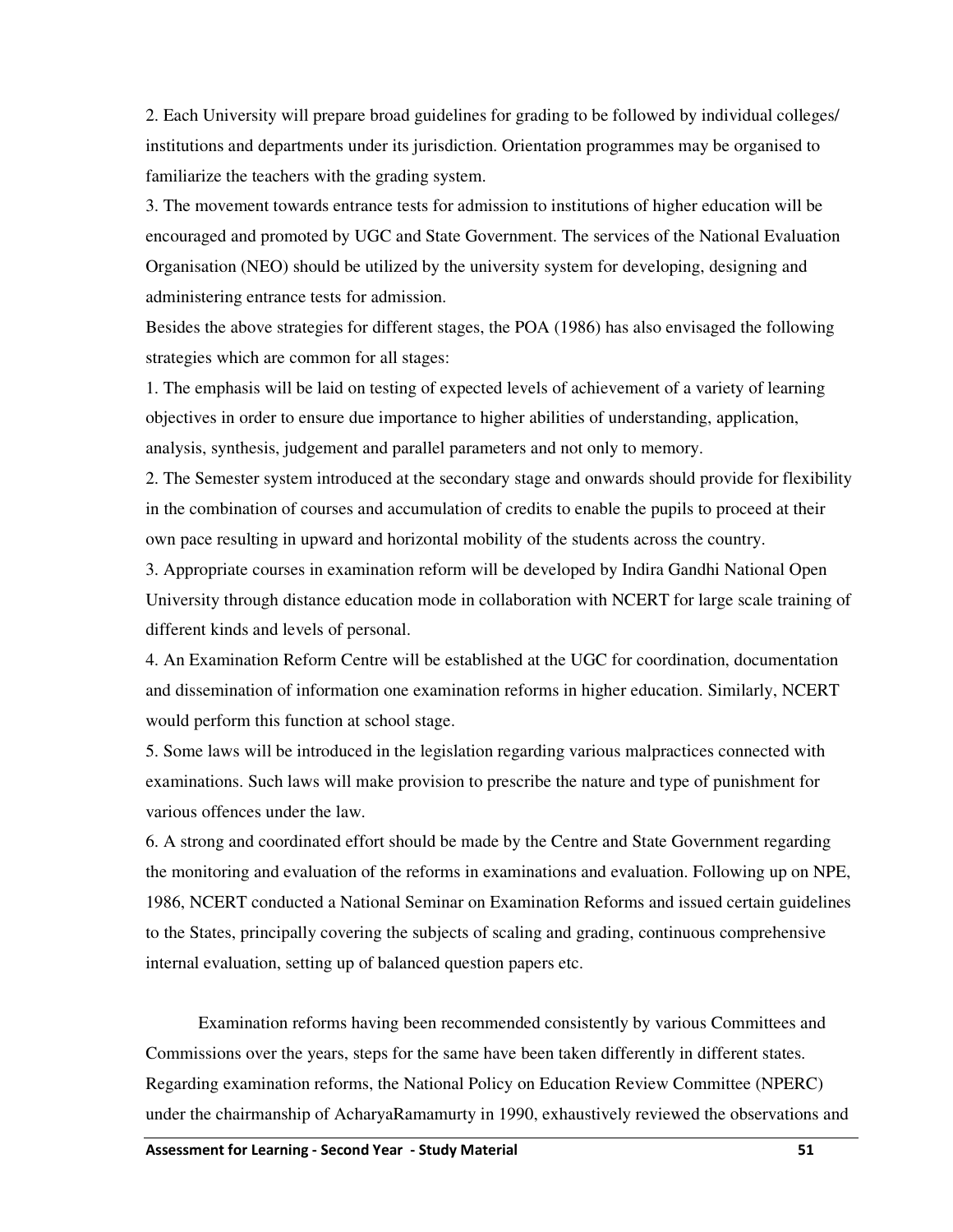recommendations made by different Committees and Commissions. During the course of the review, the NPERC also referred to the provision of NPE in regard to evaluation process and examination reforms. The NPERCA also presented the status of the examination reforms in different states at the University and school levels.

The NPERC states that "Examination reform cannot be construed as an isolated activity to bring about process orientation. It has to go as a package along with reform in the structuring of courses and flexibility for students to avail of the restructured courses according to their convenience. " Following were the recommendations of nperc regarding the examination reforms:

1. The examination reform should be construed as a package.

2. The packages as a whole should be implemented instead of in piecemeal and ad hoc implementation of individual elements.

3. Implementation of the package suggested by the NPERC, bristled with practical problems such as the vast diversities in the education system and the wide spread apprehensions about the credibility of the internal evaluation process.

4. The need to constitute a high level National Examination Reforms Commission to coordinate and monitor and progress, in Examination Reforms at various levels. The NPERC came to the conclusion that the elements of examination reforms were implemented piece-meal and without due coordination and consequently the system of examination was dictating and distorting the character and quality of education.

 The Central Advisory Board of Education (CABE) under the chairmanship of Sri N. Janardhan Reddy, former C.M. and Minister of Education, AP in 1991 reviewed the implementation of various parameters of NPE, taking into consideration the report of the NPERC and stated that. "Examination reforms have necessarily to be contextual and evolutionary. The essentiality of examination reforms cannot be overstated. We do feel that rather than leaving examination reforms to the individual initiatives and inclinations of the examining bodies, a strong and coordinated effort should be made by the Centre and the State Governments in this area. The ideal underlying the constitution of an Examination Reforms Commission is appealing. However, rather than creating yet another institution, we suggest that the NCERT and the UGC should play a lead role in promoting and guiding examination reforms in school and higher education systems respectively. Inter alia, the following measures are suggested ".

(i) Preparation of status report of examination reform measures under/ taken by the examining bodies.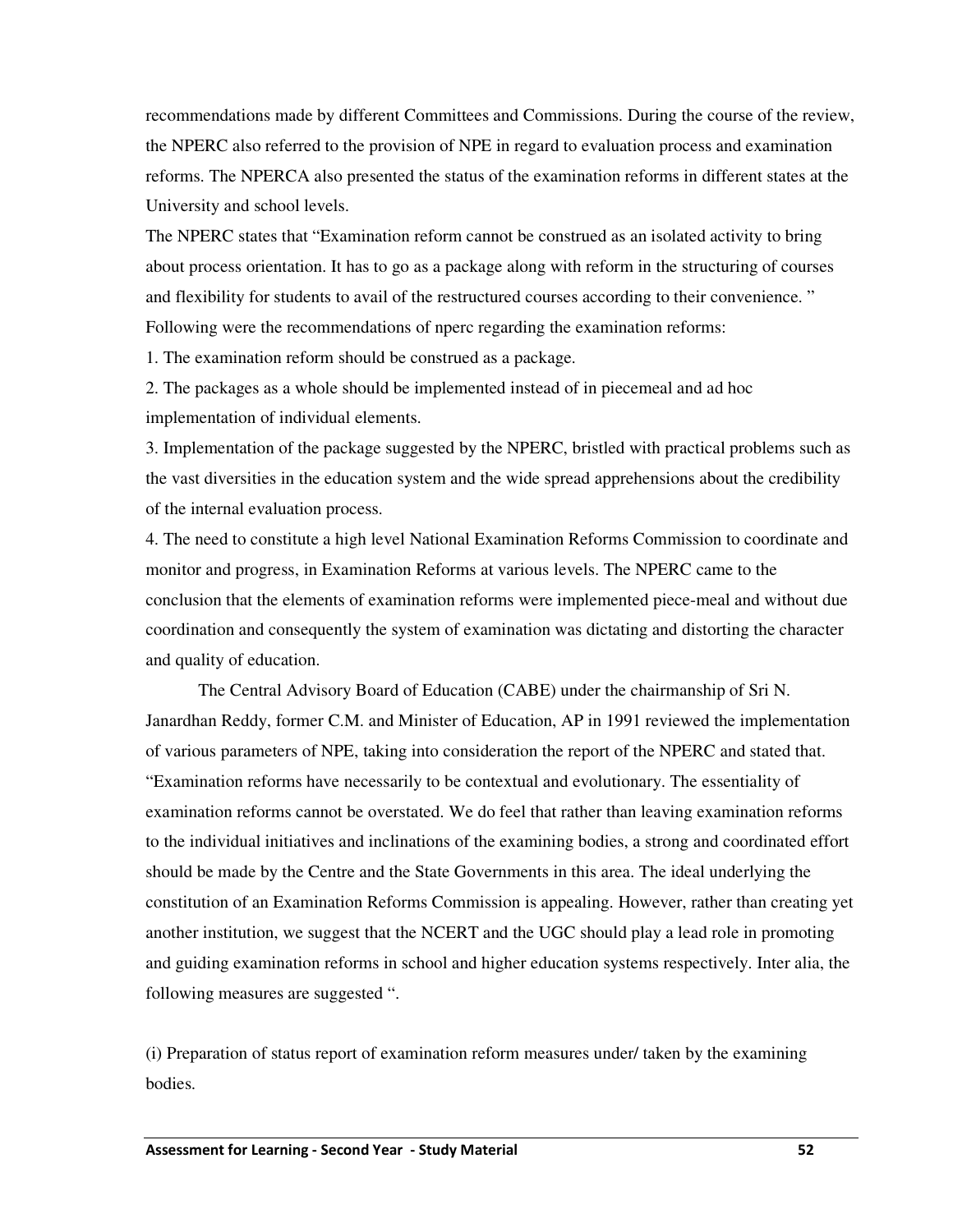(ii) Preparation of a National Examination Reform, Framework to serve as a set of guidelines to the examining bodies which would have the freedom to innovate and adopt the framework to suit the specific situation.

(iii) Developing an effective mechanism for coordination, monitoring and evaluation of the implementation of the examination reforms by the different examining bodies.

(iv) Documentation and dissemination of innovations and measures for examination reforms. From the above discussion, it is found that after the dawn of independence, when the slogan of reorientation of education came from all quarters, the case for examination reform received proper place. So reforms in examination have been a subject of serious discussion for long. Examination reform has been a subject of almost consistent consideration by various committees and commissions appointed by the Government of India from time to time.

 The justification for examination reforms arises from academic considerations. "Examination along with teaching and learning, in fact, constitute the trinity of functions in the educational process. Examinations over the year have tended to be an instrument for testing memory. Learning has become a rather mechanical process of acquiring skills and teaching has been largely a process of coaching for examinations. The relationship between examinations and standards of teaching and learning are intimate. Improvement in any one of these aspects results in improvement of other aspects as well. Therefore, the objective of examination reform is to make it an instrument of good education."

 Again the NPERC states that "Examination reforms also have their justification from the point of view of equity and social justice. The examination system tilts heavily in favour of the privileged, who have access to certain facilities; such as special teaching learning material, special coaching etc. It is inter alia, to rectify this inequitable tilt that examination reforms have been suggested."

 The recommendations of various Committees and Commission focused attention on reforming examination. But most important is the review of the implementation of various parameters of NPE taking into consideration the report of the NPERC particularly in relation to examination reforms. Still then, the disease is too acute to find remedy in piece-meal reforms. Some revolutionary changes, as suggested by National Policy on Education, 1986 is the only solution.

#### **QUESTIONS FOR DISUCSSION AND REFLECTION**

- 1. Discuss the major issues and commercialization of assessment.
- 2. List out advantages and disadvantages of open book examination.
- 3. Describe the important of reforms is assessment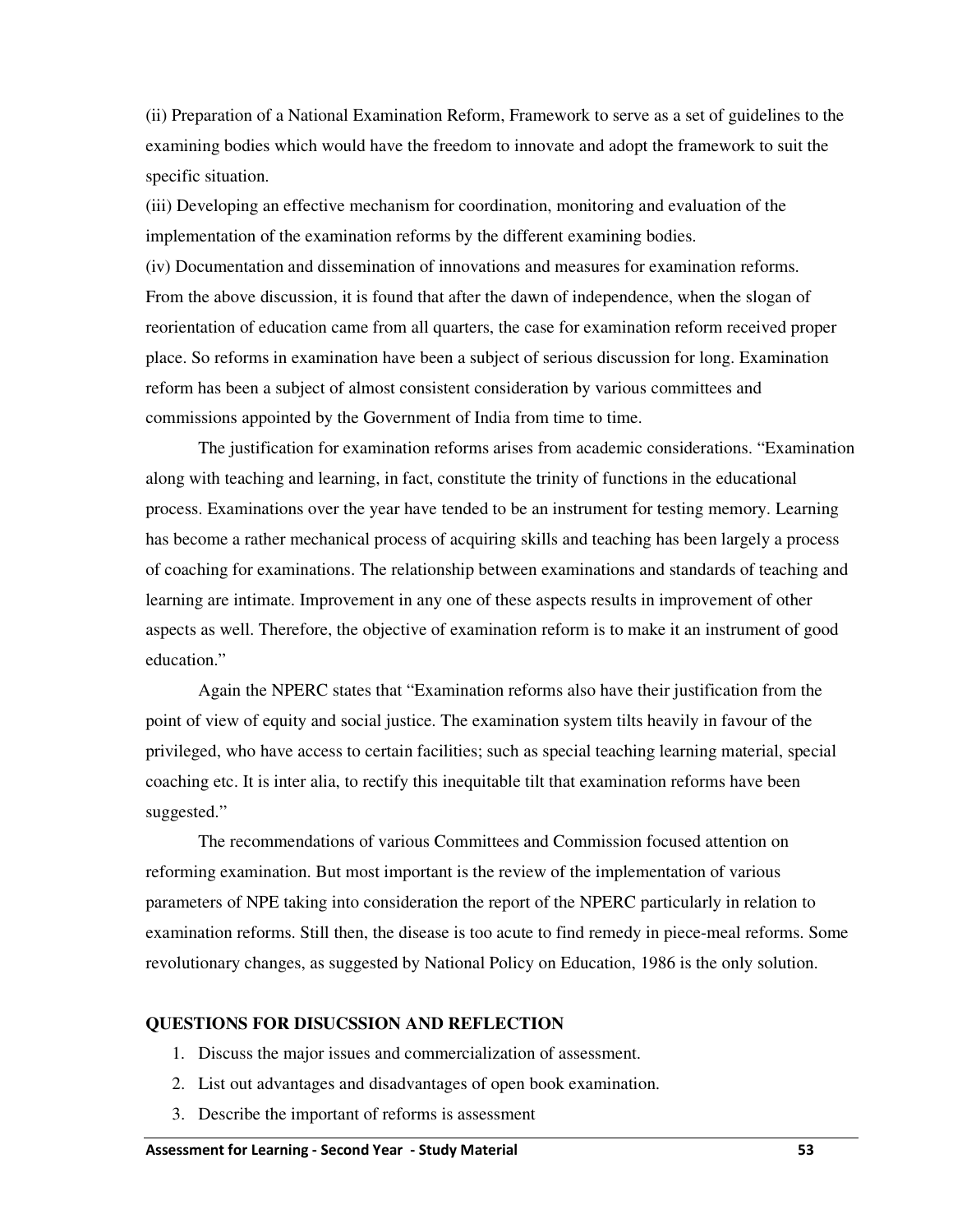- 4. Explain the procedure for online examinations.
- 5. Describe the various reports on examination reforms.

## **UNIT - V- ASSESSMENT IN INCLUSIVE PRACTICES**

#### **OBJECTIVES**

The student-teachers will be able

i. to acquire knowledge about differentiated assessment and culturally responsible assessment.

ii. to understand the uses of tests for learner appraisal.

iii. to know, understand, and construct the achievement test and diagnostic test.

iv. to ensure fairness in assessment and to enhance confidence in learning.

v. to gain knowledge about scoring key and marking scheme.

## **DIFFERENTIATED ASSESSMENT**

- Is not just a test at the end of a unit. It is ONGOING. Its purpose is to screen and identify those who need assistance or to help plan instruction. It provides feedback for both teacher and student.
- Reflects students learning, achievement, motivation and attitudes on instructionally relevant classroom instruction.
- Provides multiple ways for students to demonstrate their learning: test (individual as well as partner/group tests), observation, interviews, self-evaluations, and many other formats to be discussed in this section.

Identifies both what is right and what is wrong, and suggest how to fix what is wrong.

#### **Assessment should be linked to**

- The method of performance
- Student learning styles
- The level of cognitive ability (Bloom's or another)
- Student skill level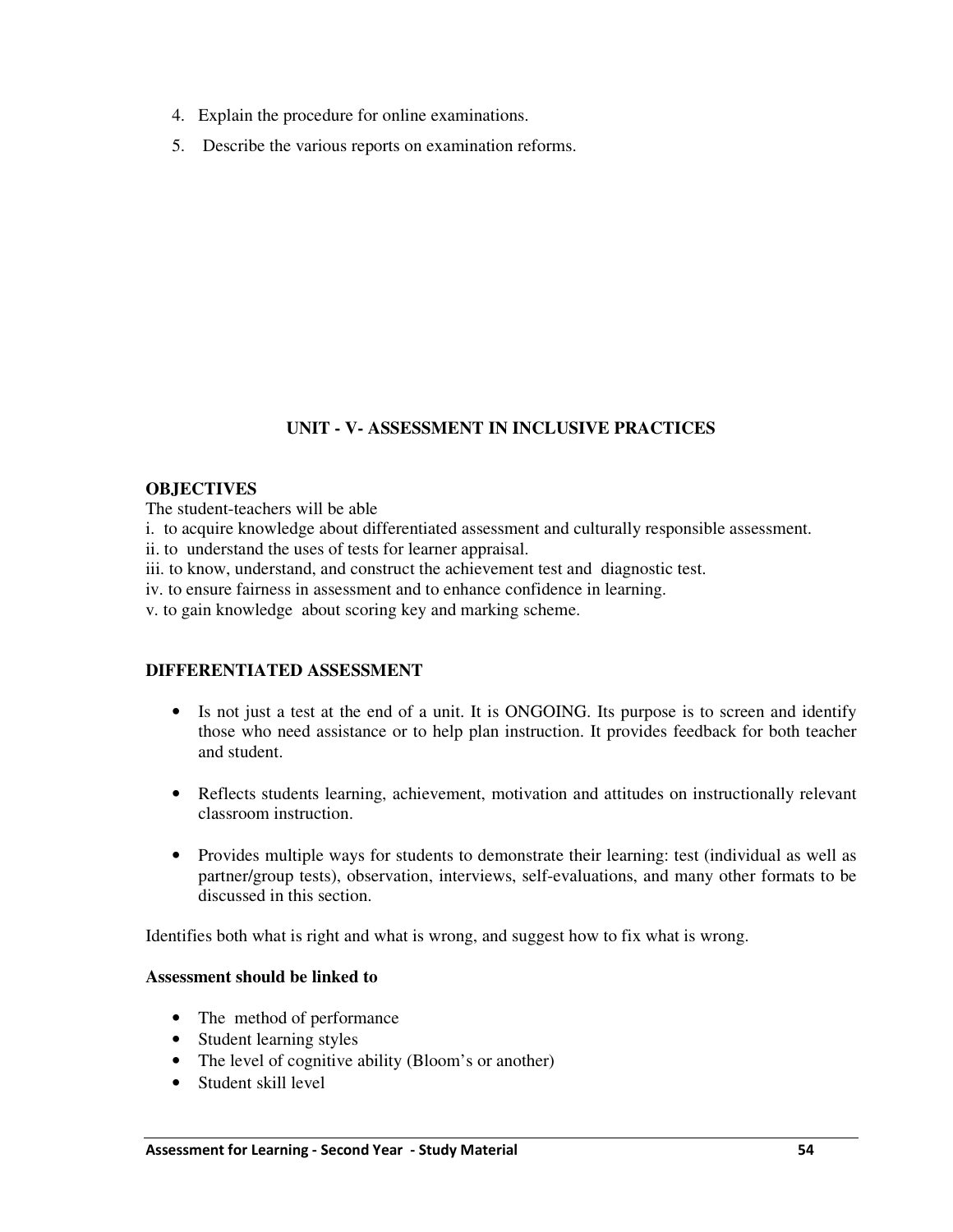#### **Pre-Assessment**

Pre-Assessment: A formal or informal test administered to pinpoint what the learner knows about an upcoming standard, skill, topic or concept. The teacher analyzes the data to identify each student's background knowledge, prior experiences, abilities, interests, and attitudes in relation to the new learning.

The most useful pre-assessment data is gathered 1-2 weeks prior to planning the unit. This gives the teacher time to analyze each student's strengths and needs for the upcoming unit. The type of assessment is crucial because the results are used to plan lessons for individuals in the differentiated classroom. By identifying strengths and weaknesses ahead of time, the teacher works smarter, not harder.

### **Instructional Benefits of Using Pre-Assessment**

- > Reveals the student's knowledge base related to the upcoming topic or skill.
- > Pinpoints the learner's knowledge on standards, concepts and objectives.
- Reveals specific needs for re-teaching, grade-level instruction, or enrichment.
- Reveals student's interests, talents, attitudes, likes/dislikes, feelings/emotions.
- > Guides the teacher in selecting or designing the most appropriate instructional strategies to accommodate identified individual and group needs.

### **Teacher's Role**

- Pre-assess students1-2 weeks prior to new unit of study.
- > Decide how pre-assessment tools will optimize planning for individual needs.
- > Plan lessons and activities for individuals and small groups based on their current knowledge levels.
- > Use pre-assessment as a promo for an upcoming topic or skill.
- > Develop a repertoire of formal and informal pre-assessment tools, and let the data needed determine which tool to use in any given situation.

#### **Student's Role**

- Show what you know and what you do not know so you can learn more.
- > Search your memory bank to reveal experiences to link to the lesson
- > Share personal knowledge and experiences related to the topic on the assessment.
- > Realize any negative experience you had with a topic or skill in the pas can be replaced with a positive experience.
- > Identify areas of interest to explore during the upcoming study.

#### **Formative Assessment**

#### **Formative Assessments are**

**For Learning –** The purpose of formative assessment is to enhance learning not to allocate grade. Summative assessments are designed to allocate grades. The goal of formative assessment is to improve; summative assessment to prove.

Embedded in Instruction – Formative assessment are considered a part of instruction and the instructional sequence. What students and taught is reflected in what they are assessed.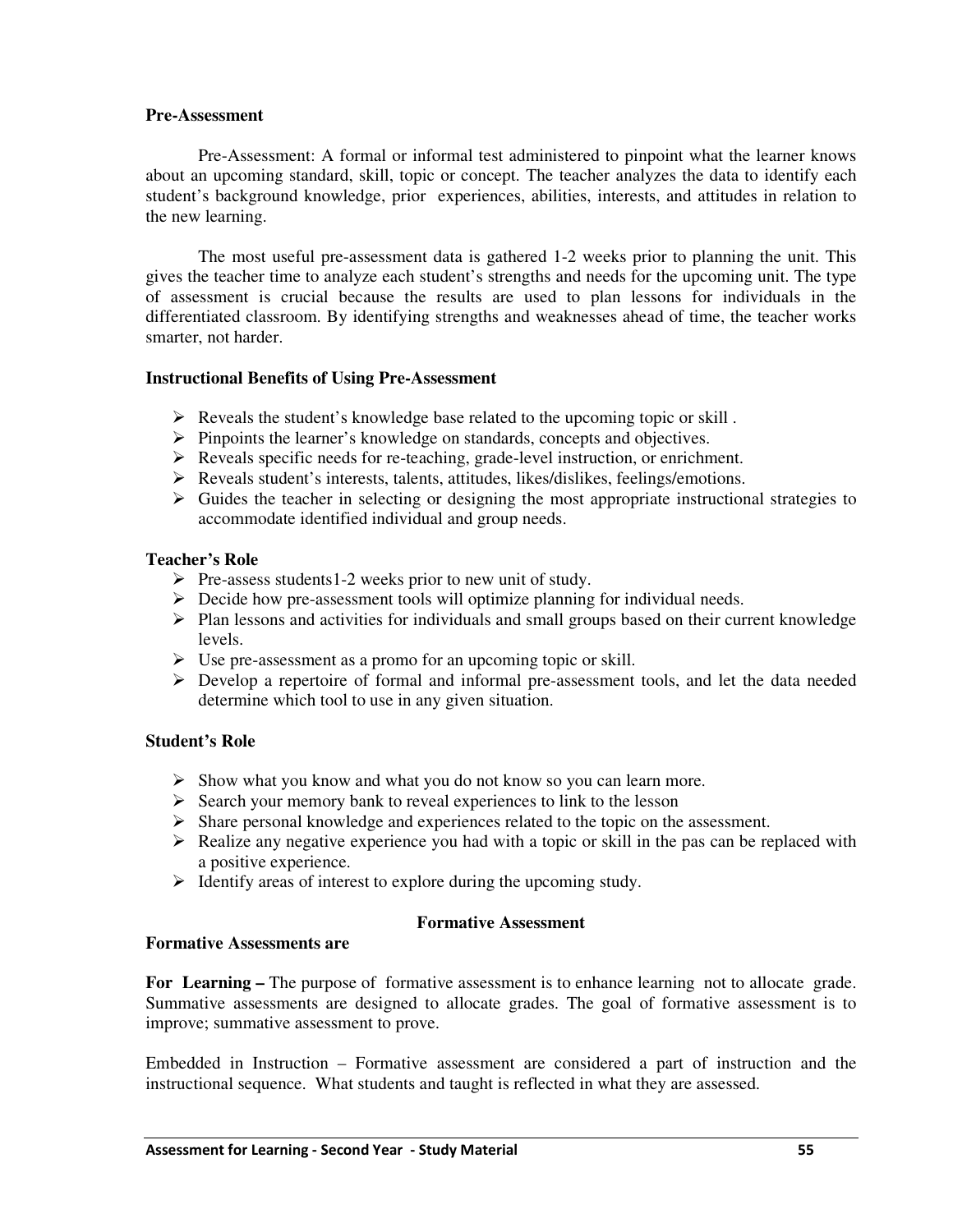#### **They produce**

Non-threatening Results – Formative assessments are scored but not graded. Students mark their own work and are encouraged to raise questions about the assessment and the material covered by the assessment.

**Director and Immediate Feedback – Results for formative assessments are produced on the spot;** teachers and students get them immediately, Teachers get a view of both individual and class performances while students learn how well the have done.

**Structured Information –** Teachers can judge success and plan improvements based on the formative results. Students can see progress and experience success. Both teachers and students learn from the assessment results.

**Ways to Improve –** Summarized formative results provide a basis for the teacher to re-visit topics in the unit if necessary. Individual student response provides a basis for giving students additional experiences in areas where they performed less well.

#### **Summative Assessment**

**Summative Assessments** are given periodically to determine at a particular point in time what students know and do not know. Many associate summative assessments only with standardized tests such as state assessments, but they are also used at and are an important part of district and classroom programs. Summative assessment at the district/classroom level is an accountability measure that is generally used as part of the grading process. The list is long, but here are some example of summative assessments;

- Performance Tasks/Demonstrations
- Portfolio Review
- State assessments
- Districts benchmark or interim assessments
- End-of-unit or chapter tests
- End-of-term or semester exams
- Scores that are used for accountability for school(AYP) and students (report card grades)

Summative Assessments….

- Should reflect assessments that precede it
- Should match the material taught
- May determine a student's exit achievement
- May be tied a final decision, grade, or report.

The key is to think of summative assessment as a means to gauge, at a particular point in time, student learning relative to content standards. Although the information that is gleaned from this type of assessment is important, it can only help in evaluating certain aspects of the learning process. Because they are spread out and occur after instruction every few weeks, months, or once a year, summative assessments are tool to help evaluate the effectiveness of programs, school improvement goals, alignment of curriculum, or student placement is specific programs. Summative assessments happen too far down the learning path to provide information at the classroom level and to make instructional adjustments and interventions during the learning process. It takes formative assessment to accomplish this.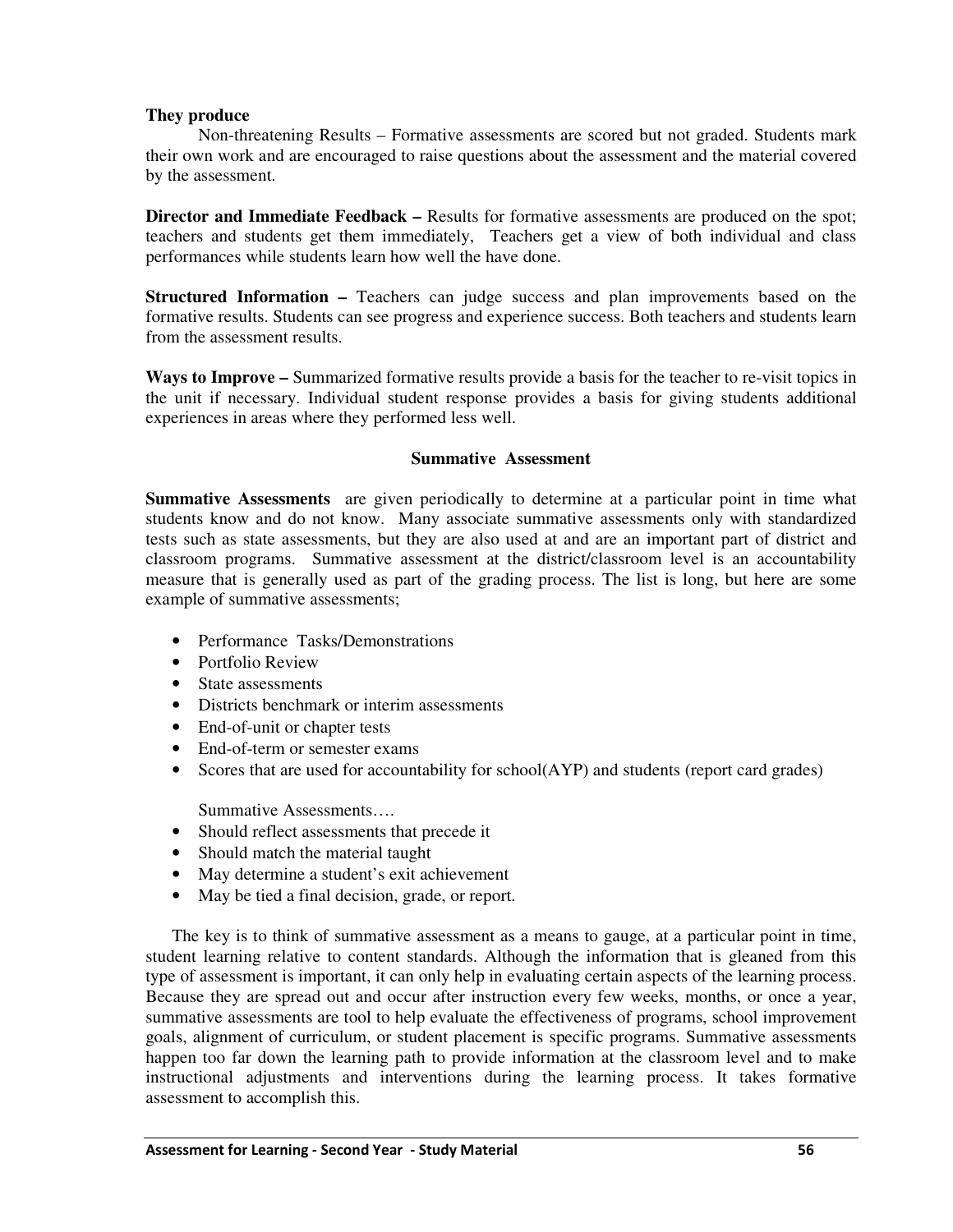#### **Summative Assessment Ideas**

"Good summative assessment-tests and other graded evaluations –must be demonstrably reliable, valid, and free of bias" (Angelo and Cross 1993). As a greater number of provinces begin placing emphasis on summative assessment (Activities which assess the students' mastery of a larger unit of material), there is a great opportunity for teachers to be creative. Summative assessments can not only evaluate the students' knowledge base, but also tap into their creativity and allow for extra research.

Remember that many activities (such as creating a brochure) can be used at any grade level as long as the expectations are adjusted accordingly, or extra resources made available for the younger grades.

### **Arts-Based Assessments**

- Create a collage
- Docudrama
- Story board/Commercial
- Brochure
- Poster
- Bulletin board design
- Scrapbook
- Encyclopedia of definitions, historical references, and images
- Model-making/scale model
- Music. (Compose a pieces of music based on the topic

Design and create a CD (choose music and design the CD cover) of the topic's music)

#### **Activity-Based Assessments**

Debate

- Recreate a historical debate
- Debate on the pros and cons of the topic

#### **Thinking skills assessments**

Concept mapping

• Create a concept map of the terms and concepts learned in this unit

Map making

• Create a concept map of the terms and concepts learned in this unit.

Media analysis

• Comment on the portrayal of the topic in the media (articles, advertisements) Visual/Graphics organizer

Creative writing

- Write a work of fiction
- Creative writing

Reading response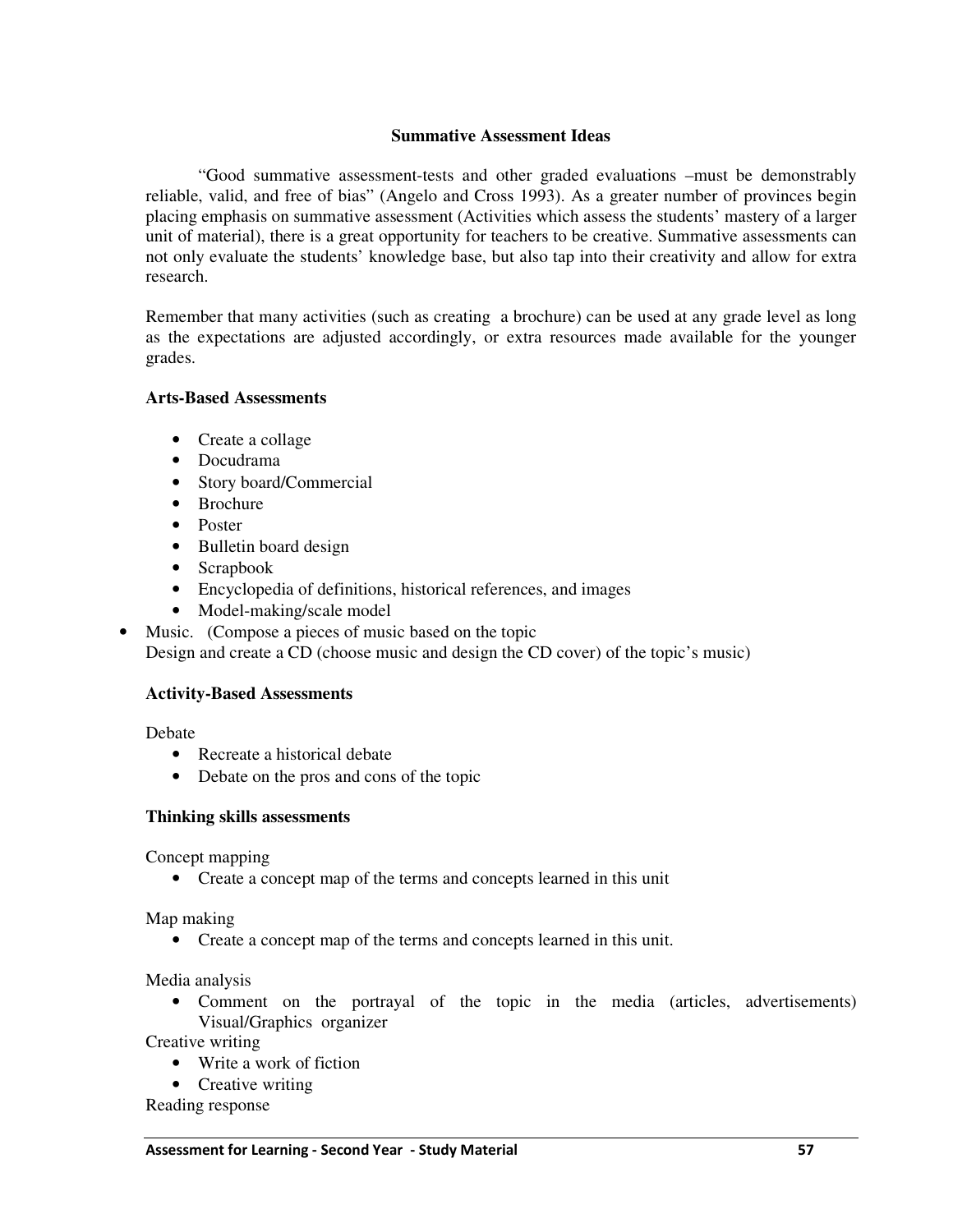Read an article on a given topic and write a response

Technology & Media- Based Assessments Multi-media presentation

Create a power point presentation based on research topic Create a presentation which includes visual effects, audio effects, and a physical demonstration.

### **What is a Grade?**

#### **From a learner's perspective, we should seek to ensure that grades**

Keep the success to effort ration in balance. Grade contribute to the student's sense that when they work hard, something good generally comes out of it.

Ensure that students develop a growth mindet. Grades, in conjunction with tasks and experiences, contribute to student trust that sustained effort and hard work make most things possible.

#### **From a parent's perspective, we should seek to ensure that grades**

Communicate clearly. A parent can trust that the grade is a very accurate representation of just what a student knows, understands and can do in a given subject, at a given time, based on clearly understood criteria.

Support the parents in supporting learning. Grades guide parents in what to do next to encourage student growth.

#### **From a measurement perspective, we should seek to ensure that grades are**

RELIABLE. If we were to use the same measure a couple of days, weeks, or months later, the results would be relatively the same for a given student.

VALID. We actually measured what we meant to measure.

(Ten Practices That Dilute a Grade's Validity and Effectiveness): Avoid!

- 1. Penalizing student's multiple attempts at mastery
- 2. Grading practice/home work as students come to know concepts. Feedback; not grades.
- 3. Withholding assistance (not scaffolding or differentiating) in the learning when it is needed.
- 4. Group grades
- 5. Incorporating non-academic factors(behavior, attendance, and effort)
- 6. Assessing students in way that do not accurately indicate student's mastery. Student responses are hindered by the assessment format.
- 7. Grading on a curve
- 8. Allowing extra credit
- 9. Defining supposedly criterion-based grades in terms of norm-referenced descriptions(above, average, average, etc.,)
- 10. Recording zeros for work not done.

#### **Achievement, Diagnostic and prognostic Tests in Mathematics**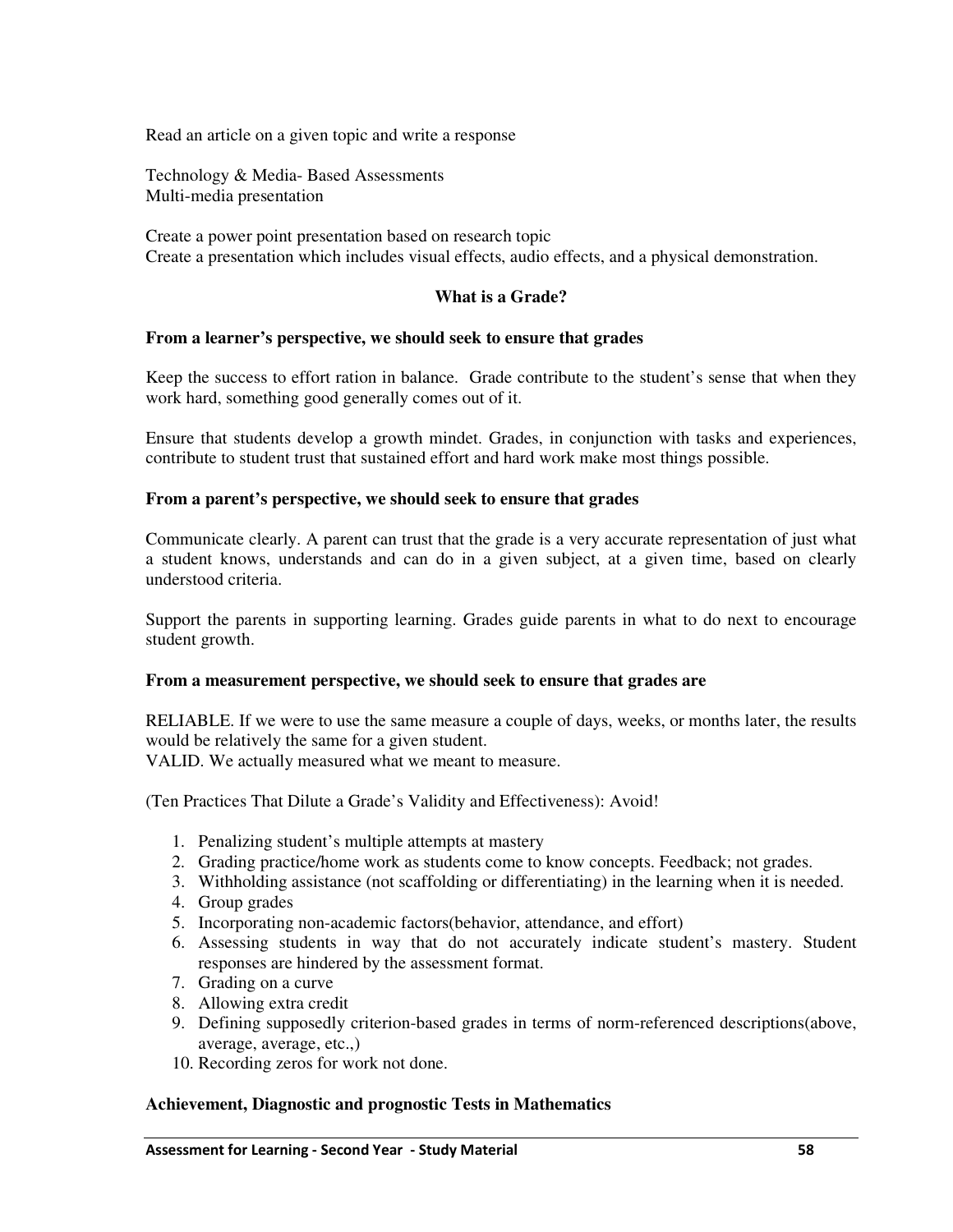The process of instruction involves three important tasks namely teaching, learning and evaluation continuous evaluation has become an integral part of instruction so as to continually assess the achievements of the instructional objectives by the students the effectiveness of the learning experiences provided and the instructional strategy used by the teacher. A teacher has to devise and administer a varity of tools and techniques for evaluation. Though a teacher may have to use techniques and tools such as interview, observation, case study cumulative record, rating scale, and checklist for a variety of purposes, tests and examination constitute important means to evaluate the students performance. Test can be used with different objectives.

- I. For measuring achievement
- II. For diagnosis and
- III. For prediction

Based on the function served by tests, they can be broadly classified as achievement tests, diagnostic tests and prognostic test.



Fig 1 **Classification of Tests** 

#### **Achievement Tests**

The term achievement is often naively understood in terms of pupil's scores on a certain school subject. If for instance, a student is tested in two school subjects say Mathematics and Biological Science and in the former he gets 80% while in the latter he gets 60% marks, it is understood that his achievement in Mathematics is better than his achievement in biological science. In other words achievement means one's learning attainments, accomplishments, proficiencies etc. According to Denis Baron and Harold W.Bernard, the concept of achievement involves the interaction of three factors namely, aptitude for learning, readiness for learning and opportunity for learning. Achievement in education precisely speaking, implies one's knowledge, understanding or skills in a specified subject or a group of subjects.

Achievement test constitute an important tool of evaluation. It is necessary for the teacher to know how far the pupils have attained in a particular subject area the school evaluation programme, various forms and achievement test are used to measure the accomplishment of the pupils.

#### **Definition**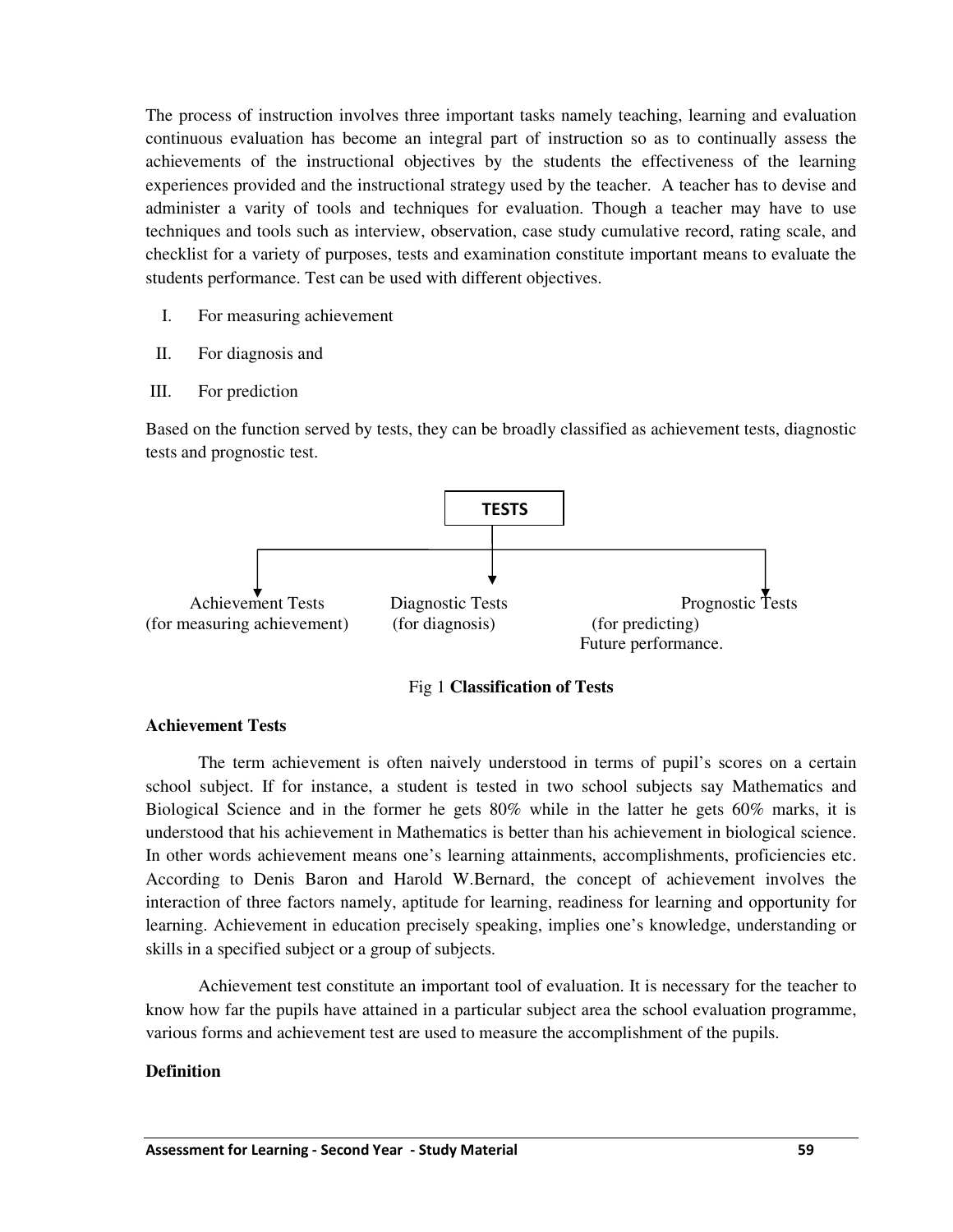According to Downie "Any test that measures the attainments or accomplishment of and individual after a period of training or learning is call an achievement test" Super D. E

### **Types of Achievements Tests**

Achievement tests as used in schools are of two types;

-Teacher-made achievements tests. -Standardized achievement tests. Teacher-made achievements tests are two types. -Oral tests. -Written or paper and pencil tests.

Written test can still further be classified as:

-Long answer or Essay type

-Short answer type

-Objective type



## **Oral Tests**

Oral tests are used extensively in the lower classes as well as in the high school. Most mathematical teachers make use of oral tests to develop the mental skills necessary for increasing speed and accuracy and habit formation.

## **Advantages of Oral Tests**

In the past, the classroom teacher relied very heavily on the oral work of his pupils in order to arrive at an estimate of the extent to which they mastered the work of his course. The value of the oral examination is quite apparent. Unlike the situation with written examination, which assumes that the examine understands the questions, the oral examiner can pose a question and modify the same if it is not understood. Because of this flexibility, the examiner can probe the depth of student's understanding better through an oral test.

The probing results not only in a more specific answer but also gives some indication of the thought process used by the students in answering the questions. The teacher can ask for clarification, is needed oral tests help the teacher to evaluate how well a pupil can synthesise, integrate and organize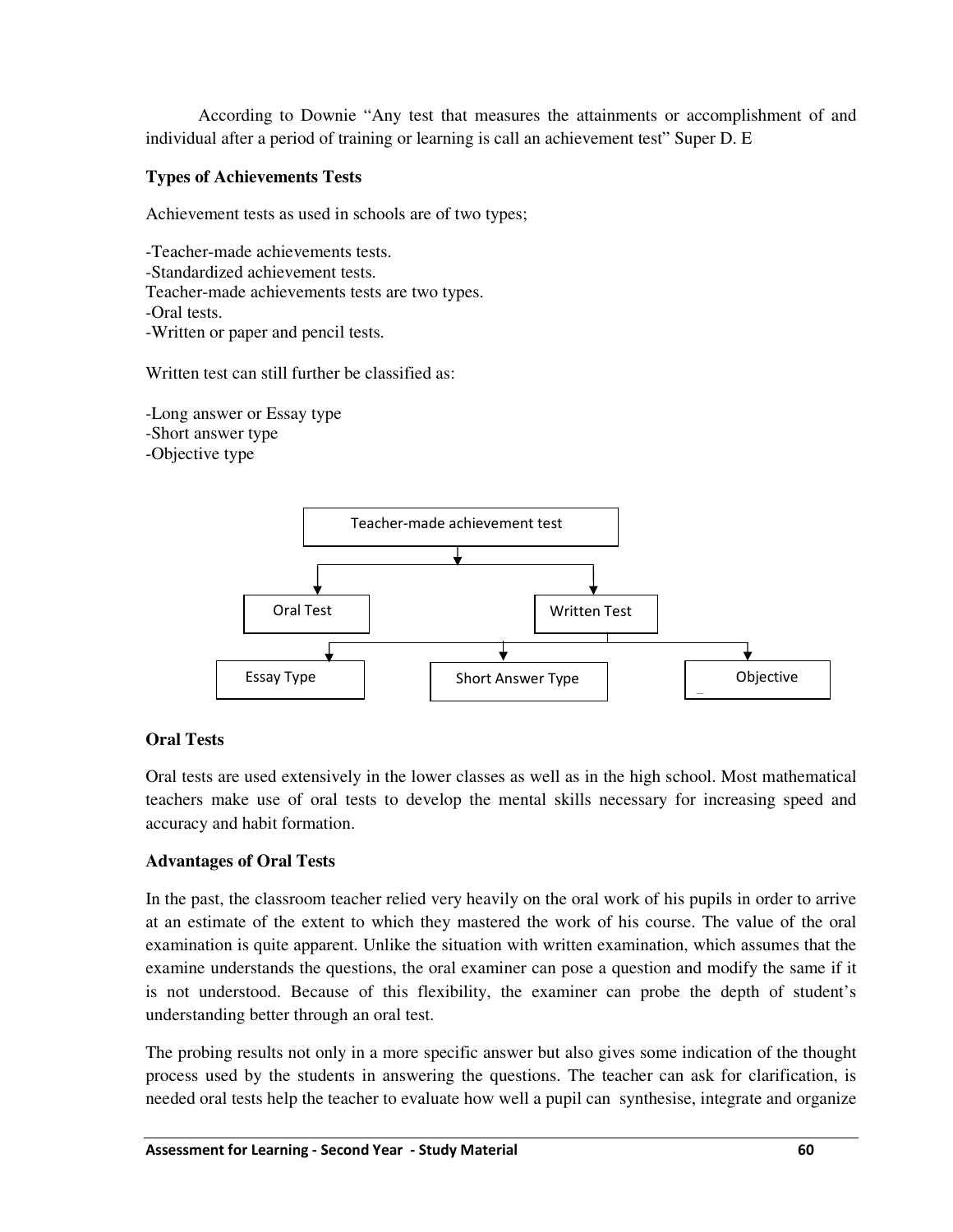the materials that he learnt. It becomes a valuable tool for the diagnosis of pupil's difficulties. Skilful questioning by the teacher to may help the pupil to apply known mathematical principles and formulae to a new situation. Oral tests are very valuable for a teacher of mathematics.

### **Disadvantages**

Nevertheless there are serious of oral examination which in habit its use. Probably the most prominent weakeness is the unreliability of the oral tests. Such factors as lack of precision in actually conducting an oral examination. Failure to pre-plan the questions, prejudices of the teachers and so on serve to detract from the usefulness of this technique. Moreover, it is time consuming and it may be difficult to test each student over the entire are under study.

## **Written Tests**

Written test used by teachers for measuring pupil achievement may be classified as essay examination or short answer examination. The latter are often referred to as "objective" or "new type" tests.

## **Essay Type Tests**

The essay type examination may be defined as a relatively free written response to a problem situation or situations in which the written answer intentionally or unintentionally reveals evidence regarding the functioning of the pupil's mental powers as they have been modified by the particular acts of learning experience. Hence, the essay examination, when properly analysed by the scorer, reveals information regarding selected aspect of organization and functioning of the pupils to discuss, compare, give reasons and the like, requires the formulation of an extended verbal answer to the question. The essay examination has survived the continued criticism of the experts in educational measurement and remains an approach widely used by classroom teachers in achievement testing.

The relative popularity of the essay examination is not difficult to understand. The most widely used tests are those which are prepared, administrated, scored and interpreted by the classroom teacher. They are generally constructed for use only with those pupils enrolled in the course taught by the teacher who prepares the tests. He may have many purposes in mind in administering the tests- tom motivate the pupil, to determine the success with which he has taught a unit of subject matter, to encourage additional reading and so on.

## **Advantages of Essay Examination**

Higher mental processes such as application, analysis, synthesis, evaluation, formulating hypotheses, problem solving etc. can be easily tested by easy type examinations. It is rather impossible to test mental processes by objective type test. For example, a multiple choice type can serve only as a means for collecting evidence concerning how well the pupil can judge the tests of several alternative hypotheses such a higher mental process as formulating hypotheses through an objective type item. The student's ability to organize and express is ideas effectively is another objective possible for the teacher to direct the attention of the pupil to large segments and integrated units of the subject matter.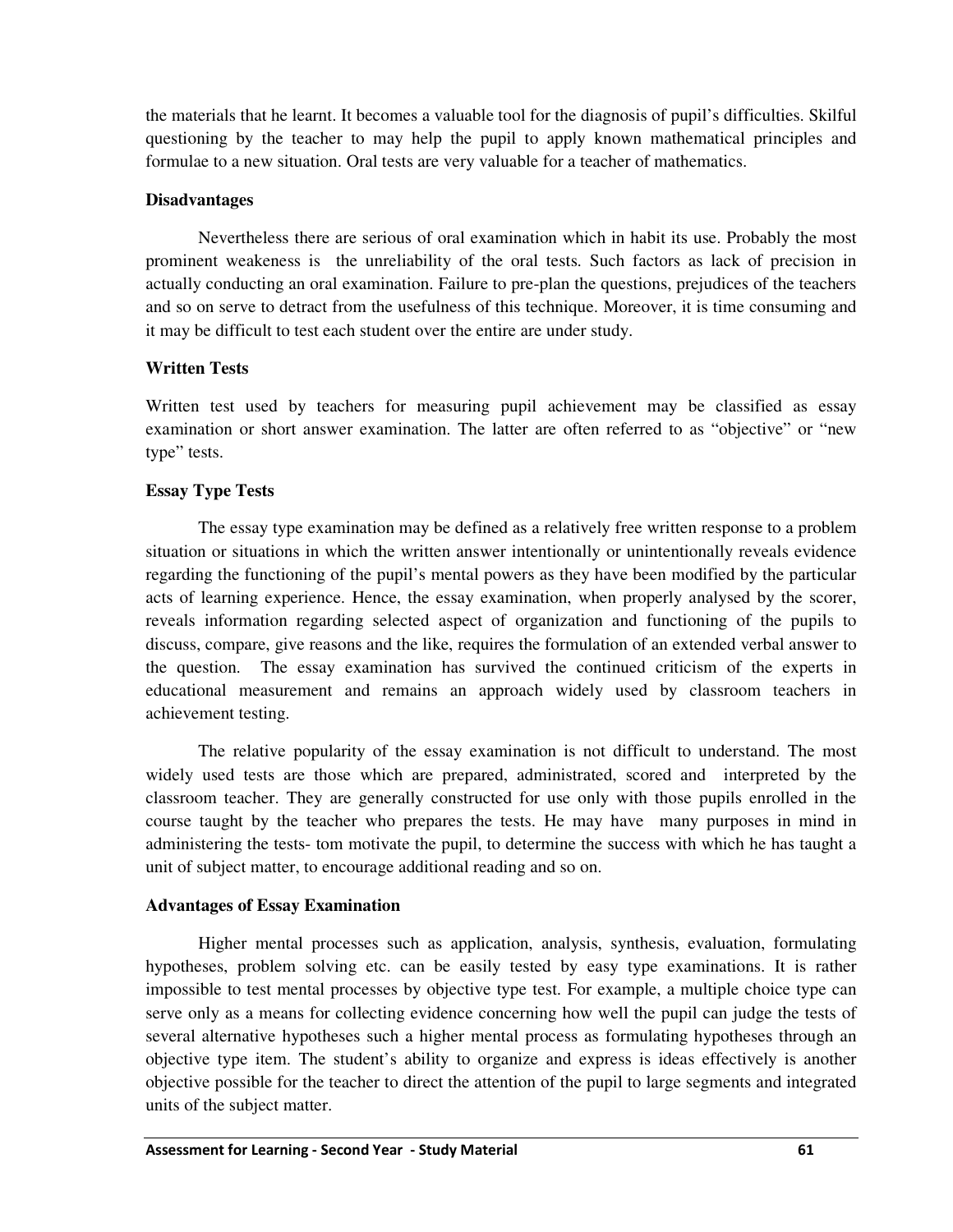Essay examinations may be used to arrive at an estimate of the creative ability of the pupil

The pupils response to essay examination has also been looked upon as a source from which the teacher could gain some insight into his personality.

### **Limitations of Essay Type Examination**

Lack of objectivity and Reliability is Scoring

One of the important characteristics of any test is the consistency with which competent examiners evaluate the responses of the examinees. The principal criticism of the essay examination has been directed to this point that the evaluation of the answers to essay questions is not objective (i.e marked variability in the marks or grades allotted to the same paper by two or three examiners). This may be because the scorers disagree concerning the objective which is being measured, selection and presentation of facts, interpretation or use of language etc.,

Influence of other extraneous elements (subjectivity)

Extraneous elements like the moods of the examiners, impressions created by the examinee, use of flowery and attractive language, comparison of the answer scripts by the examiners et, can affect the scoring resulting in greater subjectivity.

### **Limited Sampling of the Content**

The essay examination has also been criticized on the grounds that the sampling of content or range of information tested is narrower than it is in objective examination.

#### **Emphasis on Rote Memorisation**

Another criticism leveled against essay examinations constructed by teachers is that emphasis is placed upon the recall of more or less specific information which can be validly and reliably measured by objective type test items than by a free response essay examination. These type of tests rather encourage rote memorization.

#### **Danger of Bluffing**

There is a danger of bluffing in the essay examination as the examiner can be easiy misled by other extraneous elements such as flowery language, neat presentation etc, without presenting any substantial information as required by question.

## **Difficulty of Scoring**

Since the answers are not specific and uniform, scoring of essay type examination is a difficult task.

#### **Selective Learning**

Essay type examination encourages selective learning as the sampling of the content is limited and it covers only a few selected content areas.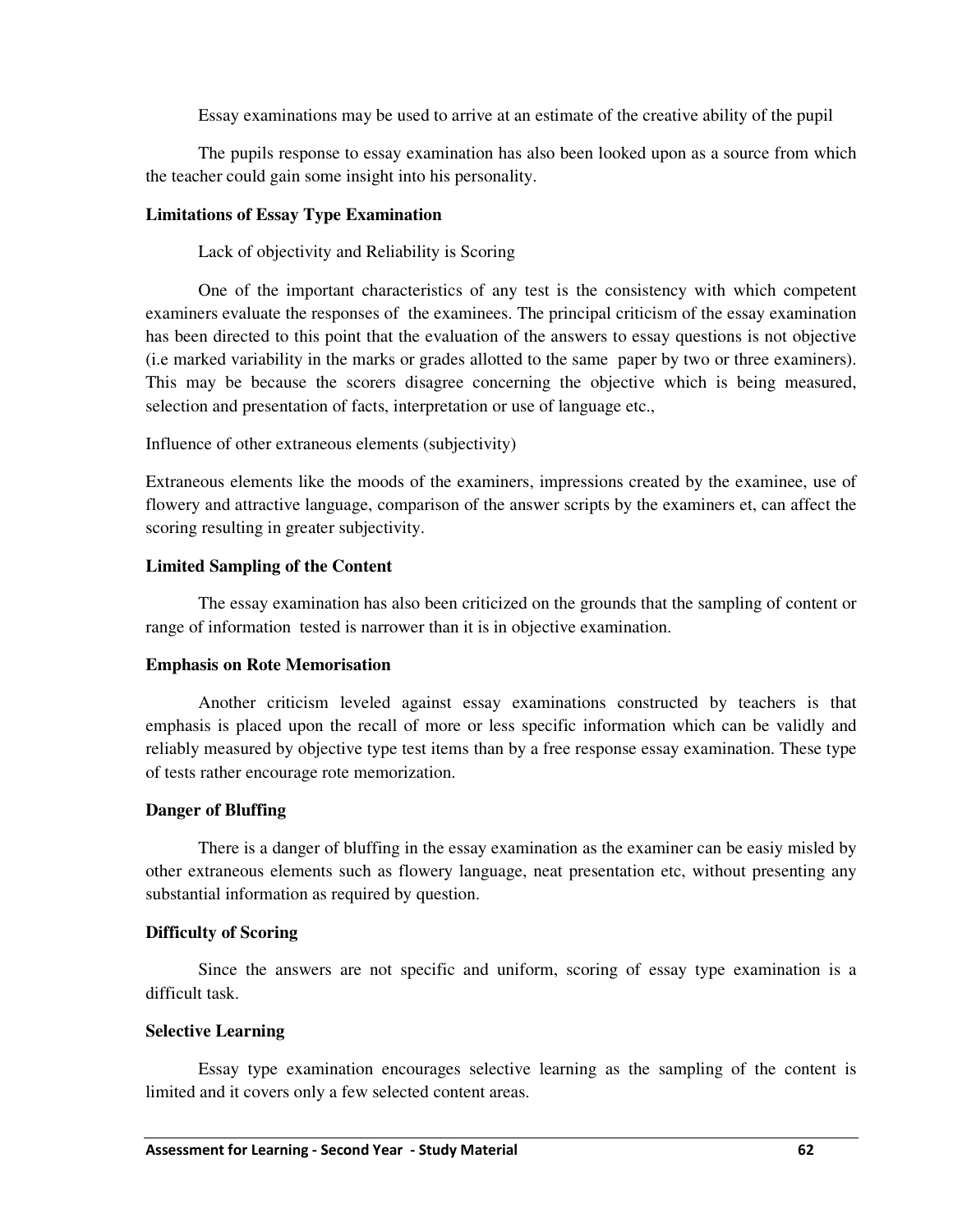### **Suggestions for improving Essay Type Examination**

- Define the objective of tested by each easy
- Prepare structured questions instead of preparing one long answer question
- Use of scoring key
- Indicate clearly the direction and scope of the responses expected.

## **Short Answer Type Tests**

A question which can be answered in less than for steps may be called a short answer question. For example, the following questions will be treated as short-answer ones.

#### **Advantage of short answer type tests**

- Short answer questions can be easily related to the objectives
- It can be more stimulating for pupils than essay type tests.
- Scoring is reliable and objective
- As the responses are of free response type, they give insight into student's thought process and can be used for diagnosis
- It can cover a wider content area and can achieve a more extensive sampling of the content than the essay type tests.

## **Objective Type Questions**

The easy examination requires formulation of an extended verbal answer to the questions objective type tests on the other hand consist of questions to which a pupil responds by the selection of one of several given alternative, or by giving or filling in a word or a phrase or by some other device which does not call for an extensive written response.

#### *Advantage of Objective type Questions*

The objective type tests in comparison with essay examination, possess certain definite advantages.

*Samples:* objective type tests generally show much better coverage or total course content than do easy examinations.

*Reliability and Objectivity of Scoring:* In view of the fact that the objective type questions generally have only one acceptable response, objectivity of scoring is reliable. The objective type tests scoring by different competent examiners would result consistently in the same score.

*Difficulty in construction:* The preparation of objectives type test generally require considerably more time and resourcefulness than the development of an essay type test.

*Testing complex process:* In many classroom situation, the teacher is concerned not only with the correctness of the pupils' answers to a questions, but also with the correctness of the thought process involved in arriving at the correct answer. This and other higher mental abilities like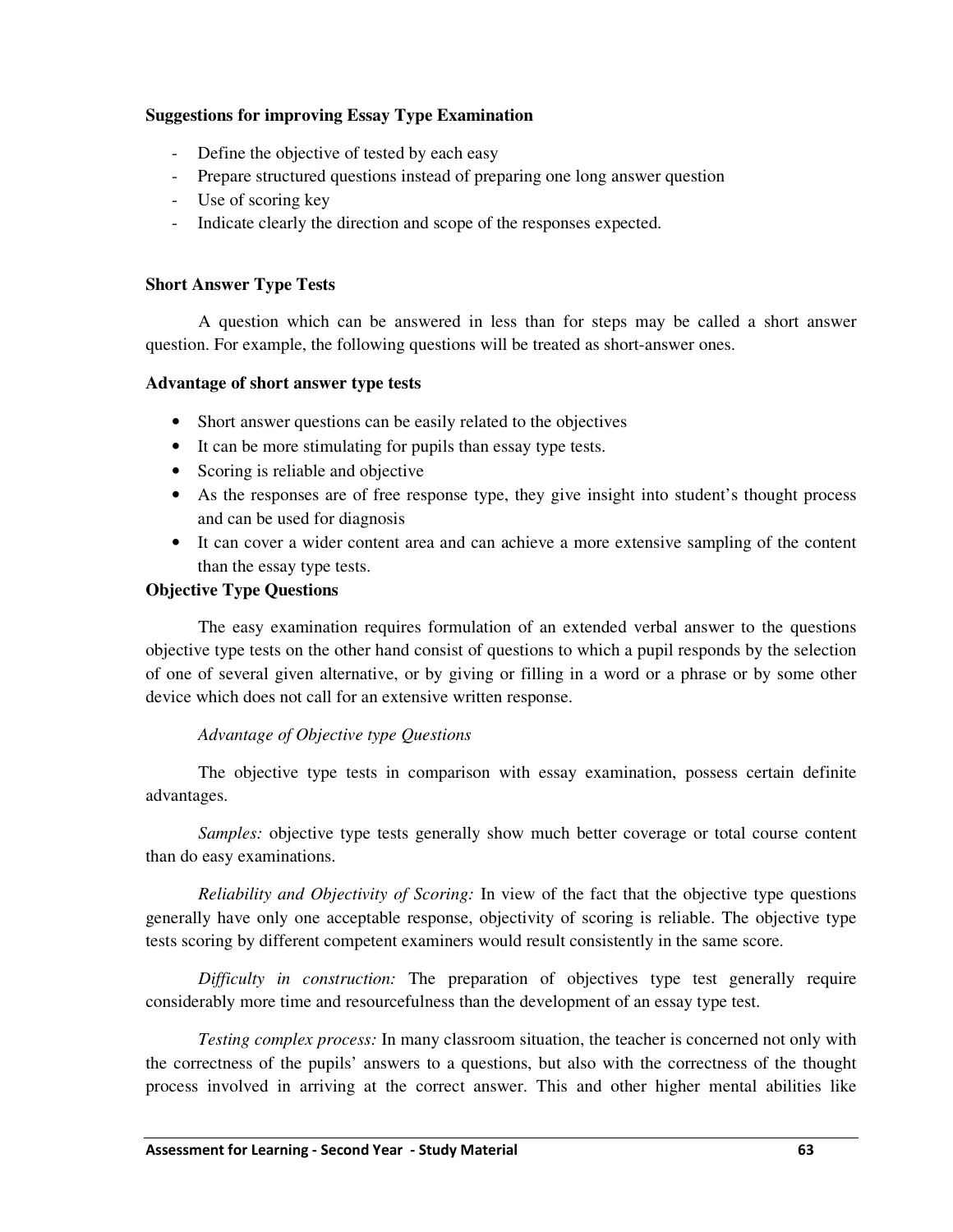organization, expression, problem solving etc. cannot be measured through objective type tests. A comparison of objective type test and essay type examination is given in table 14.2.

| <b>Aspects</b>                               | <b>Objective Type Test</b>                                                                                                                               | <b>Essay Type Examination</b>                                                                                                                                                            |
|----------------------------------------------|----------------------------------------------------------------------------------------------------------------------------------------------------------|------------------------------------------------------------------------------------------------------------------------------------------------------------------------------------------|
| <b>Outcomes</b><br>measured                  | Good for measuring learning outcomes<br>knowledge, comprehension<br>οf<br>and<br>application-Inadequate<br>higher<br>for<br>mental abilities and skills. | Inefficient for measuring knowledge,<br>for<br>the<br>good<br>assessment<br>of<br>comprehension,<br>application<br>and<br>analysis. Best for the appraisal of<br>synthesis and judgment. |
| Sampling<br>of <sub>1</sub><br>the content   | The use of large number of items results<br>broad<br>coverage<br>which<br>in<br>make<br>representative sampling of the content<br>feasible               | Use of relatively small number of<br>items results in limited coverage and<br>sampling of content                                                                                        |
| items                                        | Preparation of Difficult and time consuming                                                                                                              | Relatively easier to construct                                                                                                                                                           |
| Scoring                                      | Objective, easy and highly reliable                                                                                                                      | Subjective difficult and less reliable                                                                                                                                                   |
| Factors<br>distorting<br>student's<br>scores | Distorted by reading ability and guess<br>work                                                                                                           | Distorted by writing ability and<br>bluffing.                                                                                                                                            |
| Probable<br>effect<br>on<br>learning         | students<br>remember,<br>Encourages<br>to<br>interpret and analyse the ideas of others                                                                   | Encourages students to organize,<br>integrate and express their own ideas                                                                                                                |

Comparison of objective type test and Essay type Examination

## **Forms of Objectives Type of Test Items**

Objectives type test items can be broadly categorized into supply type and suggested response type. In supply type items, the testee is required to supply a free response to the test items whereas in suggested response type, as the name implies, alternative responses are suggested to the testee, requiring him to select the right response from the given responses. Table.14.3 shows the classification of the objective type test items.

| Supply type                           | Suggested response type                         |
|---------------------------------------|-------------------------------------------------|
| Completion type of fill in the Blanks | Alternative response type (True or False/Right) |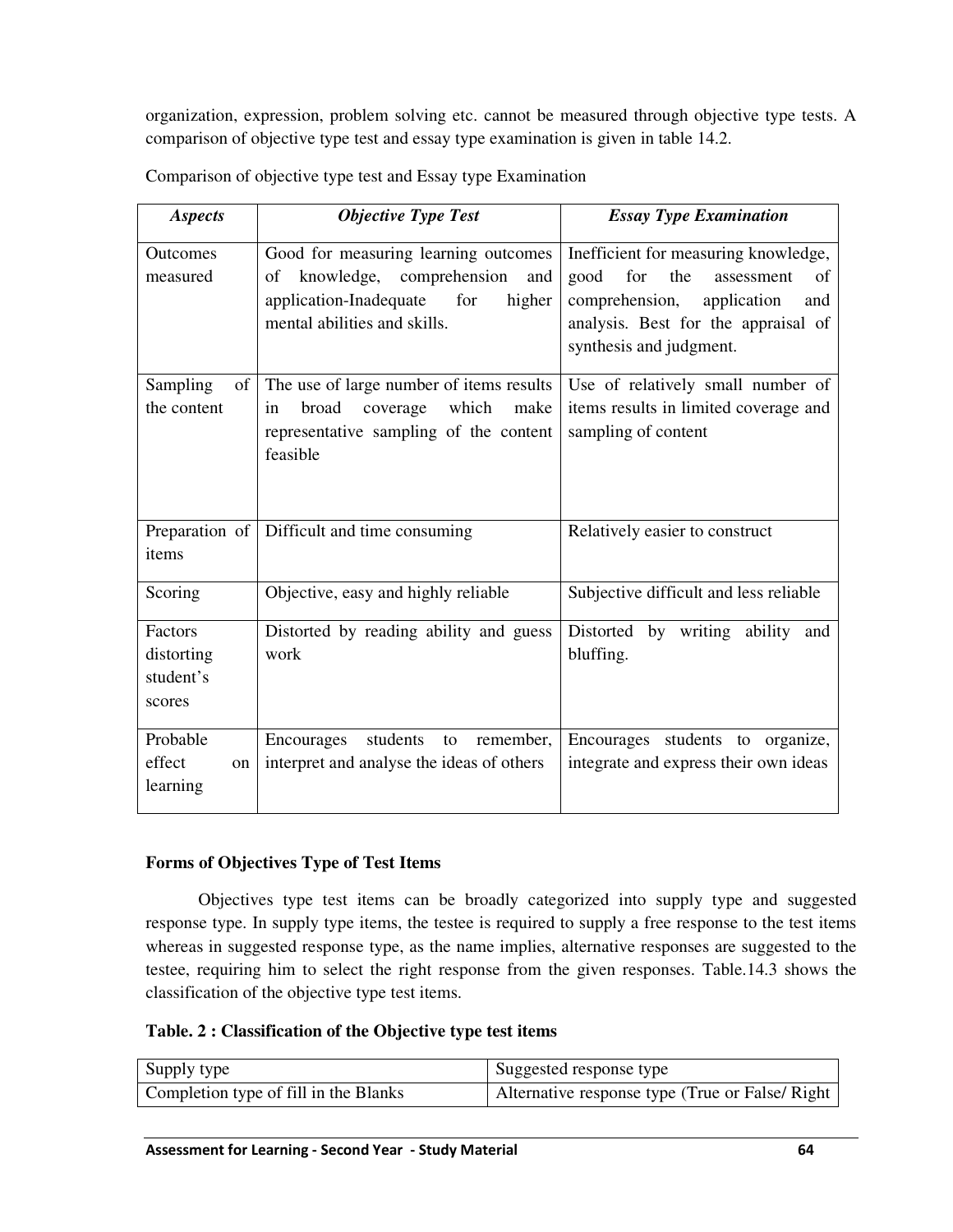|                                       | or Wrong/Yes or No)    |
|---------------------------------------|------------------------|
| Very short answer                     | <b>Multiple Choice</b> |
| Question asking for a one word answer | Matching               |

## **Completion Type**

The completion type requires the pupil to complete the thought or a sentence by filling in the word or words that have been left or it directs him to respond to a question by writing his answer in the blank space provided. Because the pupil needs to decide upon his answer and then write it out, a test composed of completion items takes longer time to administer than the other forms of objective test.

The completion item, however offer a natural form of questioning. It can be used readily with material calling for specific information. These items are particularly useful for use in Mathematics and Science where the results of complex reasoning processes can be represented by a law, symbol or number.

Suggestions for writing completion type questions

- If possible, use a direct question, rather than the complicated declarative sentences.
- The blank must call for a single specific response or the question that can be answered by a unique word, number or symbol.
- Avoid using statements lifted directly out of the book, since this tends to overemphasize rote learning.
- In Computational problems specify the units in which the answer is to be given and also the degree of precision expected.

## **Multiple choice questions**

The multiple choice item consists of a stem which presents a problem situation and several alternatives, which provide possible solutions to the problem. The stem may be a question, or an incomplete statement. The alternatives include the correct answer and several plausible wrong answer called distracters. Their function is to distract those students who are uncertain of the answer.

Multiple-choice items typically include either four or five choices. The large numbers will of course reduce the student's chances of obtaining the correct answer by guessing.

Rules for constructing multiple choice questions

Design each question to measure an important learning outcome.

Present a single clearly formulated problem in the stem of the item.

State the stem of the question in simple clear language.

Put as much of the wording as possible in the stem of the question

Avoid repeating the same material over again in each of the alternatives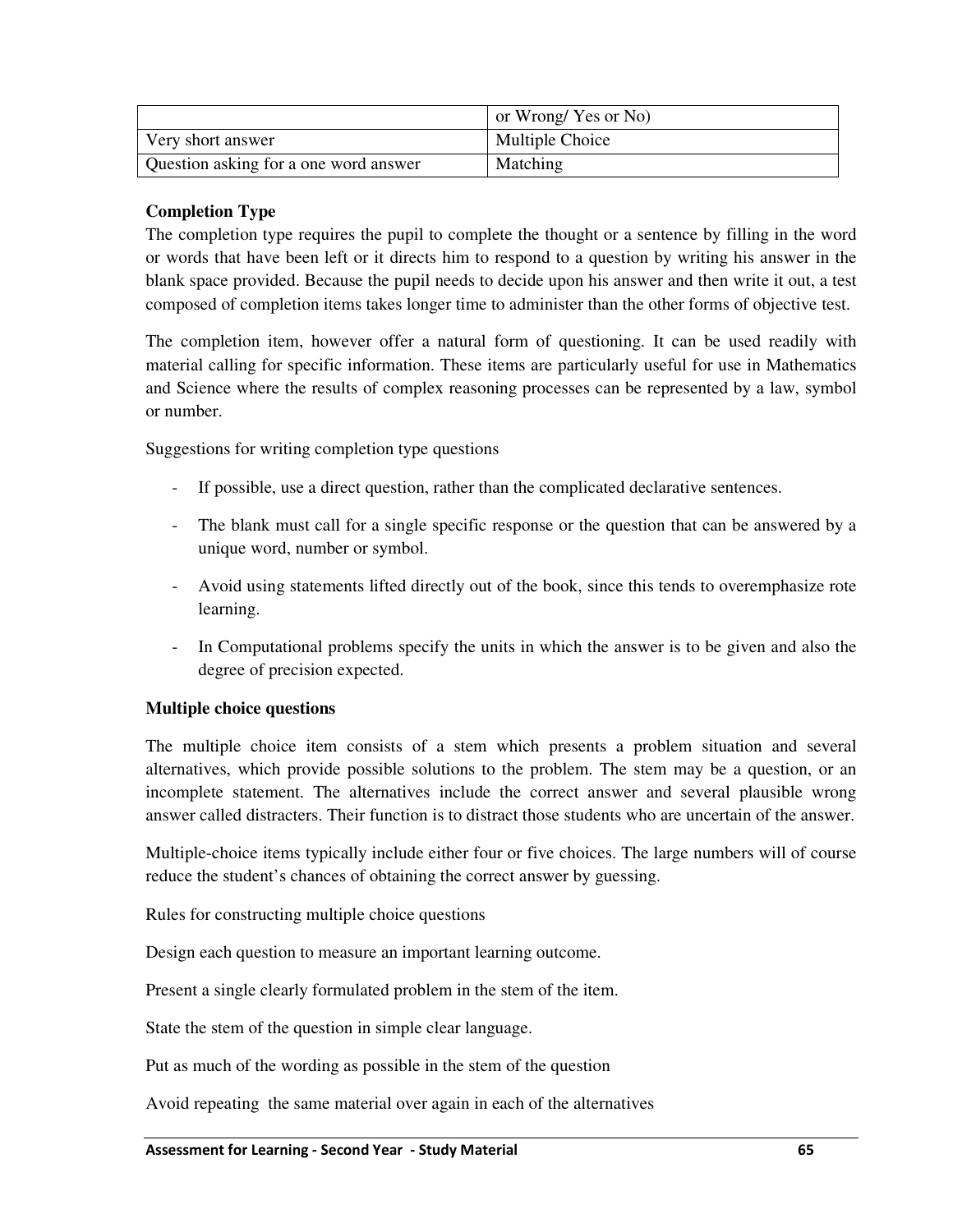### Matching type Questions

 The matching type is simply a modification of the multiple- choice form. Istead listing the possible responses underneath each individual stem, a series of stems called premises is listed in one column and the responses are listed in another.

### **Preparation of a Teacher-made Achievement Test**

If the test is to serve as an efficient and effective tools of evaluation, its preparation should be based on a number of careful considerations. The preparation of a good test is a systematic process having well-defined staged. The Important stems envisaged in the preparation of a good teacher – made test are

- Planning the test
- Preparation of a design
- Designing the test items.
- Reviewing and editing
- Arranging the items
- Providing directions
- Preparing the scoring key and marking scheme
- Administering the test and scoring
- Evaluation the test.

### **Planning the test**

"Test planning encompasses all of the varied operations that go into producing the tests; but it must also involve careful attention to test difficulty, to type of test items, to directions to the examiner". (Lindquist, E.F). We shall cover most of these considerations under the heading; preparation of design for the test or blueprint of the test.

## *Preparation of design*

Designing is the first and most important step in the test construction. It is at this stages that we plan to build in the test the important qualities: validity, reliability, objectivity and practicability. In order to accomplish this, the test constructor has to take a number of decisions regarding selection of the objective, the selection of the content, form of questions, the difficulty level of tests items and the weightages to be allotted to the objectives, to the content and the form of questions. The set of those decisions will be called the design of the test from and analogy with the work of an architect. Important decisions have to be taken concerning the following.

i) Identification of the objectives and allotting weightage to the objectives

The most important step while planning a test, or any evaluation tools or technique for that matter, is the identification of the instructional objectives and stating them in terms of specific observable behavior. After the objective are identified and stated, the test maker has to decide their relative weights in the test. The fundamental principle to be observed hare is that the test should reflect the actual emphasis being given to various mental processes during instructions. Because of the intangibility of instructional process, there cannot be any fixed formula for assigning weights to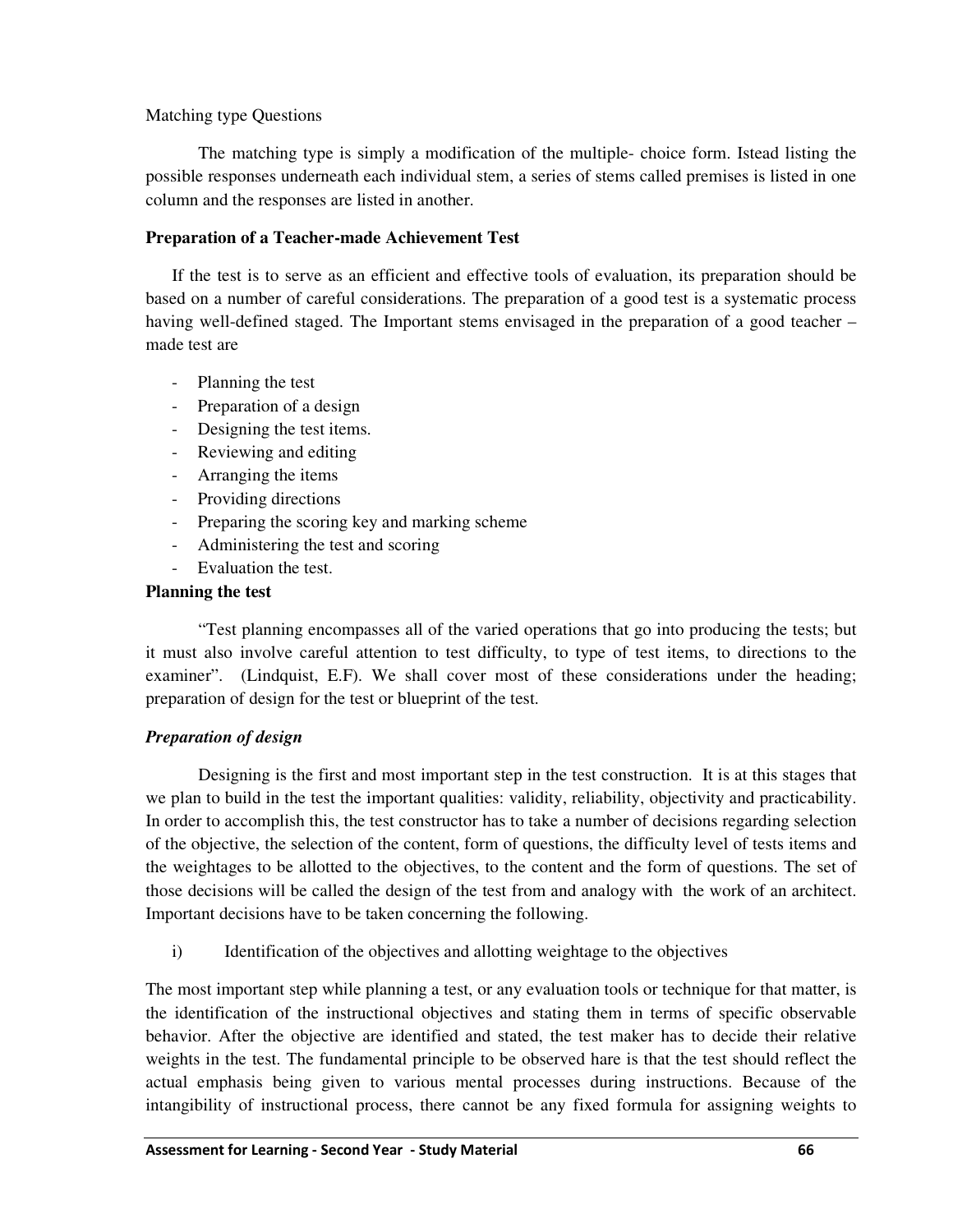various objectives. But these weights will be by and large a function of time, effort and resources spent on their acquisitions as also for the importance for the society and the learning of the subject in terms of retention and transfer value. The simplest basis for assisgning the weights could be the weight them in terms of time devoted for their achievements. Weightages could, of course be given in numerical terms distributing 10 points over the objectives, giving the greatest number to those that are to receive the greatest emphasis.

For the sake of illustration, given below (table 3) are objectives identified for teaching some units in mathematics and he weightage allotted to them.

| Sl.No. | Objectives    | Mark allotted | Percentage |
|--------|---------------|---------------|------------|
|        | Knowledge     |               |            |
|        | Understanding |               |            |
|        | Application   |               |            |
|        | Skill         |               |            |
|        |               |               |            |

| anie |  |
|------|--|
|------|--|

ii) Selection of the content and allotting weightage to the content.

Content being the means through which objective are attained, it is become very necessary to decide the weights to be given to its different parts. As the whole syllabus cannot be covered through any single test, a convenient number of units can be selected for testing to represent the actual emphasis on them in instructions. In assigning relative weights to unit a learning experience? How much time was devoted to it during instruction? Although there are them on the time require to teach various units.

For the sake of illustration, given below is the table 4 indicating the weightages given to three units namely Polynomials, Functions and Quadrilaterals.

| Table |  |
|-------|--|
|-------|--|

| Sl.No. | Objectives     | Mark allotted | Percentage | iii) S |
|--------|----------------|---------------|------------|--------|
|        | Unit - I       |               | 24         | elec   |
|        | Unit - $\prod$ |               | 30         | tion   |
|        | Unit - III     |               | 40         |        |
|        |                |               | 100        | the    |

form of questions and giving weihtage to the questions

The test-maker has to decide about the form of questions to be used, the number of questions to be chosen and the relative weightage to be given to each form. Perhaps a judicious combination of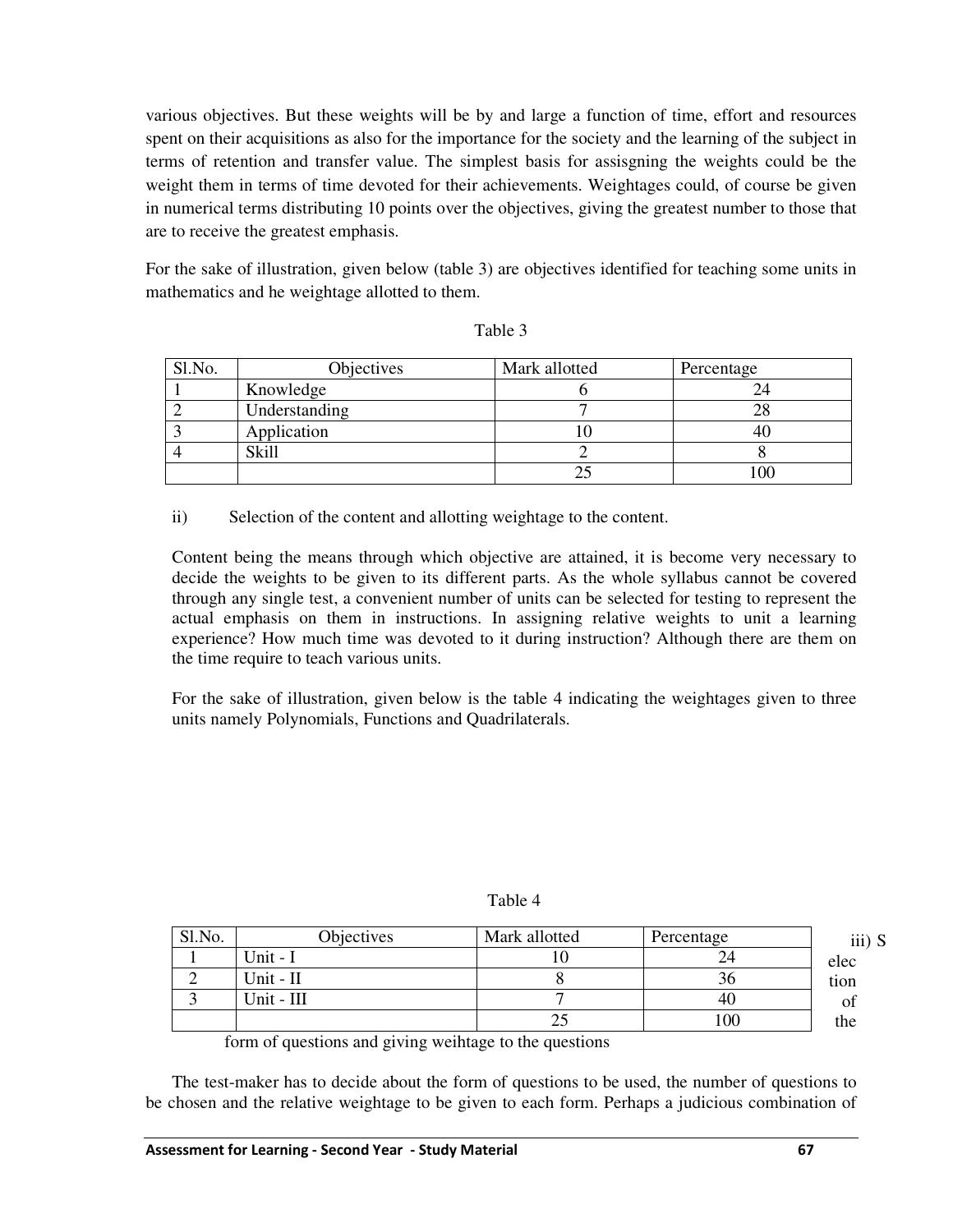the different forms will have to be used in achievement test. However, among the objective type questions, multiple choice may be given more weightage.

In the questions paper which is being taken for illustration, the wieghtage to different forms of questions could be as follows. (table 5)

| Sl.No. | Objectives           | Mark allotted | Percentage |
|--------|----------------------|---------------|------------|
|        | Essay $(E)$          |               |            |
|        | Short answer $(S)$   |               |            |
|        | Objective type $(O)$ |               |            |
|        |                      |               | LOC        |

Table 5 Weightages given to different forms of Questions

## iv) Distribution of difficulty level

A decision also has to be taken concerning the distribution of difficulty level. The distribution of difficulty level in a test will depend upon the purpose of the test as also on the group of students for whom it is designed. To get optimum discrimination through a test, most of its questions should be of average difficulty level. A few easy questions, to motivate the below average student and a few difficult ones to challenge he gifted should find a place in the question paper. If achievement can be assumed to be normally distributed, some weightages in terms of percentages can be suggested for easy, average and difficult questions as shown in table 14.7

| Sl.No. | <b>Difficulty Level</b>    | Percentage |
|--------|----------------------------|------------|
|        | <b>Difficult Questions</b> |            |
|        | <b>Average Questions</b>   |            |
|        | <b>Easy Questions</b>      |            |
|        |                            |            |

v) Preparation of Blueprint: (Table of specifications)

Preparation of the blueprint refers to the final stage of the planning of a test. The blue-print is a three dimensional chart showing the weightage given to the objectives, content and the form of questions in terms of marks. It is also called a table of specifications as it relates outcome to the content and indicates the relative weight given to each of the various areas. The units or the content spread along the verticals axis while the objectives are listd on horizontal axis. Each column is further subdivided into column that indicate the forms of questions. Thus we get a number of cells, each cell having three dimensions, the objective, the content and the form of question. What is required on the part of the test maker is to fit in all the questions in different cells in such a way that the blueprint reflects the decisions of the design(er). When this is done, also row and columns are balanced, and the blueprint is ready. It is illustrated in table.14.8

| <i><b>Objective</b></i> |   | Knowledge |  |      | <b>Understanding</b> |  |   | <b>Application</b> |      |    | <b>Skill</b> |  | <b>Total</b> |
|-------------------------|---|-----------|--|------|----------------------|--|---|--------------------|------|----|--------------|--|--------------|
| Content                 | E | S.A       |  | Ε    | S.A                  |  | Е | S.A                |      | E  | S.A          |  |              |
| Polynomial              |   | (2)       |  | 3(1) |                      |  |   | 3(1)               |      |    |              |  | 1 ∪          |
| <b>Functions</b>        |   | (2)       |  | 3(1) | $\mathbf{1}$         |  |   |                    | 1(2) |    |              |  |              |
| Quardilaternal          |   |           |  |      |                      |  | 4 |                    |      |    |              |  |              |
|                         |   |           |  |      |                      |  |   |                    |      | 25 |              |  |              |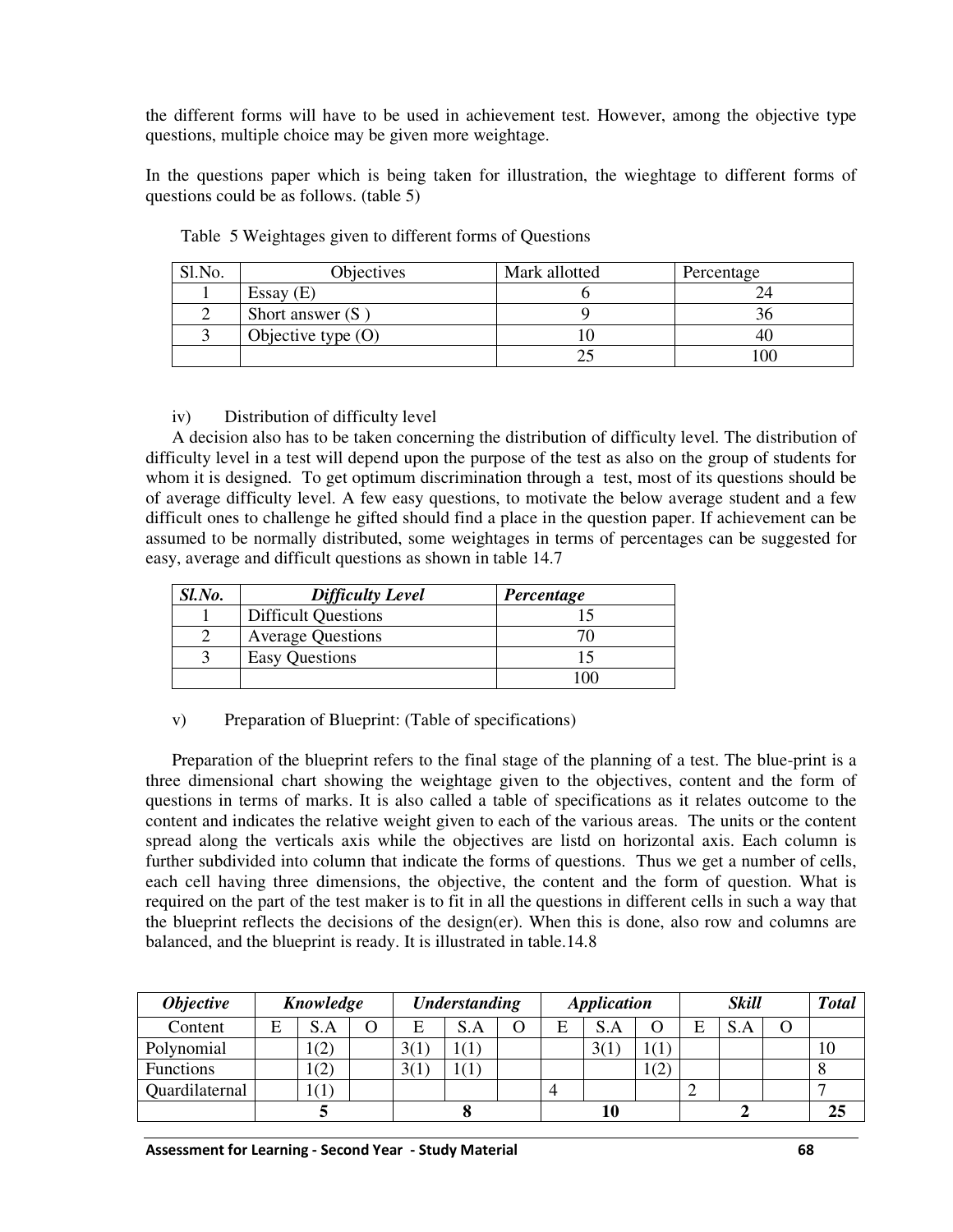Note: The number inside the bracket indicates the number of questions and the number outside the bracket indicates the marks allotted to each question

### *Uses of Blueprint*

*The preparation of the blueprint server the following purposes. The blueprint .* 

- helps to improve the content validity of the test.
- defines as clearly as possible the scope and emphasis of the test.
- relates objectives to the content.
- Gives greater assurance that the test will measure learning outcomes and course content in a balanced manner.
- lays before the tester a complete picture of the test he is going to prepar.

#### **Designing the test items**

When the blueprint is ready the next step is to prephare or select the items. Write the test items according to the table of specifications. Take each cell of the blueprint and draft an item taking care of the various dimension, the objective content and the form as laid down in the blueprint. Some other decisions taken while designing the test, particularly the one concerning the distribution of difficulty level has to be implemented at this stage itself. It is also desirable to prepare more items than the requirement of the cells of the blueprint since defects are likely to become apparent in some items during the later review. The additional items will make is easier to maintain the distribution of items reflected in the table of specifications.

#### *Reviewing and Editing*

The pool of items for a particular test after being set aside for a time for a time can be reviewed with the help of experts. A more careful evaluation of the items can be made by considering them in the light of each of the following questions.

- Does each item measure an important learning outcome included in the table of specification?
- Is each item present a clearly formulated task?
- Is the item stated in simple, clear language?
- Is the item free form extraneous clues?
- Is the difficulty of the item appropriate for the students to be tested?
- Does each item fit into one of the cells of blueprint?

#### *Arranging the item*

When the final selection of the items has been completed and they are ready to be assembled into a test, a decision must be made concerning the best item arrangement. The following suggestions provide guideline for this purpose.

- The items should be arranged so that all items of the same type are grouped together.
- The items should be arranged in the order of increasing difficulty.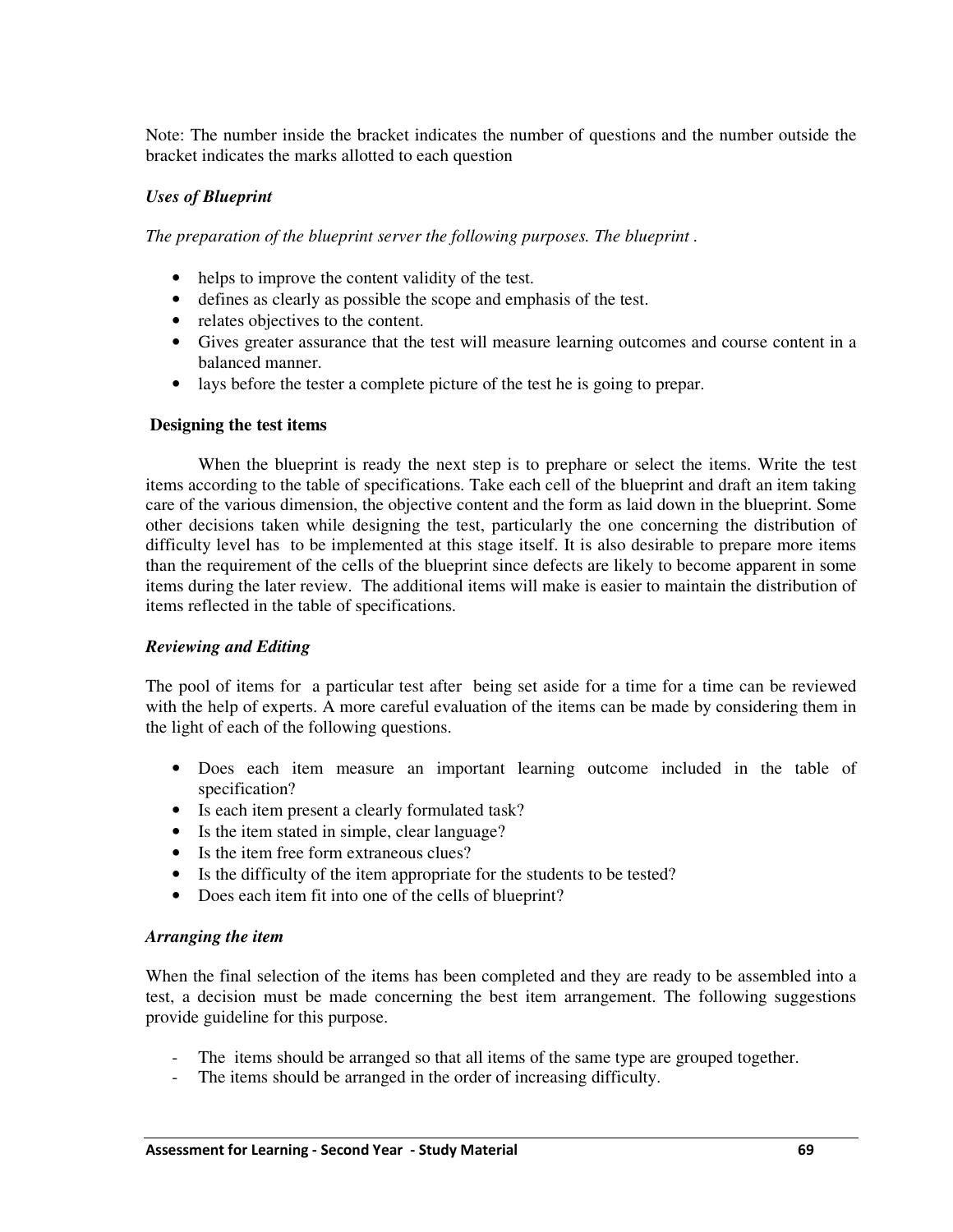It may be desirable to group together items which measure the same learning outcomes or the same subject matter content.

## **Providing Directions**

Directions constitute an inseparable part of a test. The directions for an achievement test should be simple and concise and yet contain information concerning each of the following: (1) purpose of the test (2) time allowed to complete the test(3) how to record the answers (4) whether to guess when in doubt the answer(50 marks allotted for each questions as also for each section of the test.

## **Preparation of scoring key and marking scheme**

When the test has been assembled and ready to administer, it become necessary to prepare some other important accessories in the form of scoring key for objective type questions and marking scheme for supply-type questions, such as short answer and essay type questions.

### **Scoring key**

Scoring key refers to the prepared list of answers to a given set of objective questions. The examiner compares the answers given by the students with those in the scoring key and thus arrives at the marks to be awarded to the students.

### **Correction of Guessing**

The test constructor while preparing the scoring key may feel like reducing to zero the gain in the score expected to result from guess work. This is popularly called correction for guessing.

The generalized formula for correcting for guessing is

S=R – *kw where n-k* 

S= Score, w= Number of wrong responses, R= Number of right responses. N=Number of suggested responses for a single item K=Number of responses to be selected or marked for each item. In the case of True or False items,  $S=R-W$  (since  $n=2$  k=1) In the case of multiple choice questions where only one correct answer is expected the generalized formula reduces to  $S=R-W$ n-1

## **Marking Scheme**

In the preparation of marking scheme in mathematics it will be desirable not only to analyse the solution into important stages and to distribute marks over them but each stage may be looked upon from the point of view of the method involved as also from expected accuracy. The marks for each stage, therefore, may be divided into two components: marks for the method and those for accuracy. A marking scheme is essential because it indicates

- i. The number of steps or learning points expected in the answer.
- ii. The outline of each point or step expected in the answer.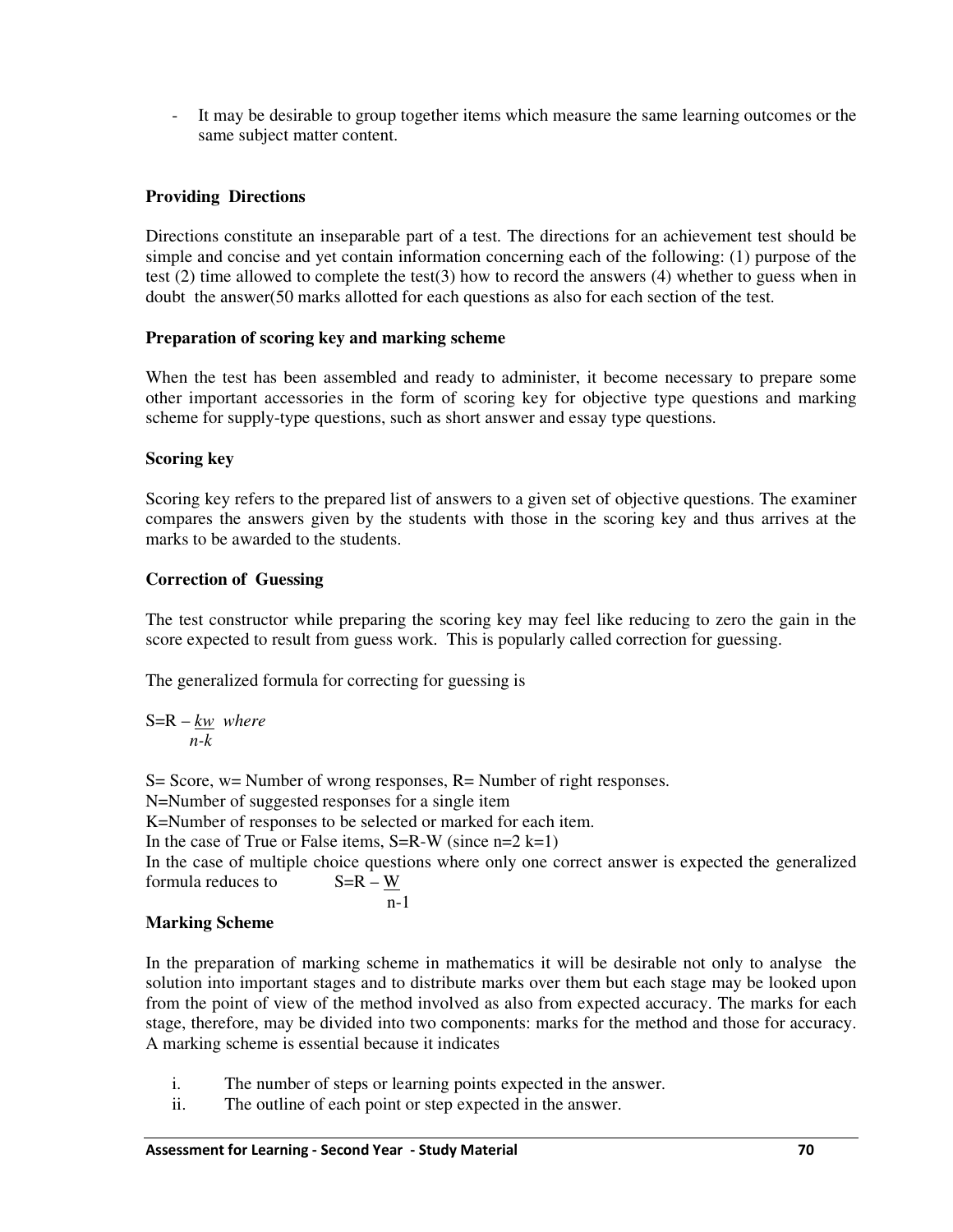- iii. The weightage of each point or each step
- iv. The level of accuracy expected of each step

Administering and s coring the test

At this step, it is important to make sure that all student know exactly what is expected of them and to provide them with the most favourable conditions for taking the test. After the administration of the test, the scoring can be done with the help of the scoring key and marking scheme.

### **Evaluating the test**

Evaluating the test helps the teacher to ascertain the following:-

- Was the test very easy or very difficult?
- Was the test too long or too short?
- Were the directions clear specific?
- Was the test practicable and feasible?
- Did the items measure the intended objectives?
- Were the items clear and unambiguous:
- Were the distracters effective?
- Do the items discriminate among the different levels of achievers?
- What are the misconceptions formed by the student?

Evaluation can be done at two level

- i. Question-wise analysis
- ii. Item analysis

Questions-wise analysis is done by analyzing each questions according to objective, specification, content, question type, estimated difficulty level and time required. This helps the teacher is assessing the effectiveness of the test item with reference to the objectives and other requirements in the blueprint. This also gives and insight into the difficulties encountered by students in taking the test.

Item analysis is process by which a test maker evaluates the effectiveness of the test item in term of (i) the difficulty level of the test items (ii) discriminating power of test items and (iii) the effectiveness of the distracters. For item analysis the teacher arranges the test papers in the ascending order of marks and analysis is done for 27% of the students on the high and low students' responses to each item are analysed for the student in upper and lower groups. Other than the purposes mentioned above, item analysis has several other benefits too.

It provides useful information for class discussion of the test.

It provides data for helping the students to improve their learning

It provides insight and skill which lead to the preparation of better tests on future occasions.

#### **Characteristics of good achievement test**

The following are the qualities of a good achievement test.

Reliability: Reliability of a test is its trustworthiness or its consistency. It is defined as "the consistency with which a test measures what it intends to measure".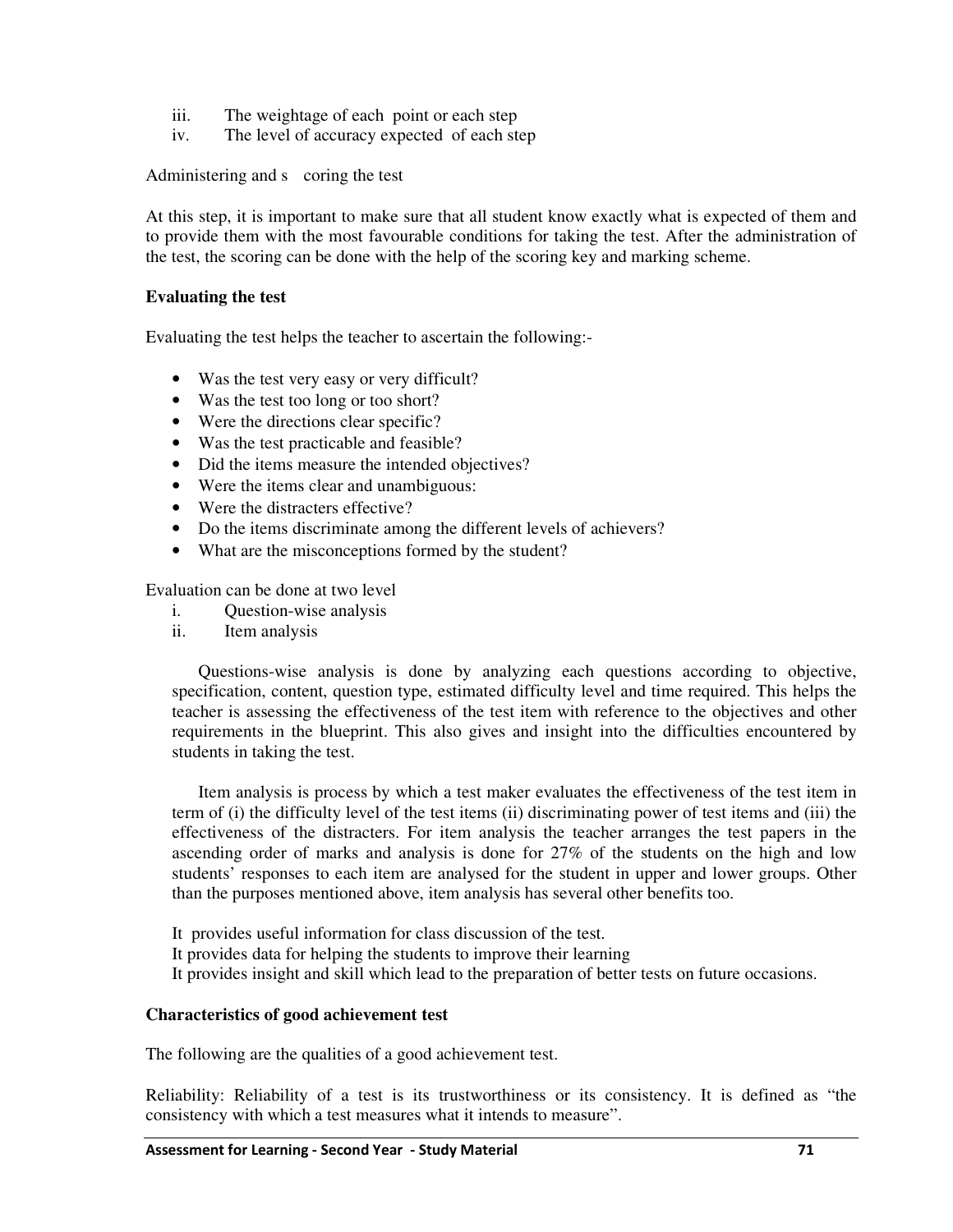Validity: Validity means purposiveness. Validity of a test is the "accuracy with which a test measures what it intends to measure".

Objectivity: A test is said to be highly objective if the score assigned are not affected by the judgment, personal opinion or bias of the scores.

- i. Inform and construction.
- ii. In the way it is administered
- iii. In the use of norms

Differences between teacher-made tests and standarised tests are listed table 6

| <b>Teacher – made tests</b>                        | <b>Standardized tests</b>                       |
|----------------------------------------------------|-------------------------------------------------|
| Based on content and objective specific to the     | Based on content and objectives common to       |
| class taught by the teacher                        | many schools covering a wide area               |
| May deal either with a specific limited topic or   | Deals with large segments of knowledge or       |
| skill or with large segments knowledge and         | skill, usually only with a few items appraising |
| skill.                                             | any one skill or topic                          |
| Developed usually by one teacher with little or    | Developed with the help or experts              |
| no outside help                                    |                                                 |
| Has moderate or low reliability                    | Has high reliability                            |
| Limited usually to the class or a single school as | Provide norms for various groups that are       |
| a reference group.                                 | broadly representative of performance           |
|                                                    | throughout the country                          |

## **DIAGNOSTIC TEST**

#### **Need for diagnostic test**

Most standardized and teacher-made achievement tests are designed to give an indication of how far the student has progressed towards the accomplishment of specific objectives measured by the test. These objectives, however are grouped in broad categories. They cover a broad area and result in a total score which reflects overall achievement in the area tested. Thus the teachers can say that a pupil is doing well in arithmetic or poorly in difficulty. It will identify students who are having relative difficulty in an area, but it will not identify the causes of the difficulty. Such survey(achievement) tools serve a useful function, but in order to help the student with a disability, the teacher will need to analyse the nature of the difficulty and the causes for the trouble. There are tests which have been devised to provide information about the specific nature of pupil's difficulties in given subject areas. These tests are called diagnostic tests. Any test can be used as diagnostic test in a limited way by examining student's performance in the individual items which make up the test rather than on the test as a whole. Thus diagnostic test yield measures of highly related abilities underlying achievement in a subject. They are designed to identify particular strengths and weaknesses of the part of the individual child and with reasonable limits to reveal the underlying causes. The diagnostic test attempts to bread a complex skill like computation into measures of theses sub-skills. Such measures can help the teacher locate the sources of difficulty using which constructive action can be taken.

Educational Diagnosis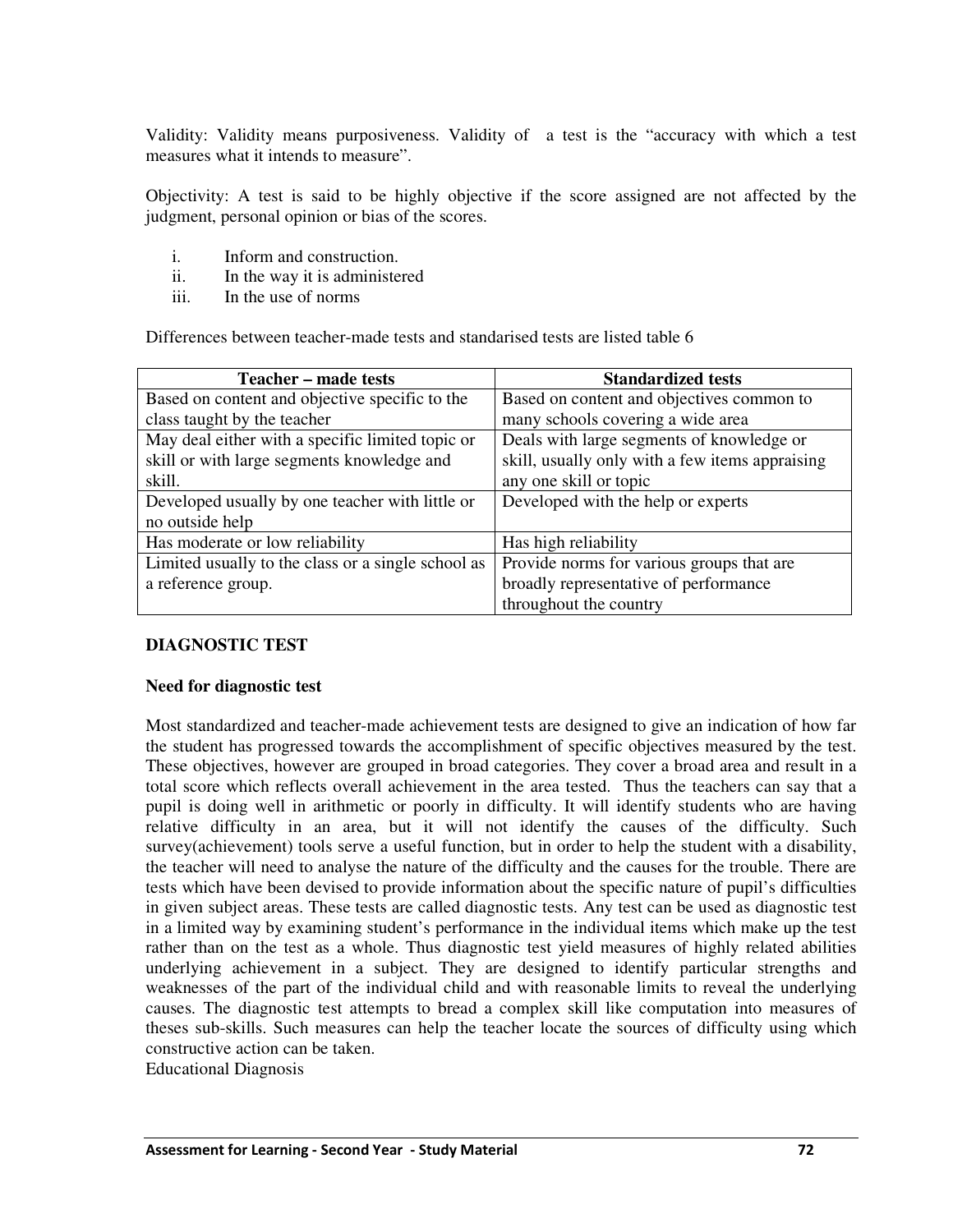As is obvious, the term diagnosis has been borrowed from the medical professions where in implies "identification of disease by means of patients" symptoms". The word diagnosis is used more or less in the same sense in education. The only difference perhaps is that in medical diagnosis it is physical or an organ breakdown that is examined, while in educational diagnosis it is the failure of the process of education or learning that is located and attended to be remedied. We may say that educational diagnosis is " the determination of the nature of learning difficulties and deficiencies". Of course, it cannot stop only at the identification of weakness in learning bus has to go a little deeper to locate their causes and also suggest remedies for getting rid of them.

## **Level of Diagnosis**

Good diagnosis moves hand in hand with good teaching and a teacher should be as much concerned with it as with the latter. Ross and Stanley have identified five levels of diagnosis, which are, 91) who are the pupils having trouble(2) where are the error located?

(3) why did the errors occur? (4) what remedies are suggested? and (5) how can the errors be prevented? The first four are grouped as corrective diagnosis and he last is known as preventive diagnosis. Most of the diagnosis resorted to by teachers will be corrective in nature by which measures are taken to make up the deficiencies while the highest from will remain preventive diagnosis with the help of which deficiencies are prevented from occurring. The immediate concern of the teacher may be corrected. The corrective diagnosis can be done at the following levels.

- Classification
- Finding the nature of difficulties
- Providing remedial measures
- Preventing the difficulties from occurring

These levels are in fact the steps in the total process of education diagnosis and are all interrelated.

## **Classification**

 It is the process of sorting out students into groups particularly of underachievers and lower achievers. The reference point for each student, should rightly be his own expect achievement and students have to be classified with regard to their levels of expected achievement. If they have crossed their level, some enrichment programme may be planned to help them improve their achievement further.

## **Finding the nature of difficulties**

In this level of diagnosis the specific areas of difficulties have to be identified. Achievement test, unit test, etc. can be used for this purpose as they cover as many learning points as possible. The item wise analysis of such tests helps in locating the weaknesses of the students. If most of the student do poorly on a particular learning point, it is an indication that something is wrong with the instruction relating to that point. But this type of analysis give no ideas regarding to causation of these errors which will have to be sought by other means.

## **Finding the causes of difficulties**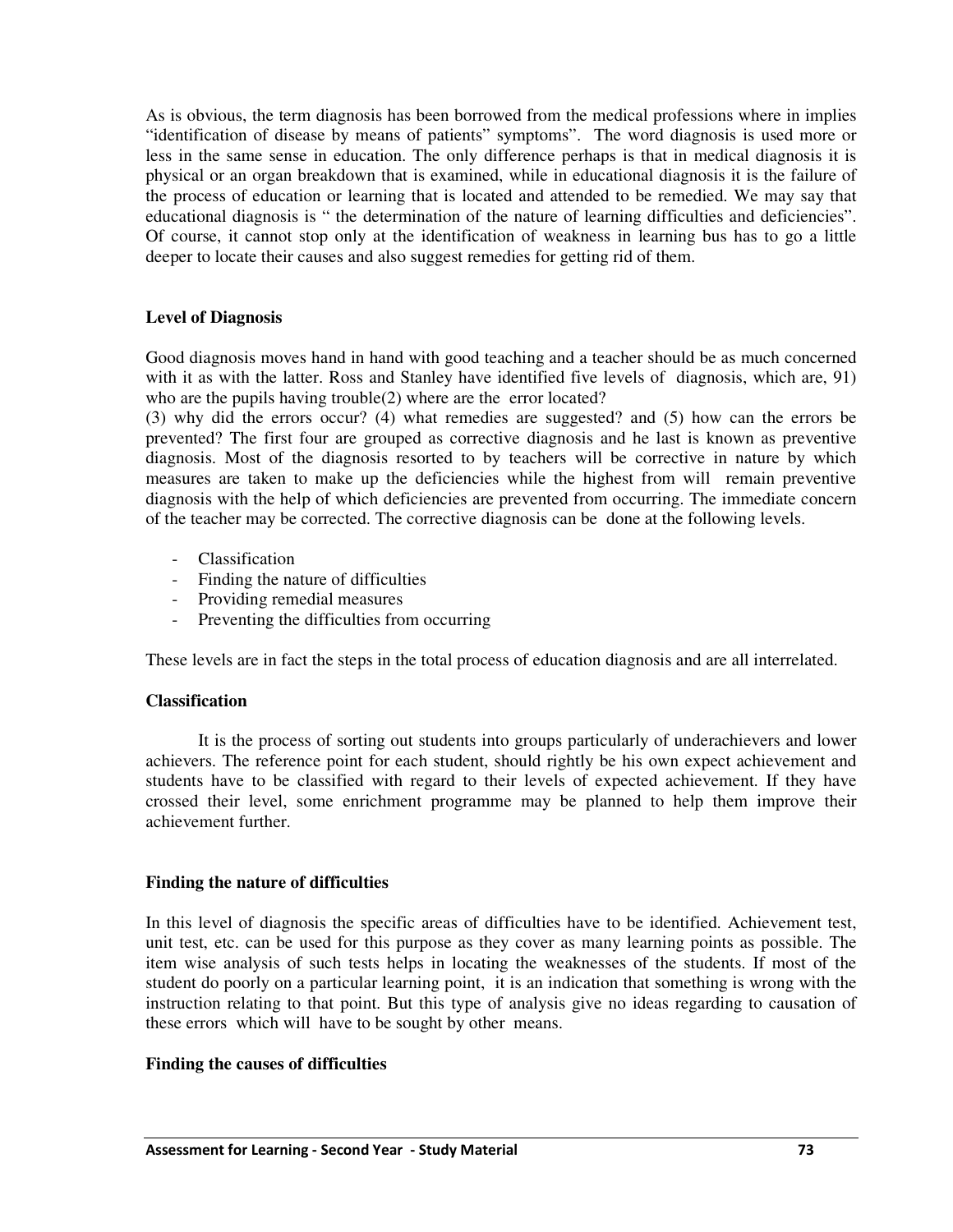This is the most difficult state in diagnosis. The main difficulty of this stage lies in the fact that a test appraises only the product of learning and not the process of learning. They may establish where the breakdown in learning has taken place but can seldom reveal anything about the causes of it. These causes are generally varied and complex in nature . We have to seek them in different areas, some of which need not be connected I any way with classroom instruction or school. Broadly speaking, underachievement may be due to factors with the students, or environmental factors, outside the control of the students or a combination of the two.

Most of the causes internal to the students, may however be located in the areas of scholastic aptitude, retardation of basic skills, study habit, physical factors and emotional factors. Tools such a interviews, checklists, rating scales, questionnaire etc. can be used to locate the causes of the difficulties.

## **Remediation**

After identifying the causes of the difficulties, the next stage is planning and applying remedial measures. There is however, no set pattern and no cut-and-tried formula for remediation. In some cases, it may be a simple matter of review and reteaching. IN others, an extensive effort to improve motivation, correction emotional difficulties and overcome deficiencies in work and study habits may be required. The hard fact is that, for tow students having the same learning difficulty may have suffered it, because of different causes and may have to be tackled differently. Moreover, since each individual in unique, remedial programmes have to be planned accordingly. Obviously, the planning of remedial programmes will differ considerably from individual to individual.

Despite the different methods and technieques needed in remediation, there are certain guiding principles that apply to all subject areas and provide a framework in which the teacher can operate.

- Remediation should be accompanied by strong motivational programme.
- Remediation should be individual in terms of the psychology of learning.
- There should be continuous evaluation giving the pupil a knowledge of results.
- Remediation programme may not always need a separate time allocation. But they will always need some extra work for both the teachers and the affected students.

### **Prevention**

Prevention is better than cure in education as elsewhere. A programme of diagnostic testing should help an imaginative teacher in getting in insight into the type of possible errors that are likely to occur in learning, their possible causes and the ways of preventing them in future. Thus educational does not and should not end at remedial measures, but also should become a means for improving instruction, modifying curriculum and also for refining instructional material and strategies. The real importance is rather in the prevention of its reappearance elsewhere under similar conditions. Any weakness identified should form the basis for decisions relating the reducing the probability for their recurrence in the future.

### **Construction of Diagnostic Test**

Diagnostic tests may be standardized or teacher-made, diagnostic test will be more effective and economical that standardized tests. The norms which constitute a strong point with standardized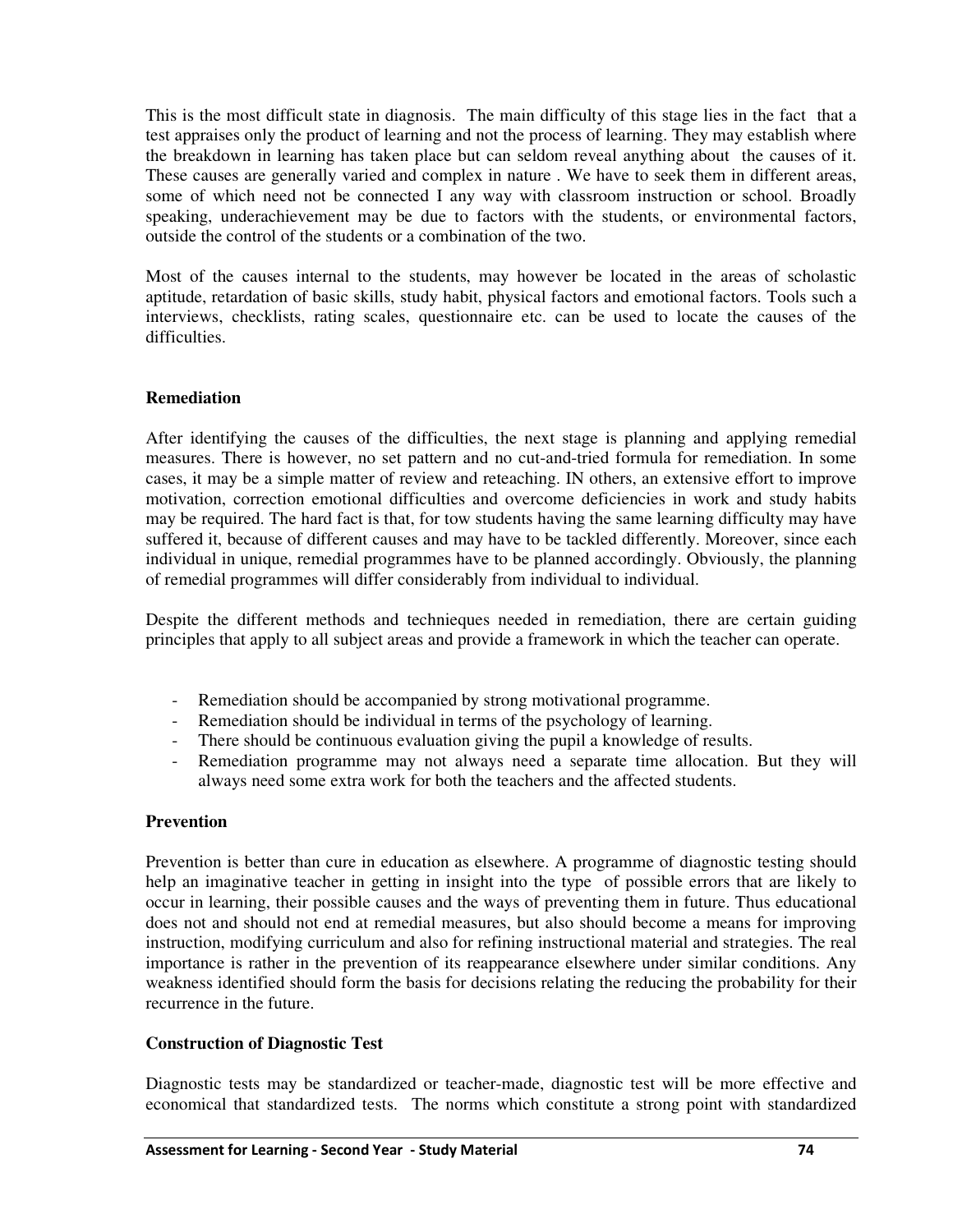tests are not called for in diagnosis as the purpose is to discover the weaknesses of individual students rather than compare their achievements.

The designing of a diagnostic test is significantly different from a survey test. A teacher require must more data on the specific difficulties of the pupils. Diagnostic test have. It also requires a more detailed content analysis. The unit on which a diagnostic test is based should be broken into learning points with an attempt not to omit any of them. The diagnostic procedure is based on the assumption that mastery of the total process can be no stronger than that of the weak link in the chain of related concepts or skills. Accordingly, each concept, skill or learning point called into play in the test process in identified at the time of designing and then measured.

As far as a diagnostic test is concerned, it is not very important to know the relative importance of the various learning point as it is in the case of survey tests. We are not to decide their relative weightage. The basic principles is to cover all of them to give an unbroken sequence. Perhaps for each learning point, an adequate number of questions will have to be given to provide decisive evidences.

All the forms of questions can be employed for testing different learning points. As we want to collect evidence on all the points, it is desirable to use either short answer or objective type questions. Supply type of questions seem, however, to have an edge over selection type because they reveal the process of thinking in addition to the product of thinking. Such questions for in the responses. It appears, therefore, that for diagnostic test, short answer involving one or two steps are preferred especially in subject like mathematics. Whatever be the form of questions, they should in general be easy ones.

No rigid time limit needs be specified in the case of diagnostic tests. Diagnosis should be individualized as much as possible and every student should be allowed as much time as he reasonably needs.

It may be noted that as we do not have to relate content and process, the preparation of a blueprint may altogether be avoided in a diagnostic test. The items are designed so as to throw light on the weakness of the students and therefore the questions have to be specifically related to the learning points. The scope of the answer or the level of precision expected should also be made clear.

After the items on different learning points are written, they have to be assembled into a test. The basis of arranging test items in a diagnostic test is entirely different from other tests. There appears to be a good deal of justification in favour of clubbing questions around learning points even when they are of different forms. The learning points themselves can be arranged in increasing order of their complexity. If they are so arranged, the students do not have to change their mental sets very frequently. Moreover, this arrangements also helps in analyzing the response of students with a view identify their weaknesses, which is one of the important tasks in diagnostic testing.

To complete the test, sent of instruction may be drafled. It should also be provided with a scoring key and marking scheme. Finally the test is edited and reviewed to weed out inaccuracies or lapses of wording etc.,

The step in the construction of a diagnostic test can be summarized as follows.

Identified of the problem areas Detailed content analysis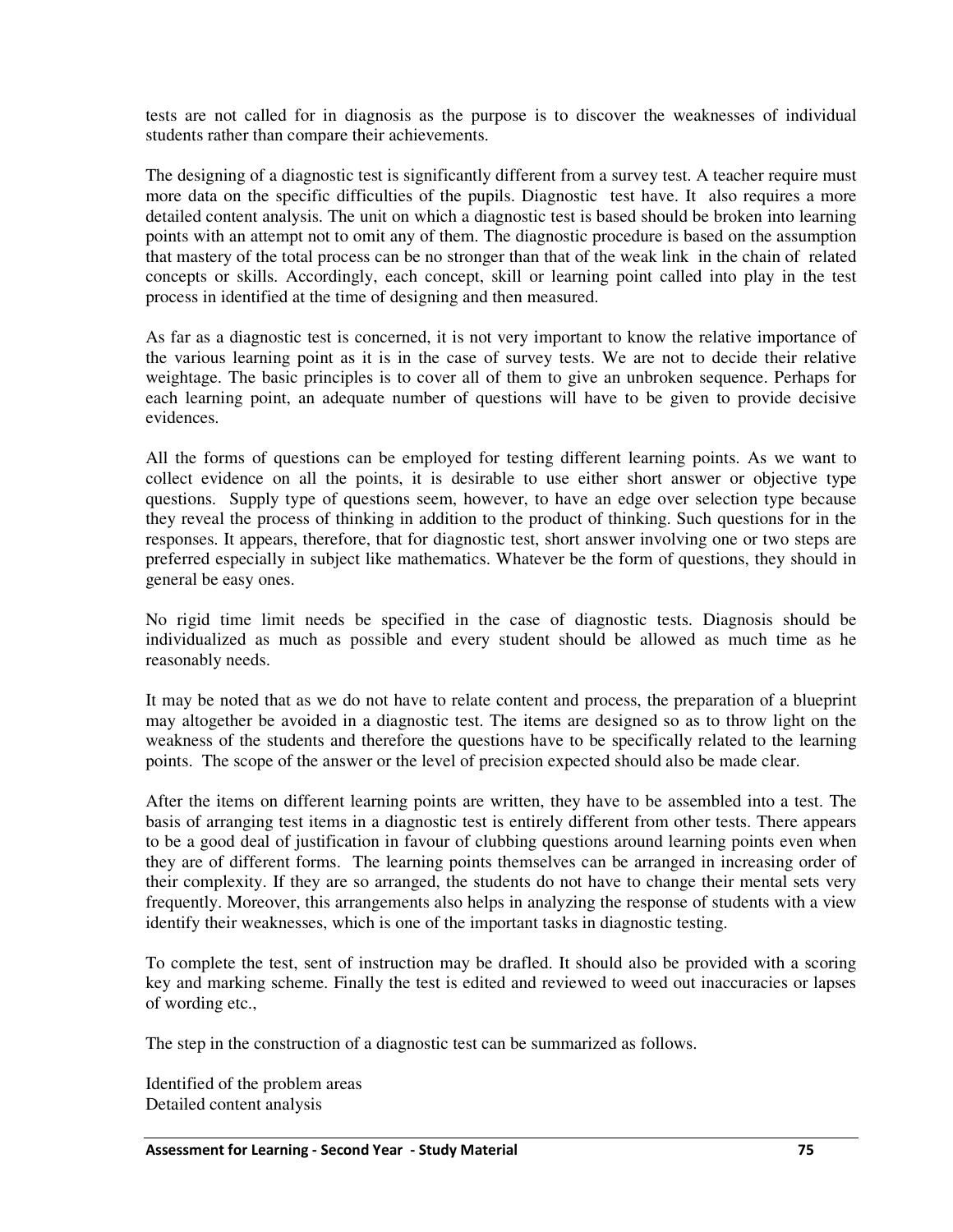Listing all the learning points Arranging the learning points in the logical sequence Writing test items. (preferably two or three items of free response type) for each learning point) Clubbing the items around the learning points. Providing a scoring key and a marking scheme. Providing the time limit as required by individual students. Administration of the test. After administering the test, the following procedure may be followed for analyzing the performance and indentify the weaknesses. Item-wise analysis of the performance of each student. Qualitative and qualitative analysis for identifying the strengths and weakness Identification of the causes of learning difficulties Preparation of a diagnostic chart of each student Planning and implementing highly individual remedial programmes Evaluating the effectiveness of the programme.

## **Uses of diagnostic Test**

The following are the uses of diagnostic test.

The diagnostic tests

- Point out inadequacies in specific skills.
- Locate areas in which individual instruction is required
- Furnish continuous information in order that learning activities may be most productive of desirable outcomes.
- Serve as a basis for improving instructional methods, instructional materials and learning procedures.

### **Ensuring fairness in assessment**

*Fairness* is a concept for which definitions are important, since it is often interpreted in too narrow and technical a way.We set fairness within a social context and look at what this means in relation to different groups and cultures. Similarly, we are using *educational assessment* in a more inclusive way than is often the case; we include tests, examinations, teachers' judgments or evaluations ('assessment' in the United Kingdom) of student performance.We then explore *bias* in measurement and how it relates to validity, as well as the broader concept of *equity*. Finally, three examples of approaches to ensure fairness are given.

### **Seven Steps to Fair Assessment**

If we are to draw reasonably good conclusions about what our students have learned, it is imperative that we make our assessments—and our uses of the results—as fair as possible for as many students as possible. A fair assessment is one in which students are given equitable opportunities to demonstrate what they know (Lam, 1995). Does this mean that all students should be treated exactly the same? No! Equitable assessment means that students are assessed using methods and procedures most appropriate to them. These may vary from one student to the next, depending on the student's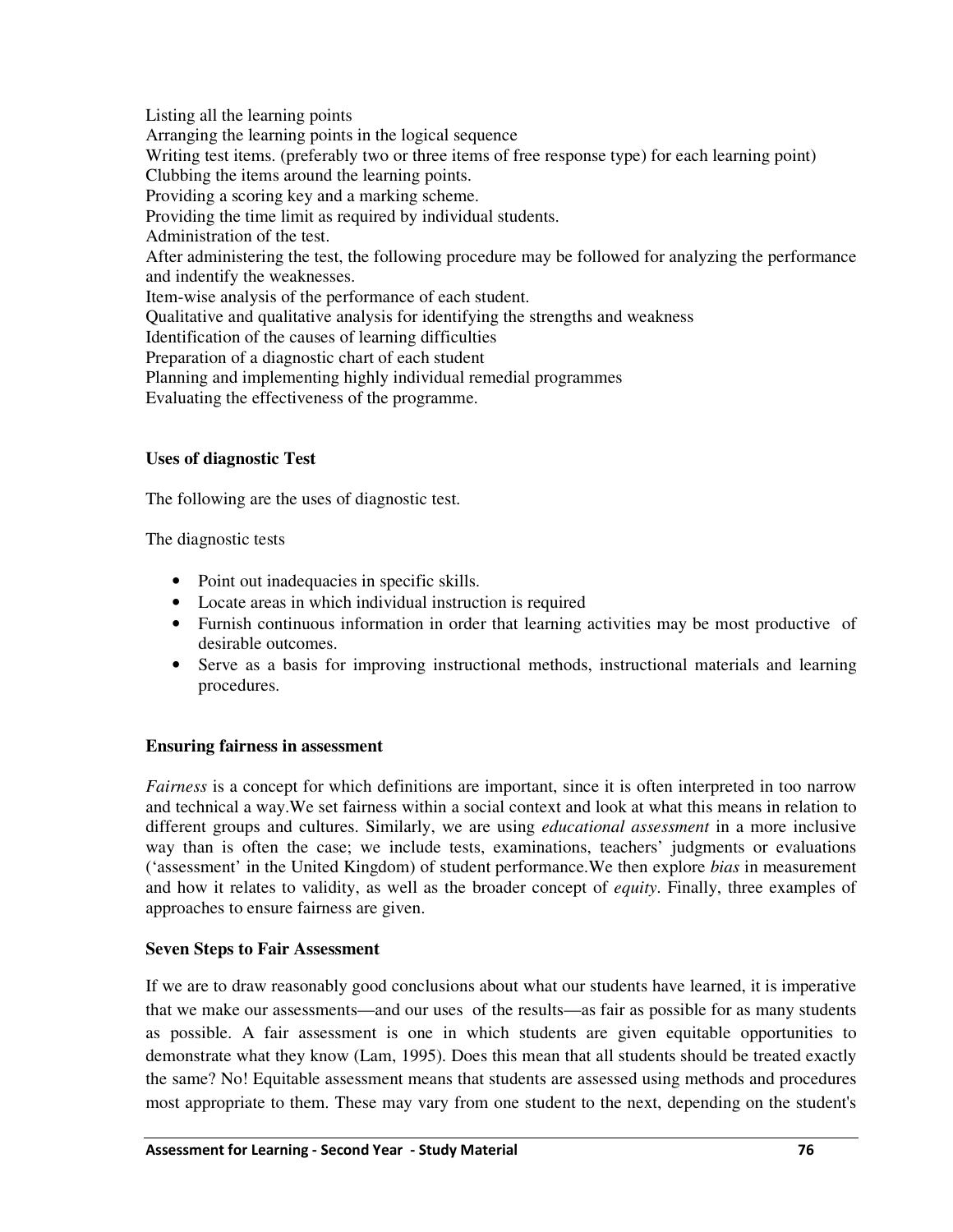prior knowledge, cultural experience, and cognitive style. Creating custom tailored assessments for each student is, of course, largely impractical, but nevertheless there are steps we can take to make our assessment methods as fair as possible.

1. Have clearly stated learning outcomes and share them with your students, so they know what you expect from them. Help them understand what your most important goals are. Give them a list of the concepts and skills to be covered on the midterm and the rubric you will use to assess their research project.

2. Match your assessment to what you teach and vice versa. If you expect your students to demonstrate good writing skills, don't assume that they've entered your course or program with those skills already developed. Explain how you define good writing, and help students develop their skills.

3. Use many different measures and many different kinds of measures. One of the most troubling trends in education today is the increased use of a high-stakes assessment— often a standardized multiple-choice test—as the sole or primary factor in a significant decision, such as passing a course, graduating, or becoming certified. Given all we know about the inaccuracies of any assessment, how can we say with confidence that someone scoring, say, a 90 is competent and someone scoring an 89 is not? An assessment score should not dictate decisions to us; we should make them, based on our professional judgement as educators, after taking into consideration information from a broad variety of assessments.

Using "many different measures" doesn't mean giving your students eight multiple-choice tests instead of just a midterm and final. We know now that students learn and demonstrate their learning in many different ways. Some learn best by reading and writing, others through collaboration with peers, others through listening, creating a schema or design, or hands-on practice. There is evidence that learning styles may vary by culture (McIntyre, 1996), as different ways of thinking are valued in different cultures (Gonzalez, 1996). Because all assessments favor some learning styles over others, it's important to give students a variety of ways to demonstrate what they've learned.

4. Help students learn how to do the assessment task. My assignments for student projects can run three single-spaced pages, and I also distribute copies of good projects from past classes. This may seem like overkill, but the quality of my students' work is far higher than when I provided less support.

Students with poor test-taking skills may need your help in preparing for a high-stakes examination; low achievers and those from disadvantaged backgrounds are particularly likely to benefit (Scruggs & Mastropieri, 1995). Performance-based assessments are not necessarily more equitable than tests; disadvantaged students are likely to have been taught through rote memorization, drill, and practice (Badger, 1999). Computer-based assessments, meanwhile, penalize students from schools without an adequate technology infrastructure (Russell & Haney, 2000). The lesson is clear: No matter what kind of assessment you are planning, at least some of your students will need your help in learning the skills needed to succeed.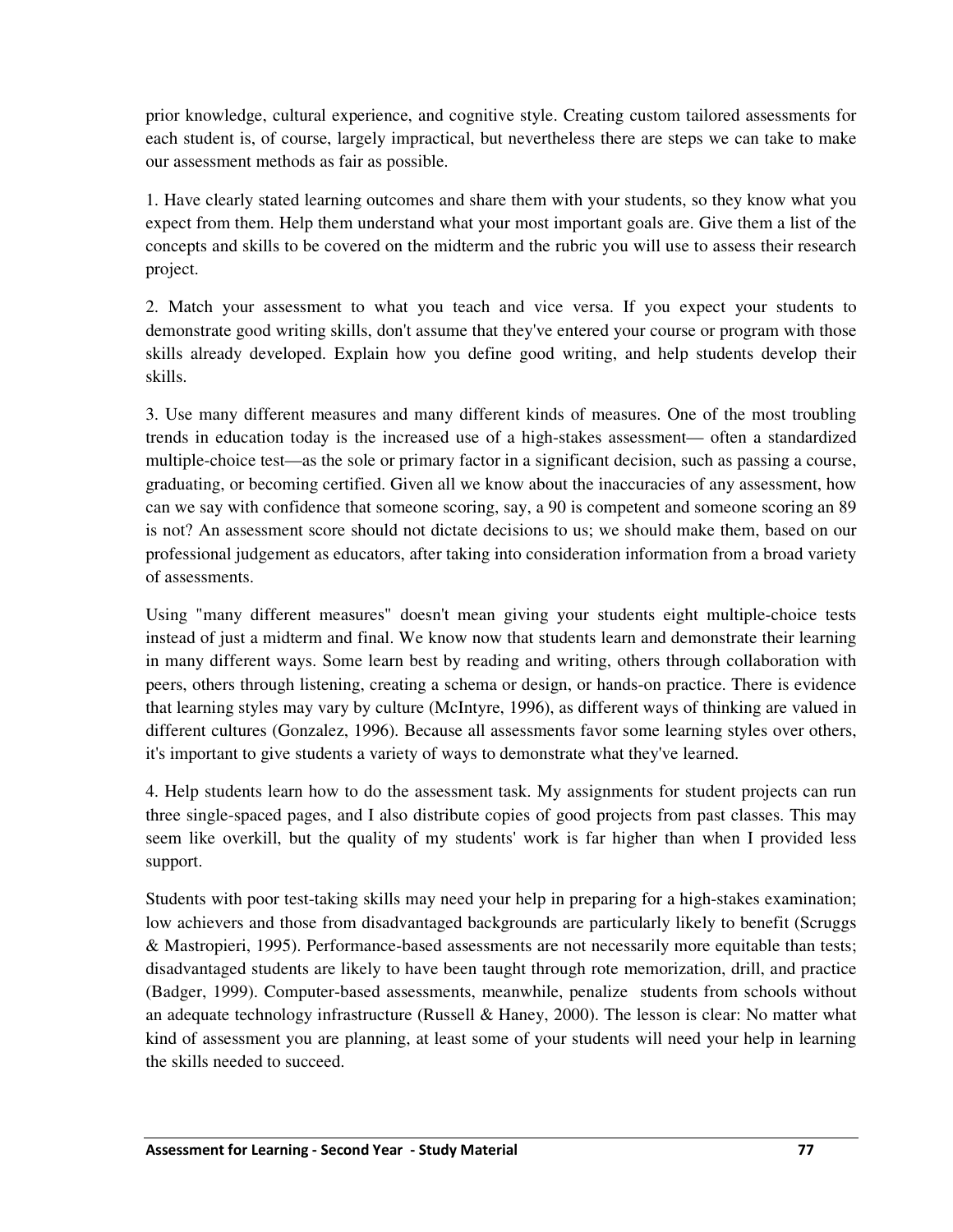5. Engage and encourage your students. The performance of "field-dependent" students, those who tend to think more holistically than analytically, is greatly influenced by

faculty expressions of confidence in their ability (Anderson, 1988). Positive contact with faculty may help students of non-European cultures, in particular, achieve their full potential (Fleming, 1998).

6. Interpret assessment results appropriately. There are several approaches to interpreting assessment results; choose those most appropriate for the decision you will be making. One common approach is to compare students against their peers. While this may be an appropriate frame of reference for choosing students for a football team or an honor society, there's often little justification for, say, denying an A to a student solely because 11 percent of the class did better. Often it's more appropriate to base a judgement on a standard: Did the student present compelling evidence? summarize accurately? make justifiable inferences? This standards-based approach is particularly appropriate when the student must meet certain criteria in order to progress to the next course or be certified.

If the course or program is for enrichment and not part of a sequence, it may be appropriate to consider growth as well. Does the student who once hated medieval art now love it, even though she can't always remember names and dates? Does another student, once incapable of writing a coherent argument, now do so passably, even if his performance is not yet up to your usual standards?

7. Evaluate the outcomes of your assessments. If your students don't do well on a particular assessment, ask them why. Sometimes your question or prompt isn't clear; sometimes you may find that you simply didn't teach a concept well. Revise your assessment tools, your pedagogy, or both, and your assessments are bound to be fairer the next time that you use them.

## **Spreading the Word**

Much of this thinking has been with us for decades, yet it is still not being implemented by many faculty and administrators at many institutions. Our challenge, then, is to make the fair and appropriate use of assessments ubiquitous. What can we do to achieve this end?

• Help other higher education professionals learn about fair assessment practices. Some doctoral programs offer future faculty studies in pedagogy and assessment; others do not. Encourage your institution to offer professional development opportunities to those faculty and administrators who have not had the opportunity to study teaching, learning, and assessment methods. • Encourage disciplinary and other professional organizations to adopt fair assessment practice statements. A number of organizations have already adopted such statements, which can be used as models. Models include statements adopted by the Center for Academic Integrity (McCabe & Pavela, 1997); the Conference on College Composition and Communication (1995); the Joint Committee on Standards for Educational Evaluation (1994); the Joint Committee on Testing Practices (1988); the National Council on Measurement in Education (1995); and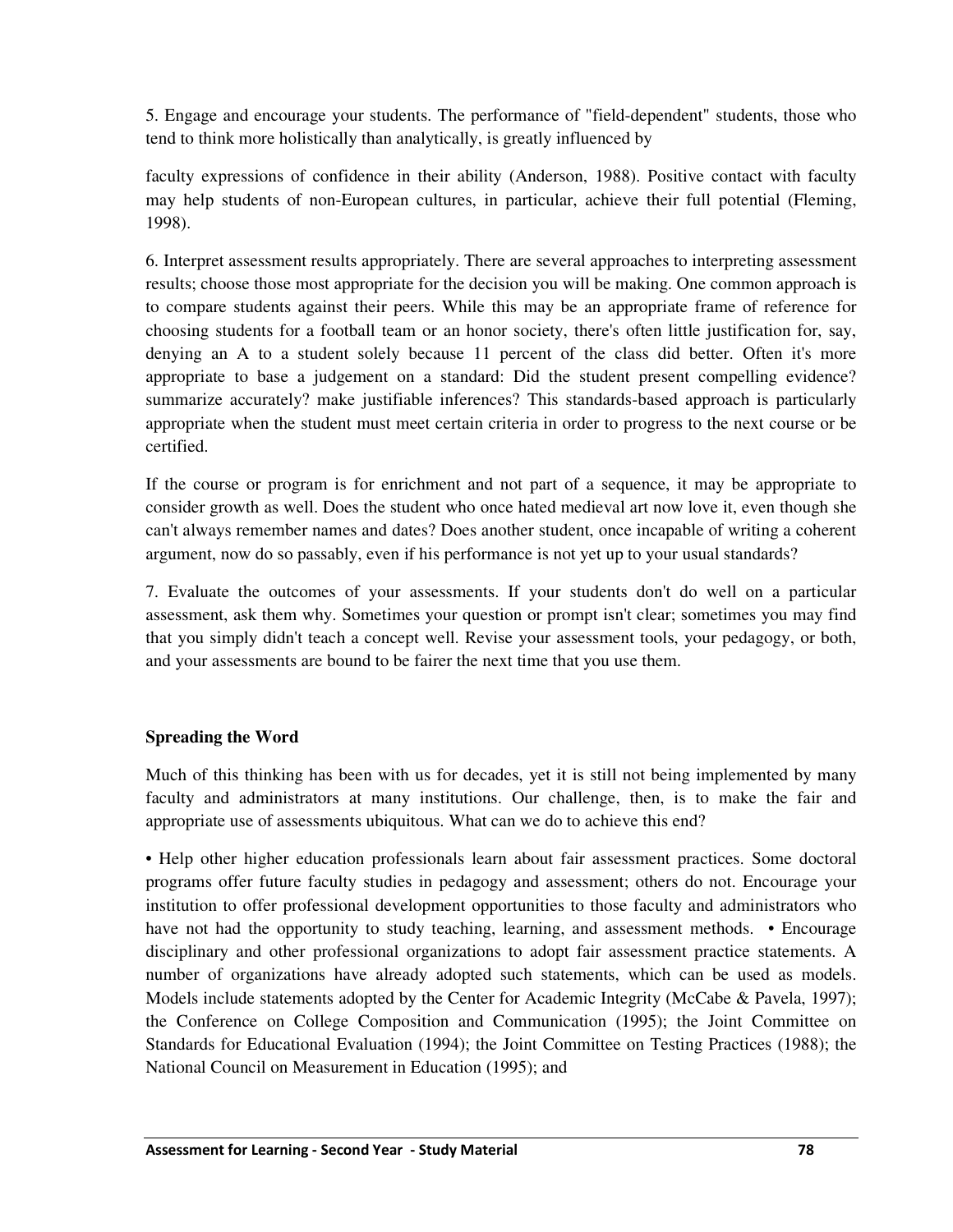the first National Symposium on Equity and Educational Testing and Assessment (Linn, 1999); as well as AAHE (1996). (See Assessment Policies, below). • Speak out when you see unfair assessment practices. Call for the validation of assessment tools, particularly those used for highstakes decisions. Advise sponsors of assessment practices that violate professional standards, and offer to work with them to improve their practices. • Help improve our assessment methods. Sponsor and participate in research that helps create fairer assessment tools and validate existing ones. Collaborate with assessment sponsors to help them improve their assessment tools and practices. Help develop feasible alternatives to high-stakes tests. • Help find ways to share what we already know. Through research, we have already discovered a great deal about how to help students learn and how to assess them optimally. With most of us too busy to read all that's out there, our challenge is finding effective ways to disseminate what has been learned and put research into practice.

As we continue our search for fairness in assessment, we may well be embarking on the most exhilarating stage of our journey. New tools such as rubrics, computer simulations, electronic portfolios, and Richard Haswell's minimal marking system (1983) are giving us exciting, feasible alternatives to traditional paper-and-pencil tests. The individually custom-tailored assessments that seem hopelessly impractical now may soon become a reality. In a generation—maybe less—it's possible that we will see a true revolution in how we assess student learning, with assessments that are fairer for all . . . but only if we all work toward making that possible.

### **Assessing the Assessments: Fairness, Accuracy, Consistency, and the Avoidance of Bias**

### **Introduction**

Fairness, accuracy, consistency and the elimination of bias are important concepts in the first element of NCATE Unit Standard 2, Assessment and Unit Operations. The rubric for that element reads:

 The unit takes effective steps to eliminate sources of bias in performance assessments and works to establish the fairness, accuracy, and consistency of its assessment procedures.<sup>1</sup>

1.) define the concepts of fairness, accuracy, consistency, and the elimination of bias; and 2.) provide examples of how institutions can ensure that their assessments adequately reflect these concepts.

### **Fairness:**

1

 $1$  The concepts of fairness, accuracy, consistency, and the elimination of bias are also discussed in the second item of the NCATE Transition Plan. The relevant paragraph indicates: "Assessments must be fair, accurate, and consistent. To ensure this, the unit may need to provide time and resources for the review of curricula to ensure that candidates have the opportunity to learn the materials assessed. In addition, the unit must provide time and resources for piloting assessments, developing benchmarks, ratings assessments, and analyzing the extent to which the assessments were successful in measuring targeted candidate knowledge, skills, and dispositions."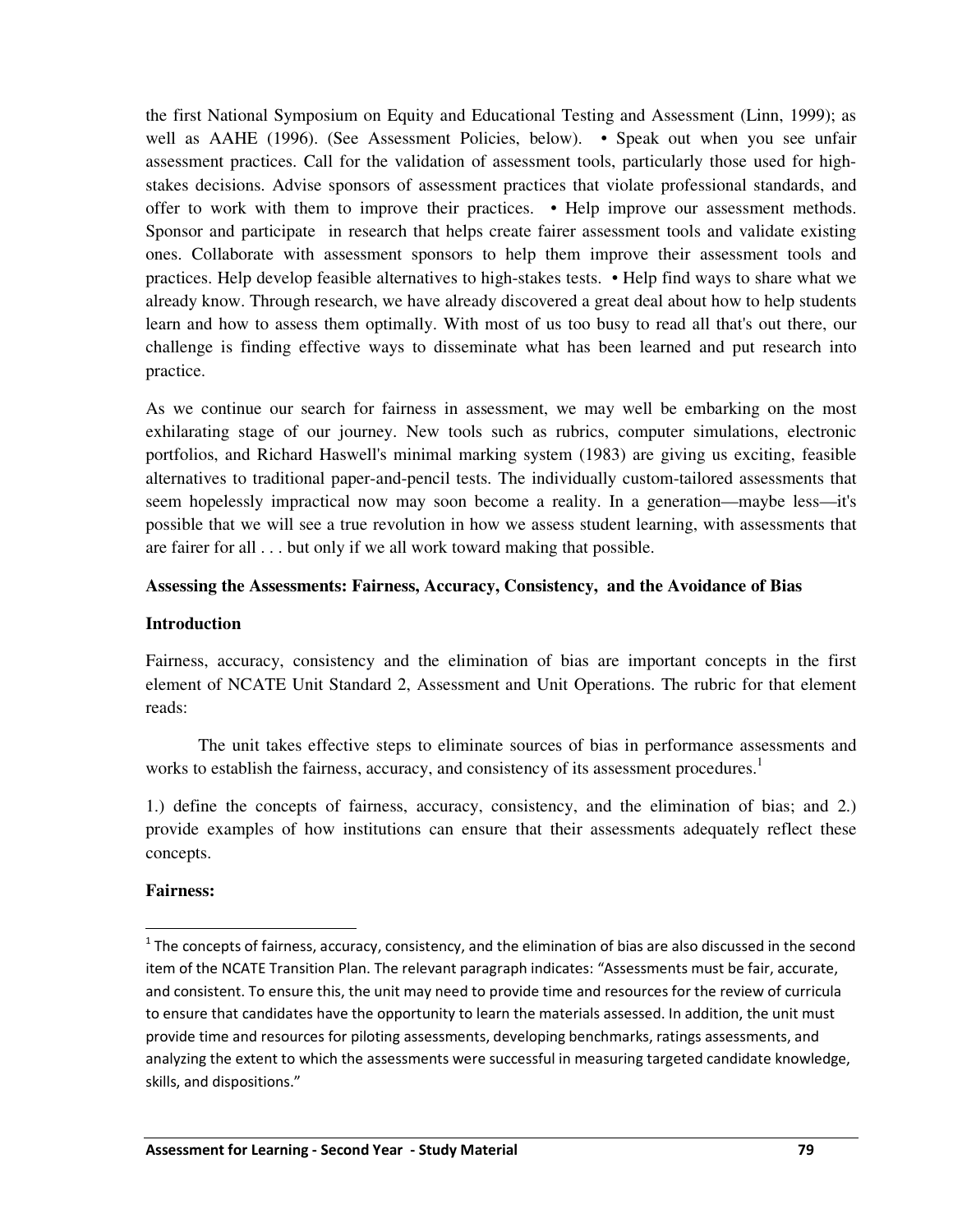Assessments are fair when they assess what has been taught. Candidates should be exposed to the knowledge, skills, and dispositions which are measured in the assessments. Without this type of exposure, it is not fair to expect candidates to have mastered the material.

One example of how institutions can demonstrate fairness in their key assessments is through curriculum mapping (e.g., a chart that shows where in the curriculum candidates have the opportunity to learn and practice what is specified in the standards). Institutions should identify where in the curriculum candidates have had the opportunity to learn and practice the material being assessed.

In addition, fairness also means that candidates understand what is expected of them on the assessments. To this end, instructions and timing of assessments should be clearly stated and shared with candidates. In addition, candidates should be given information on how the assessments are scored and how they count toward completion of programs.

## **Accuracy:**

1

Assessments are accurate when they measure what they purport to measure. To this end, the assessments should be aligned with the standards and/or learning proficiencies that they are designed to measure. Three characteristics that determine alignment of assessments with standards are:

- (a) the same or consistent categories of content appear in the assessments that are in the standards;
- (b) the assessments are congruent with the complexity, cognitive demands, and skill requirements described in the standards; and
- (c) the level of effort required, or the degree of difficulty is consistent with standards and reasonable for candidates who are ready to teach or take on other professional responsibilities.

The assessments should be aligned with the knowledge, skills, and dispositions being assessed. For example, a pencil-and-paper test is not an appropriate assessment of classroom skills, but may be an efficient way to document candidate knowledge of different instructional approaches and when to use them. A classroom observation may not be the best way to assess a candidate's content knowledge,<sup>2</sup> but may with structured scoring guides be a useful way to evaluate candidates' dispositions.

Accuracy is closely related to the statistical term "validity." However, establishing validity requires statistical analysis beyond what is called for in the NCATE standards. Most institutions already employ several activities that ensure accuracy of assessments.<sup>3</sup> One activity is simply reviewing

 $2^{2}$  For further information on the appropriateness of assessments, see

www.ncate.org/institutions/article\_commission.asp?ch=87 and choose "Commissioned papers on Development of Assessment Systems and Aggregating Data," then select Stiggins, *Specifications for a Performance-based Assessment System for Teacher Preparation*

<sup>&</sup>lt;sup>3</sup> For further information on reviewing the accuracy of assessments, see http://www.ncate.org/resources/assessment/assessment\_examples.pdf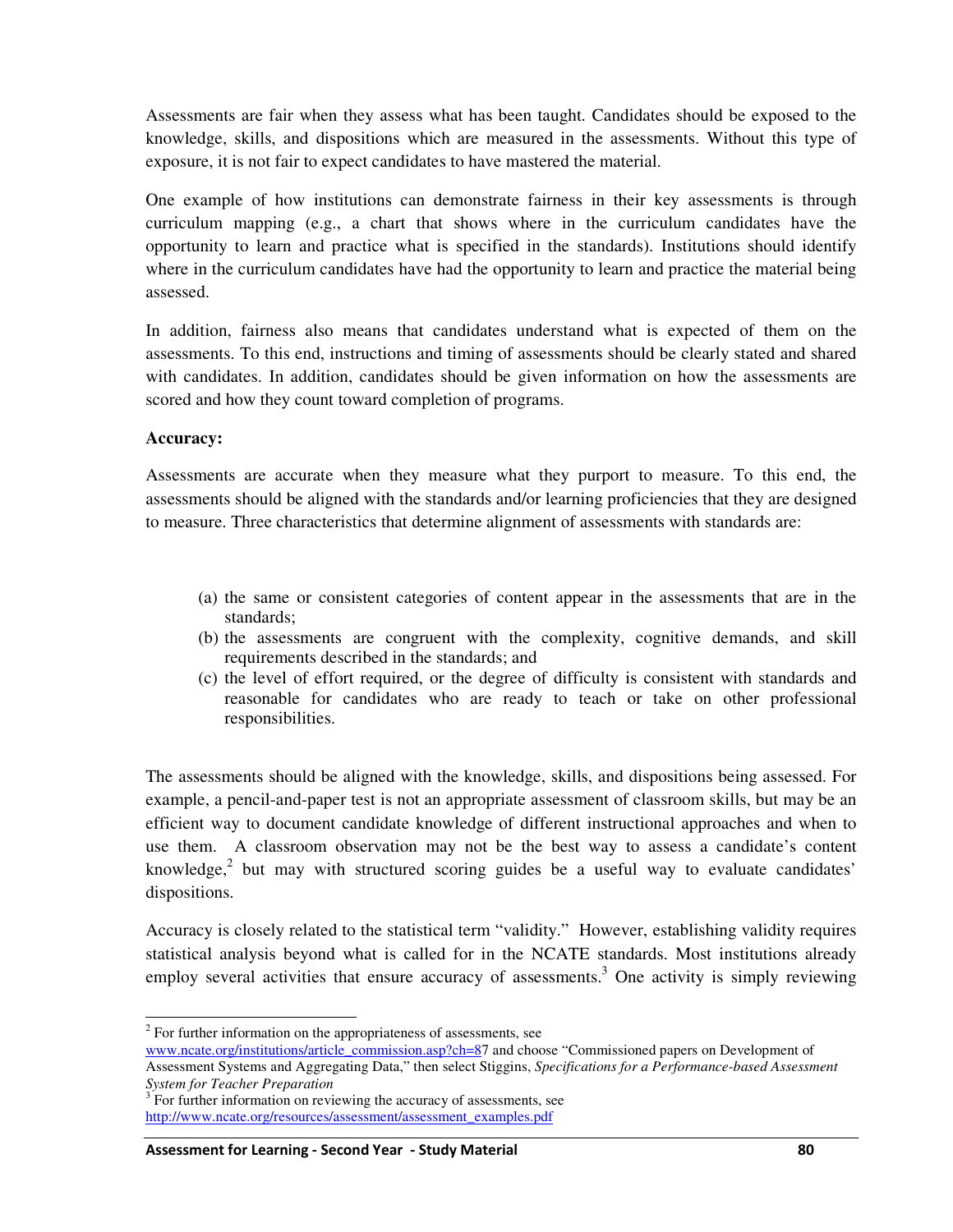assessments to ensure alignment and appropriateness, and documenting the review. This can happen once a year at a staff meeting, or in programmatic committees, or could be done by one person and discussed with a larger group.

Accuracy can also be supported by documenting the relationship between assessment results and candidate performance on related assessments, grades, and program completion.

## **Consistency:**

Assessments are consistent when they produce dependable results or results that would remain constant on repeated trials. Essentially, in approaching consistency, the standards are requiring that the assessments and results be trustworthy. In other words, if the same information were assessed on different occasions, with no intervention, and the results were largely the same, then the assessment could be said to be consistent.

Consistency is closely related to the statistical term "reliability." However, NCATE consciously chose not to use the term "reliability" because the concept can be adequately addressed with methods that can be inclusive of, but also other than statistical analysis.

Institutions can document consistency through providing training for raters that promote similar scoring patterns, using multiple raters, conducting simple studies of inter-rater reliability, and/or by comparing results to other internal or to external assessments that measure comparable knowledge, skills and/or dispositions.

### **Avoidance and Elimination Bias**

Closely related to accuracy is the elimination of bias. To ensure that the results of assessments adequately reflect what candidates know and can do, it is important to remove any contextual distractions and/or problems with the assessment instruments that introduce sources of bias and thus adversely influence candidate performance. Contextual distractions include inappropriate noise, poor lighting, discomfort, and the lack of proper equipment. Problems with assessments include missing or vague instructions, poorly worded questions, and poorly reproduced copies that make reading difficult.<sup>4</sup>

The elimination of bias also means that the assessments are free of racial and ethnic stereotypes, poorly conceived language and task situations, and other forms of cultural insensitivity that might interfere with candidate performance and unintentionally favor some candidates over others. Further, the elimination of bias includes consistent scoring of assessments and vigilant efforts not to discriminate against groups of candidates.

Ultimately, it is important that units evaluate assessments and assessment conditions and eliminate as many sources of bias as possible. While the standards use the term "eliminate," in fact, it is best to *avoid* sources of bias as the assessments are being developed.

 $\overline{a}$ 

<sup>&</sup>lt;sup>4</sup> For a list of additional sources of bias, see www.ncate.org/institutions/article\_commission.asp?ch=87 and choose "Commissioned papers on Development of Assessment Systems and Aggregating Data," then select Stiggins, *Specifications for a Performance-based Assessment System for Teacher Preparation, p.9,13.*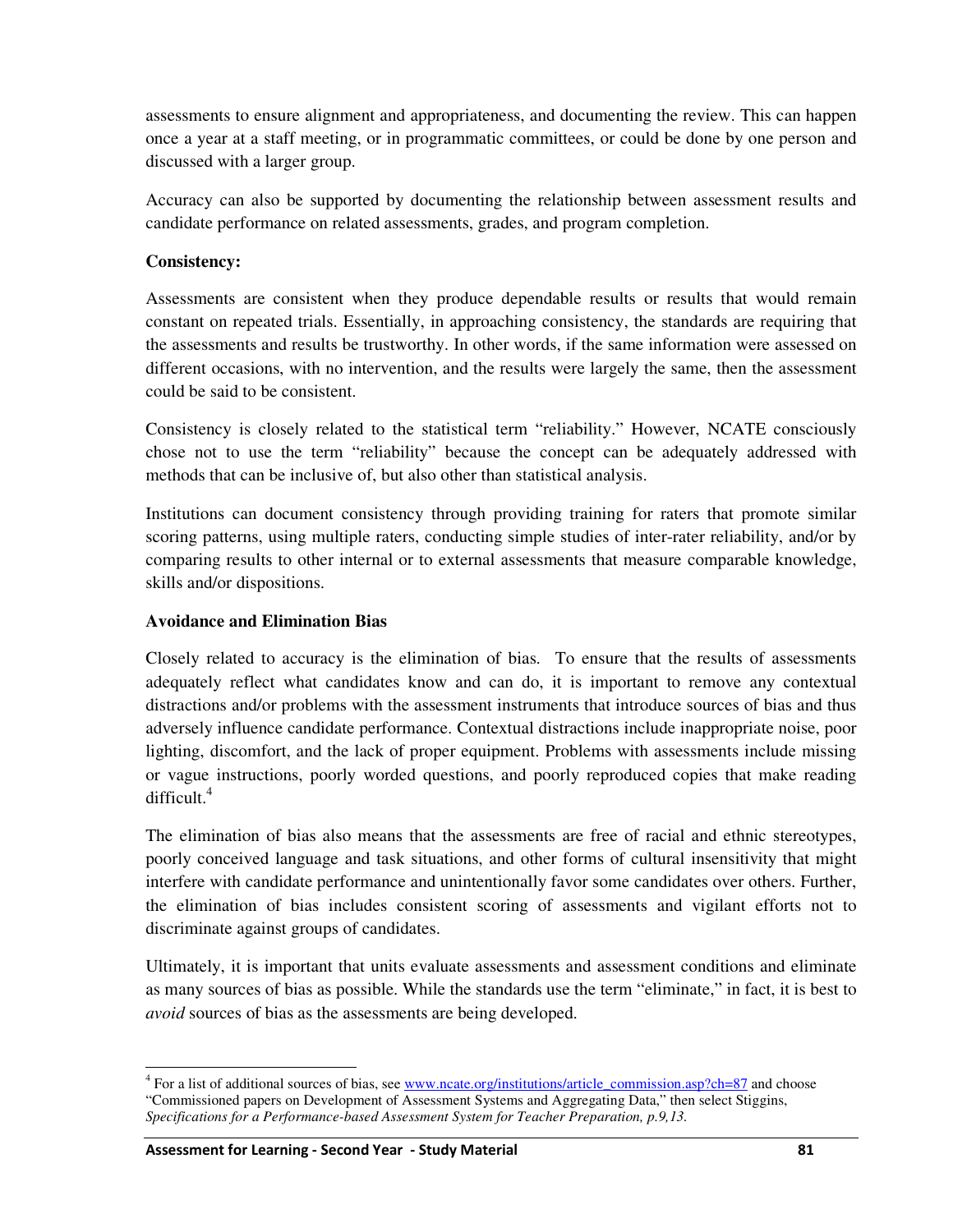NCATE believes that institutions must address these issues of fairness, accuracy, consistency and the avoidance/elimination of bias as an integral component of the development and implementation of a high quality assessment system. If institutions do not adequately address these issues, then the quality of the assessment system can be legitimately questioned, and the data derived from the assessments may not sufficiently address the elements in Standard 1.

Experts suggest that many assessments, in particular higher-stakes summative assessments, shift student focus and effort away from the learning process itself and towards the assessment instrument. In their view, reliance on such instruments often misdirects student motivation towards achieving high test scores rather than more meaning learning outcomes. As a result, the processes that should be valued-learning, skill development, growth in knowledge – are displaced by the measurement instruments themselves, which in many cases are not valid indicators of those primary processes. Expert imformants cited studies suggesting that standardized tests and grades have been shown to undermine motivation among students who struggle, and that even in the case of high performing students, who struggle, and that even in the case of high-performing students, many summative assessments produce the wrong kind of motivation- the desire for high grades/scores rather than the desire to improve skills or increase knowledge. Low grades and scores are especially problematic because they give students the idea that they are poor learners, which deincentivizes future learning.

Public assumptions about the relationship between assessments, grades and student motivation stand in marked contrast to those of experts. For our public informants, grading systems function as a necessary and effective means of incentivizing student achievement and punishing poor performance. While informants were at times able to speak of children's capacity to love learning and the learning process for their own sake, they were largely unable to imagine of formals educational system operating with grades. Instead, assessments and grades were deemed necessary to student motivation and positive educational outcomes.

Notable, both experts and public recognize the assessments and their by products carry motivational power for students. But beyond that basic overlap, their perspectives diverge dramatically as the public largely fails to consider how assessments often distort motivation away from learning and can depress motivation overall.

The public's model of assessments and grades as a motivational system is closely linked to a cultural model of education as a competitive arena, where students strive to outdo each other in test scores and grades, and in setting themselves up as desirable candidates for college and careers. In this respect, the idea that grades serve a positive motivational function is consistent with a broader acceptance of competition in American society, and with the idea that each individual must learn to complete in the market place of skills and knowledge. From this perspective, the idea that assessments motivate students is desirable, and there is little reason to distinguish motivations that actually improve learning from those that do not.

## **QUESTIONS**

- i. Describe the concept of differentiated learning.
- ii. How will you ensure fairness in assessment
- iii. Explain the qualities of a good test
- iv. What is blue print? How will you construct blue print for two units in your subject?
- v. What is meant by culturally responsive assessment? explain.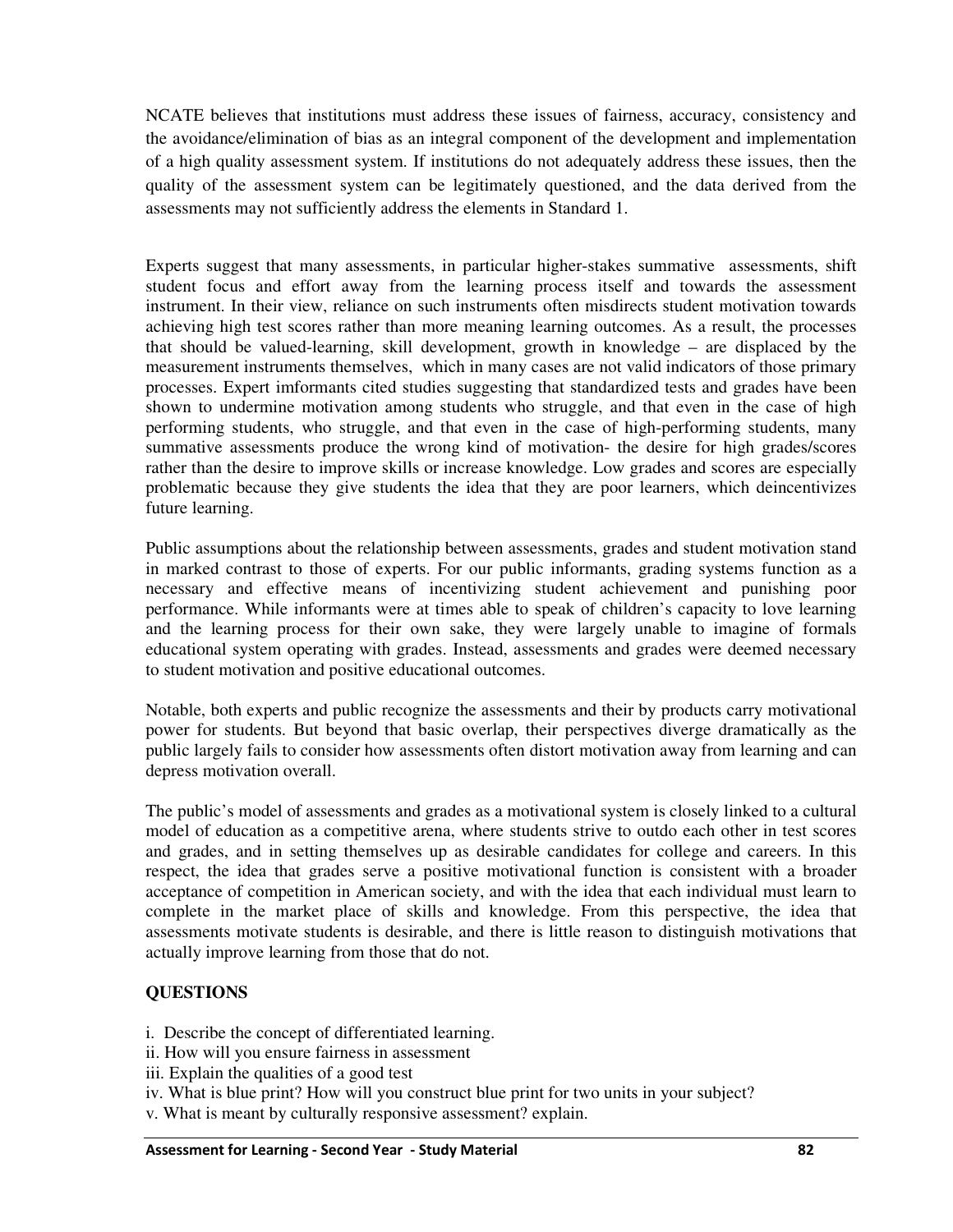#### **REFERENCES**

- **1.** www.ncate.org/institutions/article\_commission.asp?ch=8, retrieved on 20/7/16
- 2. http://www.ncate.org/resources/assessment/assessment\_examples.pdf retrieved on 25/8/16
- 3.Differentiated Assessment for Middle and High School classrooms, Blaz, 2008**.**
- **4.** Aneece James, 2009,"Teaching of Mathematics","Neelkamal Publisherrs, Hydrabad.5.

### **Unit - VI -ASSESSMENT FOR INCLUSIVE SCHOOLS**

#### **OBJECTIVES**

The student - teachers will be able to

- i. understand how to assess the disabled children
- ii. assess their performance outcomes
- iii. apply various strategies to assess their performance
- iv. know and understand the process of feedback
- v. analyse their feedback

### **Assessing the disabled/ to identify special educational needs**

Whilst there are clear differences in the ways assessment information is collected and used in countries, the necessity to precisely identify an individual pupil's special educational needs is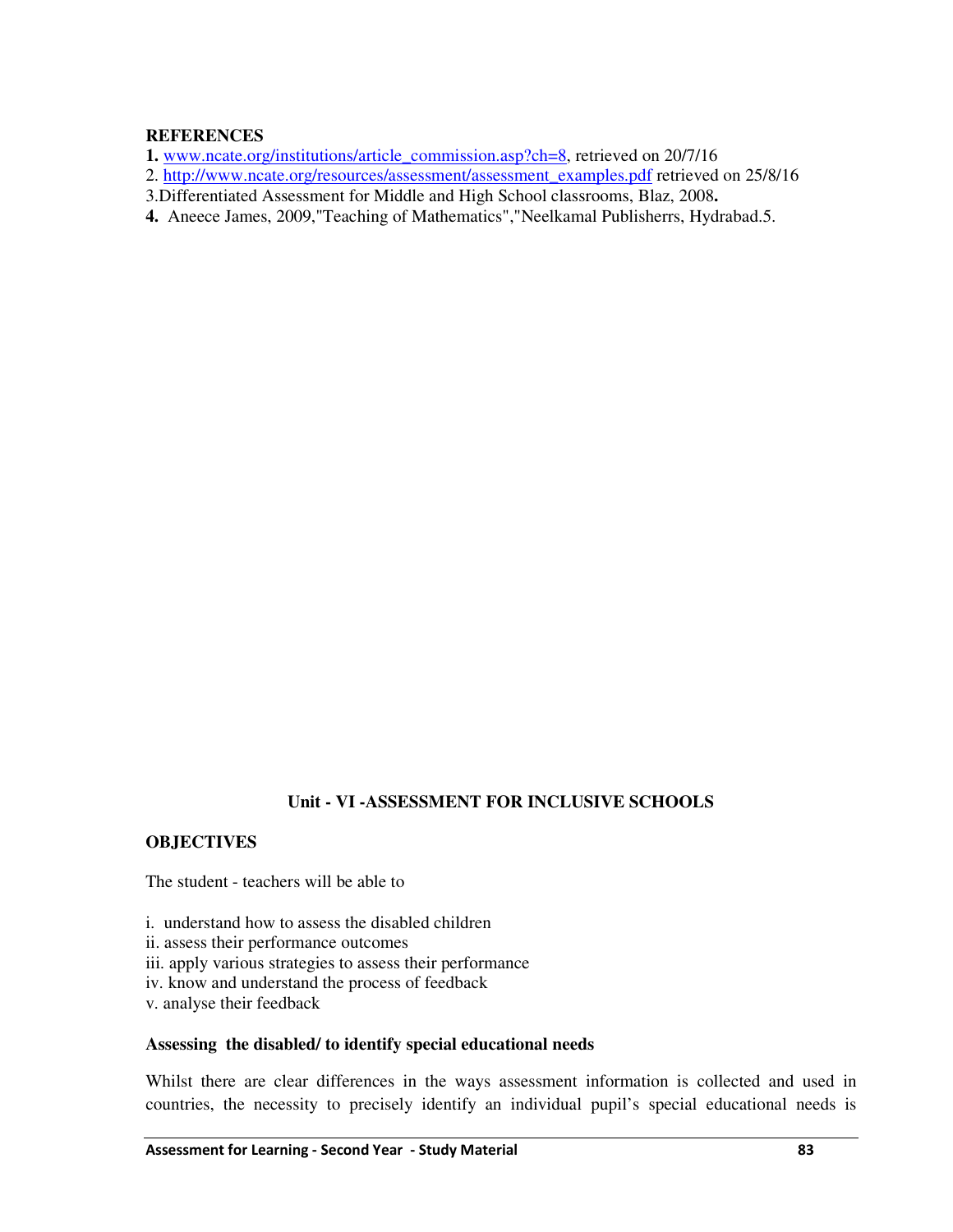recognized in all countries. All countries have clear legal procedures for the initial identification of the educational needs of pupils who are experiencing difficulties. However, how these needs are identified differs and each country has its own set of procedures for initial identification of needs.

Initial assessment of pupils who are thought to have SEN can have two possible purposes: - Identification linked to an official decision to 'recognise' a pupil as having educational needs that require additional resources to support their learning; - Informing learning programmes, where assessment is focused upon highlighting strengths and weaknesses the pupil may have in different areas of their educational experience. Such information is often used in a formative way – perhaps as the starting point for Individual Education Plans (IEPs) or other target setting approaches – rather than as a one off, baseline assessment.

In different ways, most countries have 'graduated' approaches to the identification of a pupil's SEN. There may be clearly defined stages in a process that begins with mainstream class teachers highlighting and attempting to address difficulties, then involving other specialists in the school and finally specialists from external support services.

This sequence of collecting information about a pupil's strengths and weaknesses that is increasingly detailed and more specialised is often linked to the involvement of professionals who come from different specialist areas - health, social and psychological - and who can carry out different forms of assessment (often diagnostic tests) that give particular insights into a pupil's functioning in different areas. In all countries, to one degree or another multi-disciplinary teams are involved in assessment linked to initial identification of special educational needs.

In all countries, assessment with the purpose of initial identification of SEN applies to pupils in all educational settings - inclusive and segregated. However, pupils with SEN in inclusive settings might also be included in assessment procedures that pupils in segregated schools may or may not be involved in. These are described below.

## **Feed back**

Why is feedback so important? Good quality, comprehensive, timely feedback is a very important factor in driving student learning. Assessment should provide feedback to students on their progress towards the achievement of learning outcomes. Feedback will enable students to realise where they have done well and indicate what they could improve on, as well as justifying the grade/mark of summative assessments.

It is important that feedback is timely. If you provide feedback too soon, it may disrupt the student's reflective process. However, it is far more common that feedback is provided too late when it is no longer salient to the student. Feedback should not be held off until the end of a year/semester, as the student is unlikely to benefit from it once the task is complete and they have moved on to a new one. We'll explain more about the importance of formative feedback later in this guide.

The benefits of successful feedback set in the context of learning outcomes are many. For example, successful feedback will: • build confidence in the students, • motivate students to improve their learning; • provide students with performance improvement information, • correct errors, • identify strengths and weaknesses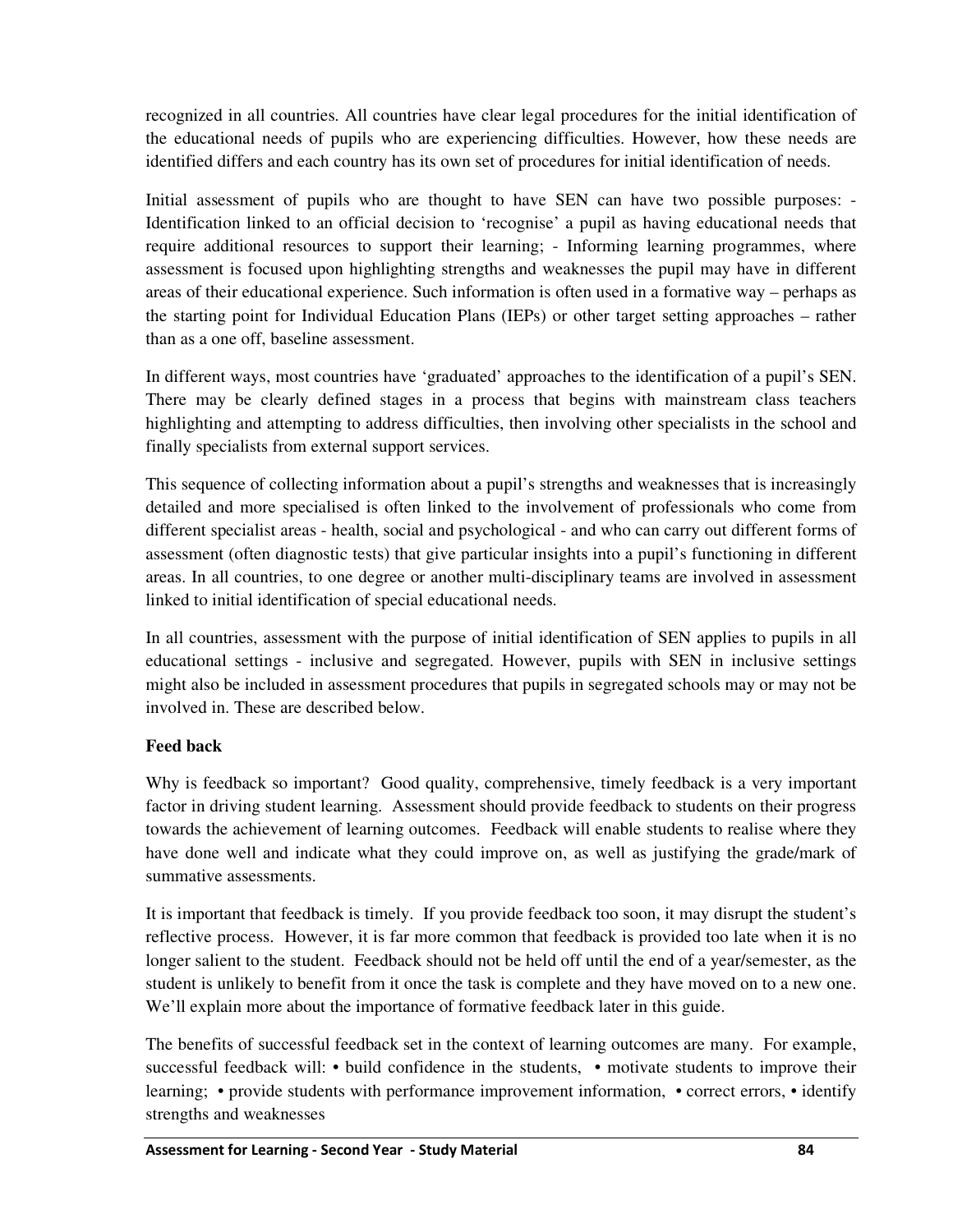Making feedback more effective As an educator, there are many ways to improve the quality of your feedback to make it more effective for the learner. Simple things like not always using ticks to indicate a good point are recommended as students will be more motivated by short words or phrases such as "good work" or "true". Feedback should be specific – don't just say 'good', explain why, in what respects. It should also be constructive, encouraging, honest, and supportive; and where possible it should be frequent and substantial. Successful feedback should clearly indicate to the student:

- 1. What aspects of their assessed work are successful, and why ?
- 2. What aspects of their assessed work are less successful, and why?
- 3. How the student could improve this particular piece of work?
- 4. How the student could do more successful work in future?.

Feedback is also timely, a fact we lecturers often overlook. It should not be provided too soon, as it could prevent students reflecting on their work; neither should it be provided too late when it is no longer salient to the student. How many times have students thought they were progressing just fine at interim assessment stages only to find out at the final assessment stage that their work was not up to the level the feedback they received led them to believe? Clear and appropriate assessment criteria, that are available to students before their assessment and can be consulted afterwards, go a long way in helping to address this problem.

Feedback can be time-consuming, but there are ways to make it more efficient.

• Consider the nature of the feedback students will need to master the concepts and skills for each assignment. How detailed does it have to be? Should it be individual or can it be group feedback? Can it be oral or does it have to be written?

• Use the track and edit tool in Word to speed up feedback and comments on student essays and reports.

- Consider using or creating generic feedback forms.
- Consider audio-taping feedback for learners.

• Provide more detailed solution sets to reveal the appropriate underlying reasoning, to identify potentially misunderstood concepts or principles, and to elaborate how common student errors followed from these misunderstandings.

Using Computer-Assisted Assessment (CAA) Computer-Assisted Assessment is a fast and efficient way to provide immediate feedback to the learner, and to save time on tutor marking. Computer Assisted Assessment is typically formative, in that it helps students to discover whether they have learned what the educator intended.

Computer Assisted assessment is a broad term for the use of computers in the assessment of student learning.1 Various other forms exist, such as Computer-Aided Assessment, Computerised Assessment, Computer Based Assessment (CBA) and Computer-Based Testing. Online Computer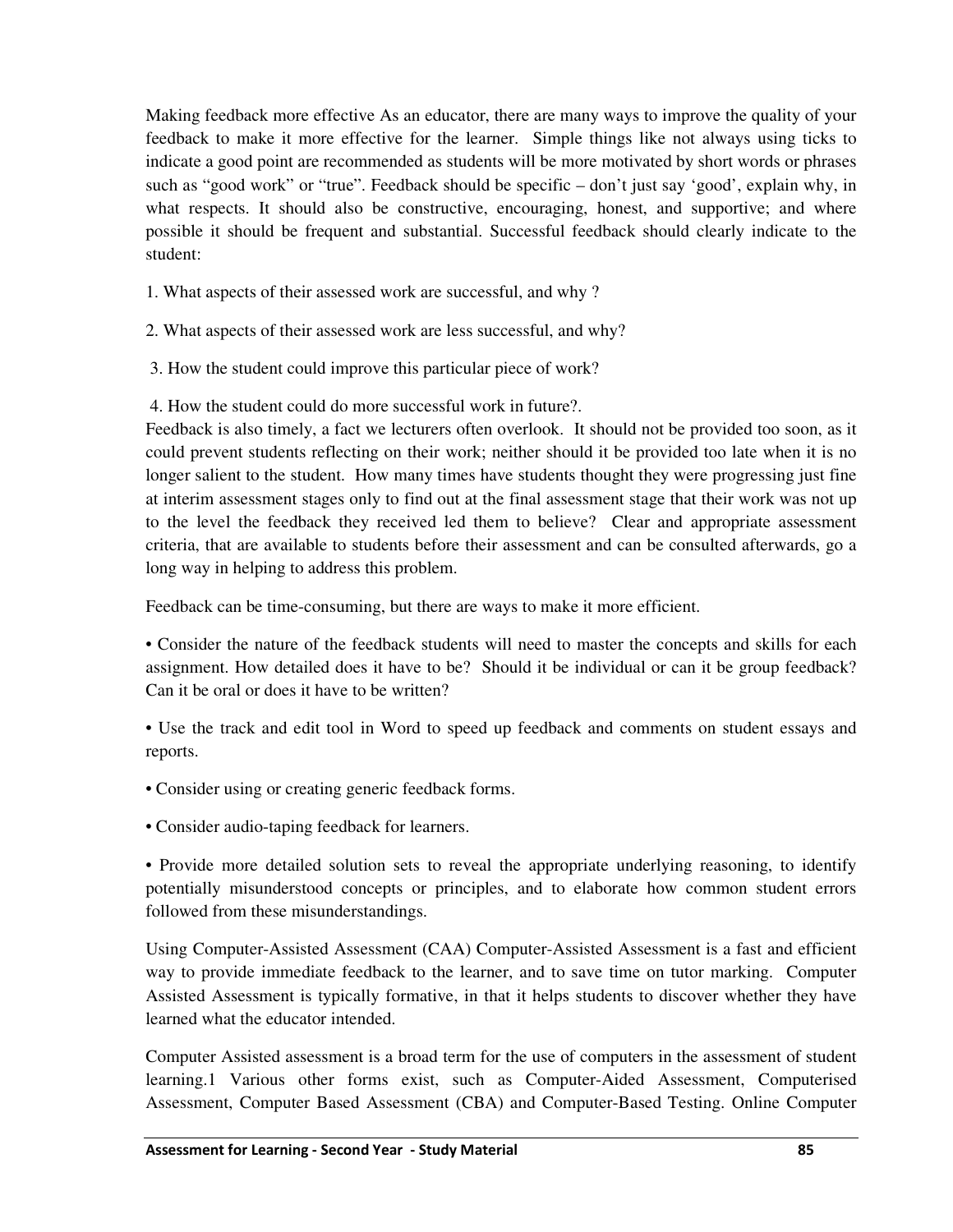Based Assessment has existed for a long time in the form of Multiple Choice Questions (MCQ's).2 Computer Based Assessment is commonly directly made via a computer, whereas Computer Assisted Assessment is used to manage or support the assessment process.

## *Key Questions in Planning*

### Classroom Assessments

Just as teachers have numerous instructional techniques and strategies from which to choose, a variety of methods are available for assessing learning. The selection of particular assessment methods should be determined in response to several key questions. These questions are incorporated in the chart. "Classroom Assessment Planning : Key Questions".

The first questions concern learning outcomes, or the intended results of our teaching: What do we want students to understand and be able to do? Learning outcomes typically fall into three categories: (1) declarative knowledge –what we want students to understand (facts, concepts, principles, gendralizations); (2) procedural knowledge what we want students to be able to do (skills, processes, strategies); and 93) attitudes, values or habits and mind – how we would like students to be people with respect, avoid impulsive behavior). The choice of specific assessment methods should be determined in large part by then nature of the learning outcomes being assessed (Marzano, Pickeing, & McTighe, 1993). For example, if we want students to demonstrate the capacity to write an effective persuasive essay, then our assessment should involve gathering samples of persuasive writing and evaluating them against specified criteria. In this case, a multiple-choice test would be ill-suited to measure the intended outcome. Likewise, if we wish to develop student's ability to work cooperatively on research project, then we would assess group processes and products as well as individual performance.

 In addition to considering outcomes, we need to raise questions related to the purpose(s) and audience(s) for classroom assessments: Why are we assessing? How will the assessment information be used? For whom are the assessment results intended? The purpose(s) and audience(s0 for assessments influence not only the methods selected, but the ways in which the classroom assessment results are communicated. For example, if we wish to provide parents of a primary-grade student with an interim report of progress in language arts, we might arrange a conference to describe the child's reading skills in terms of a development profile and re-view a work folder containing samples of her writing.

## **THE FRAMEWORK OF ASSESSMENT APPROACHES AND METHODS.**

Given identified outcomes, purposes, and audiences, how might we assess student learning in our classrooms? The "framework of Assessment Approaches and methods' offer a systematic guide to the purposeful selection of assessment methods.

Each of the five columns in the framework identifies an assessment approach aral contains examples of specific assessment methods corresponding to that approach. Given the focus of this articles on performance-based assessment, we'll skip the first column (selected-response formats) and concentrate on the approaches in the second through fifth columns of the framework. We'll describe each general approach, examine the strengths and limitations of each, and provide vignettes of teachers using particular assessment methods in their classrooms.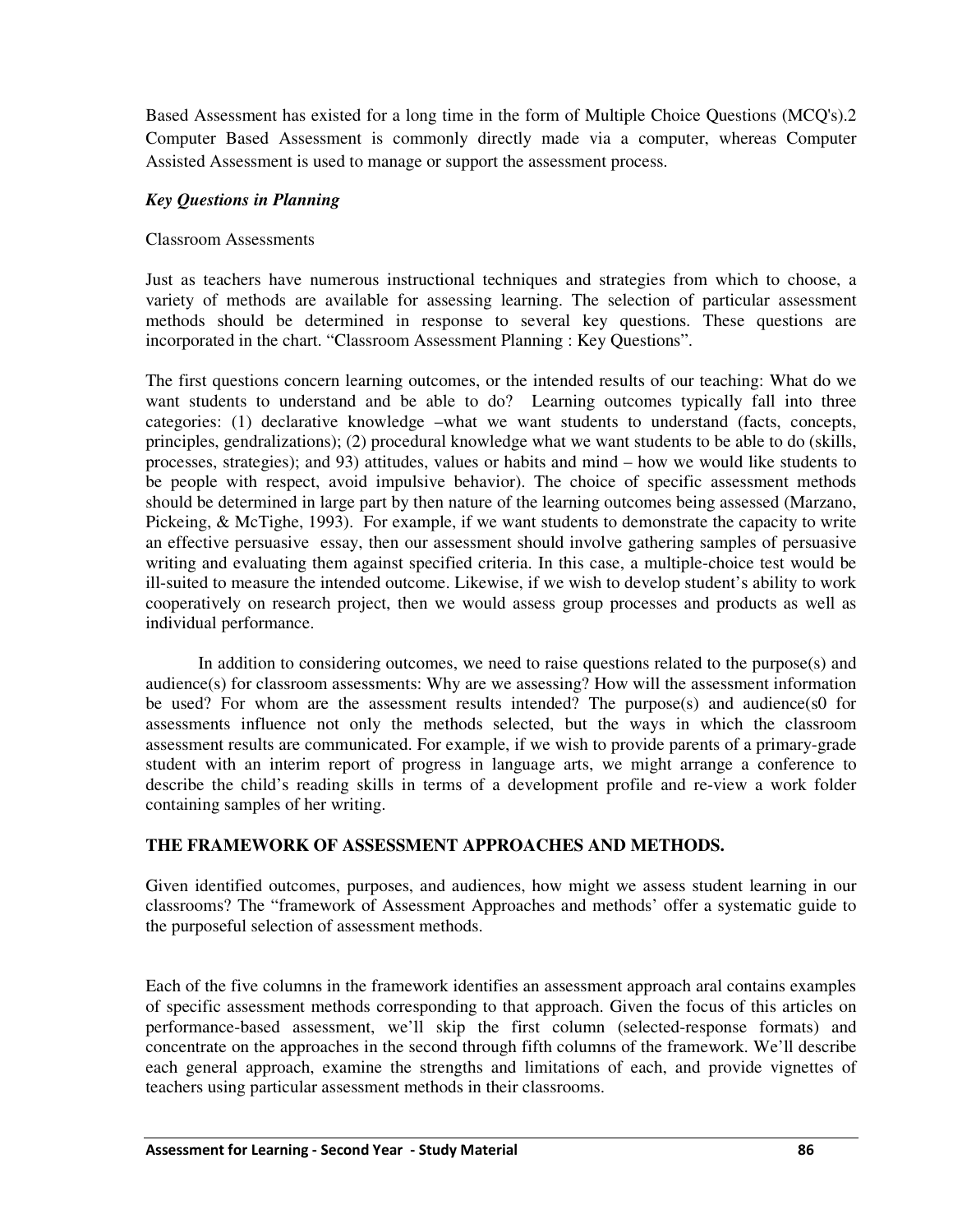### **Performance –Based Assessment**

By performance-based assessment, we are refereeing to assessment activities that directly assess student understanding and proficiency. These assessment allow students to construct a response, create a product, or perform a demonstration to show what they understand and can do. Since they call for students to apply knowledge and skills rather than simply to recall and recognize, performance-based assessments are more likely to reveal student understanding. They are well suited to assessing application of content-specific knowledge, integration of knowledge across subject areas, and lifelong learning competencies such as effective decision making, communication and cooperation (Shepard, 1989).

## **Performance Assessment**

Using performance assessments, teachers are able to directly observe the application of desired skills and knowledge. Performance assessments can be among the most authentic types of student assessments since they can replicate the kinds of actual performance occurring in the world outside of school. Performances have been widely used to assess learning in certain disciplines, such as vocal and instrumental music, physical education, speech, and theater, where performance is the natural focus of instruction. However, teachers in other subjects can routinely include performances such as oral presentations, demonstrations, and debates, as part of a broad array of assessment methods.

The evaluation of performances becomes instructionally valuable when students apply the scoring tools for peer and self-evaluation. Such involvement helps students to internalize the elements of quality embedded in the criteria. Many teachers have observed that students are motivated to put forth greater effort when they perform before "real" audiences of other students, staff, parents, or expert judges. In addition to the influences on students, schools often benefit from positive public relations when students perform for the community.

Despite their positive features, performance assessments can be time-and labour-intensive for students and teachers. Time must be allocated for rehearsal as well as for the actual performances. The evaluation of performances is particularly susceptible to evaluator biases, making fair, valio and reliable assessment and challenge.

## **QUESTIONS**

- 1. Explain why feedback is so important
- 2.How will you identify the special education needed children?
- 3.Explain the framework of assessment approaches.
- 4.How will you integrate ICT on assessing various types of learners?
- 5. Explain how technology will improve for early intervention of Mentally Retarded Children?

## **REFERENCES**

- **1.** www.ncate.org/institutions/article\_commission.asp?ch=8, retrieved on 20/7/16
- 2. http://www.ncate.org/resources/assessment/assessment\_examples.pdf retrieved on 25/8/16
- 3.Differentiated Assessment for Middle and High School classrooms, Blaz, 2008**.**
- **4.** Aneece James, 2009,"Teaching of Mathematics","Neelkamal Publisherrs, Hydrabad.5.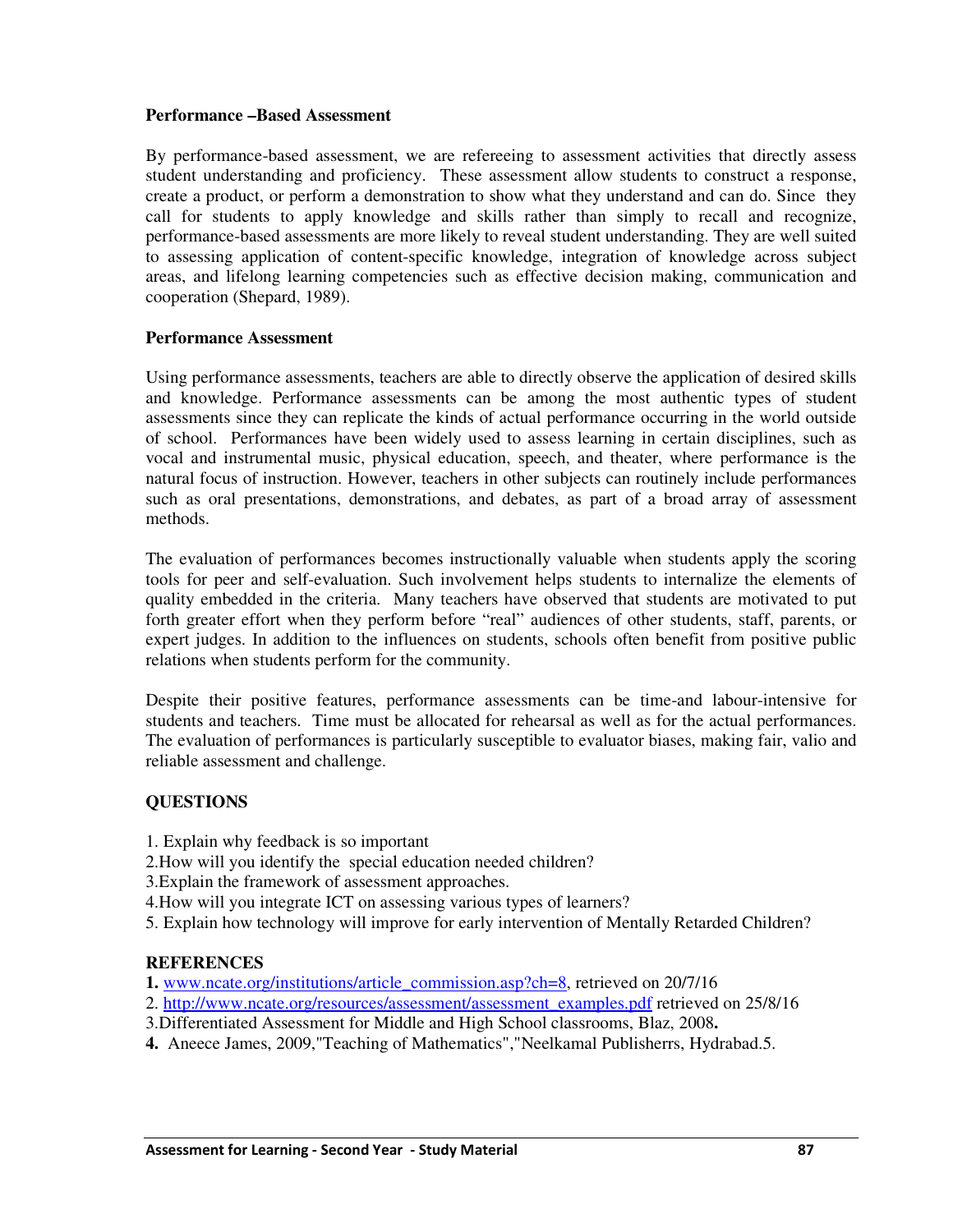## **UNIT – 7**

# **PHILOSOPHICAL AND EDUCATIONAL UNDERPINNINGS OF ASSESSMENT Course objectives**

The student teacher will be able to

- 1. understand the RTE act and its relationship with curriculum, pedagogy and teachers.
- 2. know the Non-detention policy and its problem.
- 3. identify the educational underpinnings of assessment.
- 4. analyse the merits of competitive exams.
- 5. know the various dimensions of assessment.

## **No competitive exams**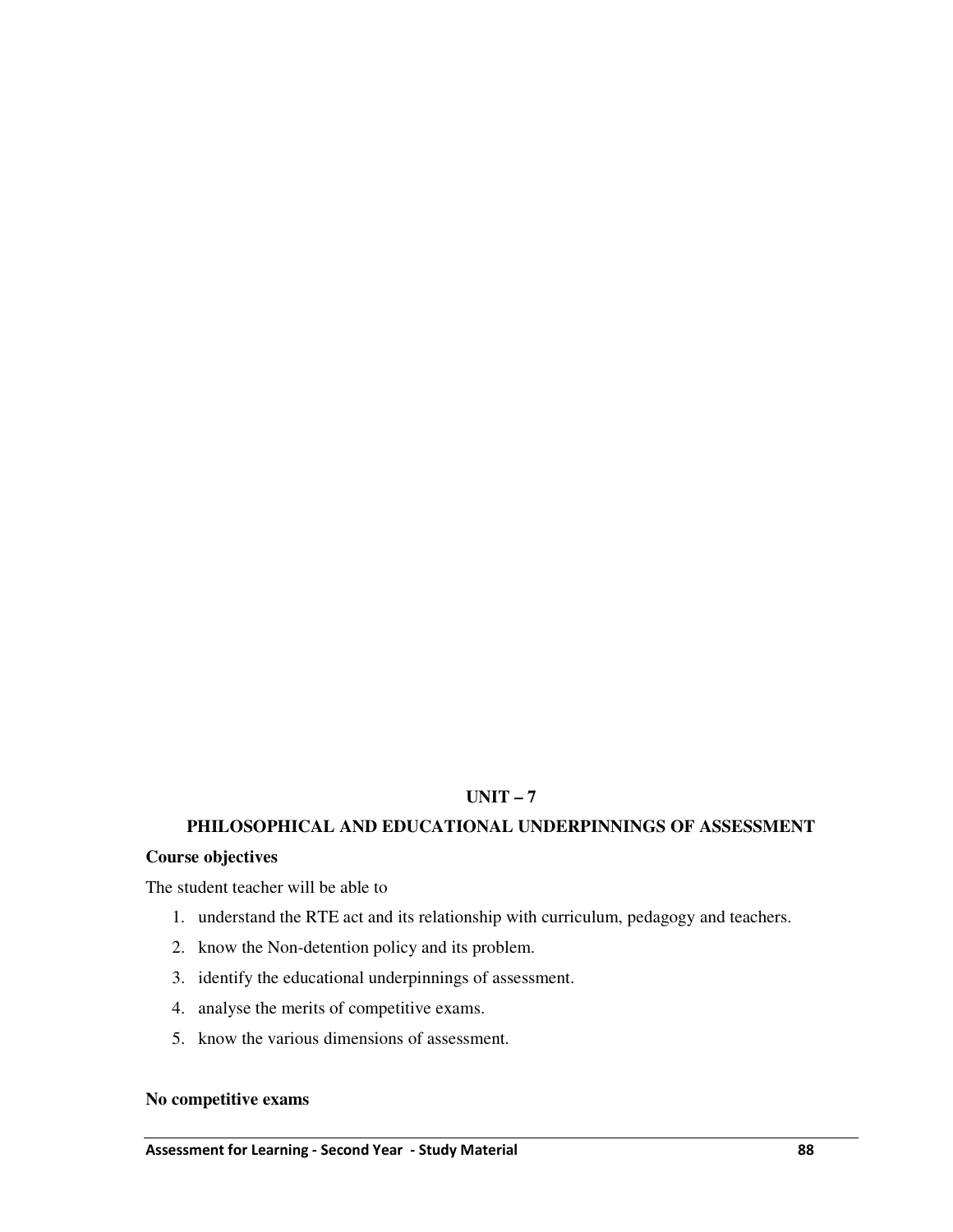There should not be any competitive examinations to assess the performance of the students. The students feel inferior if they got low marks in a competitive examination. Even though, the students who were from remote area and socially disadvantaged groups are talented. Majority of the studentswere not aware of competitive examinations. Considering the students from this group the government has decided not to have any competitive examination.

#### **Non Detention Policy**

The 'No Detention Policy' is a Govt. of India's initiative according to which no student can be detained in one standard for more than one academic year. It was being talked of implementing it up to class XI but is valid till class VIII only. The Right to Education Act (RTE), 2009 makes provisions for free and compulsory education for children between 6 and 14 under Article 21A of the Indian Constitution. This article was inserted into Part-III (Fundamental Rights) in the constitution via the 86th Constitutional amendment of the constitution. Under this policy, the students up to class VIII are automatically promoted to the next class without being held back even if they do not get a passing grade. The policy was implemented as part of the Continuous and Comprehensive Evaluation (CCE) under the RTE Act in 2010 to ensure all-round development of students. The concept of CCE imported from the West, which emphasises on evaluating a child through the year, and not just based on performance in one or two term exams.

#### **Problems in NDP**

The poor learning outcomes of schools are caused by many factors of learning. One of them is the pupil-teacher ratio. Many government schools in India are facing acute shortage of teachers. And the available teachers are burdened with non-school activities. Until the desired pupil-teacher ratio is achieved, it is unreasonable to expect CCE and NDP to succeed. Other factor responsible for poor learning outcomes is the lack of trained teachers. Lack of training has caused the confusion among the teachers on what their role is in implementation of CCE guidelines. Teacher training must be revised in line with the requirements of CCE. Instead of strengthening the foundation to implement the reforms, bringing back the old pass-fail system threatens to undermine the egalitarian promise of the RTE.

#### **Right to Education**

The Constitution (Eighty-sixth Amendment) Act, 2002 inserted Article 21-A in the Constitution of India to provide free and compulsory education of all children in the age group of six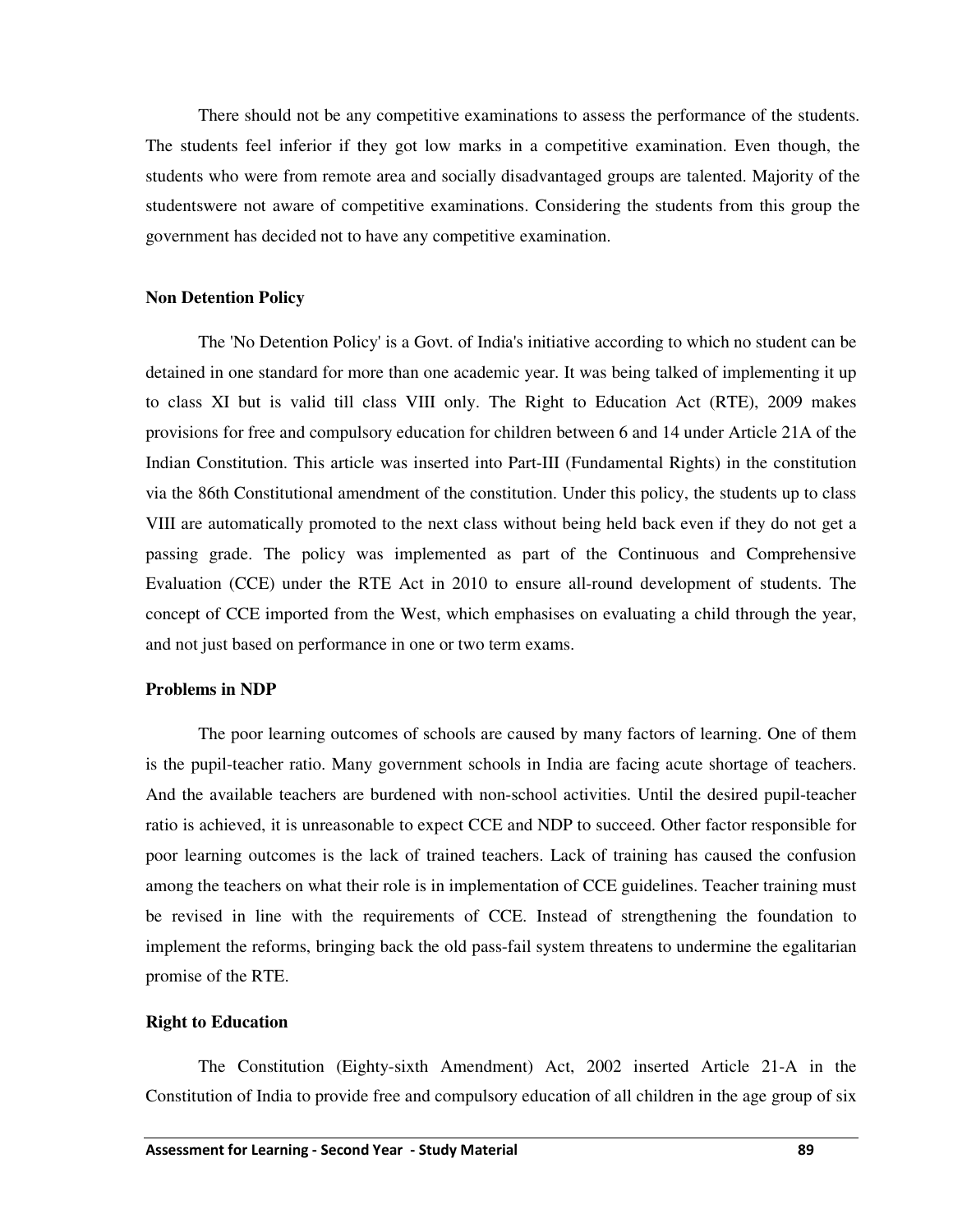to fourteen years as a Fundamental Right in such a manner as the State may, by law, determine. The Right of Children to Free and Compulsory Education (RTE) Act, 2009, which represents the consequential legislation envisaged under Article 21-A, means that every child has a right to full time elementary education of satisfactory and equitable quality in a formal school which satisfies certain essential norms and standards.

Article 21- A and the RTE Act came into effect on 1 April 2010. The title of the RTE Act incorporates the words 'free and compulsory'. 'Free education' means that no child, other than a child who has been admitted by his or her parents to a school which is not supported by the appropriate Government, shall be liable to pay any kind of fee or charges or expenses which may prevent him or her from pursuing and completing elementary education. 'Compulsory education' casts an obligation on the appropriate Government and local authorities to provide and ensure admission, attendance and completion of elementary education by all children in the 6-14 age group. With this, India has moved forward to a rights based framework that casts a legal obligation on the Central and State Governments to implement this fundamental child right as enshrined in the Article 21A of the Constitution, in accordance with the provisions of the RTE Act.

#### **The RTE Act provides**

- Right of children to free and compulsory education till completion of elementary education in a neighbourhood school.
- It clarifies that 'compulsory education' means obligation of the appropriate government to provide free elementary education and ensure compulsory admission, attendance and completion of elementary education to every child in the six to fourteen age group. 'Free' means that no child shall be liable to pay any kind of fee or charges or expenses which may prevent him or her from pursuing and completing elementary education.
- It makes provisions for a non-admitted child to be admitted to an age appropriate class.
- It specifies the duties and responsibilities of appropriate Governments, local authority and parents in providing free and compulsory education, and sharing of financial and other responsibilities between the Central and State Governments.
- It lays down the norms and standards relating inter alia to Pupil Teacher Ratios (PTRs), buildings and infrastructure, school-working days, teacher-working hours.
- It provides for rational deployment of teachers by ensuring that the specified pupil teacher ratio is maintained for each school, rather than just as an average for the State or District or Block, thus ensuring that there is no urban-rural imbalance in teacher postings. It also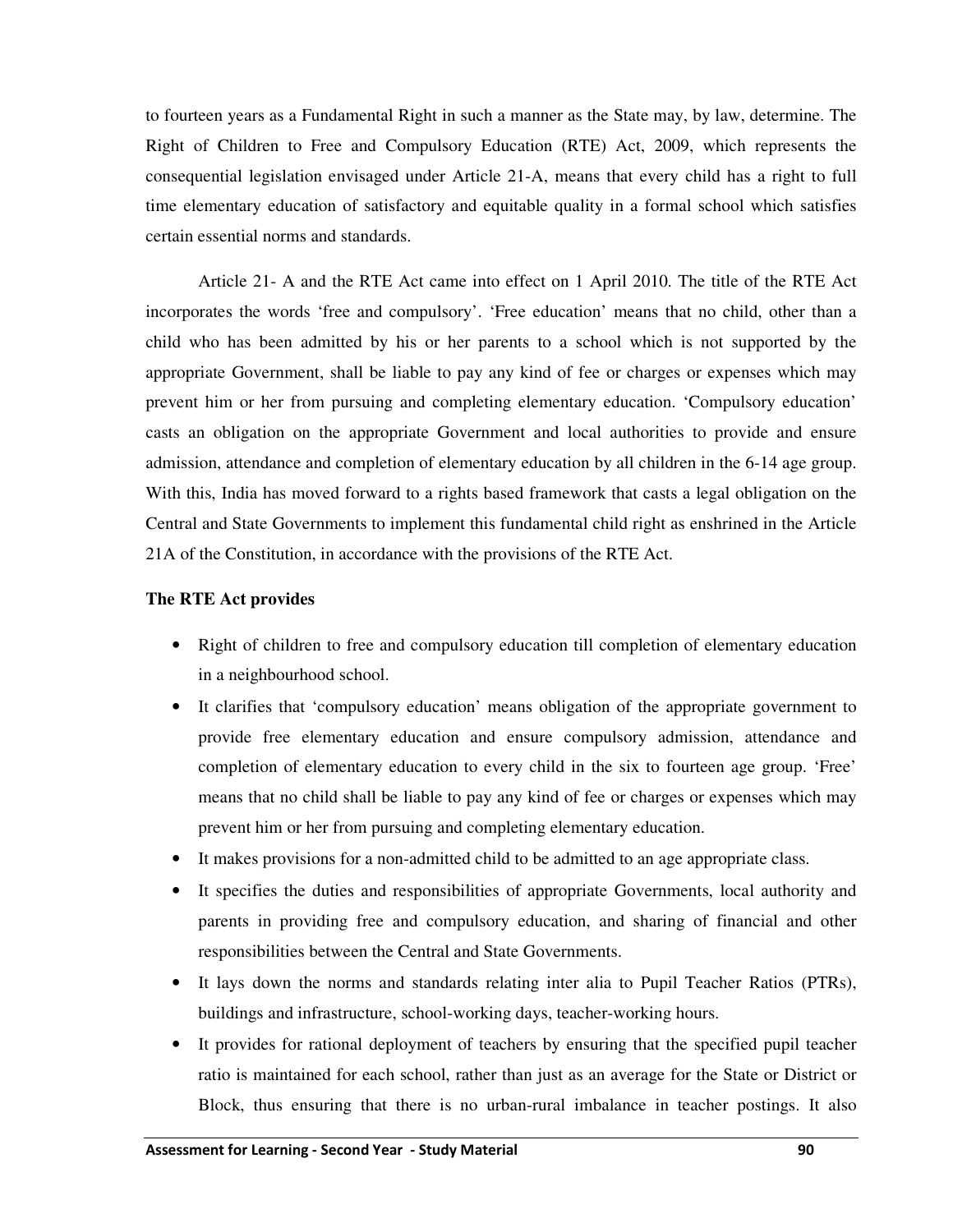provides for prohibition of deployment of teachers for non-educational work, other than decennial census, elections to local authority, state legislatures and parliament, and disaster relief.

- It provides for appointment of appropriately trained teachers, i.e. teachers with the requisite entry and academic qualifications.
- It prohibits
	- (a) physical punishment and mental harassment;
	- (b) screening procedures for admission of children;
	- (c) capitation fee;
	- (d) private tuition by teachers and
	- (e) running of schools without recognition,
- It provides for development of curriculum in consonance with the values enshrined in the Constitution, and which would ensure the all-round development of the child, building on the child's knowledge, potentiality and talent and making the child free of fear, trauma and anxiety through a system of child friendly and child centred learning.

### **Questions**

- 1. What do you meant by Non detention policy? Discuss the merits of Non detention policy.
- 2. Explain the problems in NDP.
- 3. Define RTE act and describe its relationship with curriculum, pedagogy and teachers.
- 4. Explain the various dimensions of Assessment.
- 5. Discuss the merits and demerits of Competitive exams.

### **UNIT – 8**

### **PARTICIPATORY APPROACH**

#### **Course objectives**

The student teacher will be able to

- 1. know the participatory approach and its benefits
- 2. understand the process involved in participatory approach
- 3. know the advantages of participatory assessment
- 4. develop community monitoring of assessment.
- 5. point out the key issues in teacher autonomy in assessment.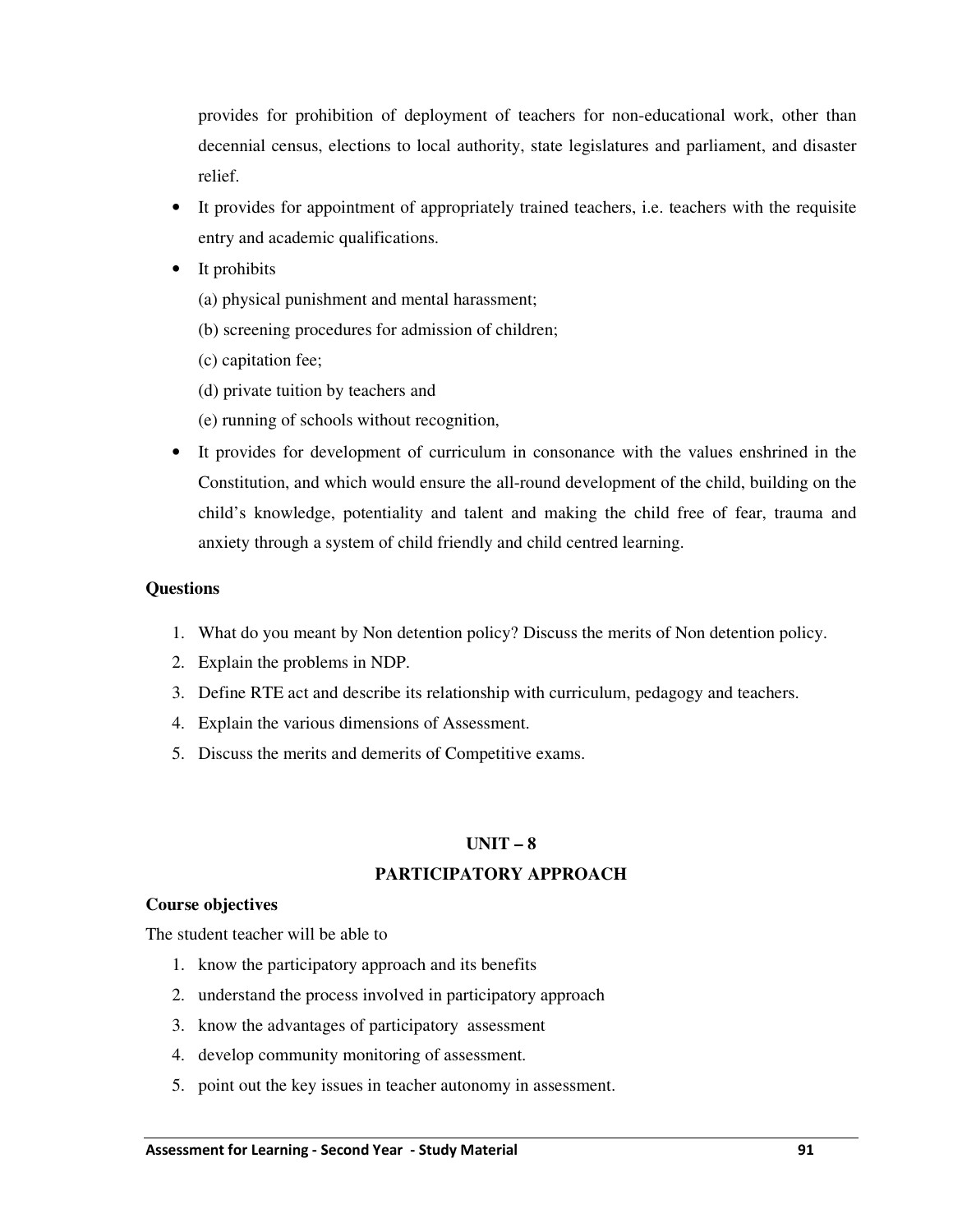### **Participatory Assessment**

Participatory assessment is a means of building partnerships with people from certain communities of all ages and backgrounds. The partnership is fostered through structured discussions and dialogue.

Participatory assessments may include holding separate discussions with women, girls, boys and men, in order to:

- gather accurate information on the specific problems that they face,
- get information about the underlying causes of those problems,
- understand the capacities of various persons within the community,
- hear their proposed solutions to their problems.

## **A Major Benefit of Participatory Assessment**

One of the most beneficial aspects of participatory assessments is the fact that it helps mobilize communities to take collective action to improve their own quality of life. Participatory assessments also form the basis for the implementation of a rights and community-based approach.

### **Advantages of Participatory Assessment**

- Less time grading and more time for student interaction
- Greater class participation
- Positive classroom experiences
- Learning

### **Steps for conducting participatory assessment**

- Step 1: Reviewing existing information
- Step 2: Mapping diversity
- Step 3: Methods of enquiry
- Step 4: Selecting themes
- Step 5: Facilitating discussions
- Step 6: Systematizing the information gathered
- Step 7: Follow-up actions
- Step 8: Comprehensive analysis and prioritization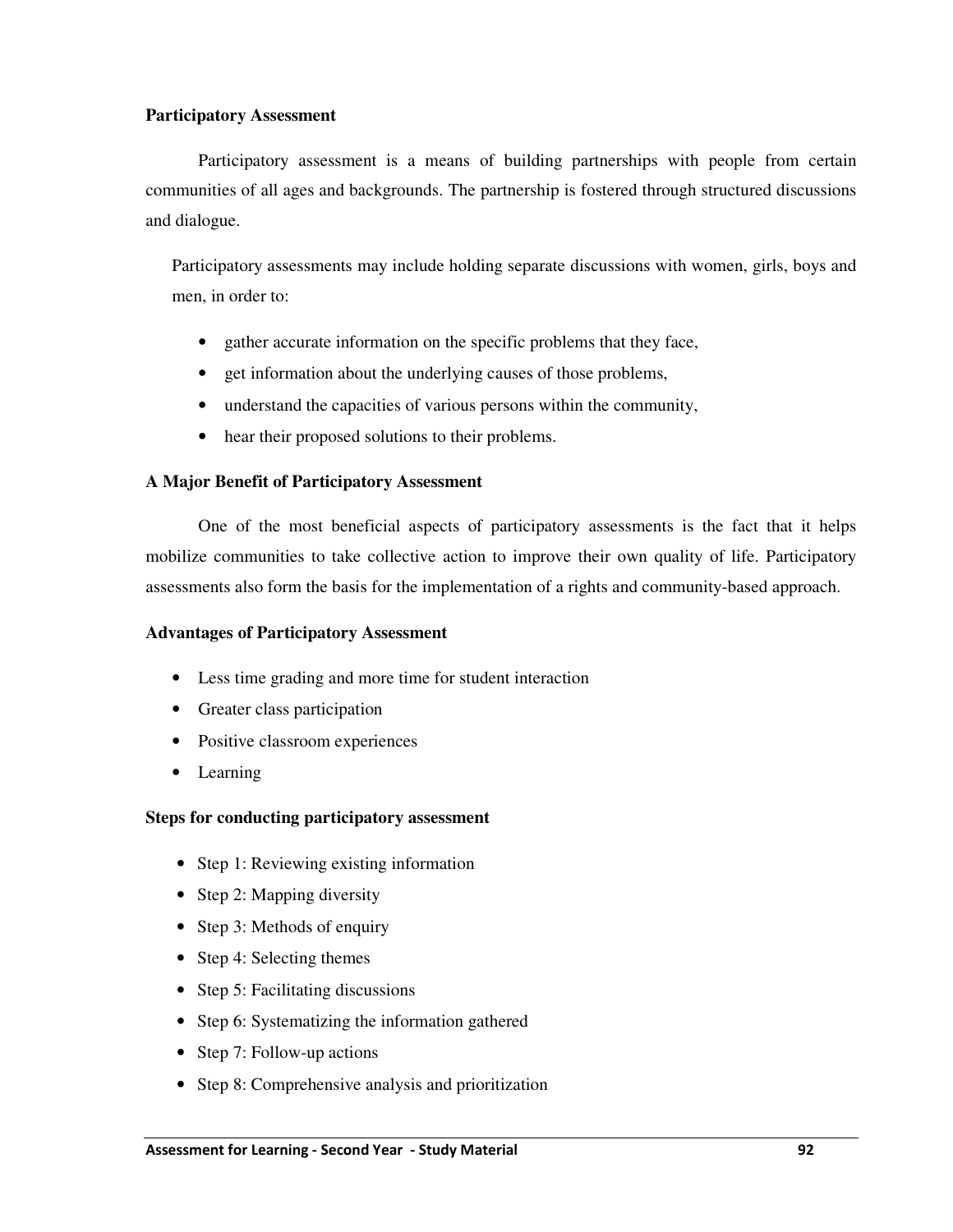- Step 9: Recording meetings
- Step 10: Participatory planning workshop

#### **Community-based approach**

A community-based approach motivates women, girls, boys and men in the community to participate in a process which allows them to express their needs and to decide their own future with a view to their empowerment. It requires recognition that they are active participants in decisionmaking. It also seeks to understand the community's concerns and priorities, mobilizing community members and engaging them in protection and programming. The focus is on helping refugees organize themselves to solve their own problems. The role of UNHCR is to support the building, rebuilding and strengthening of communities' capacities to respond to protection risks and to make decisions over access to and use of resources. Participatory assessment is carried out in the spirit of shared responsibility for enhancing protection of all members of the community and is an essential component of community-based work.

#### **Teacher autonomy in Assessment**

Teacher autonomy has become an important aspect of the teacher professionalism. An autonomous teacher will be able to produce autonomous learners are also able to be independent implementers of government policies in particular education policies. Queensland Studies Authority (2010) outlined the importance and benefit of SBA in the education system claiming that: - The students are able to improve their learning to the optimum, - The students constant and detailed feedback and suggestions to improve, - Teachers have the opportunity to use variety of assessment techniques, - Teachers are able to improve on their assessment knowledge and techniques, - Teachers are able to adopt the curriculum and assessment to the students local needs The role of the teacher in this teaching environment demands more independence as they should be free to determine the best remedy for their students learning problem. Teachers are the best person to determine their students need and address their learning problems. Teacher's responsibility in SBA is viewed as an important aspect in the T&L process. Integration of assessment in the T&L process would help the teachers in identifying their students' immediate learning problem and help the teachers to provide real-time solution to overcome the problem.

#### **Questions**

- 1. Explain Participatory approach.
- 2. Describe the process involved in participatory approach.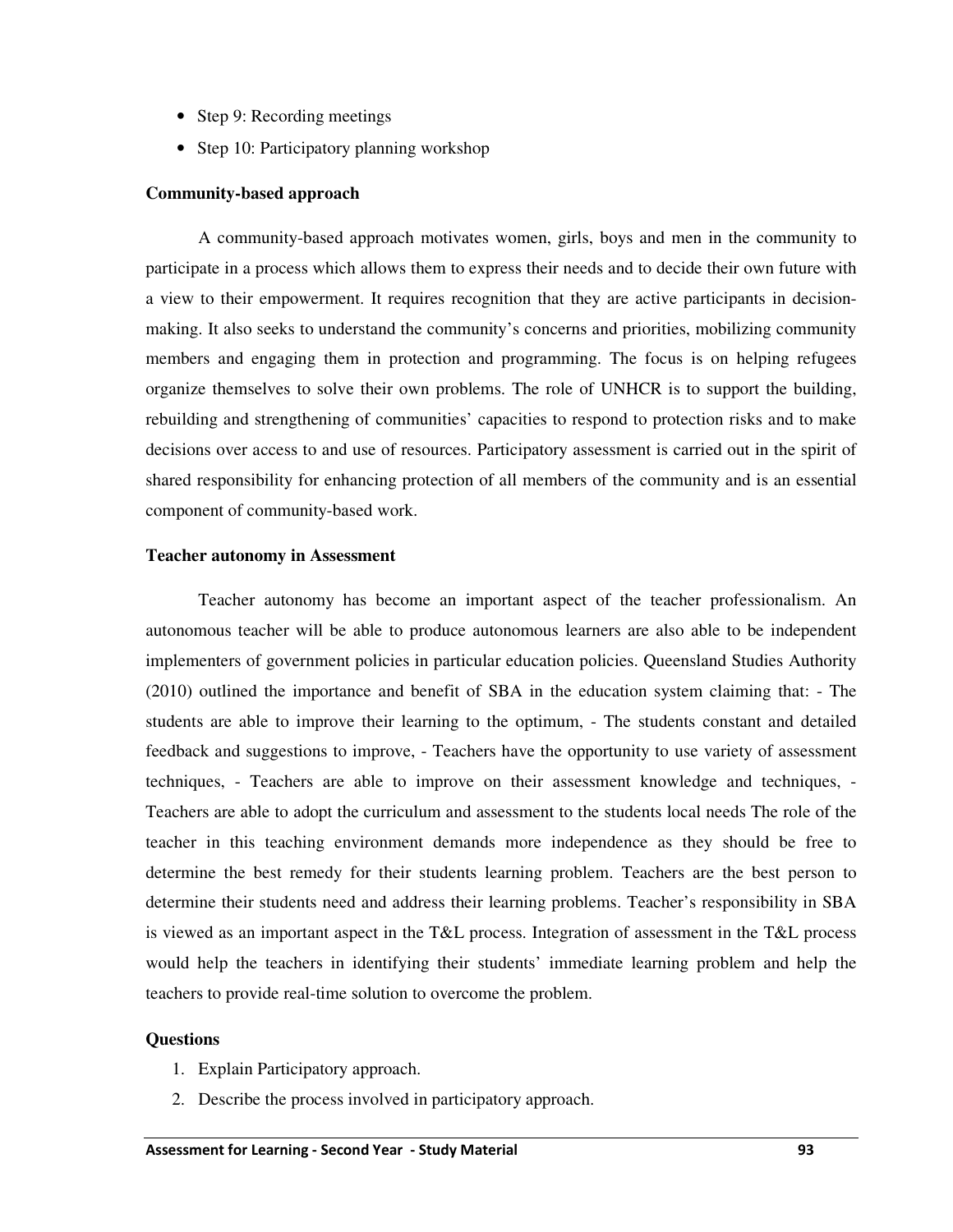- 3. Explain the advantages of participatory assessment.
- 4. Explain community monitoring of assessment.
- 5. Describe the teacher autonomy in assessment.

## **UNIT – 9**

## **PREVALENT PRACTICES OF ASSESSMENT**

**Course objectives** 

## **The student teachers will be able to**

- $\checkmark$  understand the drawbacks of present assessment system;
- $\checkmark$  analysis assessment for better learning;
- $\checkmark$  understand assessment for confidence building;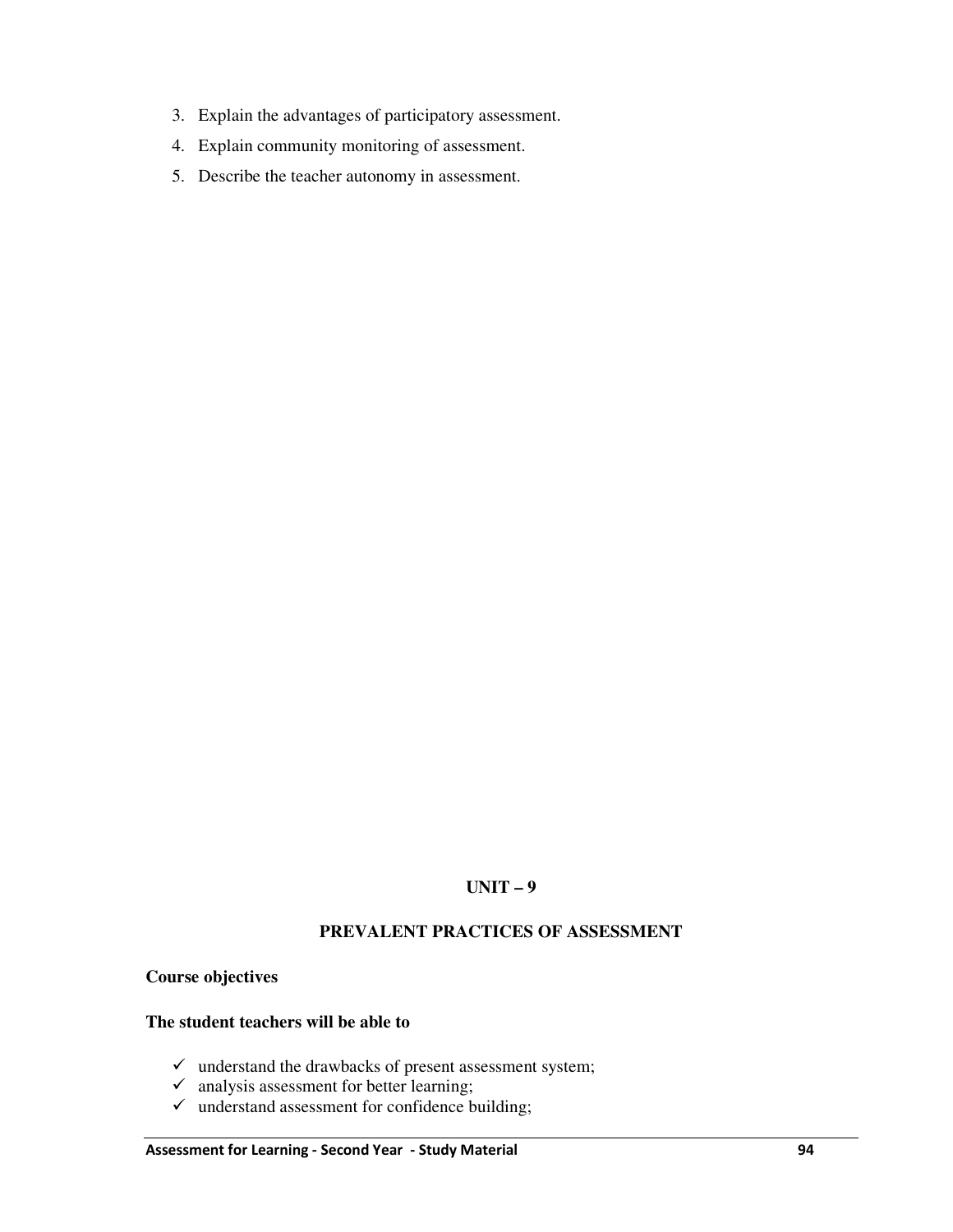- $\checkmark$  develop building self-confidence; and
- $\checkmark$  know assessment for creative learning.

#### **INTRODUCTION**

In a rapidly changing world, the education system in India is re-shaping and refreshing itself day by day. The most sensitive part of curriculum change is change in the Assessment and Evaluation system. For quality assurance and for maintaining public confidence, links with authorities like International Assessments for Indian Schools and distinguished foreign institutions are thought to be vital. The Government of the Republic of India through the Ministry of Human Resource Development is the controlling authority of the assessment systems and procedures. The Educational Boards and Councils in different states and union territories are applying their own strategies to assess and evaluate the learners keeping a similarity with the standard and norms as used in CBSE and ICSE. A number of national levels Councils NCTE, IMC, AICTE, NCERT etc. are also directly involved in this system. It seems that assessment will continue to be a contentious issue and Indian students will continue to take part in the national and international tests. The key factor for the system and the educational institutions is to establish equilibrium between measuring and assessing achievements and the practical consequences on the teaching -learning process. Because the educated members of the élite society are no longer of the opinion that the learners should be accessed through global standard norms and criteria, some Universities and Academic Institutions of national and international reputation are introducing their own admission tests.

### **PRESENT EDUCATION SYSTEM**

The present system of assessment and evaluation for school education in India is exam based. Therefore, it focuses only on cognitive learning outcomes and in the process co-curricular domains are neglected, even though co-curricular areas are an equally important and significant part of child development. Even in curricular areas the focus is on rote learning and memorization, characterized by a neglect of higher mental abilities such as critical thinking, problem solving and creative ability. In India, The National Curriculum Framework – 2005 developed on the basis of 21 position papers has looked into every aspect of school education. The document states that examinations require systemic reforms in the context of evaluation and assessment. The high failure rates, increasing number of school drop outs, unhealthy competition, stress, nervous breakdowns and suicides among learners make it imperative for Indian educationists to look into the evaluation system of the country which is at present examination oriented.

#### **DRAWBACKS OF PRESENT ASSESSMENT SYSTEM**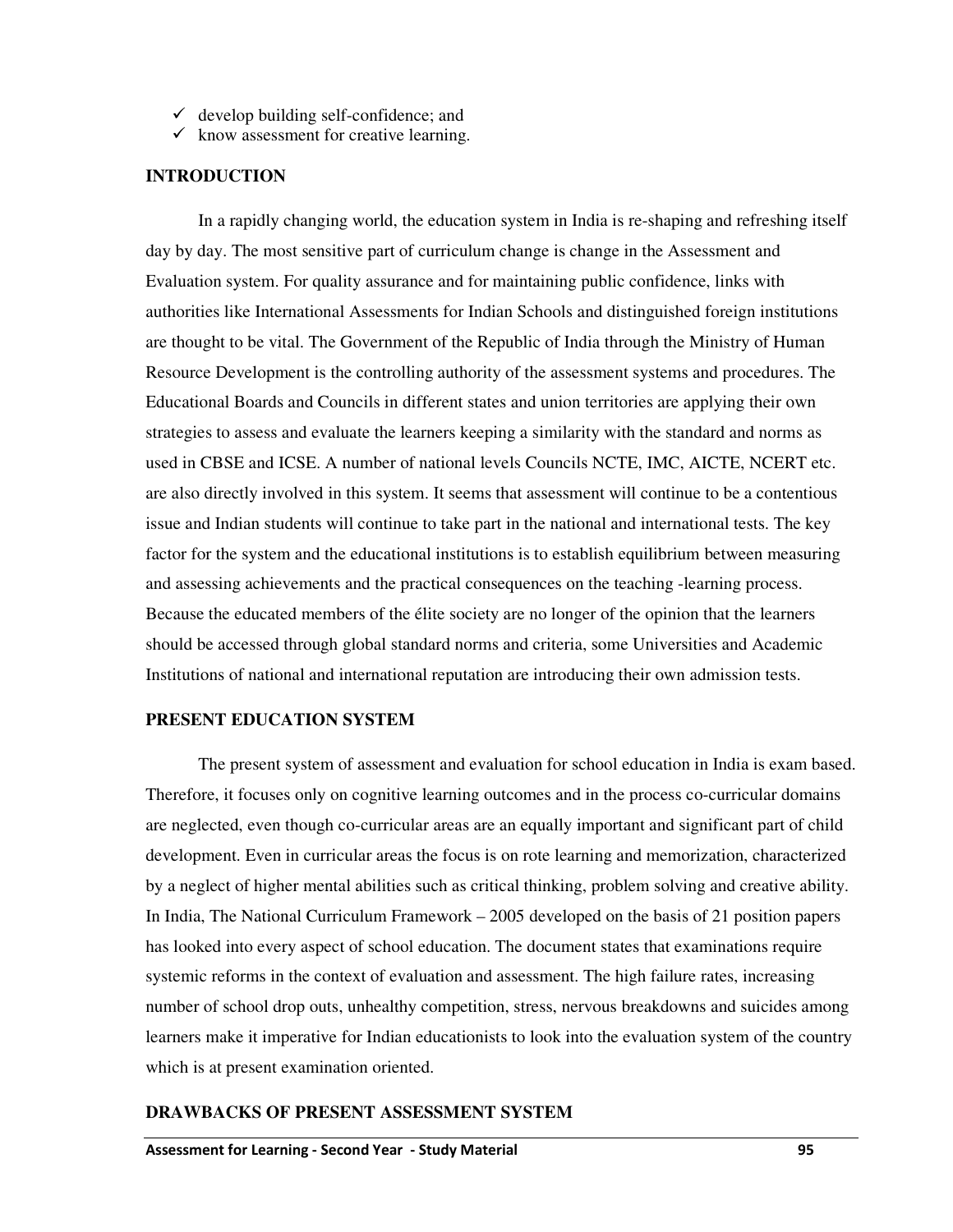Assessment is the process of documenting, usually in measurable terms, knowledge, skills, attitudes and beliefs. Evaluation is an important aspect of any education system. Student learning can be improved through well-planned procedures of evaluation that are inbuilt in the teaching learning process. Many times teachers attempt to assess the progress of learning while teaching in the classroom – sometimes deliberate and at times spontaneous. Thus evaluation is considered as an integral part of teaching learning process. Evaluation is a process of collecting, analyzing and interpretation of the evidences about students' progress in cognitive and non-cognitive areas. On the basis of these evidences teacher could take certain decisions to improve classroom practices for enhancing the attainment levels among students. Evidences are collected, analyzed and interpreted through some tools and techniques. **Tests** are most prominent tools to collect evidences about the progress of learning among learners.

**Observation** is an important technique used to collect evidences of development in specifically co-scholastic areas. Tests provide the marks or grades and observation gives an idea or impression. Evaluation is a decision-making process that intends to lead students towards better performance and consequently helps to bring about qualitative improvement in education. It is both process and product. When we talk about the evaluation process, it mainly focuses on teachers as the teacher has to decide why, what, when and how to evaluate and how to make sense of it. The thoughtful teacher uses the information of students' results as guide to improve his/her own teaching practices. The performance of learners in scholastic areas can either be evaluated during the process of instruction or after completion of instruction in a regular temporal sequence. The former is formative evaluation and the latter is summative evaluation. The evaluation in scholastic areas is mostly focused on the attainment of instructional as well as educational objectives. Some of the important purposes of evaluation are:

- to know the efficacy of instruction, to determine the rate of progress of learners,
- to predict success of learners in their future scholastic endeavors,
- to know the attainment of instructional and educational objectives,
- to motivate learners for better learning,
- to diagnose the weaknesses,
- to provide continuous record of achievement,
- to place students in rank order and
- to increase self confidence among students

The process of evaluation involves in selection of suitable tools and techniques for collecting evidences to know the progress of performance among learners.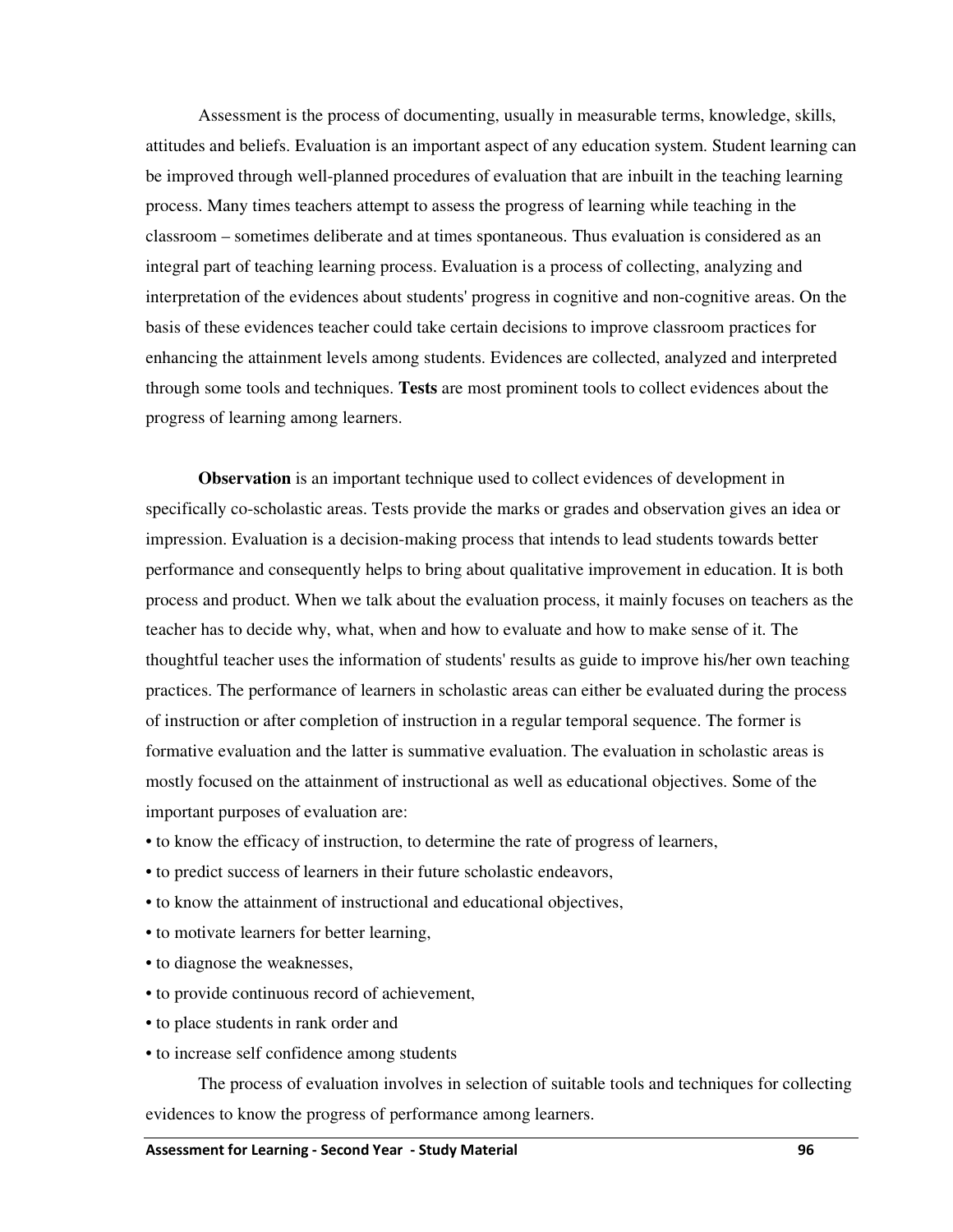In spite having advantages, following could be the draw backs of the present System.

- It would be tough to measure or calculate the exact marks.
- Work load of teachers would be increased a lot.
- Regular teaching would be affected.
- Mobility or transferring of students from one institution to another one would be problematic.
- Maintaining compatibility among main subject's papers and soft papers would be challenging one.
- Offering more than one programme of different nature simultaneously would be challenging one.
- Extra burden would be experience by the institution.
- Mastery over concerned subject would be hampered.
- Problems of indiscipline would be happened as full liberty or choices of students are given maximum importance.
- Different nature and standard of institution will forced problem in maintain the equality in terms of mobility of students as everyone would desire to move from sub standard institution or university to standard one.
- It may pose problems in maintaining the cumulative record of every student.
- Seriousness of students will go away from the examination as much weightage is given to continuous or internal assessment and evaluation.
- Most of the time will have to be consumed for setting papers for different type of examinations.
- It will call to increase the infrastructure to house or accommodate the students.
- Equalisation of performance through it may discourage the gifted and talented students.
- Research work and innovation would get hampered, as most of the time teachers have to be involved in setting papers and making arrangement for the examinations.
- Chance of subjectivity would be maximum, as internal evaluation has 40 % weightage.

## **ASSESSMENT FOR BETTER LEARNING**

Assessment should help the learners move beyond their ability by providing them with constructive feedback about their strengths and weaknesses. Assessment cannot stand by itself and any language assessment should give students an opportunity to demonstrate what they know and can do with language. "First and foremost, assessment must encourage students to reflect on their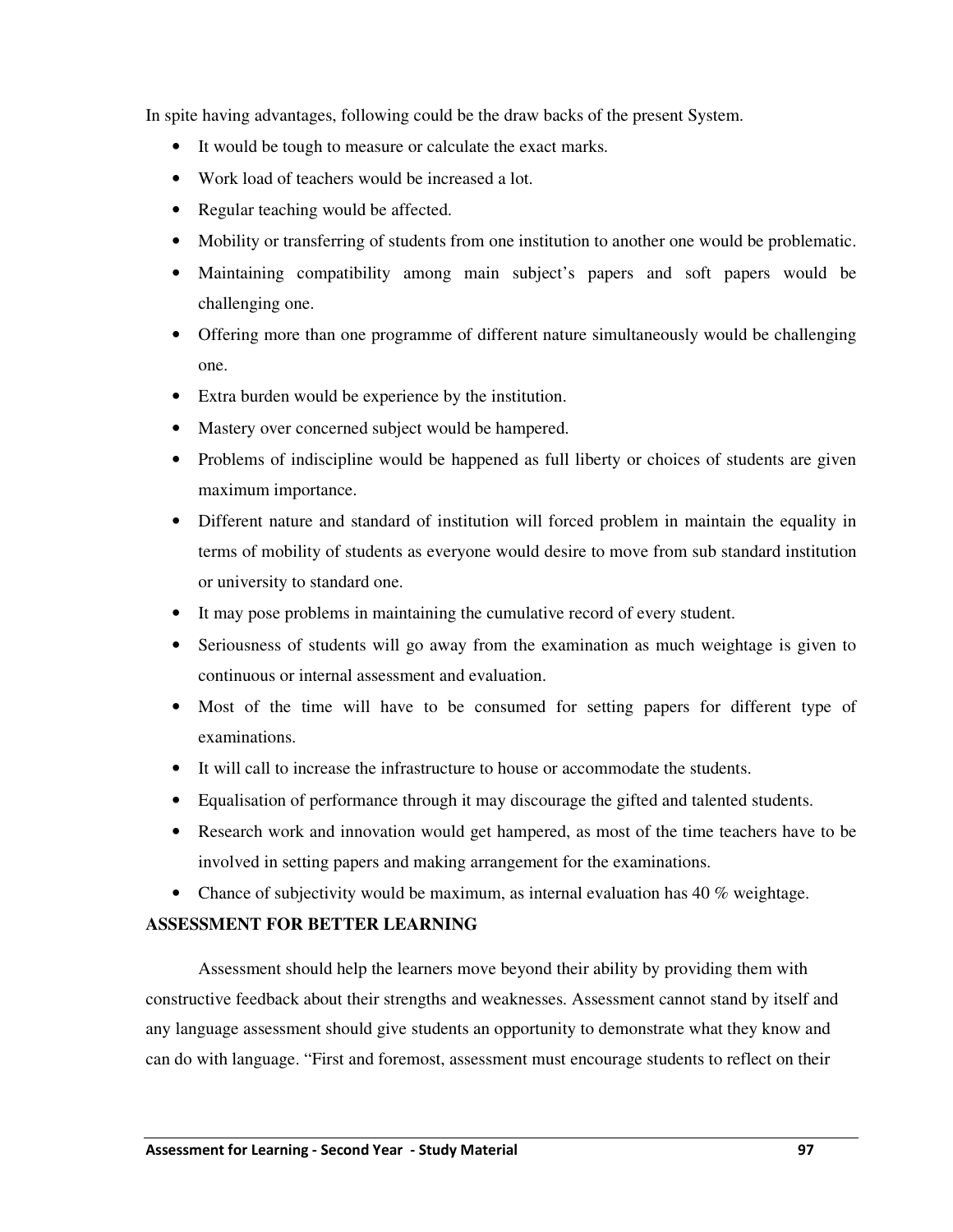own reading and writing in productive ways, to evaluate their own intellectual growth, and to set goals." (IRA/NCTE Joint Task Force on Assessment, 1994, p. 13)

Through constant interaction with students, teachers can assess the learner's work and the wide range of work presented by different students makes the assessment easier.

Assessment for better learning can take various forms such as:

**Self assessment** which enables students to monitor their own progress against specific objectives and evidence from their own work.

**Peer assessment** which helps to improve learning and to develop social and cooperative skills.

**Teacher's assessment** which progress and strengths are recognised, difficulties diagnosed and strategies to overcome them planned.

### **ASSESSMENT FOR CONFIDENT BUILDING**

No matter what your self-confidence level is right now, you can probably improve it. But you need to believe in yourself and your capabilities before anyone else will.

Bandura's theory of self-efficacy is a great place to start looking for ways to improve the way you see your abilities. According to the theory, there are four sources of self-efficacy:

- Mastery experiences things you have succeeded at in the past.
- Vicarious experiences seeing people who are similar to you succeed.
- Social persuasion hearing from others that you're capable.
- Emotional status staying positive, and managing stress.

Three of these sources (the first, second, and fourth) are within your control, so we'll look at them more closely. However, while we can't force people to say good things about us (the third source), we can increase the likelihood of receiving positive feedback by being more confident in general.

Layering assessment on top of it all can create a maelstrom of stress.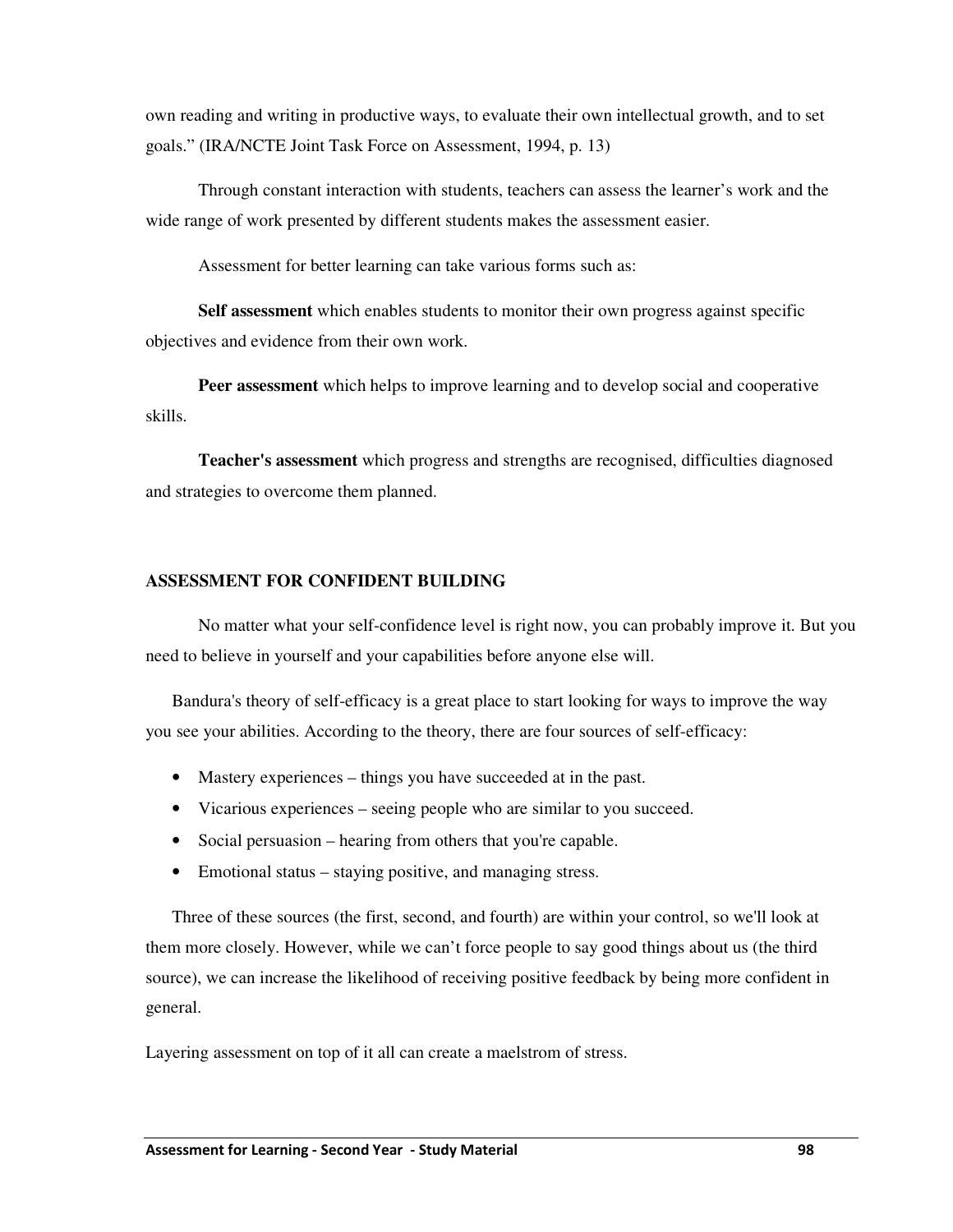How can we help students feel in control, confident and willing to approach learning new material? How can we help them feel poised for success on assessments and confident with new material?

#### 1. **Say It Out Loud**

When students encounter material for the first time, it is helpful if they can talk it out with a peer or teacher. This might be in the form of dealing with a vocabulary word, a scientific concept, a math problem, or a verb tense in a world language. The verbal processing that takes place in conversation with a trusted peer or teacher settles the learner, provides an opportunity to try out the language associated with the new topic, and arms him or her with confidence. Through trial, error and immediate feedback, the student now feels more confident setting out on his or her own to tackle the topic.

#### 2. **Brain Dump**

After learning new material for a set period of time, have students do a brain dump on a blank piece of paper. This serves the purpose of helping the student realize that learning and knowledge acquisition *have* been happening. It helps to raise student confidence and is also a useful approach for the teacher to receive feedback and see where gaps exist. Consider using this valuable approach with students as soon as they receive an assessment, before attempting to answer any questions. For some students, holding the information inside their head can cause anxiety and confusion. Taking a deep breath, dumping the information on a blank page, and seeing what it looks like prepares the student for success on the assessment. This brain dump then serves as a study guide.

#### 3. **Not All in a Straight Line**

For many students, learning is not linear. On an assessment, one of the keys to remember is that the first question might not be the best place to start. Sometimes, a student will look at the first question on an assessment and panic, thinking he or she knows nothing. That can derail the rest of the assessment. Instead, students should take a holistic approach, spend some time scanning the entire assessment, and look for a positive entry point where they feel most confident. Similarly, as teachers consider the entry point for learning new material, recognizing that each child may have a different entry point is important, so being multi-modal is critical.

#### 4. **Be Visual or Musical**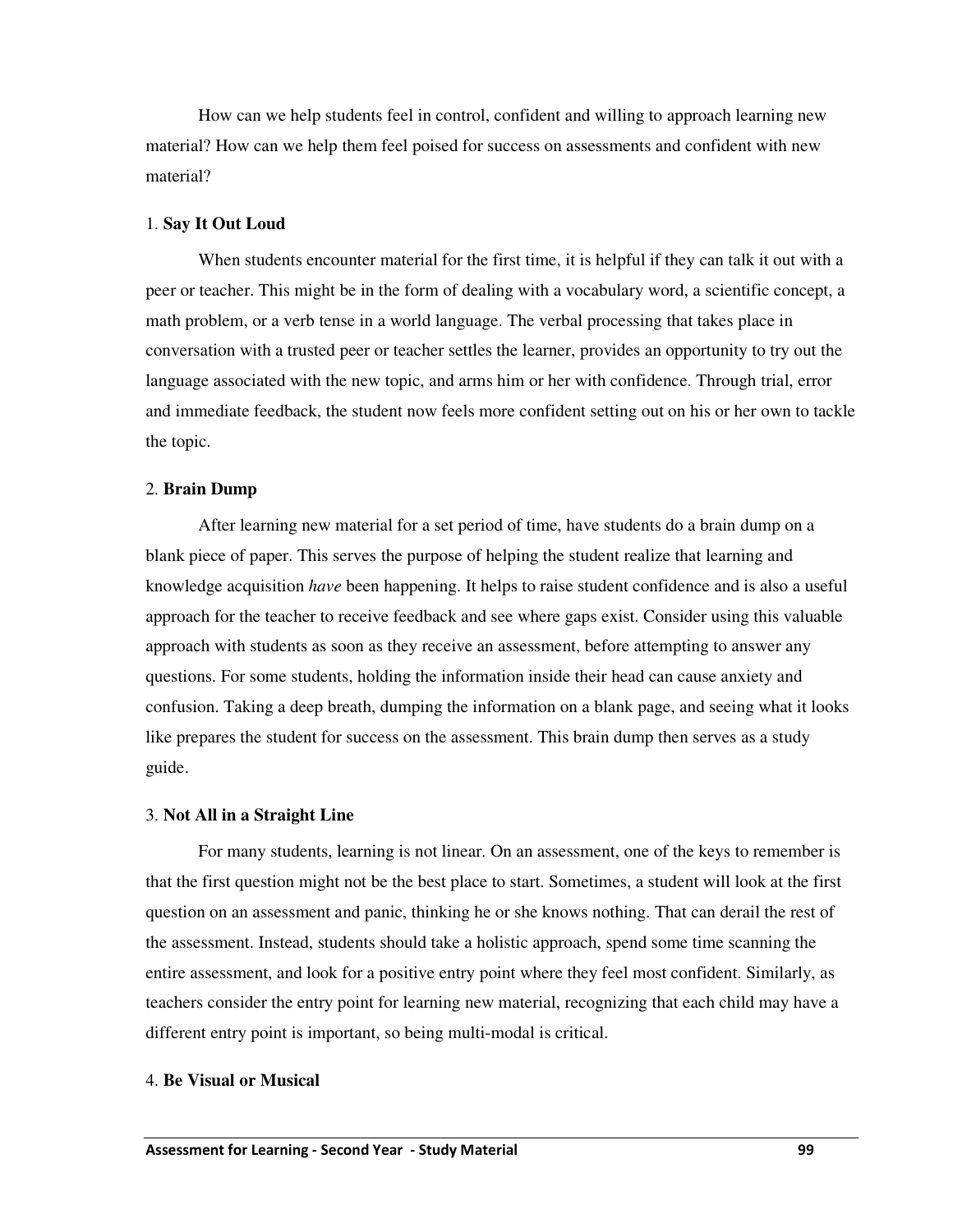The artist and the musician live inside each student, and tapping into that creative side can unleash the student to learn and acquire knowledge. I can still recall the scene from the 1970s sitcom *Happy Days* when the musically talented character, Potsie, is trying to study for his biology test. The information is overwhelming him, and he doesn't know where to begin -- until he realizes that putting the vocabulary in the form of a song will help him master the material. Potsie soars from that point on as a student, and the viewer feels his newfound confidence. His teacher can't believe that he actually learned the material, so Potsie proves him wrong by performing the song, "Pump Your Blood."

#### **ASSESSMENT FOR CREATIVE LEARNERS**

India's educational system is modelled on the mass education system that developed in the 19th century in Europe and later spread around the world. Tracing the roots of the movement, the goal is clear — to condition children as "good" citizens and productive workers. This suited the industrial age that needed the constant supply of a compliant workforce with a narrow set of capabilities. The educational environment even today resembles factories with bells, uniforms and batch-processing of learners. They are designed to get learners to conform.

From an economic standpoint, the environment today is very different. In a complex, volatile and globally interconnected world, new-age skill-sets are essential. *Wired* magazine estimated that 70 per cent of today's occupations would become automated by the end of this century. What will be the role of humans in this new economy? Linear, routine thinking will have no advantage. It calls for flexibility, adaptation, new thinking, paradigm shifts, and innovation — and that is the language of creativity. Creativity is an essential 21st century skill.

From a scientific perspective, creativity is an aptitude for new, original and imaginative thinking. Let us consider some key aspects of an educational system with creativity at its core

**Outcomes**: In a creative educational system, the infinite range of human abilities and talents finds an equal place. Creative learning produces growth in both cognitive and affective dimensions and leads to the production of outcomes that are rich and complex, original and expressive. There is a harmonious development of body, mind and spirit. Outcomes include the development of higherorder thinking skills, creativity, problem-solving ability, self-awareness and aesthetic sensibilities.

**Pedagogy:** Several studies suggest that the innate creativity and curiosity of children are lost in the conventional schooling methods. In creative classrooms, the teacher and students are participants in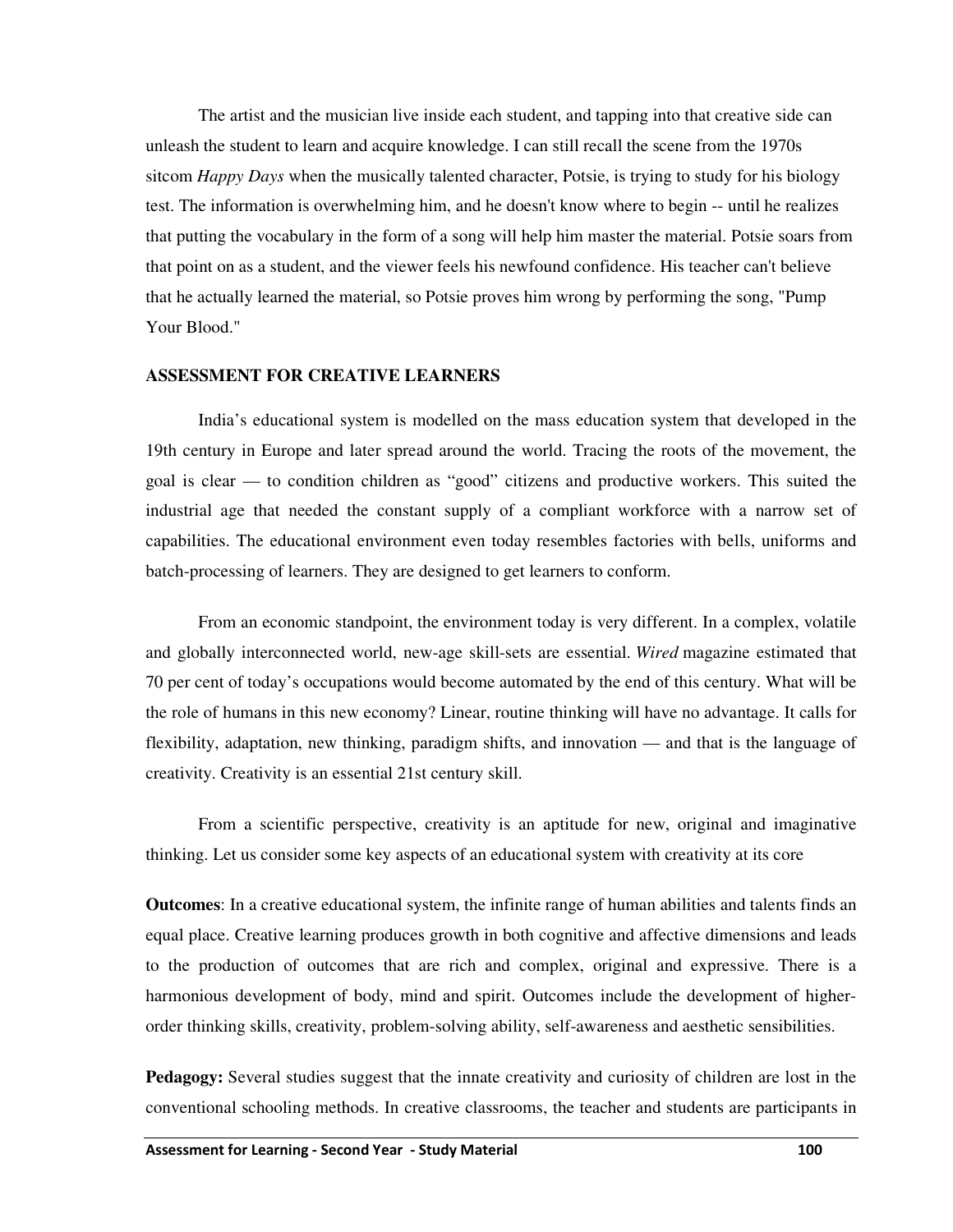the learning process. Pedagogies take into account the diversity of learning styles, involve all the senses and body, and are fundamentally experiential in nature. Learning about the environment challenges students to use complex thinking, provide time to think and play with new ideas and encounter knowledge in varied ways to lead to personal and meaningful insights. Classrooms are playgrounds for exploration, inquiry and reflection.

**Assessments:** Current assessment mechanisms largely rely on a one-time, high-stake standardised testing measuring a narrow range of abilities. Studies indicate that gifted students underachieve in these assessments, and up to 30 per cent of high school dropouts may be highly gifted. Assessments that nurture creativity are built for intrinsic motivation and enable growth on one's unique path. They are flexible, cover diverse dimensions and rely extensively on self-assessment. They encourage students to raise questions, probe, create possibilities and give play to imagination.

**Content:** Today, there is an inbuilt hierarchy of content in education. For the 21st century economy, content knowledge has little meaning without the skills of creativity, problem-solving, and human connection. In a creative system, any kind of creative potential has an equal chance of blossoming, be it in languages, maths, art or any other. Creative thinking, imagination and expression are the core focus across all content. There is cross-pollination of subjects and an infusion of art, aesthetics and design into the mainstream.

Globally, there is a growing body of thinkers, parents and educators concerned with the system. Creativity, design thinking and metacognition are being recognised as 21st century skills. Finland went against the tide in its education policies and has generated interest for its high scores. It follows a highly decentralised and flexible structure with high-quality teachers who have autonomy over curriculum and student assessments. There is no standardised testing, and teaching is a coveted profession.

A nation's educational system can unfold from its innate strengths, and uniqueness. India can take inspiration from its days of educational and intellectual excellence. Learning was infused with music, art and poetry. Higher-order thinking, self-awareness, deep inquiry, aesthetics, intuition, discussions and debates were integral to education. Creativity in many ways was pervasive in the goals, methods and content of education.

### **QUESTIONS**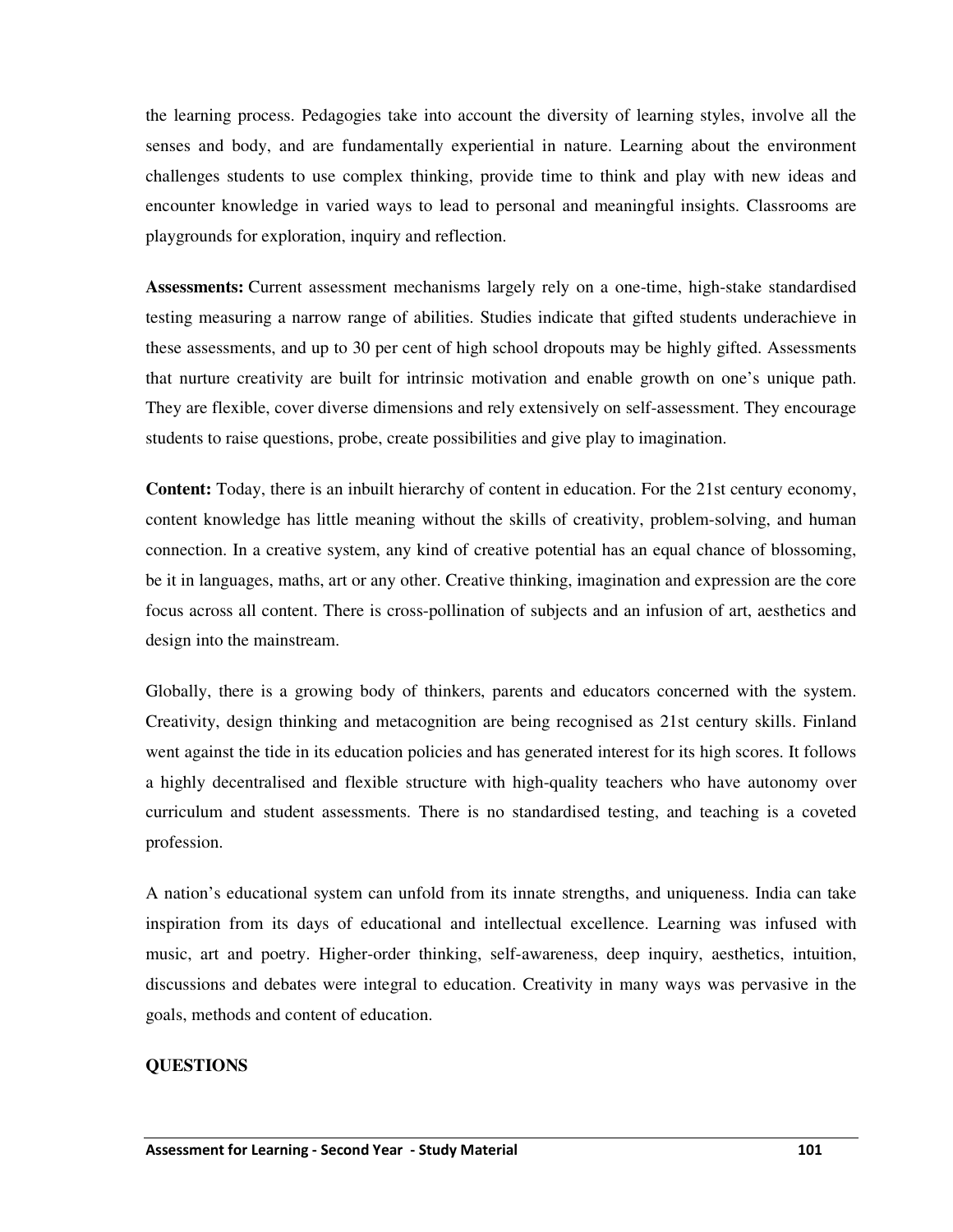- 1. Elucidate the drawbacks of present assessment system.
- 2. Describe the assessment for better learning.
- 3. How can you build your students self-confidence?
- 4. Write about assessment for creative learning.
- 5. How can you help pupils feel in confident and willing to approach new learning?

#### **UNIT 10**

### **REPORTING QUANTITATIVE ASSESSMENT OF DATA**

#### **Course objectives**

#### **The student teachers will be able to**

- $\checkmark$  know the performance assessment and benefits;
- $\checkmark$  utilize the reflective journal and advantages;
- $\checkmark$  obtain knowledge of student portfolios;
- $\checkmark$  obtain knowledge of measures of central tendency; and
- $\checkmark$  understand correlation and advantages.

#### **INTRODUCTION**

In its simplest terms, a performance assessment is one which requires students to demonstrate that they have mastered specific skills and competencies by performing or producing something. Advocates of performance assessment call for assessments of the following kind: designing and carrying out experiments; writing essays which require students to rethink, to integrate, or to apply information; working with other students to accomplish tasks; demonstrating proficiency in using a piece of equipment or a technique; building models; developing, interpreting, and using maps; making collections; writing term papers, critiques, poems, or short stories; giving speeches; playing musical instruments; participating in oral examinations; developing portfolios; developing athletic skills or routines, etc.

Invariably, proponents of performance assessment also advocate the use of student portfolios. In doing so, they also remind us that a portfolio is more than a folder stuffed with student papers,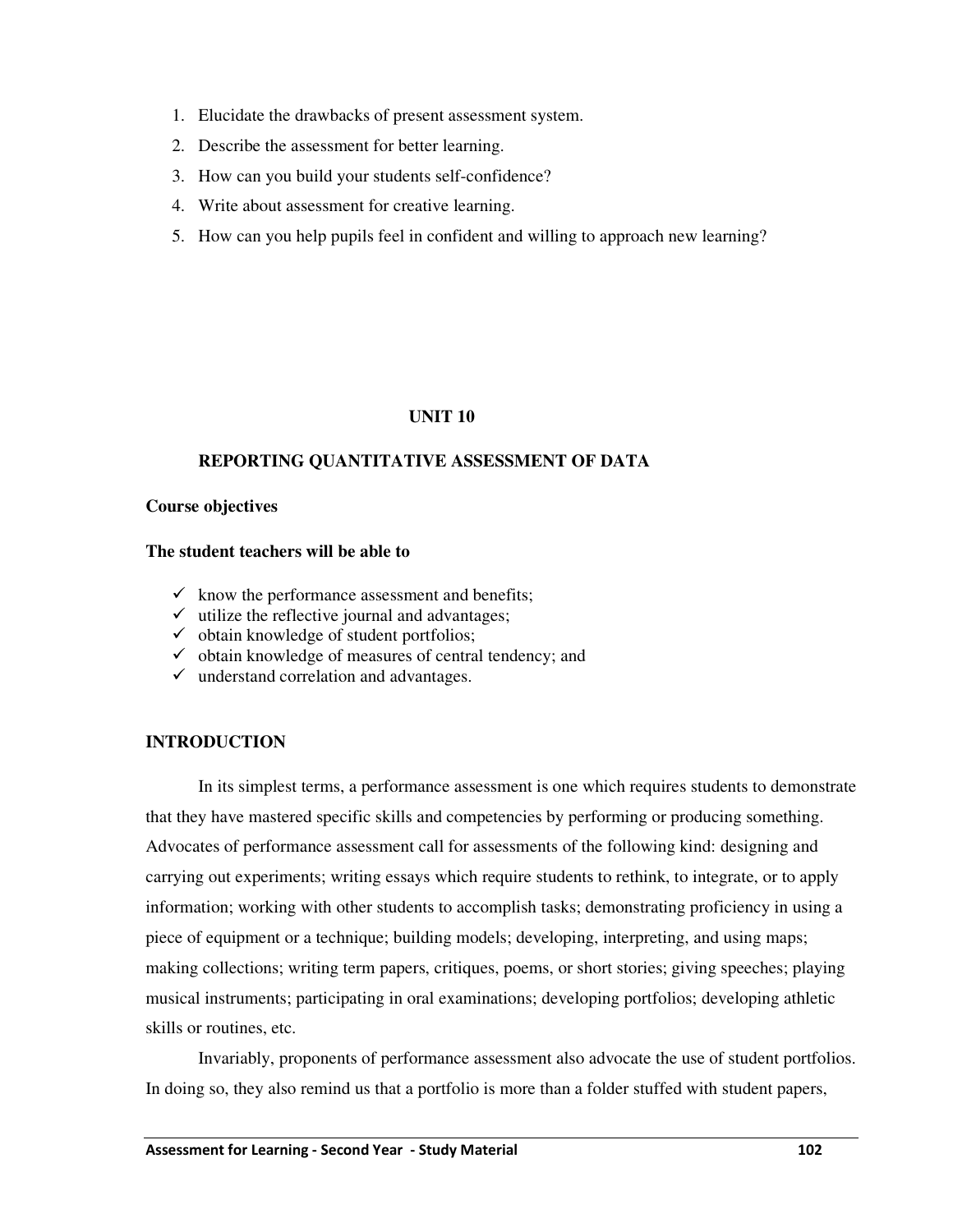video tapes, progress reports, or related materials. It must be a purposeful collection of student work that tells the story of a student's efforts, progress, or achievement in a given area over a period of time. If it is to be useful, specific design criteria also must be used to create and maintain a portfolio system.

### **REFLECTIVE JOURNAL**

A reflective journal is a means of recording ideas, personal thoughts and experiences, as well as reflections and insights a student have in the learning process of a course. In addition to the demands of a typical written assignment (e.g. able to give definition on concepts, demonstrate basic understanding of course materials), reflective journal requires the students to think more deeply, to challenge their old ideas with new incoming information, to synthesize the course materials they have learnt into their personal thoughts and philosophy, and also to integrate it into their daily experiences and future actions. The benefits of the reflective learning process are usually accumulated over a period of time, in which the students usually show a series of developmental changes, personal growth and changes in perspectives during the process.

### **ADVANTAGES OF REFLECTIVE JOURNAL**

- > Active learning The process of reflection encourages the students to take the initiative to be active, self-driven; allows individual learner to explore concepts and ideas in relation to their thoughts and feelings from different perspectives. Students can become independent thinkers through the practice and to enable themselves to solve various problems on their own.
- **Understanding the progress of students** Reflective journals provide good opportunities for teachers to gain better understanding about how the students think and feel about the course, and the learning progress of the students throughout the course, which will eventually enhance the students' learning process.
- > Improving writing skills Writing reflective journals can involve students in a new form of writing which they may not have a chance to experience in the past. This exposure can bring out improvement in students' writing skills.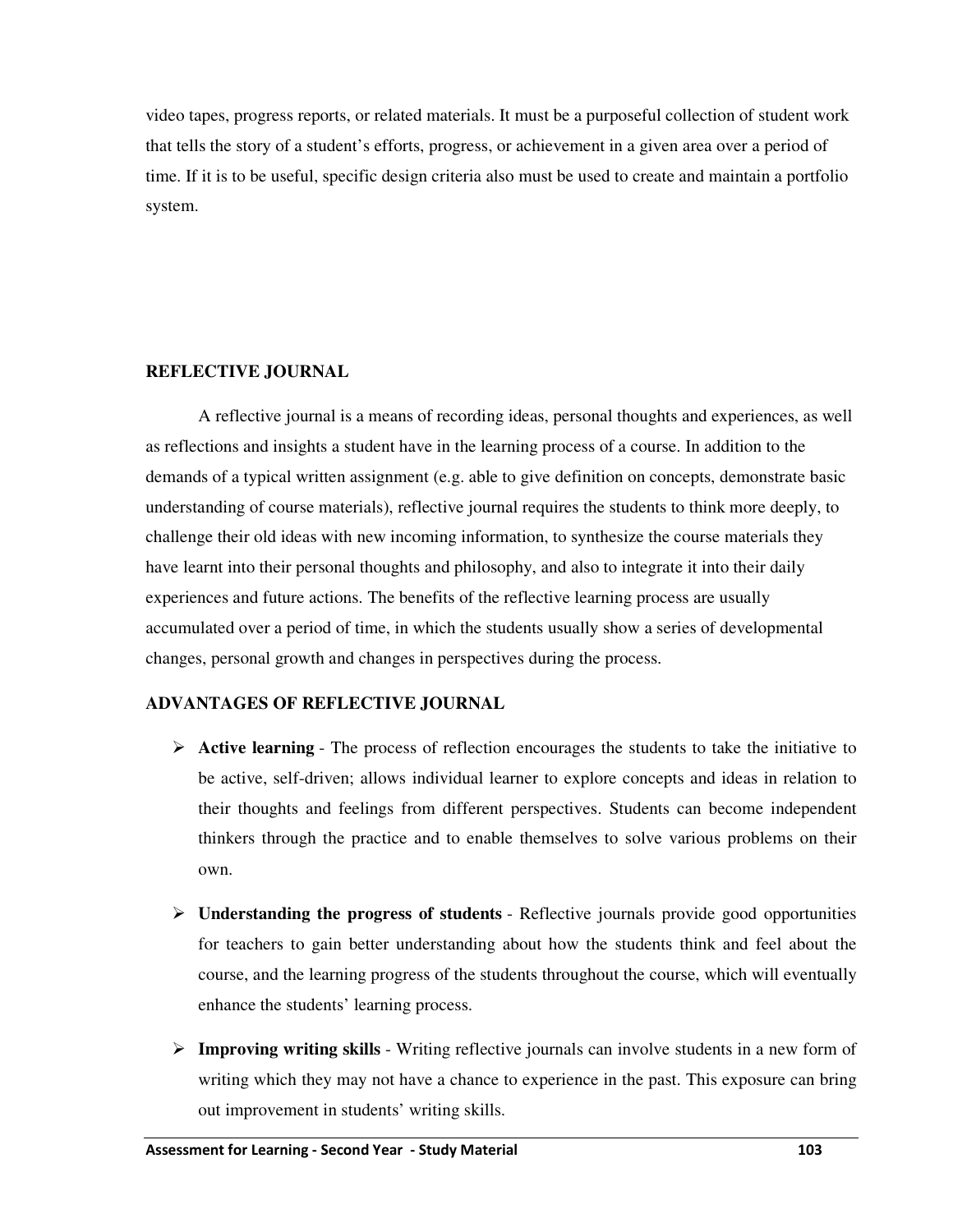- **Freely expressing personal views and criticizing of one-self** Reflective journal assignments provide the platform for students to freely express what they think and feel about the course and their learning process, and also promote their expression of ideas, personal experiences and opinions. This is an ideal place for students who are generally not willing to speak up in the classes and tutorials to express themselves.
- **Enhance critical thinking and creativity** The process of self-reflection enhances the development of critical thinking skills among students when they relate their knowledge to real world issues. It It can help students develop their creativity and a questioning attitude towards different issues and problems.

#### **STUDENT PORTFOLIO**

A student portfolio is a compilation of academic work and other forms of educational evidence assembled for the purpose of (1) evaluating coursework quality, learning progress, and academic achievement; (2) determining whether students have met learning standards or other academic requirements for courses, grade-level promotion, and graduation; (3) helping students reflect on their academic goals and progress as learners; and (4) creating a lasting archive of academic work products, accomplishments, and other documentation. Advocates of student portfolios argue that compiling, reviewing, and evaluating student work over time can provide a richer, deeper, and more accurate picture of what students have learned and are able to do than more traditional measures—such as standardized tests, quizzes, or final exams—that only measure what students know at a specific point in time.

Portfolios come in many forms, from notebooks filled with documents, notes, and graphics to online digital archives and student-created websites, and they may be used at the elementary, middle, and high school levels. Portfolios can be a physical collection of student work that includes materials such as written assignments, journal entries, completed tests, artwork, lab reports, physical projects (such as dioramas or models), and other material evidence of learning progress and academic accomplishment, including awards, honors, certifications, recommendations, written evaluations by teachers or peers, and self-reflections written by students. Portfolios may also be digital archives, presentations, blogs, or websites that feature the same materials as physical portfolios, but that may also include content such as student-created videos, multimedia presentations, spread sheets, websites, photographs, or other digital artefacts of learning.

Online portfolios are often called *digital portfolios* or *e-portfolios*, among other terms. In some cases, blogs or online journals may be maintained by students and include ongoing reflections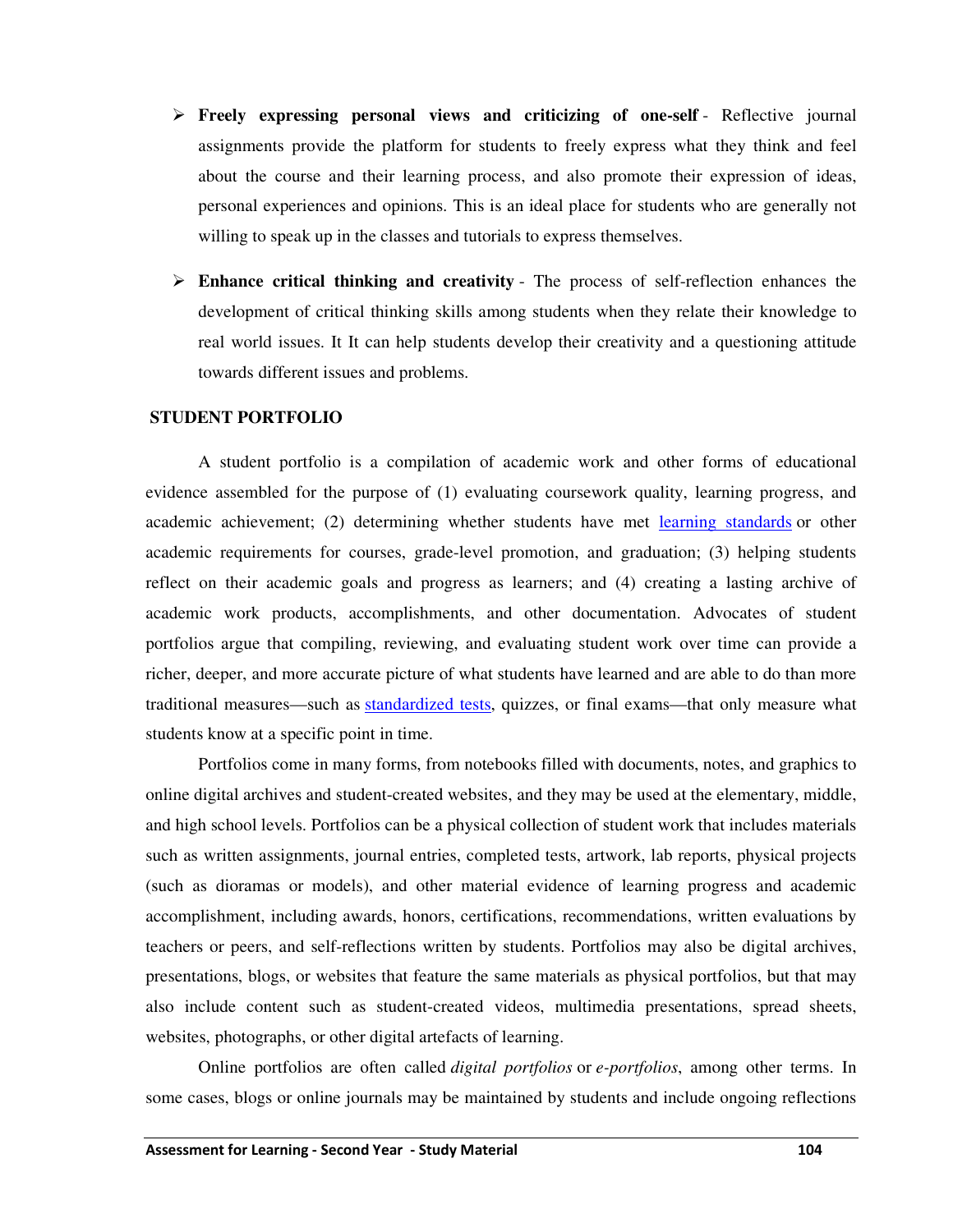about learning activities, progress, and accomplishments. Portfolios may also be presented—publicly or privately—to parents, teachers, and community members as part of a demonstration of learning, exhibition, or capstone project.

It's important to note that there are many different types of portfolios in education, and each form has its own purpose. For example, "capstone" portfolios would feature student work completed as part of long-term projects or final assessments typically undertaken at the culmination of a middle school or high school, or at the end of a long-term, possibly multiyear project. Some portfolios are only intended to evaluate learning progress and achievement in a specific course, while others are maintained for the entire time a student is enrolled in a school. And some portfolios are used to assess learning in a specific subject area, while others evaluate the acquisition of skills that students can apply in all subject areas.

The following arguments are often made by educators who advocate for the use of portfolios in the classroom:

- > Student portfolios are most effective when they are used to evaluate student learning progress and achievement. When portfolios are used to document and evaluate the knowledge, skills, and work habits students acquire in school, teachers can use them to adapt instructional strategies when evidence shows that students either are or are not learning what they were taught. Advocates typically contend that portfolios should be integrated into and inform the instructional process, and students should incrementally build out portfolios on an ongoing basis—i.e., portfolios should not merely be an idle archive of work products that's only reviewed at the end of a course or school year.
- > Portfolios can help teachers monitor and evaluate learning progress over time. Tests and quizzes give teachers information about what students know at a particular point in time, but portfolios can document how students have grown, matured, and improved as learners over the course of a project, school year, or multiple years. For this reason, some educators argue that portfolios should not just be compilations of a student's best work, but rather they should include evidence and work products that demonstrate how students improved over time. For example, multiple versions of an essay can show how students revised and improved their work based on feedback from the teachers or their peers.
- > Portfolios help teachers determine whether students can apply what they have learned to new problems and different subject areas. A test can help teachers determine, for example, whether students have learned a specific mathematical skill. But can those students also apply that skill to a complex problem in economics, geography, civics, or history? Can they use it to conduct a statistical analysis of a large data set in a spread sheet? Or can they use it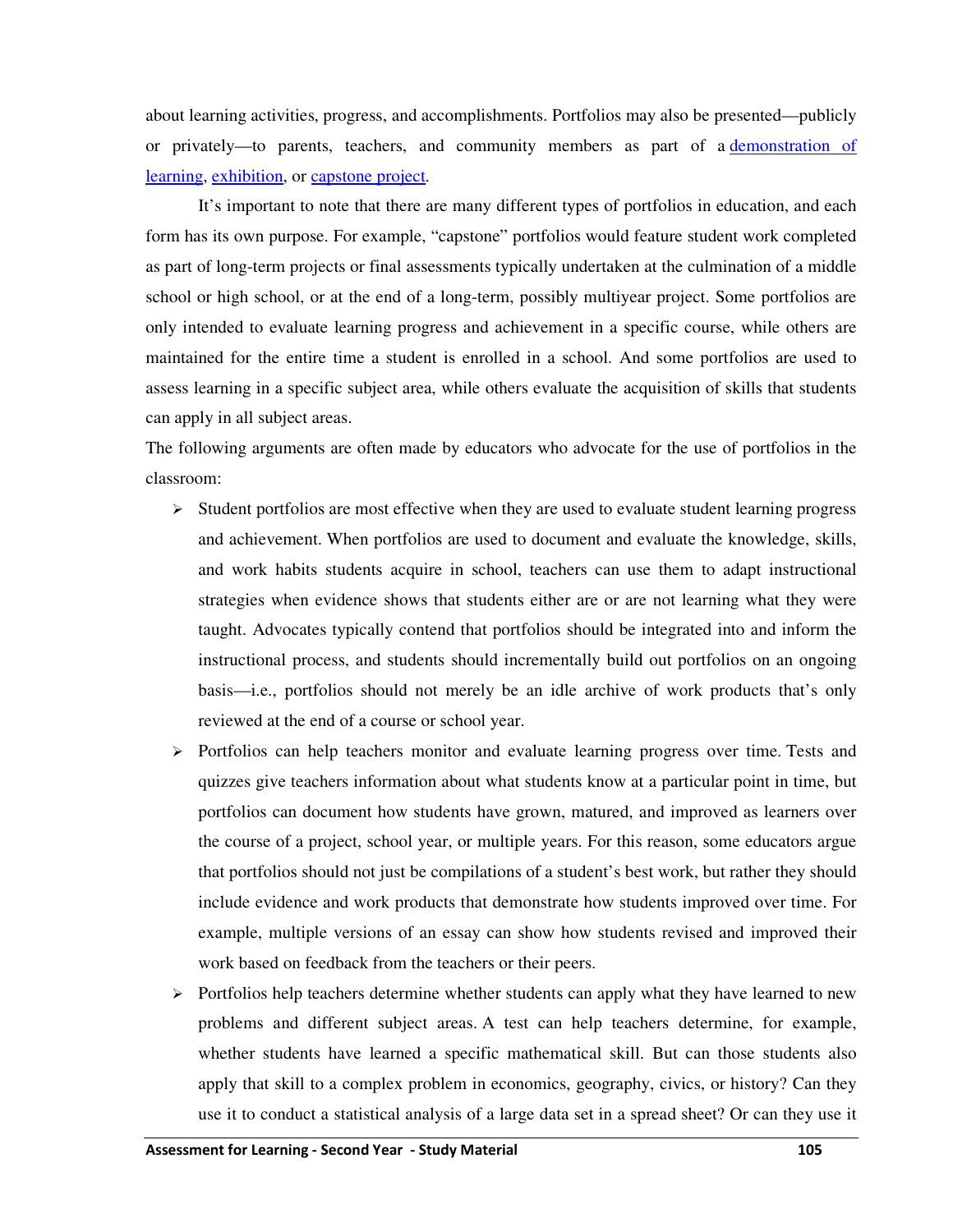to develop a better plan for a hypothetical business. (Educators may call this ability to apply skills and knowledge to novel problems and different domains "transfer of learning"). Similarly, portfolios can also be used to evaluate student work and learning in non-school contexts. For example, if a student participated in an internship or completed a project under the guidance of an expert mentor from the community, students could create portfolios over the course of these learning activities and submit them to their teachers or school as evidence they have met certain learning expectations or graduation requirements.

- > Portfolios can encourage students to take more ownership and responsibility over the learning process. In some schools, portfolios are a way for students to critique and evaluate their own work and academic progress, often during the process of deciding what will be included in their portfolios. Because portfolios document learning growth over time, they can help students reflect on where they started a course, how they developed, and where they ended up at the conclusion of the school year. When reviewing a portfolio, teachers may also ask students to articulate the connection between particular work products and the academic expectations and goals for a course. For these reasons, advocates of portfolios often recommend that students be involved in determining what goes into a portfolio, and that teachers should not unilaterally make the decisions without involving students. For related discussions, see student engagement and student voice.
- > Portfolios can improve communication between teachers and parents. Portfolios can also help parents become more informed about the education and learning progress of their children, what is being taught in a particular course, and what students are doing and learning in the classroom. Advocates may also contend that when parents are more informed about and engaged in their child's education, they can play a more active role in supporting their children at home, which could have a beneficial effect on academic achievement and longterm student outcomes.

### **ASSESSING REFLECTIVE JOURNAL AND STUDENT PORTFOLIOS**

#### **Assessment of the reflective diaries**

The assessment of the diaries was based on the quality of the evidence presented in the selected items in relation to the three objectives of the module, and in particular the reflection on current assessment practice based on theories. To explore the students' perceptions and views on this new assessment approach, 18 students were randomly selected for interviews after the assessment. During the interviews, students were invited to talk about their views on the portfolio assessment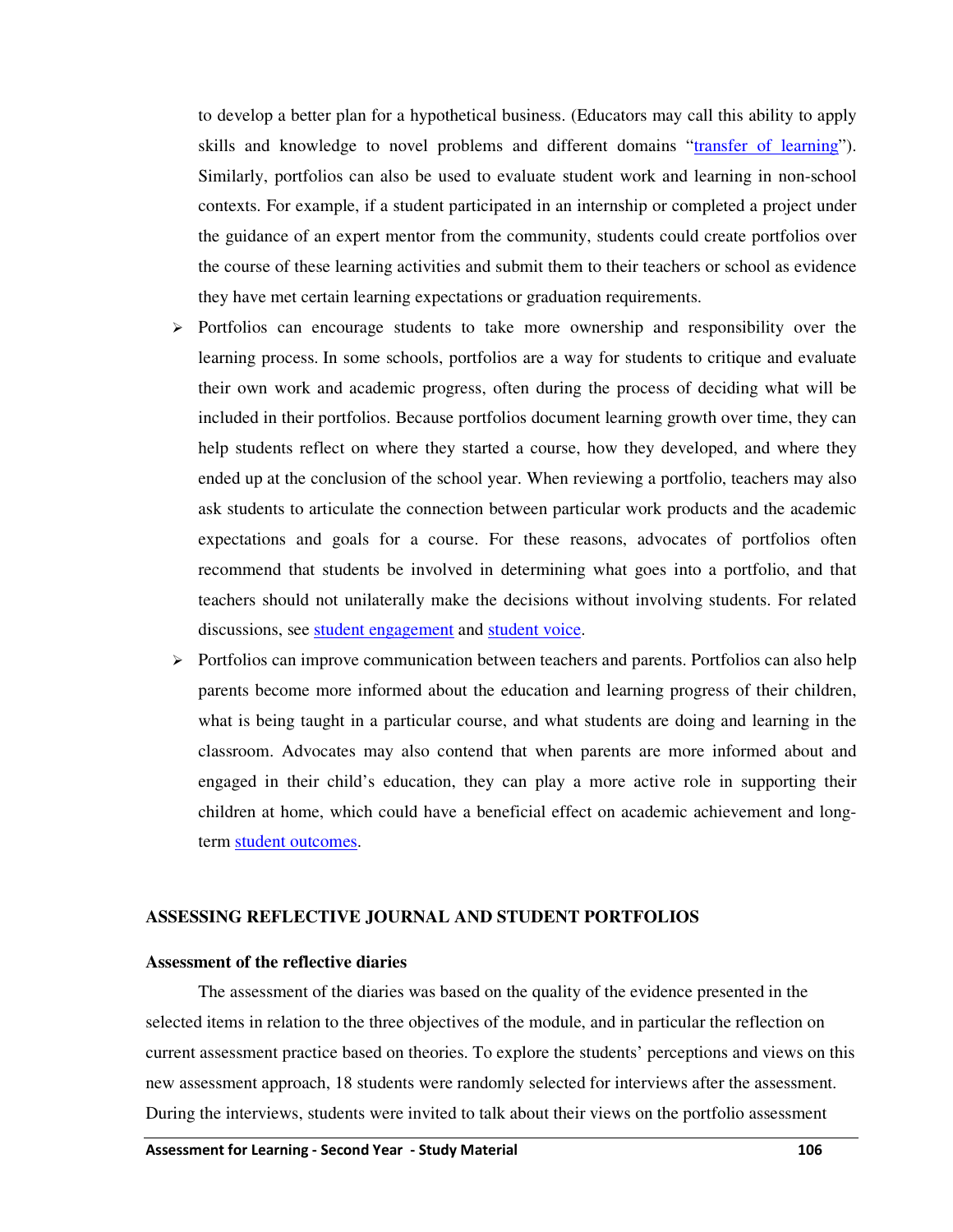approach, their experience in preparing the portfolios, and their perceptions of the effects of portfolio assessment on their learning.

### **How to design a good Reflective Journal Assessment?**

- Consider the types of reflective journals that fit your course (if students are inexperienced with reflective journals, the structured form would be more 'student-friendly' because specific questions and guidelines are available)
- Make sure there are clear ideas about expectations and assessment criteria given to the students. (e.g. What can students put in their journals? What is the definition of 'reflection'? What is the approximate length for each journal entry?)
- Try to make students understand the purpose and benefits of reflective journals at the very beginning
- Make sure that teachers have explained and discussed the policies concerning privacy and confidentiality of information with students
- Decide the regularity of journal entry (e.g. weekly, monthly)
- Provide timely feedback to students

## WHAT IS PORTFOLIO ASSESSMENT?

Portfolio assessment is an assessment form that learners do together with their teachers, and is an alternative to the classic classroom test. The portfolio contains samples of the learner's work and shows growth over time. An important keyword is reflection: By reflection on their own work, learners begin to identify the strengths and weaknesses of their own work (self-assessment). The weaknesses then become improvement goals. In portfolio assessment it is the quality that counts, not the quantity. Another keyword is *learning objectives*. Each portfolio entry needs to be assessed with reference to its specific learning objectives or goals.

Different schools may create different forms of portfolios. Some schools create portfolios that are a representative sample of the learners' work, while other schools use the portfolios as an assessment tool that can be an alternative to classical classroom tests and standardized teacher evaluation.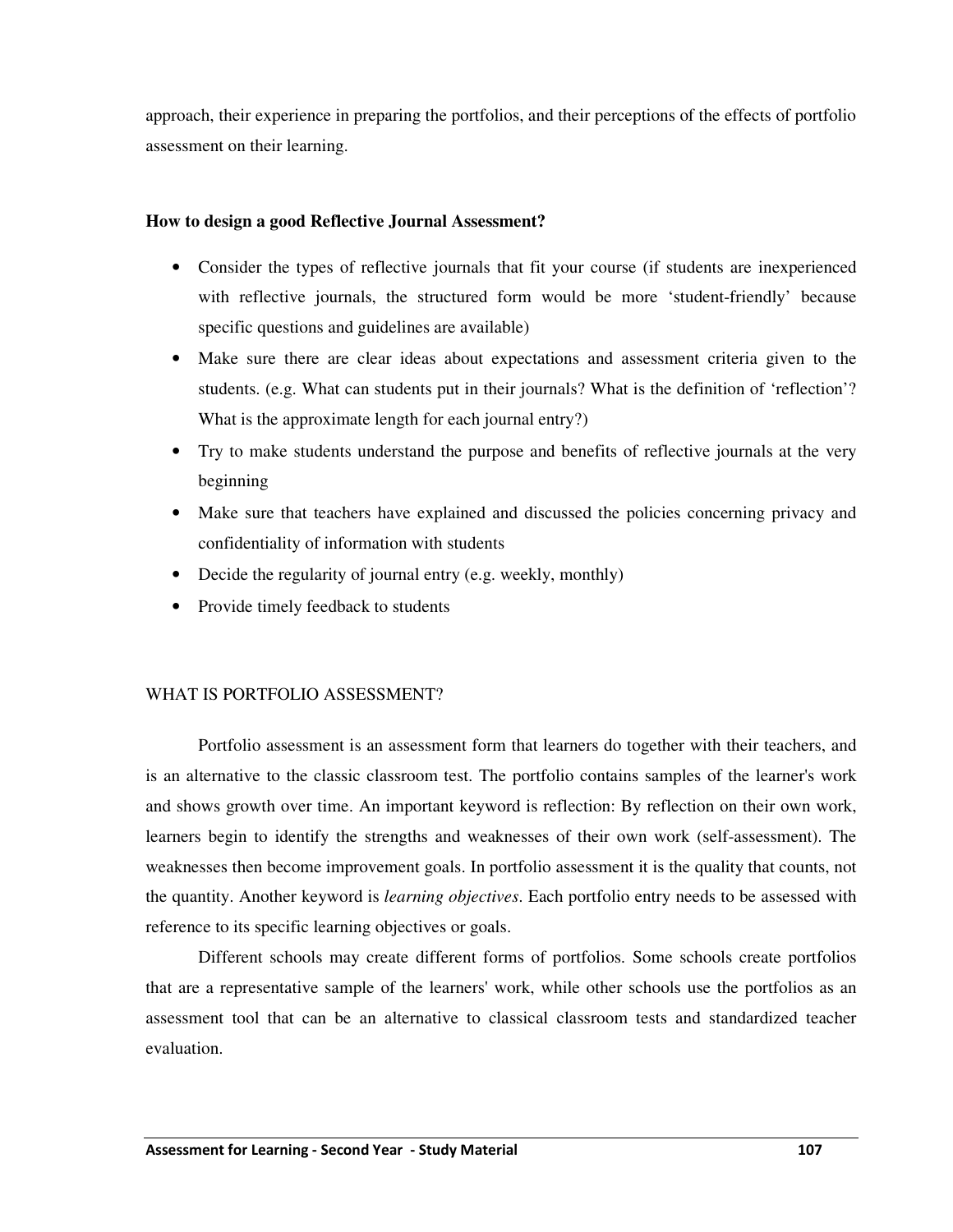#### Portfolio Assessment

Portfolio approaches to assessing literacy have been described in a wide variety of publications (Flood & Lapp, 1989; Lamme & Hysmith, 1991; Matthews, 1990; Tierney, Carter, & Desai, 1991; Valencia, 1990; Wolf, 1989) so that many descriptions of portfolios exist. Generally speaking, a literacy portfolio is a systematic collection of a variety of teacher observations and student products, collected over time, that reflect a student's developmental status and progress made in literacy.

#### Instructional Outcomes

A portfolio is not a random collection of observations or student products; it is systematic in that the observations that are noted and the student products that are included relate to major instructional goals. For example, book logs that are kept by students over the year can serve as a reflection of the degree to which students are building positive attitudes and habits with respect to reading. A series of comprehension measures will reflect the extent to which a student can construct meaning from text. Developing positive attitudes and habits and increasing the ability to construct meaning are often seen as major goals for a reading program.

#### Multiple Products Collected over Time

Portfolios are multifaceted and begin to reflect the complex nature of reading and writing. Because they are collected over time, they can serve as a record of growth and progress. By asking students to construct meaning from books and other selections that are designed for use at various grade levels, a student's level of development can be assessed. Teachers are encouraged to set standards or expectations in order to then determine a student's developmental level in relation to those standards (Lamme & Hysmith, 1991).

#### Variety of Materials

Portfolios can consist of a wide variety of materials: teacher notes, teacher-completed checklists, and student self- reflections, reading logs, sample journal pages, written summaries, audiotapes of retellings or oral readings, videotapes of group projects, and so forth (Valencia, 1990). All of these items are not used all of the time.

#### Student Involvement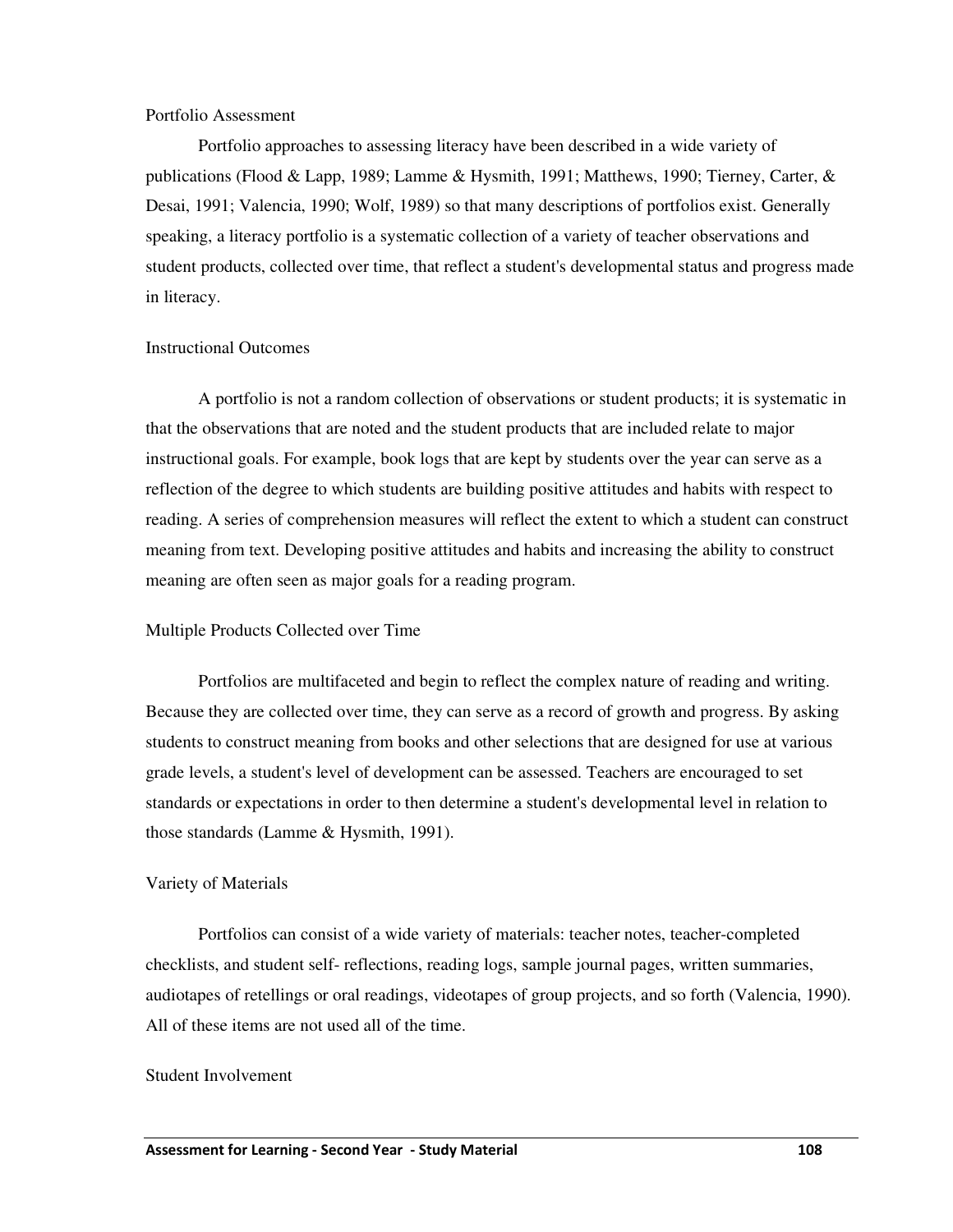An important dimension of portfolio assessment is that it should actively involve the students in the process of assessment (Tierney, Carter, & Desai, 1991).

### Effective Means of Evaluating Reading and Writing

There are many ways in which portfolios have proven effective. They provide teachers with a wealth of information upon which to base instructional decisions and from which to evaluate student progress (Gomez, Grau, & Block, 1991). They are also an effective means of communicating students' developmental status and progress in reading and writing to parents (Flood & Lapp, 1989). Teachers can use their record of observations and the collection of student work to support the conclusions they draw when reporting to parents. Portfolios can also serve to motivate students and promote student self-assessment and self-understanding (Frazier & Paulson, 1992).

### Brings Assessment in Line with Instruction

Portfolios are an effective way to bring assessment into harmony with instructional goals. Portfolios can be thought of as a form of "embedded assessment"; that is, the assessment tasks are a part of instruction. Teachers determine important instructional goals and how they might be achieved. Through observation during instruction and collecting some of the artifacts of instruction, assessment flows directly from the instruction (Shavelson, 1992).

Portfolios can contextualize and provide a basis for challenging formal test results based on testing that is not authentic or reliable. All too often students are judged on the basis of a single test score from a test of questionable worth (Darling-Hammong & Wise, 1985; Haney & Madaus, 1989). Student performance on such tests can show day-to-day variation. However, such scores diminish in importance when contrasted with the multiple measures of reading and writing that are part of a literacy portfolio.

#### Valid Measures of Literacy

Portfolios are extremely valid measures of literacy. A new and exciting approach to validity, known as consequential validity, maintains that a major determinant of the validity of an assessment measure is the consequence that the measure has upon the student, the instruction, and the curriculum (Linn, Baker, & Dunbar, 1991). There is evidence that portfolios inform students, as well as teachers and parents, and that the results can be used to improve instruction, another major dimension of good assessment (Gomez, Grau, & Block, 1991).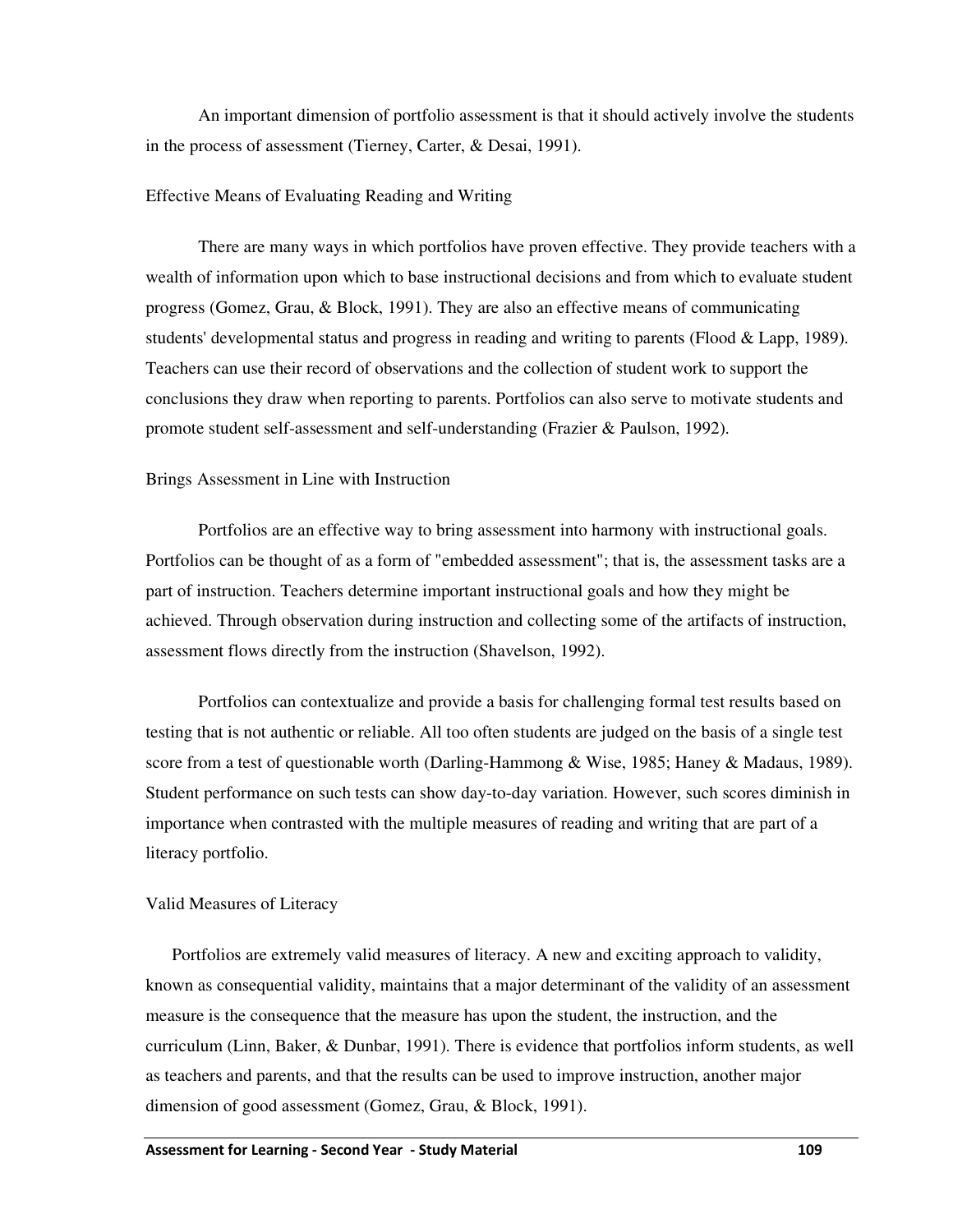### **MEASURES OF CENTRAL TENDENCY**

A measure of central tendency is a single value that attempts to describe a set of data by identifying the central position within that set of data. As such, measures of central tendency are sometimes called measures of central location. They are also classed as summary statistics. The mean (often called the average) is most likely the measure of central tendency that you are most familiar with, but there are others, such as the median and the mode.

The mean, median and mode are all valid measures of central tendency, but under different conditions, some measures of central tendency become more appropriate to use than others. In the following sections, we will look at the mean, mode and median, and learn how to calculate them and under what conditions they are most appropriate to be used.

### **ARITHMETIC MEAN**

The arithmetic mean is the most common measure of central tendency. It is simply the sum of the numbers divided by the number of numbers. The symbol " $\mu$ " is used for the mean of a population. The symbol "M" is used for the mean of a sample. The formula for  $\mu$  is shown below:

 $\mu = \Sigma X/N$ where  $\Sigma X$  is the sum of all the numbers in the population and N is the number of numbers in the population.

The formula for M is essentially identical:

 $M = \Sigma X/N$ where  $\Sigma X$  is the sum of all the numbers in the sample and N is the number of numbers in the sample.

As an example, the mean of the numbers 1, 2, 3, 6, 8 is  $20/5 = 4$  regardless of whether the numbers constitute the entire population or just a sample from the population.

Table 1 shows the number of touchdown (TD) passes thrown by each of the 31 teams in the National Football League in the 2000 season. The mean number of touchdown passes thrown is 20.4516 as shown below.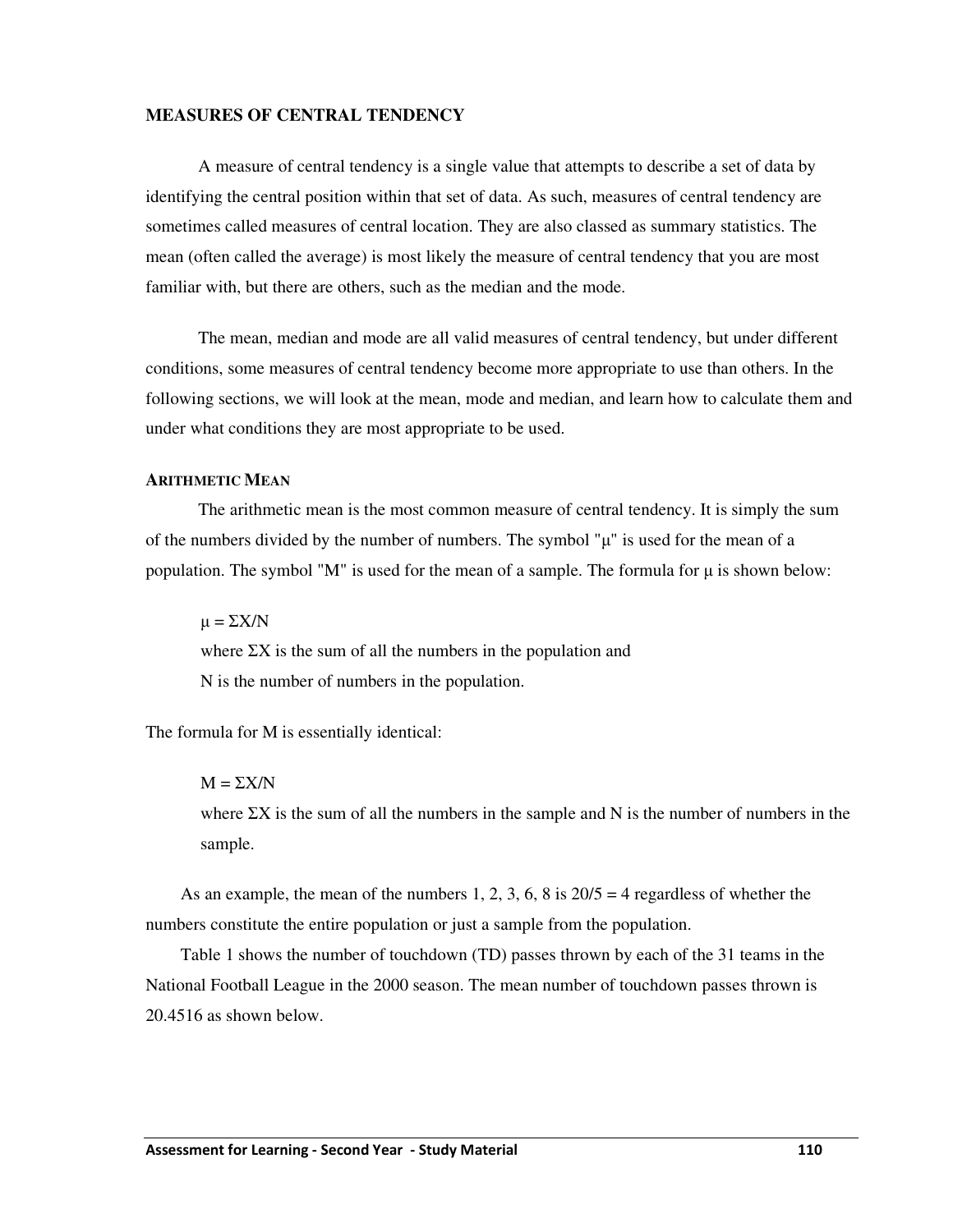$\mu = \Sigma X/N$  $= 634/31$  $= 20.4516$ 

Table 1. Number of touchdown passes.

37 33 33 32 29 28 28 23 22 22 22 21 21 21 20 20 19 19 18 18 18 18 16 15 14 14 14 12 12 9 6

Although the arithmetic mean is not the only "mean" (there is also a geometric mean), it is by far the most commonly used. Therefore, if the term "mean" is used without specifying whether it is the arithmetic mean, the geometric mean, or some other mean, it is assumed to refer to the arithmetic mean.

### **MEDIAN**

The *median* is also a frequently used measure of central tendency. The median is the midpoint of a distribution: the same number of scores is above the median as below it. For the data in Table 1, there are 31 scores. The 16th highest score (which equals 20) is the median because there are 15 scores below the 16th score and 15 scores above the 16th score. The median can also be thought of as the 50th *percentile*.

#### *COMPUTATION OF THE MEDIAN*

When there is an odd number of numbers, the median is simply the middle number. For example, the median of 2, 4, and 7 is 4. When there is an even number of numbers, the median is the mean of the two middle numbers. Thus, the median of the numbers 2, 4, 7, 12 is  $(4+7)/2 = 5.5$ . When there are numbers with the same values, then the formula for the third definition of the 50th percentile should be used.

#### **MODE**

The mode is the most frequently occurring value. For the data in Table 1, the mode is 18 since more teams (4) had 18 touchdown passes than any other number of touchdown passes. With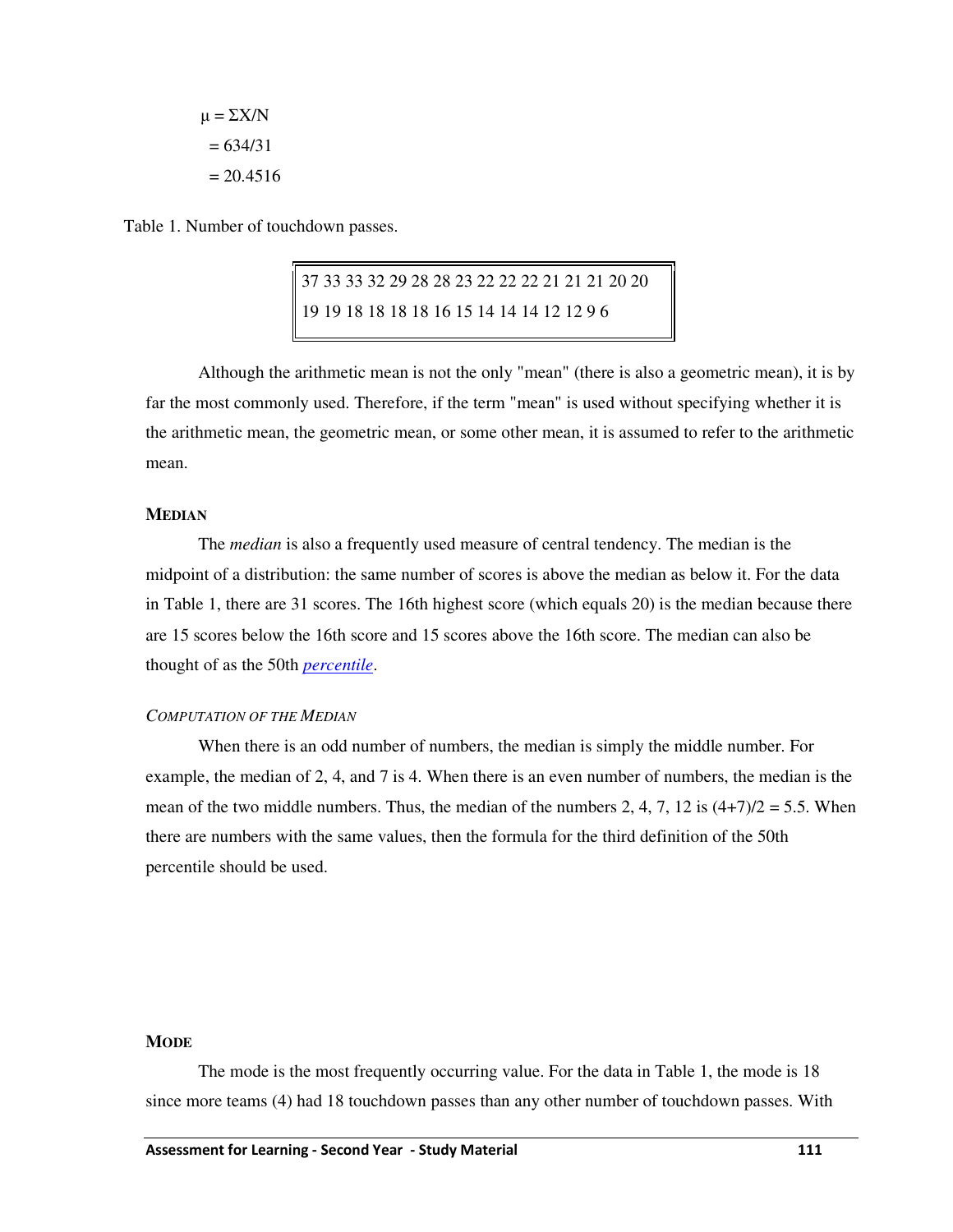continuous data such as response time measured to many decimals, the frequency of each value is one since no two scores will be exactly the same. Therefore the mode of continuous data is normally computed from a grouped frequency distribution. Table 2 shows a grouped frequency distribution for the target response time data. Since the interval with the highest frequency is 600-700, the mode is the middle of that interval (650).

| <b>Range</b> | <b>Frequency</b>  |
|--------------|-------------------|
| 500-600      | 3                 |
| 600-700      | 6                 |
| 700-800      | 5                 |
| 800-900      | 5                 |
| 900-1000     | $\mathbf{\Omega}$ |
| 1000-1100    |                   |

**Table 2. Grouped frequency distribution.** 

### **Measures of Dispersion**

Measures of central tendency, Mean, Median, Mode, etc., indicate the central position of a series. They indicate the general magnitude of the data but fail to reveal all the peculiarities and characteristics of the series. In other words, they fail to reveal the degree of the spread out or the extent of the variability in individual items of the distribution. This can be explained by certain other measures, known as 'Measures of Dispersion' or Variation.

We can understand variation with the help of the following example :

**Series 1 Series 11 Series III ---------------------------------------------** 10 2 10 10 8 12 10 20 8 **---------------------------------------------**  $\sum X = 30$  30 30

**----------------------------------------------**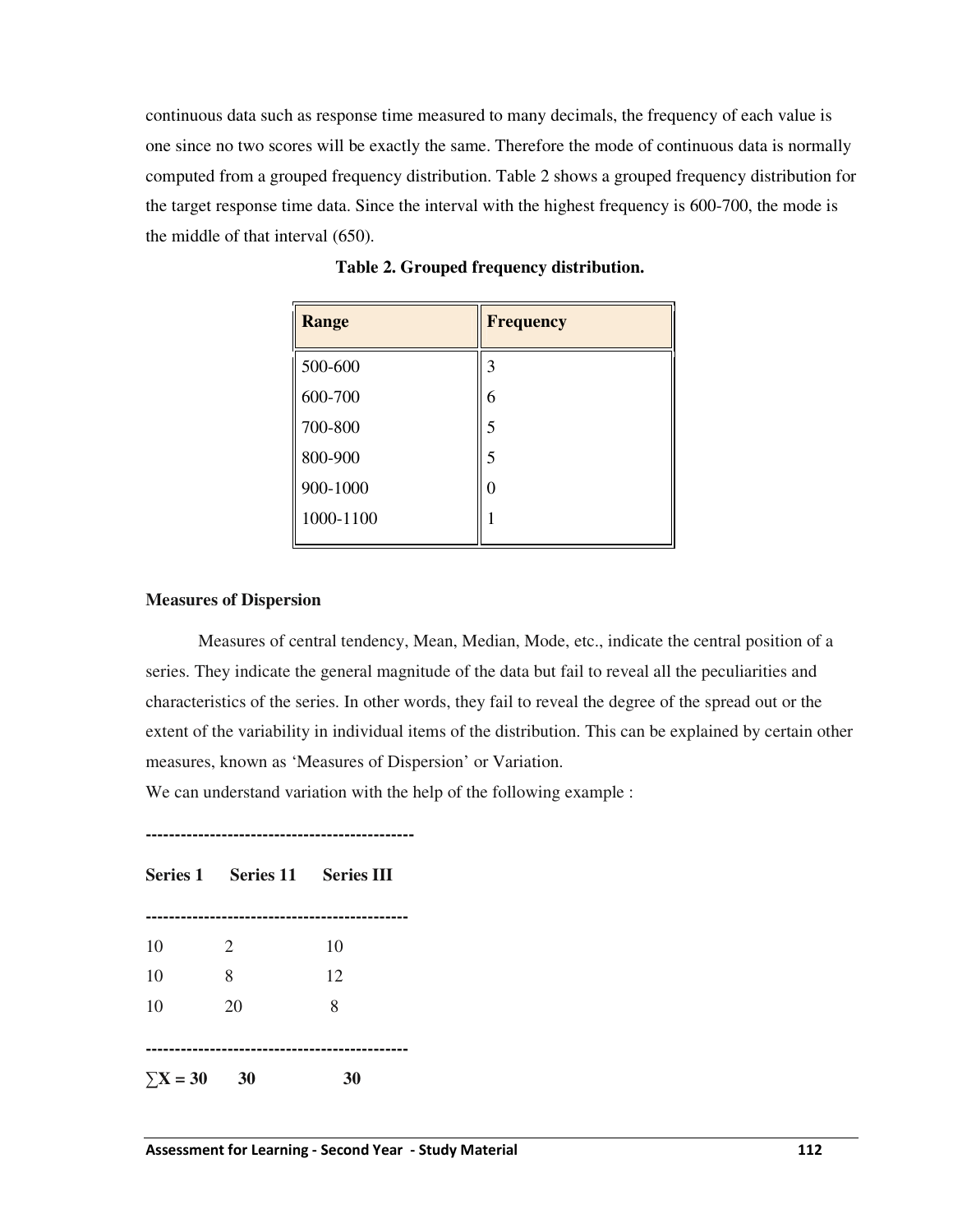**----------------------------------------------**

In all three series, the value of arithmetic mean is 10. On the basis of this average, we can say that the series are alike. If we carefully examine the composition of three series, we find the following differences:

(i) In case of 1st series, three items are equal; but in 2nd and 3rd series, the items are unequal and do not follow any specific order.

(ii) The magnitude of deviation, item-wise, is different for the 1st, 2nd and 3rd series. But all these deviations cannot be ascertained if the value of simple mean is taken into consideration.

(iii) In these three series, it is quite possible that the value of arithmetic mean is 10; but the value of median may differ from each other. This can be understood as follows ;

| T  | п  | Ш                            |
|----|----|------------------------------|
| 10 | 2  | 8                            |
|    |    | 10 Median 8 Median 10 Median |
| 10 | 20 | 12                           |

The value of Median' in 1st series is 10, in 2nd series = 8 and in 3rd series = 10. Therefore, the value of the Mean and Median are not identical.

(iv) Even though the average remains the same, the nature and extent of the distribution of the size of the items may vary. In other words, the structure of the frequency distributions may differ even though their means are identical.

#### **Meaning of Dispersion**

Simplest meaning that can be attached to the word 'dispersion' is a lack of uniformity in the sizes or quantities of the items of a group or series. According to Reiglemen, "Dispersion is the extent to which the magnitudes or quantities of the items differ, the degree of diversity." The word dispersion may also be used to indicate the spread of the data.

In all these definitions, we can find the basic property of dispersion as a value that indicates the extent to which all other values are dispersed about the central value in a particular distribution.

#### **Properties of a good measure of Dispersion**

There are certain pre-requisites for a good measure of dispersion:

1. It should be simple to understand.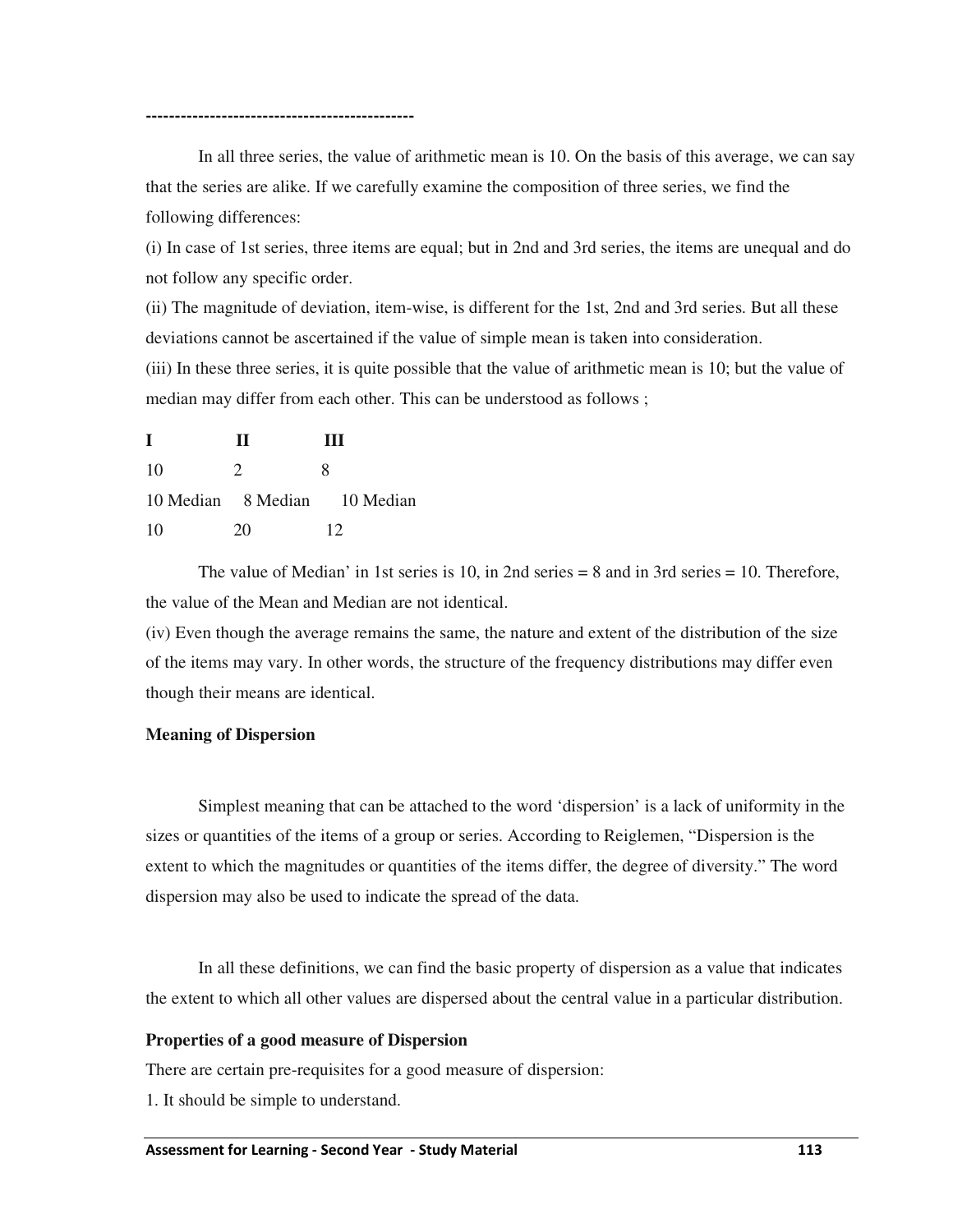- 2. It should be easy to compute.
- 3. It should be rigidly defined.
- 4. It should be based on each individual item of the distribution.
- 5. It should be capable of further algebraic treatment.
- 6. It should have sampling stability.
- 7. It should not be unduly affected by the extreme items.

### **Types of Dispersion**

The measures of dispersion can be either 'absolute' or "relative". Absolute measures of dispersion are expressed in the same units in which the original data are expressed. For example, if the series is expressed as Marks of the students in a particular subject; the absolute dispersion will provide the value in Marks. The only difficulty is that if two or more series are expressed in different units, the series cannot be compared on the basis of dispersion.

'Relative' or 'Coefficient' of dispersion is the ratio or the percentage of a measure of absolute dispersion to an appropriate average. The basic advantage of this measure is that two or more series can be compared with each other despite the fact they are expressed in different units. Theoretically, 'Absolute measure' of dispersion is better. But from a practical point of view, relative or coefficient of dispersion is considered better as it is used to make comparison between series.

### **Methods of Dispersion**

Methods of studying dispersion are divided into two types :

- **(i) Mathematical Methods:** We can study the 'degree' and 'extent' of variation by these methods. In this category, commonly used measures of dispersion are :
	- (a) Range
	- (b) Quartile Deviation
	- (c) Average Deviation
	- (d) Standard deviation.

**(ii) Graphic Methods:** Where we want to study only the extent of variation, whether it is higher or lesser a Lorenz-curve is used.

### **Mathematical Methods**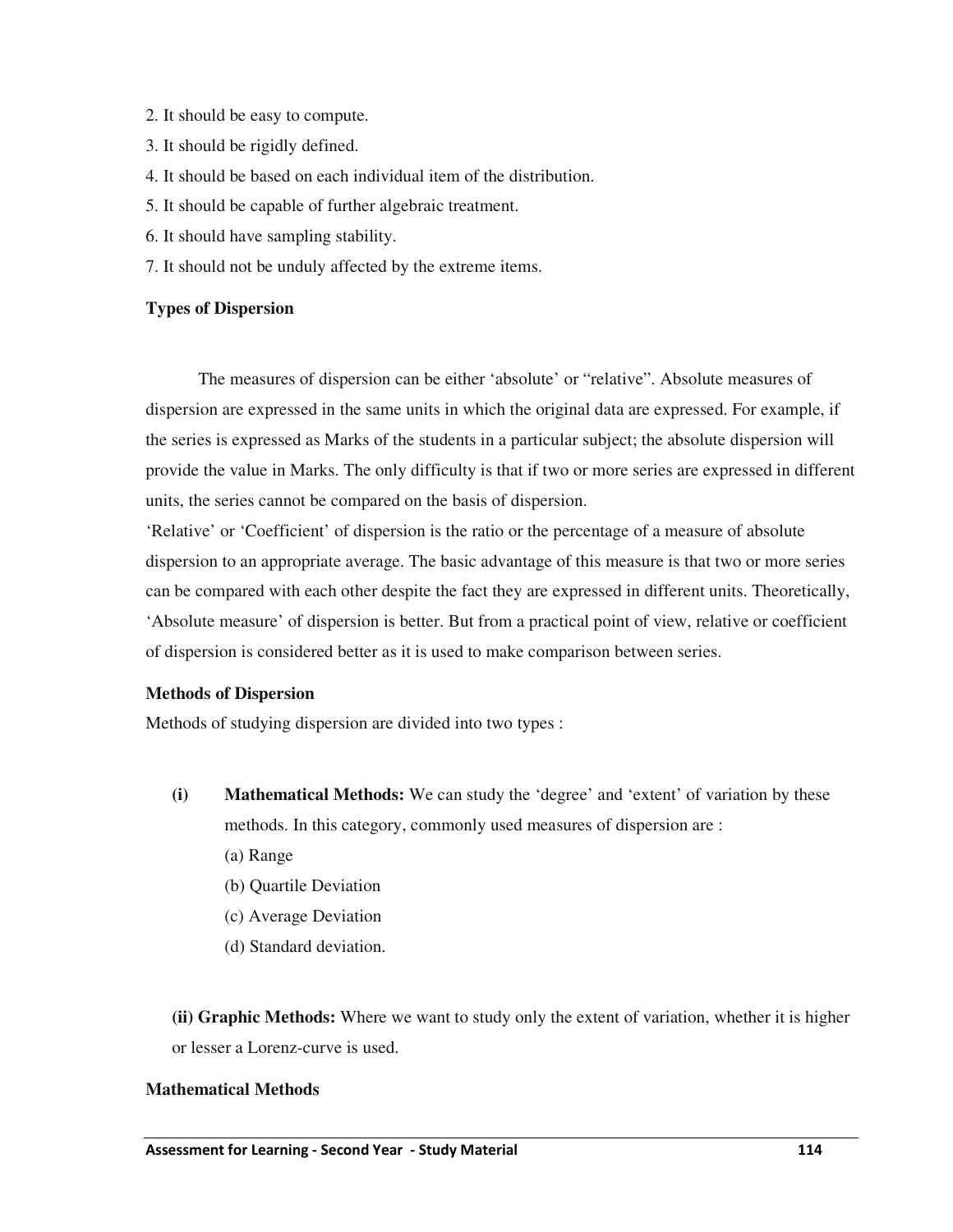### **(a) Range**

It is the simplest method of studying dispersion. Range is the difference between the smallest value and the largest value of a series. While computing range, we do not take into account frequencies of different groups.

Formula: Absolute Range  $= L - S$ 

Coefficient of Range =

where, L represents largest value in a distribution

S represents smallest value in a distribution

We can understand the computation of range with the help of examples of different series,

**(i) Raw Data:** Marks out of 50 in a subject of 12 students, in a class are given as follows:

12, 18, 20, 12, 16, 14, 30, 32, 28, 12, 12 and 35.

In the example, the maximum or the highest marks obtained by a candidate is '35' and the lowest marks obtained by a candidate is '12'. Therefore, we can calculate range;

 $L = 35$  and  $S = 12$ 

Absolute Range =  $L - S = 35 - 12 = 23$  marks

Coefficient of Range =

**(ii) Discrete Series**

**---------------------------------------------------------- Marks of the Students in No. of students** 

**Statistics (out of 50)**

 **(X) (f) -----------------------------------------------------------** Smallest 10 4 12 10 18 16 Largest 20 15 **----------------------------------------------------------- Total = 45 -----------------------------------------------------------**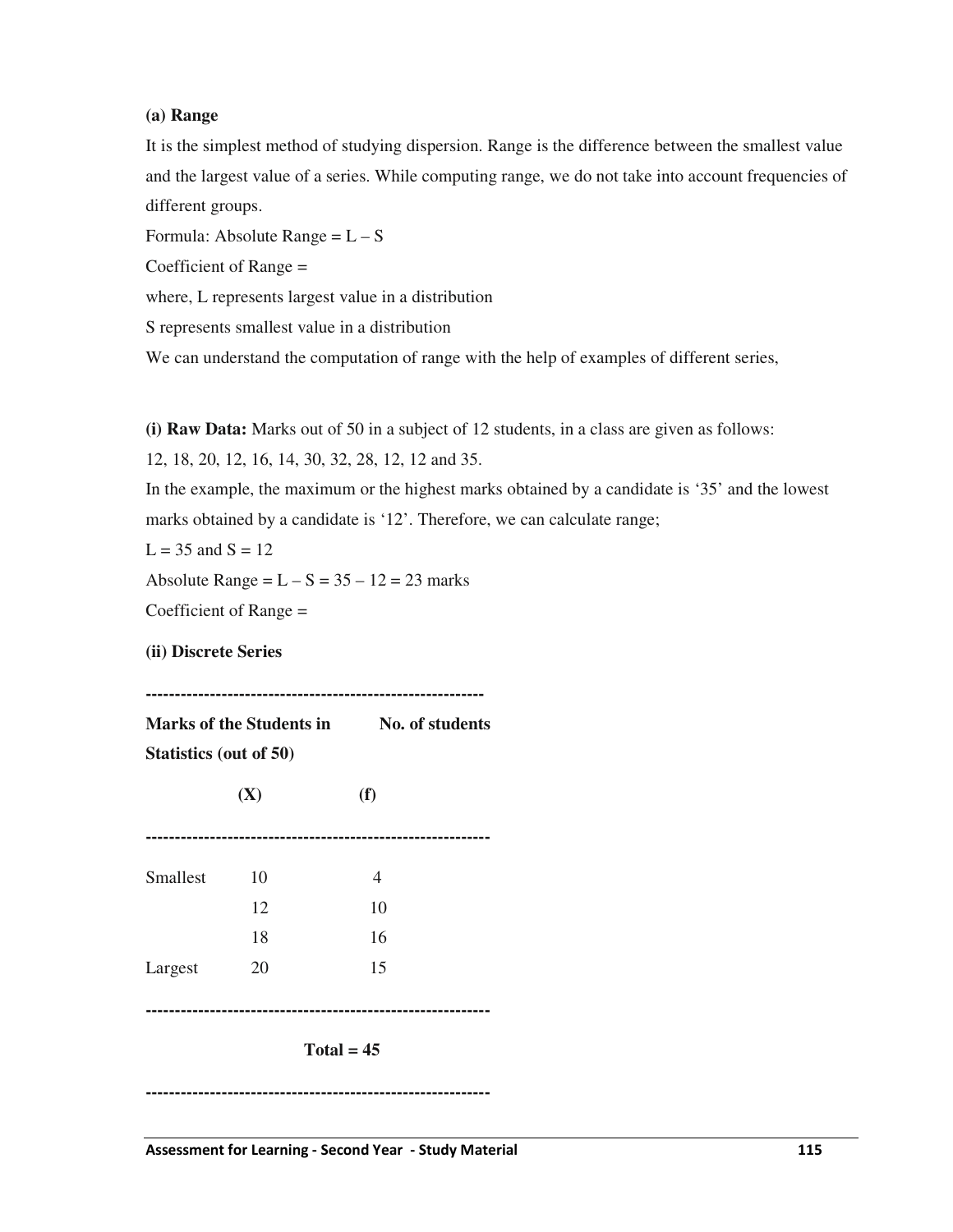Absolute Range =  $20 - 10 = 10$  marks Coefficient of Range =

#### **(iii) Continuous Series**

**------------------------------------------**

#### **X Frequencies**

|          | $10 - 15$ | 4  |
|----------|-----------|----|
| $S = 10$ | $15 - 20$ | 10 |
| $L = 30$ | $20 - 25$ | 26 |
|          | $25 - 30$ | x  |

**-------------------------------------------**

Absolute Range =  $L - S = 30 - 10 = 20$  marks Coefficient of Range =

Range is a simplest method of studying dispersion. It takes lesser time to compute the 'absolute' and 'relative' range. Range does not take into account all the values of a series, i.e. it considers only the extreme items and middle items are not given any importance. Therefore, Range cannot tell us anything about the character of the distribution. Range cannot be computed in the case of "open ends' distribution i.e., a distribution where the lower limit of the first group and upper limit of the higher group is not given.

The concept of range is useful in the field of quality control and to study the variations in the prices of the shares etc.

### **(b) Quartile Deviations (Q.D.)**

 The concept of 'Quartile Deviation does take into account only the values of the 'Upper quartile (Q3) and the 'Lower quartile' (Q1). Quartile Deviation is also called 'inter-quartile range'. It is a better method when we are interested in knowing the range within which certain proportion of the items fall.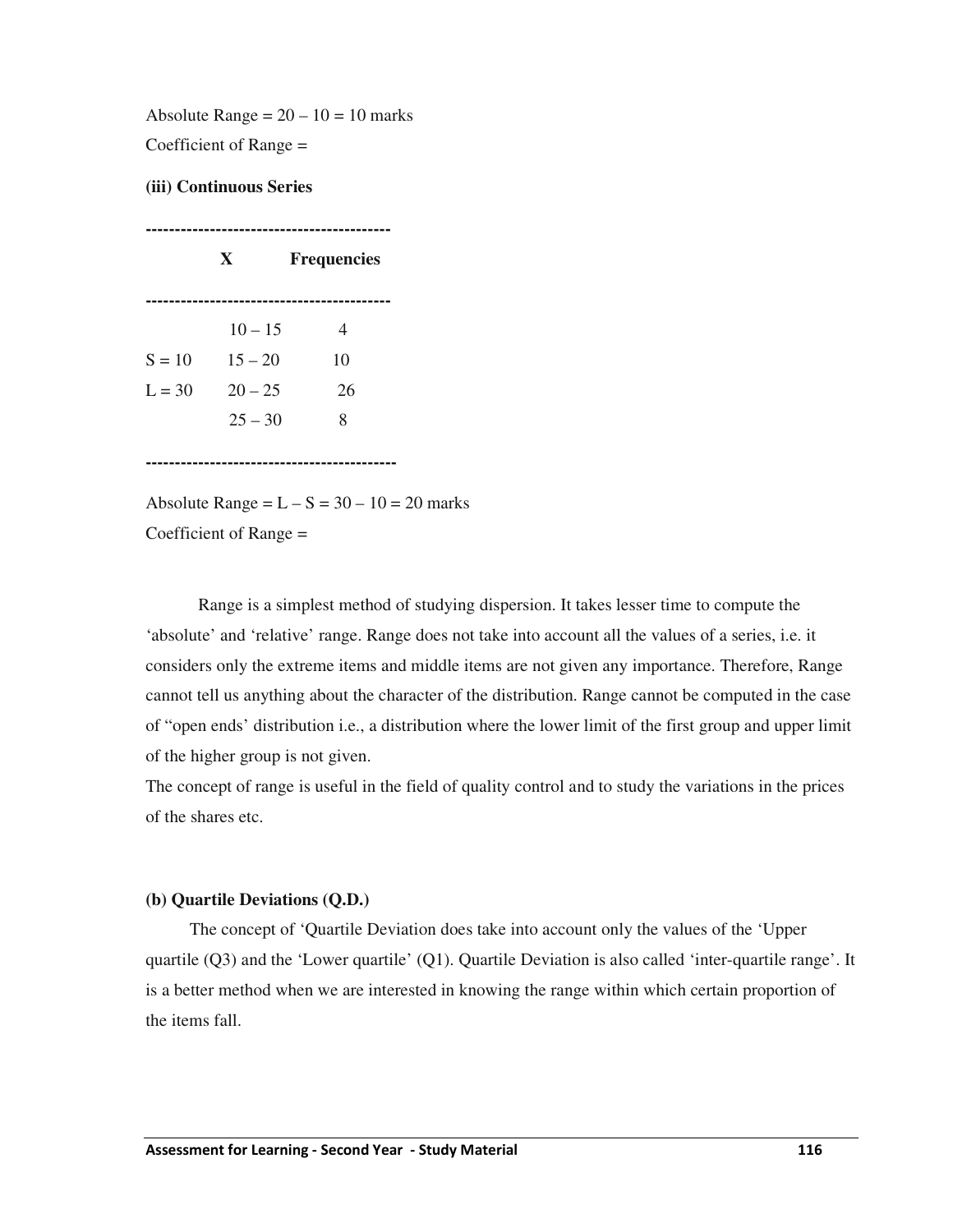'Quartile Deviation' can be obtained as :

- (i) Inter-quartile range  $= Q3 Q1$
- (ii) Semi-quartile range =

(iii) Coefficient of Quartile Deviation =

Calculation of Inter-quartile Range, semi-quartile Range and Coefficient of Quartile Deviation in case of Raw Data Suppose the values of X are : 20, 12, 18, 25, 32, 10 In case of quartile-deviation, it is necessary to calculate the values of Q1 and Q3 by arranging the given data in ascending of descending order. Therefore, the arranged data are (in ascending order):

X = 10, 12, 18, 20, 25, 32

No. of items  $= 6$ 

 $Q1$  = the value of item = = 1.75th item

 $=$  the value of 1st item  $+ 0.75$  (value of 2nd item – value of 1st item)

 $= 10 + 0.75 (12 - 10) = 10 + 0.75(2) = 10 + 1.50 = 11.50$ 

 $Q3$  = the value of item =

= the value of  $3(7/4)$ th item = the value of 5.25th item

 $= 25 + 0.25 (32 - 25) = 25 + 0.25 (7) = 26.075$ 

# **Advantages of Quartile Deviation**

Some of the important advantages are :

(i) It is easy to calculate. We are required simply to find the values of Q1 and Q3 and then apply the formula of absolute and coefficient of quartic deviation.

(ii) It has better results than range method. While calculating range, we consider only the extreme values that make dispersion erratic, in the case of quartile deviation, we take into account middle 50% items.

(iii) The quartile deviation is not affected by the extreme items.

# **Disadvantages**

(i) It is completely dependent on the central items. If these values are irregular and abnormal the result is bound to be affected.

(ii) All the items of the frequency distribution are not given equal importance in finding the values of Q1 and Q3.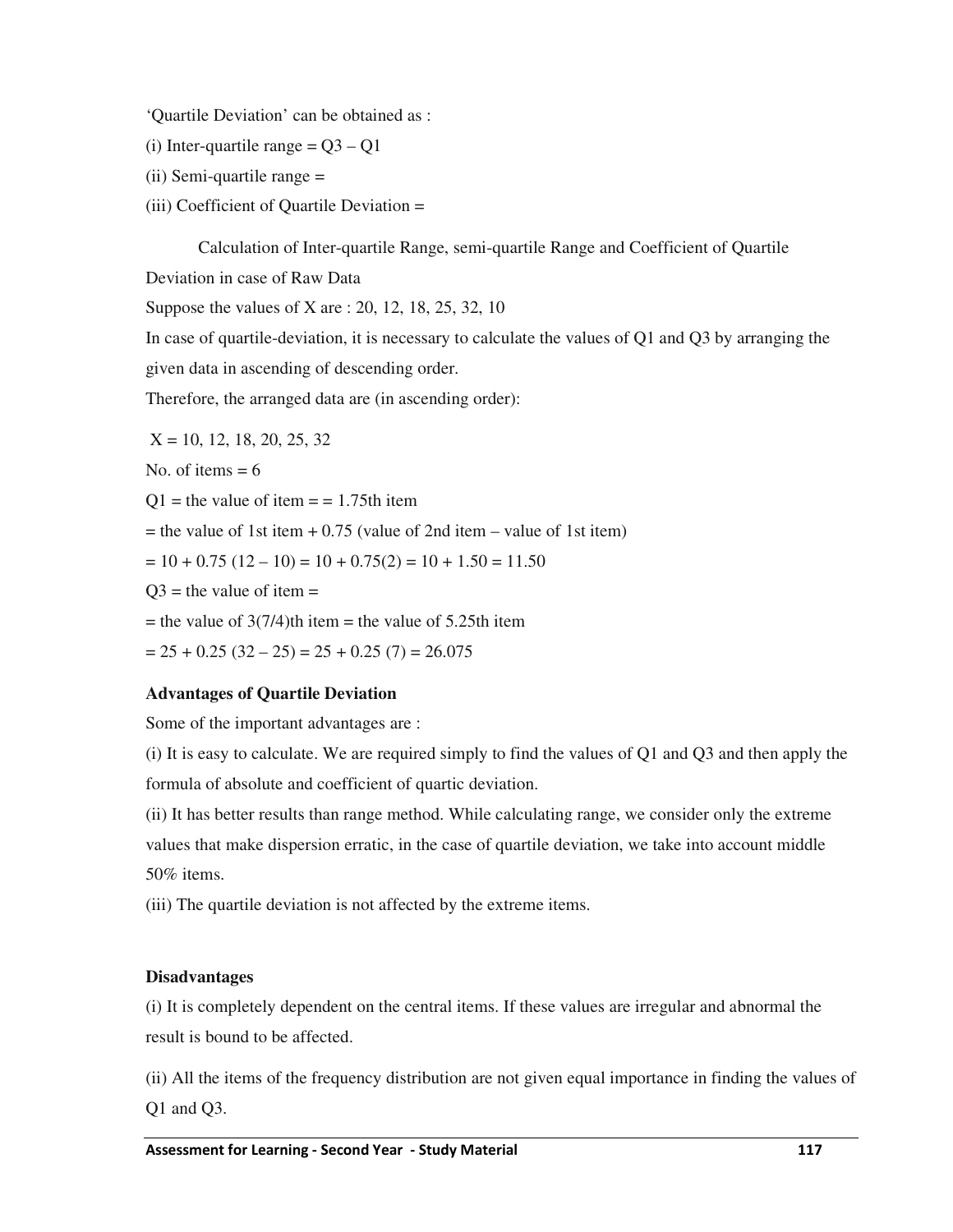(iii) Because it does not take into account all the items of the series, considered to be inaccurate. Similarly, sometimes we calculate percentile range, say, 90th and 10th percentile as it gives slightly better measure of dispersion in certain cases.

(i) Absolute percentile range  $= P90 - P10$ .

(ii) Coefficient of percentile range =

 This method of calculating dispersion can be applied generally in case of open end series where the importance of extreme values are not considered.

### **(c) Average Deviation**

Average deviation is defined as a value which is obtained by taking the average of the deviations of various items from a measure of central tendency Mean or Median or Mode, ignoring negative signs. Generally, the measure of central tendency from which the deviations arc taken, is specified in the problem. If nothing is mentioned regarding the measure of central tendency specified than deviations are taken from median because the sum of the deviations (after ignoring negative signs) is minimum.

### **Computation in case of raw data**

(i) Absolute Average Deviation about Mean or Median or Mode= where:  $N =$  Number of observations,  $|d|$  = deviations taken from Mean or Median or Mode ignoring signs.  $(ii)$  Coefficient of A.D.  $=$ 

#### **Steps to Compute Average Deviation :**

- (i) Calculate the value of Mean or Median or Mode
- (ii) Take deviations from the given measure of central-tendency and they are shown as d.
- (iii) Ignore the negative signs of the deviation that can be shown as \d\ and add them to find S|d|.
- (iv) Apply the formula to get Average Deviation about Mean or Median or Mode.

**Example :** Suppose the values are 5, 5, 10, 15, 20. We want to calculate Average Deviation and Coefficient of Average Deviation about Mean or Median or Mode.

**Solution :** Average Deviation about mean (Absolute and Coefficient).

**-------------------------------------------------------------------------------------------**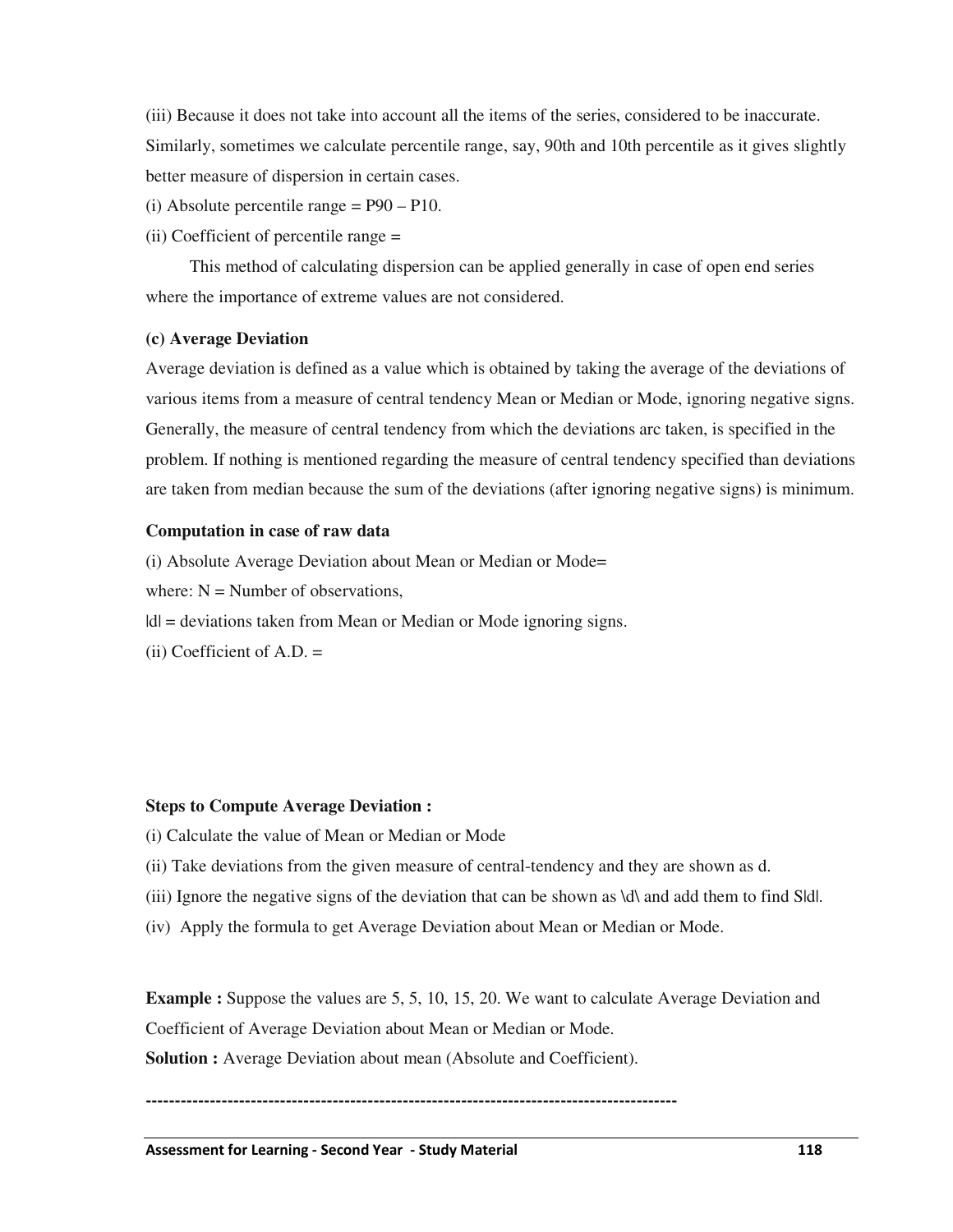|                 | <b>Deviation from mean</b> | Deviations after ignoring signs |
|-----------------|----------------------------|---------------------------------|
| $(\mathbf{x})$  | d                          | d                               |
|                 |                            |                                 |
| 5               | $-6$                       | $6=$                            |
| 5               | $-6$                       | 6 where $N = 5$ . $SX = 55$     |
| 10              | $+1$                       | 1                               |
| 15              | $+4$                       | $\overline{4}$                  |
| 20              | $+9$                       | 9                               |
|                 |                            |                                 |
| $\Sigma$ X = 55 |                            | $\sum$   d   = 26               |
|                 |                            |                                 |

### **Calculation of Median**

### **Advantages of Average Deviations**

1. Average deviation takes into account all the items of a series and hence, it provides sufficiently representative results.

2. It simplifies calculations since all signs of the deviations are taken as positive.

**--------------------------------------------------------------------------------------------**

3. Average Deviation may be calculated either by taking deviations from Mean or Median or Mode.

4. Average Deviation is not affected by extreme items.

5. It is easy to calculate and understand.

6. Average deviation is used to make healthy comparisons.

# **Disadvantages of Average Deviations**

1. It is illogical and mathematically unsound to assume all negative signs as positive signs.

2. Because the method is not mathematically sound, the results obtained by this method are not reliable.

3. This method is unsuitable for making comparisons either of the series or structure of the series.

This method is more effective during the reports presented to the general public or to groups who are not familiar with statistical methods.

# **(d) Standard Deviation**

The standard deviation, which is shown by greek letter s (read as sigma) is extremely useful in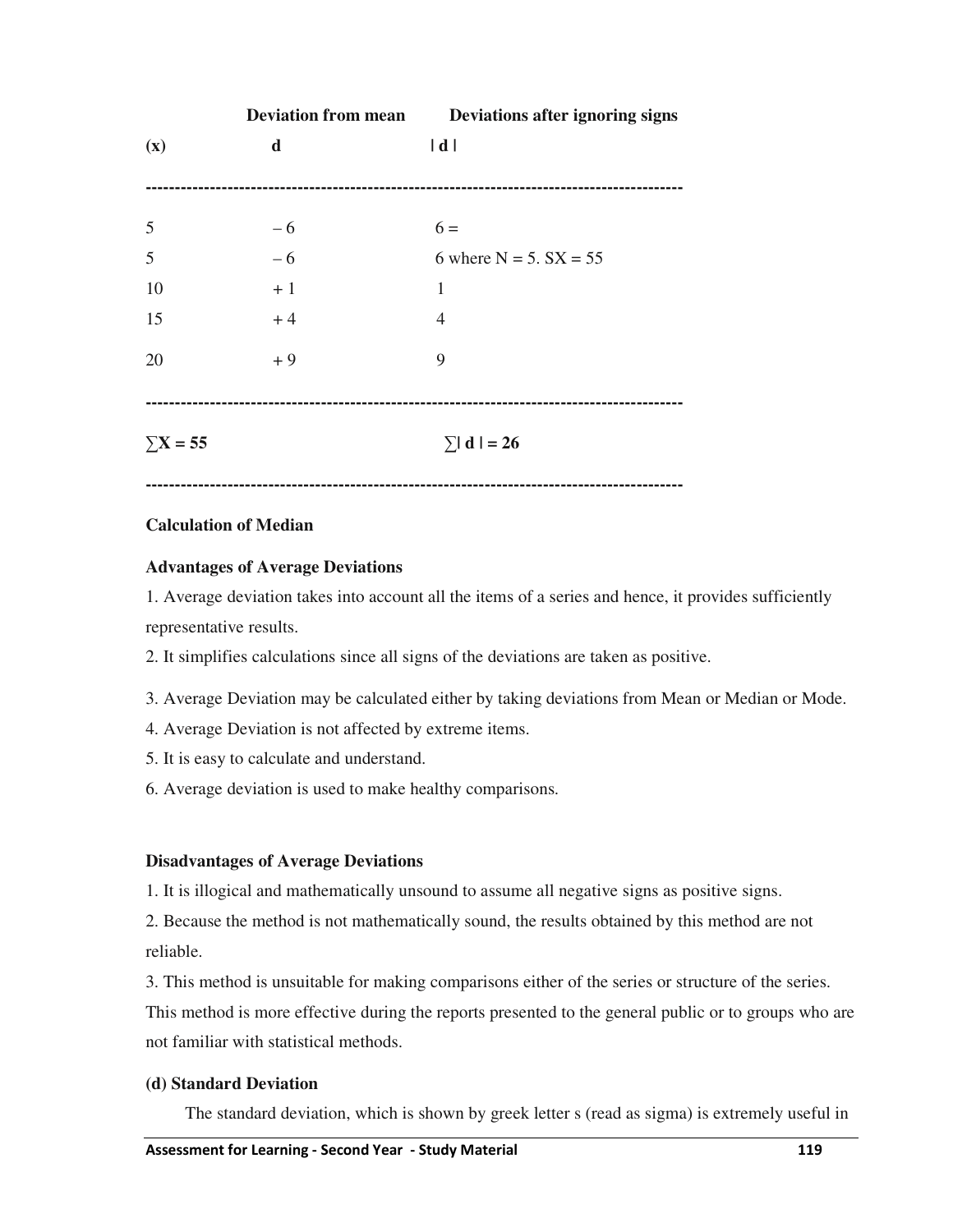judging the representativeness of the mean. The concept of standard deviation, which was introduced by Karl Pearson has a practical significance because it is free from all defects, which exists in a range, quartile deviation or average deviation.

Standard deviation is calculated as the square root of average of squared deviations taken from actual mean. It is also called root mean square deviation. The square of standard deviation i.e., s2 is called 'variance'.

### **Calculation of standard deviation in case of raw data**

There are four ways of calculating standard deviation for raw data:

- (i) When actual values are considered;
- (ii) When deviations are taken from actual mean;
- (iii) When deviations are taken from assumed mean; and
- (iv) When 'step deviations' are taken from assumed mean.

### **(i) When the actual values are considered:**

 $\sigma$  = where, N = Number of the items,

or  $\sigma^2 = X =$  Given values of the series,

 $=$  Arithmetic mean of the series

We can also write the formula as follows :

 $\sigma$  = where, =

### **Steps to calculate σ**

(i) Compute simple mean of the given values,

- (ii) Square the given values and aggregate them
- (iii) Apply the formula to find the value of standard deviation

**Example:** Suppose the values are given 2, 4, 6, 8, 10. We want to apply the formula

**σ** =

**Solution:** We are required to calculate the values of N, SX2. They are calculated as follows :

| $\mathbf X$            | $\mathbf{X}^2$ |
|------------------------|----------------|
| $\overline{2}$         | 4              |
| 4                      | 16             |
| 6                      | 36             |
| 8                      | 64             |
| 10                     | 100            |
| $N = 5 \sum X^2 = 220$ |                |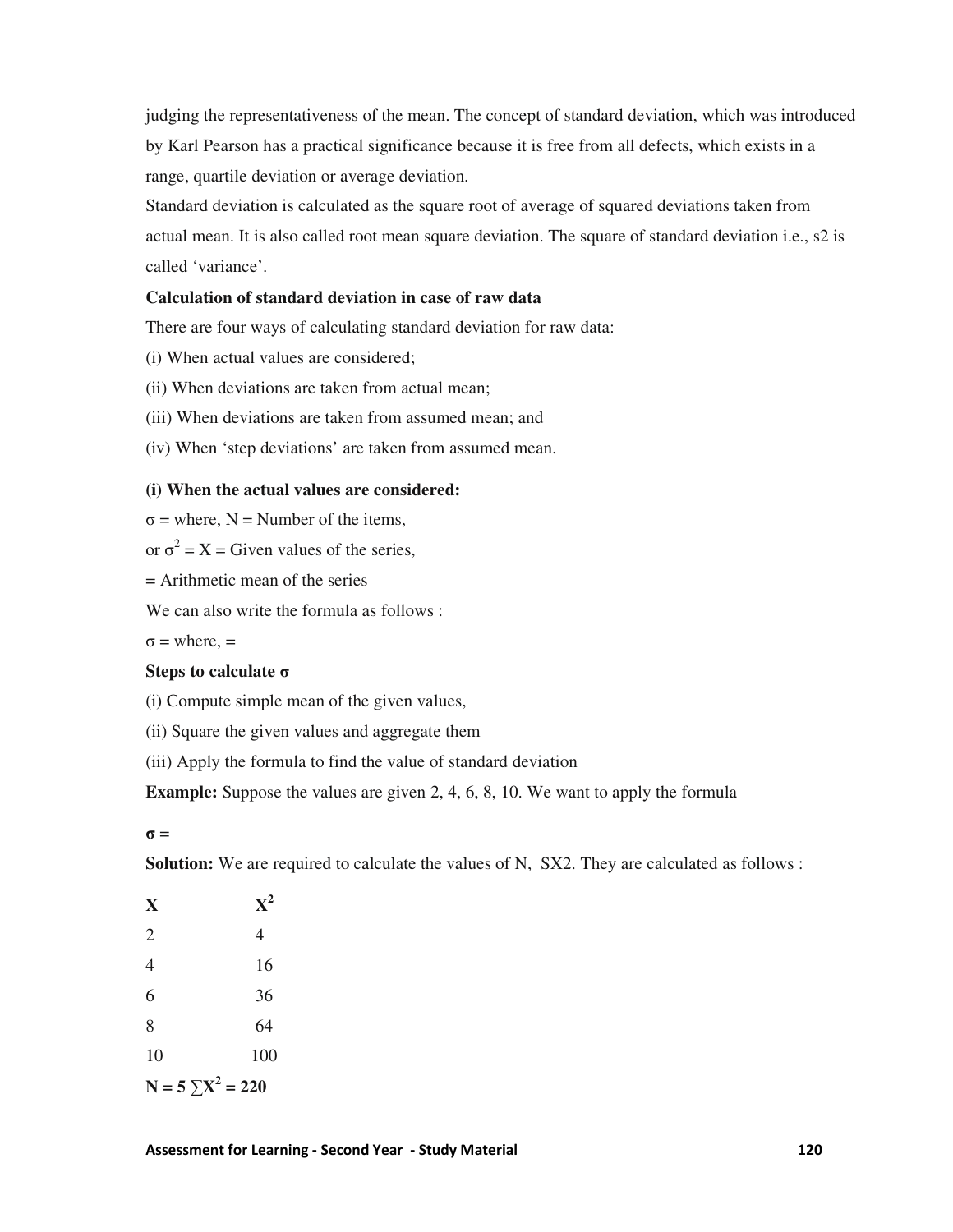**σ = Variance**  $(σ)^2 =$ **=**

### **(ii) When the deviations are taken from actual mean**

 $\sigma$  = where, N = no. of items and  $x = (X - )$ 

# **Steps to Calculate σ**

(i) Compute the deviations of given values from actual mean i.e.,  $(X - )$  and represent them by x.

(ii) Square these deviations and aggegate them

(iii) Use the formula,  $\sigma$  =

**Example :** We are given values as 2, 4, 6, 8, 10. We want to find out standard deviation.

| X              | $(X - ) = x$ | $\mathbf{x}^2$    |
|----------------|--------------|-------------------|
| $\overline{2}$ | $2-6=-4$     | $(-4)^2 = 16$     |
| $\overline{4}$ | $4-6=-2$     | $(-2)^2 = 4$      |
| 6              | $6 - 6 = 0$  | $= 0$             |
| 8              | $8-6=+2$     | $(2)^2 = 4$       |
| 10             | $10-6=+4$    | $(4)^{2} = 16$    |
| $N = 5$        |              | $\Sigma x^2 = 40$ |

# **(iii) When the deviations are taken from assumed mean**

 $\sigma =$ 

where,  $N = no$ . of items,

 $dx =$  deviations from assumed mean i.e.,  $(X - A)$ .

 $A =$  assumed mean

# **Steps to Calculate :**

(i) We consider any value as assumed mean. The value may be given in the series or may not be given in the series.

(ii) We take deviations from the assumed value i.e.,  $(X - A)$ , to obtain dx for the series and

aggregate them to find  $\sum dx$ .

(iii) We square these deviations to obtain dx2 and aggregate them to find  $\sum dx^2$ .

(iv) Apply the formula given above to find standard deviation.

**Example :** Suppose the values are given as 2, 4, 6, 8 and 10. We can obtain the standard deviation as:

**-----------------------------------------------------------------**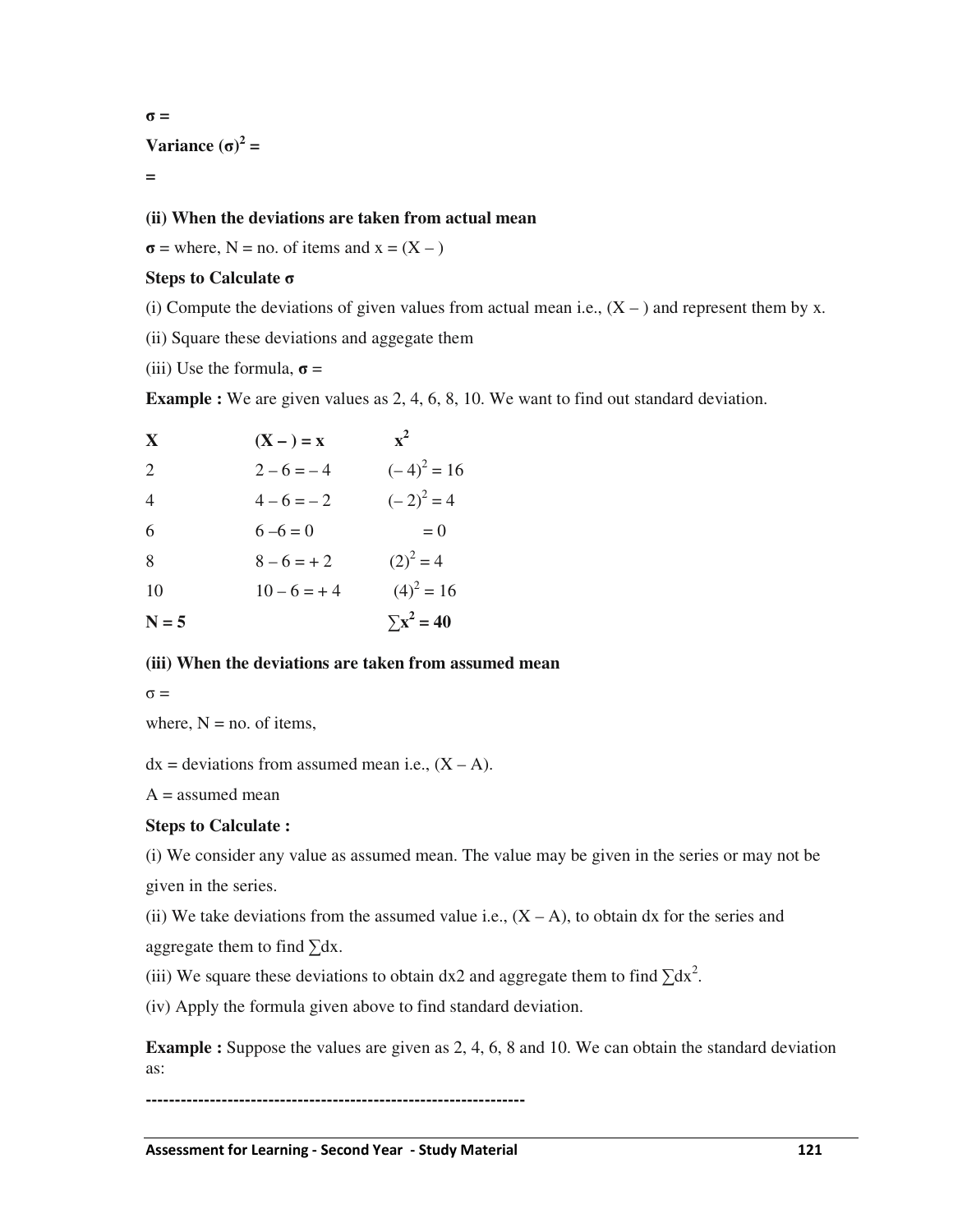| $\mathbf X$           | $dx = (X - A)$   | $\mathbf{dv}^2$    |
|-----------------------|------------------|--------------------|
| $\mathcal{D}_{\cdot}$ | $-2 = (2 - 4)$   | 4                  |
| assumed mean $(A)$ 4  | $0 = (4 - 4)$    | 0                  |
| 6                     | $+2 = (6 - 4)$   | 4                  |
| 8                     | $+4 = (8 - 4)$   | 16                 |
| 10                    | $+6 = (10 - 4)$  | 36                 |
| $N = 5$               | $\Sigma dx = 10$ | $\Sigma dx^2 = 60$ |

**(iv) When step deviations are taken from assumed mean**

 $\sigma =$ 

where,  $i =$  common factor,  $N =$  number of item, dx (Step-deviations) =

#### **Steps to Calculate :**

(i) We consider any value as assumed mean from the given values or from outside.

(ii) We take deviation from the assumed mean i.e.  $(X - A)$ .

(iii) We divide the deviations obtained in step (ii) with a common factor to find step deviations and represent them as dx and aggregate them to obtain  $\sum dx$ .

(iv) We square the step deviations to obtain  $dx^2$  and aggregate them to find  $\sum dx^2$ .

**Example :** We continue with the same example to understand the computation of Standard Deviation.

| X              |      | $d = (X - A)$ $dx = and i = 2 dx2$ |                |
|----------------|------|------------------------------------|----------------|
| $\overline{2}$ | $-2$ | 1                                  | 1              |
| $A = 4$        | 0    | 0                                  | 0              |
| 6              | $+2$ | 1                                  | 1              |
| 8              | $+4$ | $\overline{2}$                     | $\overline{4}$ |
| 10             | $+6$ | 3                                  | 9              |
| $N = 5$        |      | $Sdx = 5$                          | $Sdx2 = 15$    |

$$
s =
$$
 where N = 5, i = 2, dx = 5, and Sdx2 = 15

Note : We can notice an important point that the standard deviation value is identical by four

methods. Therefore any of the four formulae can be applied to find the value of standard deviation.

But the suitability of a formula depends on the magnitude of items in a question.

Coefficient of Standard-deviation =

 $s =$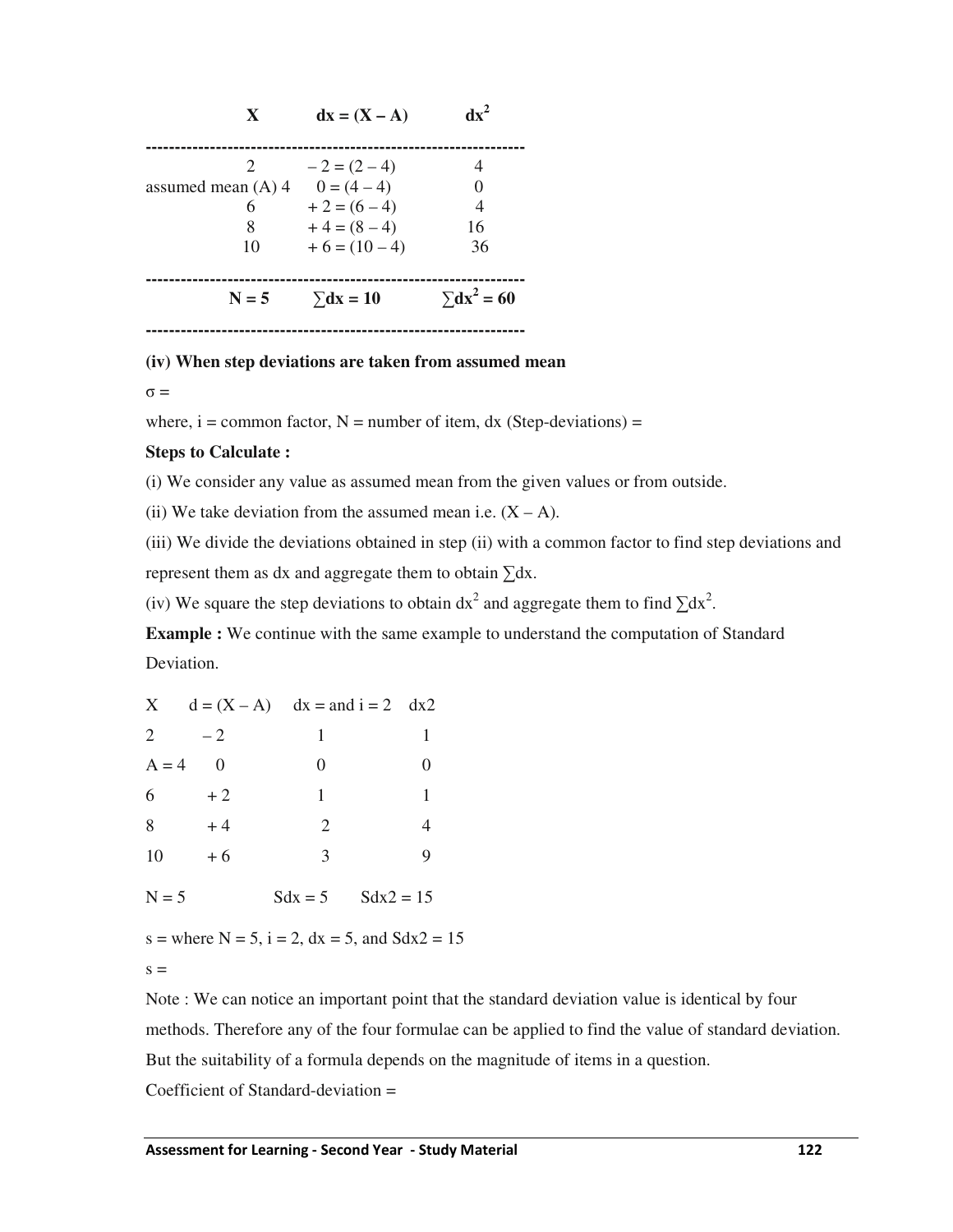In the above given example,  $s = 2.828$  and  $= 6$ Therefore, coefficient of standard deviation =

#### **Advantages of Standard Deviation**

(i) Standard deviation is the best measure of dispersion because it takes into account all the items and is capable of future algebric treatment and statistical analysis.

(ii) It is possible to calculate standard deviation for two or more series.

(iii) This measure is most suitable for making comparisons among two or more series about variability.

### **Disadvantages**

(i) It is difficult to compute.

(ii) It assigns more weights to extreme items and less weights to items that are nearer to mean. It is because of this fact that the squares of the deviations which are large in size would be proportionately greater than the squares of those deviations which are comparatively small.

### **CORRELATION**

In the earlier chapters we have discussed univariate distributions to highlight the important characteristics by different statistical techniques. Univariate distribution means the study related to one variable only we may however come across certain series where each item of the series may assume the values of two or more variables. The distributions in which each unit of series assumes two values is called bivariate distribution.

In a bivariate distribution, we are interested to find out whether there is any relationship between two variables. The correlation is a statistical technique which studies the relationship between two or more variables and correlation analysis involves various methods and techniques used for studying and measuring the extent of relationship between the two variables. When two variables are related in such a way that a change in the value of one is accompanied either by a direct change or by an inverse change in the values of the other, the two variables are said to be correlated. In the correlated variables an increase in one variable is accompanied by an increase or decrease in the other variable. For instance, relationship exists between the price and demand of a commodity because keeping other things equal, an increase in the price of a commodity shall cause a decrease in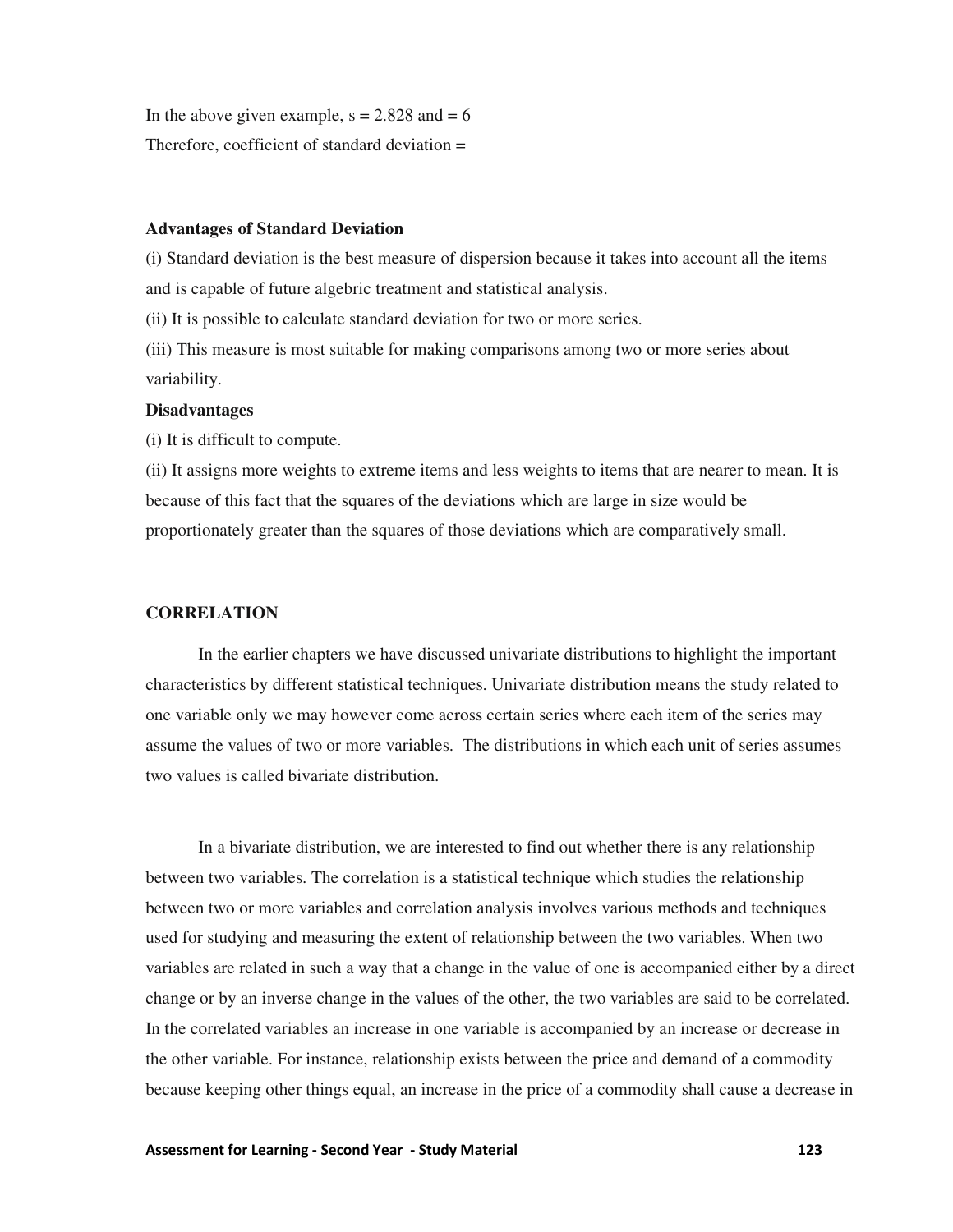the demand for that commodity. Relationship might exist between the heights and weights of the students and between amount of rainfall in a city and the sales of raincoats in that city.

These are some of the important definitions about correlation. Croxton and Cowden says, "When the relationship is of a quantitative nature, the appropriate statistical tool for discovering and measuring the relationship and expressing it in a brief formula is known as correlation".

A.M. Tuttle says, "Correlation is an analysis of the covariation between two or more variables." W.A. Neiswanger says, "Correlation analysis contributes to the understanding of economic behavior, aids in locating the critically important variables on which others depend, may reveal to the economist the connections by which disturbances spread and suggest to him the paths through which stabilizing forces may become effective."

L.R. Conner says, "If two or more quantities vary in sympathy so that the movements in one tends to be accompanied by corresponding movements in others than they are said be correlated."

### **Utility of Correlation**

The study of correlation is very useful in practical life as revealed by these points.

1. With the help of correlation analysis, we can measure in one figure, the degree of relationship existing between variables like price, demand, supply, income, expenditure etc. Once we know that two variables are correlated then we can easily estimate the value of one variable, given the value of other.

2. Correlation analysis is of great use to economists and businessmen, it reveals to the economists the disturbing factors and suggest to him the stabilizing forces. In business, it enables the executive to estimate costs, sales etc. and plan accordingly.

3. Correlation analysis is helpful to scientists. Nature has been found to be a multiplicity of interrelated forces.

# **Difference between Correlation and Causation**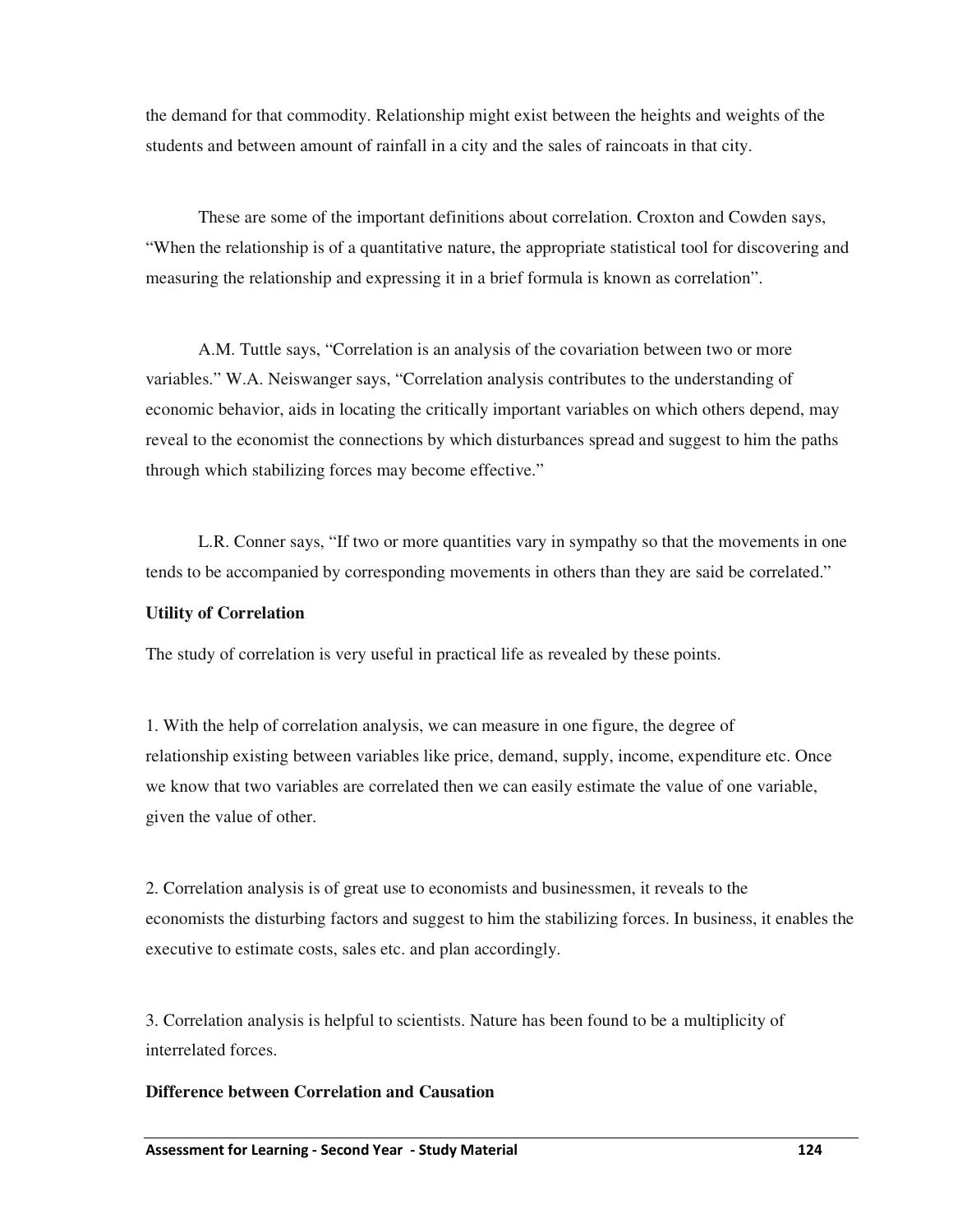The term correlation should not be misunderstood as causation. If correlation exists between two variables, it must not be assumed that a change in one variable is the cause of a change in other variable. In simple words, a change in one variable may be associated with a change in another variable but this change need not necessarily be the cause of a change in the other variable. When there is no cause and effect relationship between two variables but a correlation is found between the two variables such correlation is known as "spurious correlation" or "nonsense correlation". Correlation may exist due to the following:

 **Pure change correlation:** This happens in a small sample. Correlation may exist between incomes and weights of four persons although there may be no cause and effect relationship between incomes and weights of people. This type of correlation may arise due to pure random sampling variation or because of the bias of investigator in selecting the sample.

2. When the correlated variables are influenced by one or more variables. A high degree of correlation between the variables may exist, where the same cause is affecting each variable or different cause affecting each with the same effect. For instance, a degree of correlation may be found between yield per acre of rice and tea due to the fact that both are related to the amount of rainfall but none of the two variables is the cause of other.

3. When the variable mutually influence each other so that neither can be called the cause of other. All times it may be difficult to say that which of the two variables is the cause and which is the effect because both may be reacting on each other.

#### **Methods of studying correlation**

 There are different methods which helps us to find out whether the variables are related or not. 1. Karl Pearson's Coefficient of correlation.

2. Rank Method.

 **(1) Karl Pearson's Co-efficient of Correlation.** Karl Pearson's method, popularly known as Pearsonian co-efficient of correlation, is most widely applied in practice to measure correlation. The Pearsonian co-efficient of correlation is represented by the symbol r.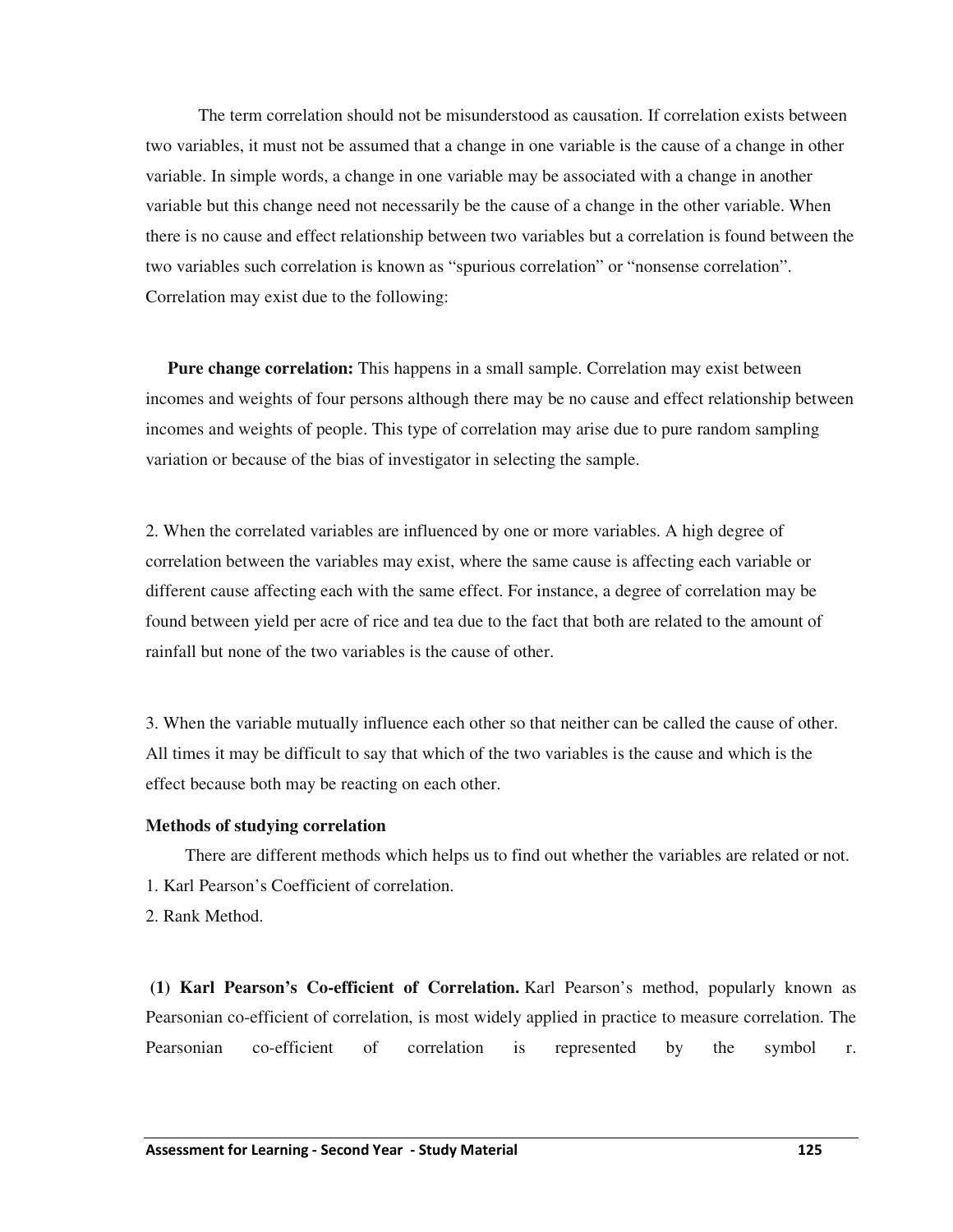According to Karl Pearson's method, co-efficient of correlation between the variables is obtained by dividing the sum of the products of the corresponding deviations of the various items of two series from their respective means by the product of their standard deviations and the number of pairs of observations. Symbolically,  $r =$  where r stands for coefficient of correlation ...(i) where x1, x2, x3, x4 ..................... xn are the deviations of various items of the first variable from the mean, y1, y2, y3,........................ yn are the deviations of all items of the second variable from mean, Sxy is the sum of products of these corresponding deviations. N stands for the number of pairs, sx stands for the standard deviation of X variable and sy stands for the standard deviation of Y variable.  $sx = and$  $sy = If we substitute the value of sx and sy in the above written formula of computing r, we get r =$ or  $r =$  Degree of correlation varies between + 1 and  $-1$ ; the result will be + 1 in case of perfect positive correlation and – 1 in case of perfect negative correlation.

Computation of correlation coefficient can be simplified by dividing the given data by a common factor. In such a case, the final result is not multiplied by the common factor because coefficient of correlation is independent of change of scale and origin.

**Illustration :** Calculate Co-efficient of Correlation from the following data:

| X 50 100 150 200 250 300 350 |  |  |  |  |
|------------------------------|--|--|--|--|
| Y 10 20 30 40 50 60 70       |  |  |  |  |

**Solution:** of correlation coefficient.

**Solution :**  $=$  and  $=$ 

| X              | $\mathbf{X}$                                 | x2             | Y  | V              | y2             | <b>XV</b>      |
|----------------|----------------------------------------------|----------------|----|----------------|----------------|----------------|
| 3              | - 3                                          | 9              | 9  | $-4$           | 16             | 12             |
| $\overline{4}$ | $-2$                                         | 4              | 11 | $-2$           | $\overline{4}$ | 4              |
| 6              | $\theta$                                     | $\overline{0}$ | 14 | $+1$           | 1              | 0              |
| 7              | $+1$                                         | 1              | 15 | $+2$           | $\overline{4}$ | $\overline{2}$ |
| 10             | $+4$                                         | -16            | 16 | $+3$           | 9              | 12             |
|                | $Sx = 30 \t0 \t30 Sy = 65$                   |                |    | $\overline{0}$ | 34             | 30             |
|                | $r =$ where Sxy = 30, Sx2 = 30, and Sy2 = 34 |                |    |                |                |                |
| $r =$          |                                              |                |    |                |                |                |

The value of r indicates that there exists a high degree positive correlation between lengths and weights.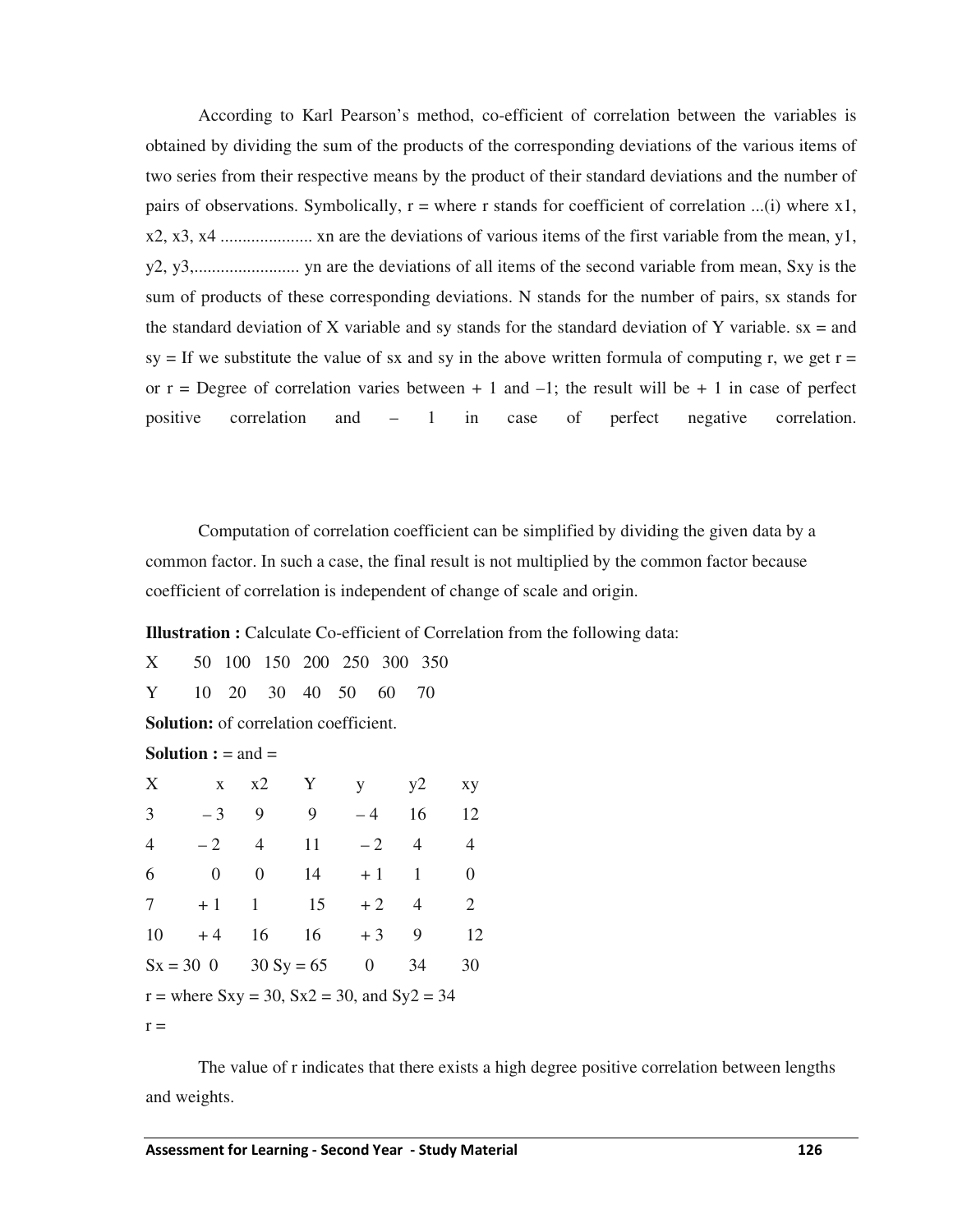**Short-cut Method:** To avoid difficult calculations due to mean being in fraction, deviations are taken from assumed means while calculating coefficient of correlation. The formula is also modified for standard deviations because deviations are taken from assumed means. Karl Perason's formula for short-cut method is given below :

 $r =$  or  $r =$ 

**Illustration :** Compute the coefficient of correlation from the following data : Marks in Statistics 20 30 28 17 19 23 35 13 16 38 Marks in Mathematics 18 35 20 18 25 28 33 18 20 40

### **Solution :**

### **Direct Method of Computing Correlation Coefficient**

 Correlation Coefficient can also be computed from given X and Y values by using the below given formula:

 $r =$ 

 The above given formula gives us the same answer as we are getting by taking durations from actual mean or arbitrary mean.

**Illustration :** Compute the coefficient of correlations from the following data :

Marks in Statistics 20 30 28 17 19 23 35 13 16 38 Marks in Mathematics 18 35 20 18 25 28 33 18 20 40

### **Solution :**

| <b>Marks</b> in     | <b>Marks</b> in      |                |             |      |
|---------------------|----------------------|----------------|-------------|------|
| <b>Statistics X</b> | <b>Mathematics Y</b> | $\mathbf{X}_2$ | ${\bf V}^2$ | XY   |
| 20                  | 18                   | 400            | 324         | 360  |
| 30                  | 35                   | 900            | 1225        | 1050 |
| 28                  | 20                   | 784            | 400         | 560  |
| 17                  | 18                   | 289            | 324         | 306  |
| 19                  | 25                   | 361            | 625         | 475  |
| 23                  | 28                   | 529            | 784         | 644  |
| 35                  | 33                   | 1225           | 1089        | 1155 |
|                     |                      |                |             |      |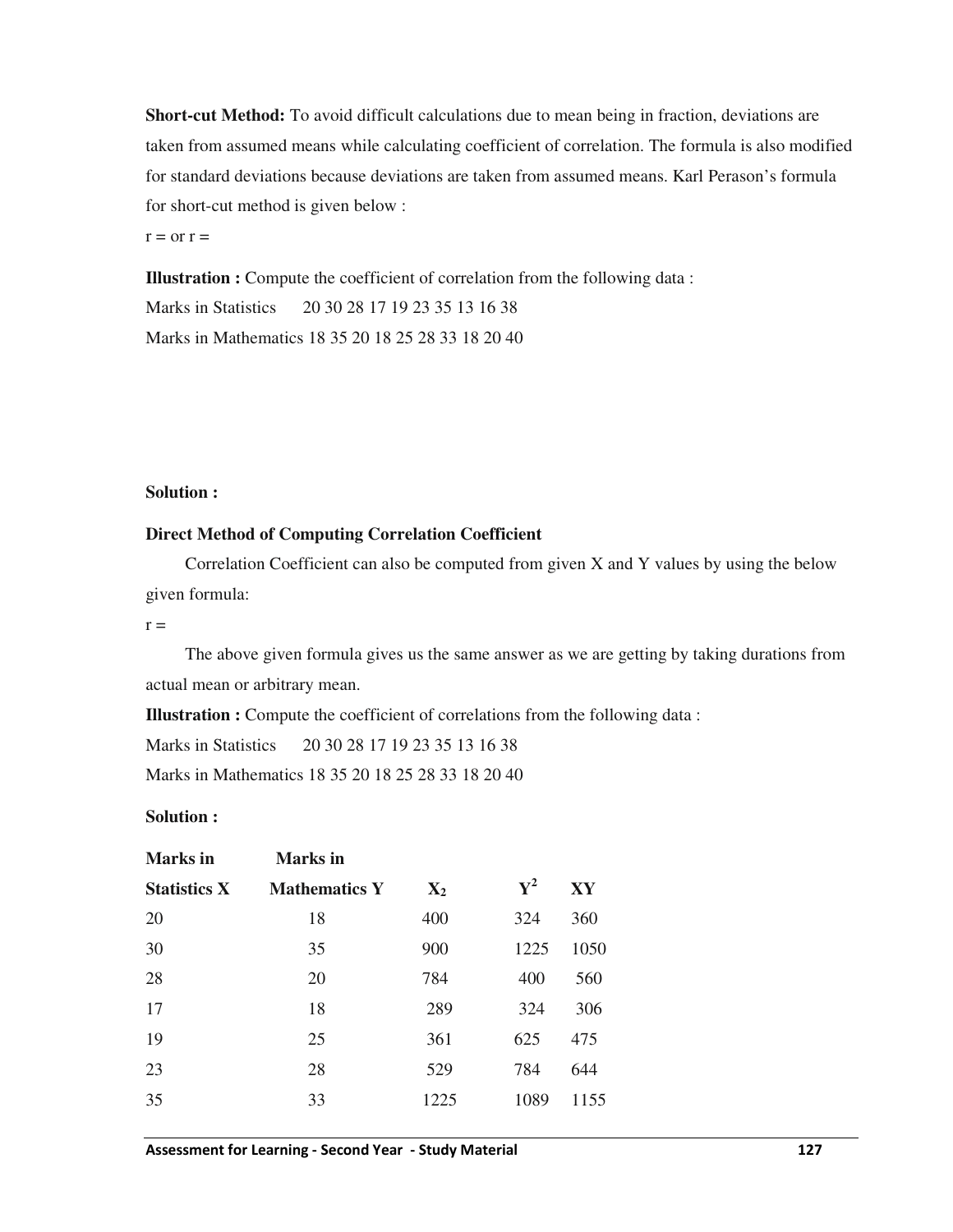| $SX = 239$ |    | $SY = 255$ $SX^2 = 6357$ $SY^2 = 7095$ $SXY = 6624$ |     |           |
|------------|----|-----------------------------------------------------|-----|-----------|
| 38         | 40 | 1444                                                |     | 1600 1520 |
| -16        | 20 | 256                                                 | 400 | 320       |
| 13         | 18 | 169                                                 | 324 | 234       |

Substitute the computed values in the below given formula,

 $r =$ 

=

=

### **Properties of Coefficient of Correlation**

Following are some of the important proportion of r :

(1) The coefficient of correlation lies between – 1 and + 1 (– 1 £ r  $\text{\pounds}$  + 1)

(2) The coefficient of correlation is independent of change of scale and origin of the variable X and Y.

(3) The coefficient of correlation is the geometric mean of two regression coefficients.

 $r =$ 

**Merits of Pearson's coefficient of correlation:** The correlation of coefficient summarizes in one figure the degree and direction of correlation. Value varies between +1 and –1.

**Demerits of Pearson's coefficient of correlation:** It always assumes linear relationship between the variables; in fact the assumption may be wrong. Secondly, it is not easy to interpret the significance of correlation coefficient. The method is time consuming and affected by the extreme items.

**Probable Error of the coefficient of correlation:** It is calculated to find out how far the Pearson's coefficient of correlation is reliable in a particular case.

P.E of coefficient of correlation =

where  $r =$  coefficient of correlation and  $N =$  number of pairs of items.

If the probable error calculated is added to and subtracted from the coefficient of correlation, it would give us such limits within which we can expect the value of the coefficient of correlation to vary. If r is less than probable error, then there is no real evidence of correlation.

If r is more than 6 times the probable error, the coefficient of correlation is considered highly significant.

If r is more than 3 times the probable error but less than 6 times, correlation is considered significant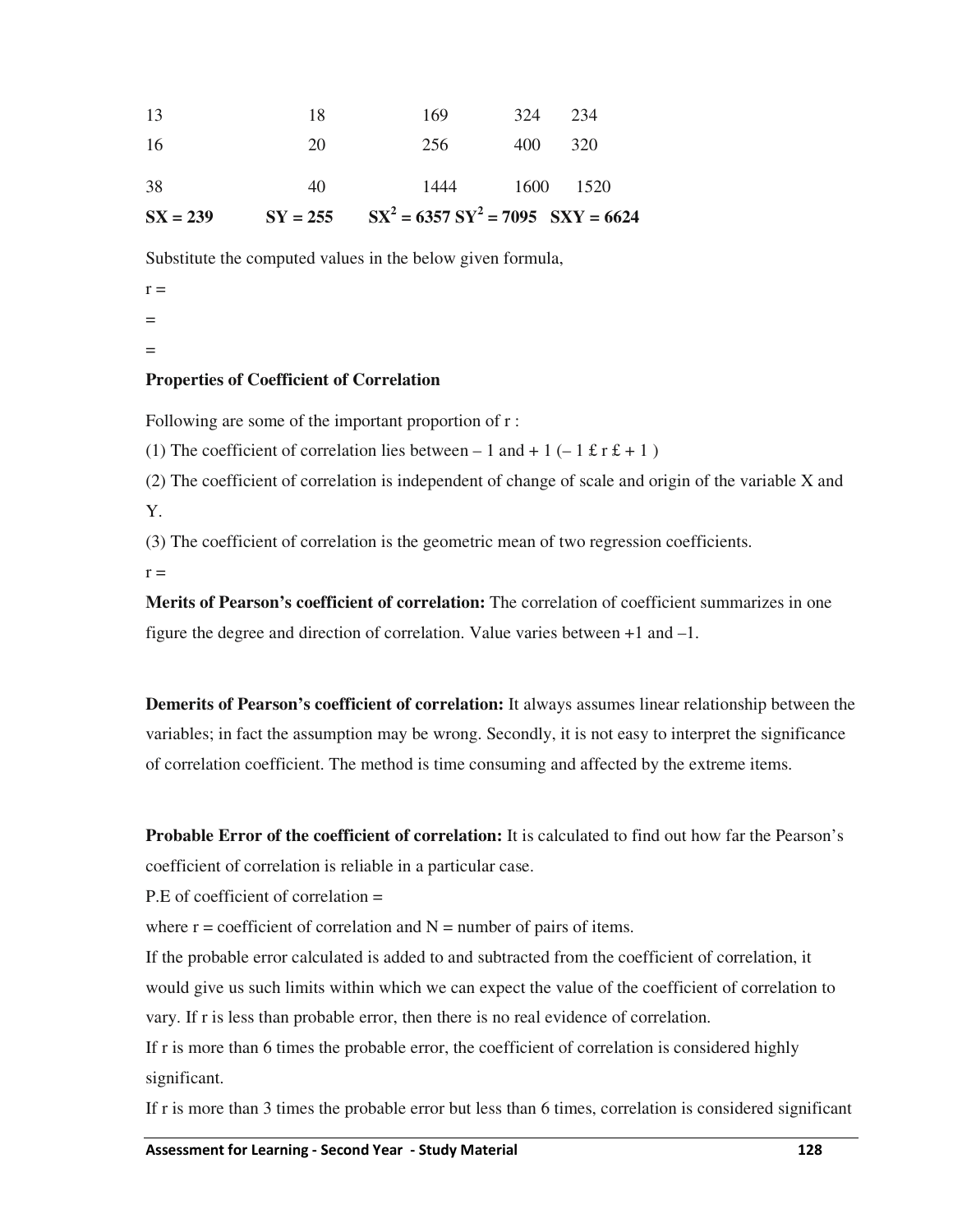but not highly significant.

If the probable error is not much and the given r is more than the probable error but less than 3 times of it, nothing definite can be concluded.

**(4) Rank Correlation :** There are many problems of business and industry when it is not possible to measure the variable under consideration quantitatively or the statistical series is composed of items which can not be exactly measured. For instance, it may be possible for the two judges to rank six different brands of cigarettes in terms of taste, whereas it may be difficult to give them a numerical grade in terms of taste. In such problems. Spearman's coefficient of rank correlation is used. The formula for rank correlation is :

 $r = \alpha r$ 

where r stands for rank coefficient of correlation.

D refers to the difference of ranks between paired items.

N refers to the number of paired observations.

The value of rank correlation coefficient varies between  $+1$  and  $-1$ . When the value of  $r = +1$ , there is complete agreement in the order of ranks and the ranks will be in the same order. When  $r = -1$ , the ranks will be in opposite direction showing complete disagreement in the order of ranks. Let' us understand with the help of an illustration.

**Illustration :** Ranks of 10 individuals at the start and at the finish of a course of training are given : Individual : A B C D E F Q H I J Rank before : 1 6 3 9 5 2 7 10 8 4 Rank after : 6 8 3 7 2 1 5 9 4 10 Calculate coefficient of correlation.

#### **Solution :**

Individual Rank before Rank after  $(R1 - R2)$ 

| R <sub>1</sub> | R <sub>2</sub> | D              | D <sub>2</sub> |
|----------------|----------------|----------------|----------------|
| $\mathbf{A}$ 1 | 6              | - 5            | 25             |
| <b>B</b> 6     | 8              | $-2$           | 4              |
| C <sub>3</sub> | 3              | 0              | 0              |
| D <sub>9</sub> | 7              | $\overline{2}$ | 4              |
| E 5            | $\overline{2}$ | 3              | 9              |
| F <sub>2</sub> | 1              | 1              | 1              |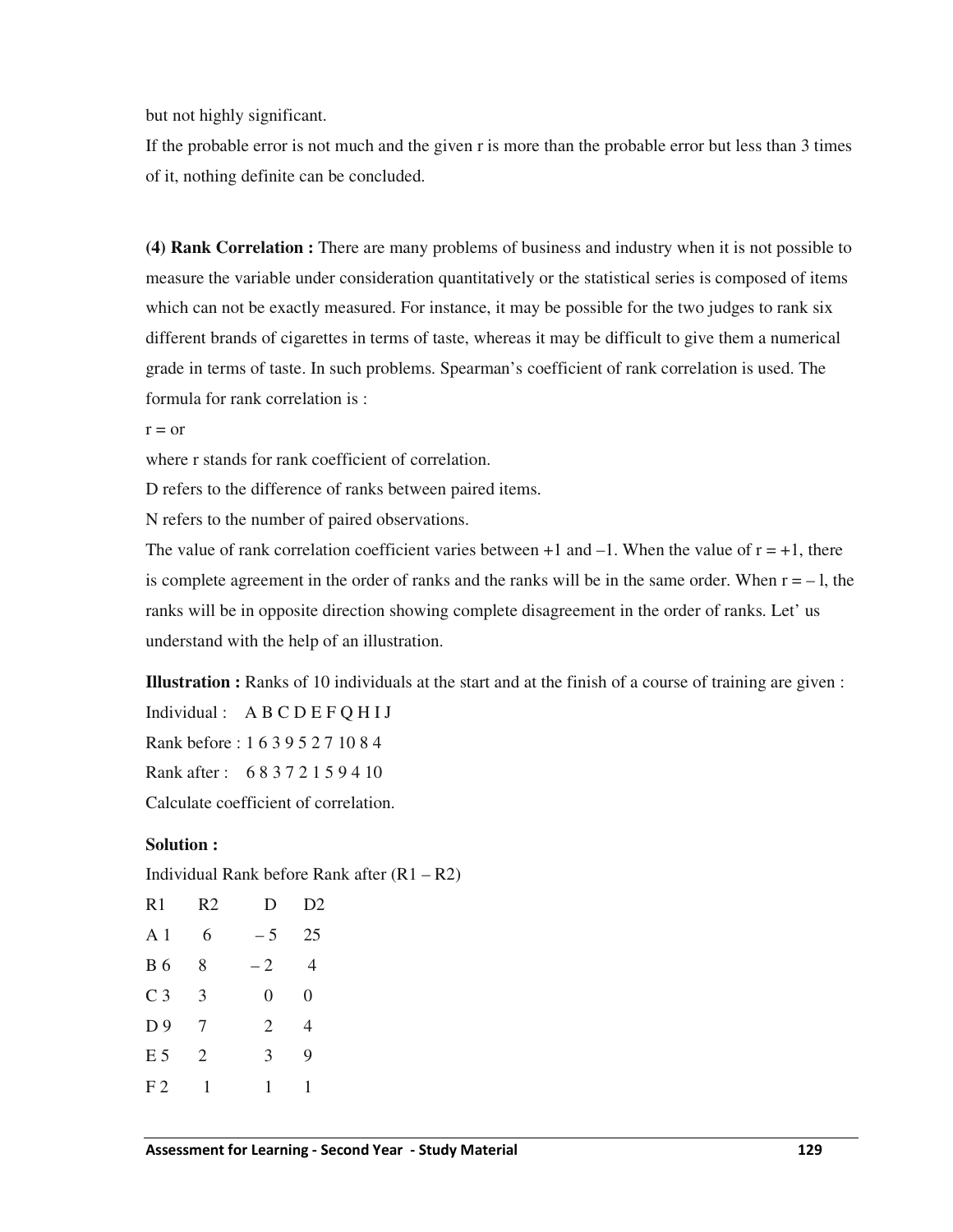| G <sub>7</sub> | 5              | 2              |    |
|----------------|----------------|----------------|----|
| $H_1$ 10       | Q              | 1              | 1  |
| I 8            | $\overline{4}$ | $\overline{4}$ | 16 |
| $J_4$          | 10             | - 6            | 36 |
| $N = 10$       |                | $SD2 = 100$    |    |

By applying the formula,

 $r =$ 

 When we are given the actual data and not the ranks, it becomes necessary for us to assign the ranks. Ranks can be assigned by taking either the highest value as one or the lowest value as one. But if we start by taking the highest value or the lowest value we must follow the same order for both the variables to assign ranks.

### **GRAPHS AND DIAGRAMS**

Statistics helps make data understandable to people. Computers can understand lists easily; humans cannot. While statistical values, like averages and medians, can relay some information, they do not show patterns in a set of data. Graphs and diagrams do.

Humans are able to detect complex patterns. In fact, humans are often better able to see patterns than modern computer programs. When presented with a graph or a diagrams, people can often see trends. These trends can be upward or downward, and they can even be cyclical. If the data is presented on a table, however, detecting these patterns is far more difficult.

The aesthetics of information matters as well. When trying to attract investors, people will have more luck if they can present attractive graphs and charts. Visual information matters in media as well, and newspapers and online sites will often take time to present information in an aesthetically pleasing manner. Computers make the process of creating and customizing graphs and diagrams far easier than even before, which has made them more popular.

#### **Diagrams and graphs are extremely useful because of the following reasons:**

- 1. Diagrams and graphs are attractive, impressive and save time.
- 2. They make data representation simple and have universal utility.
- 3. They make comparison possible and give more information.